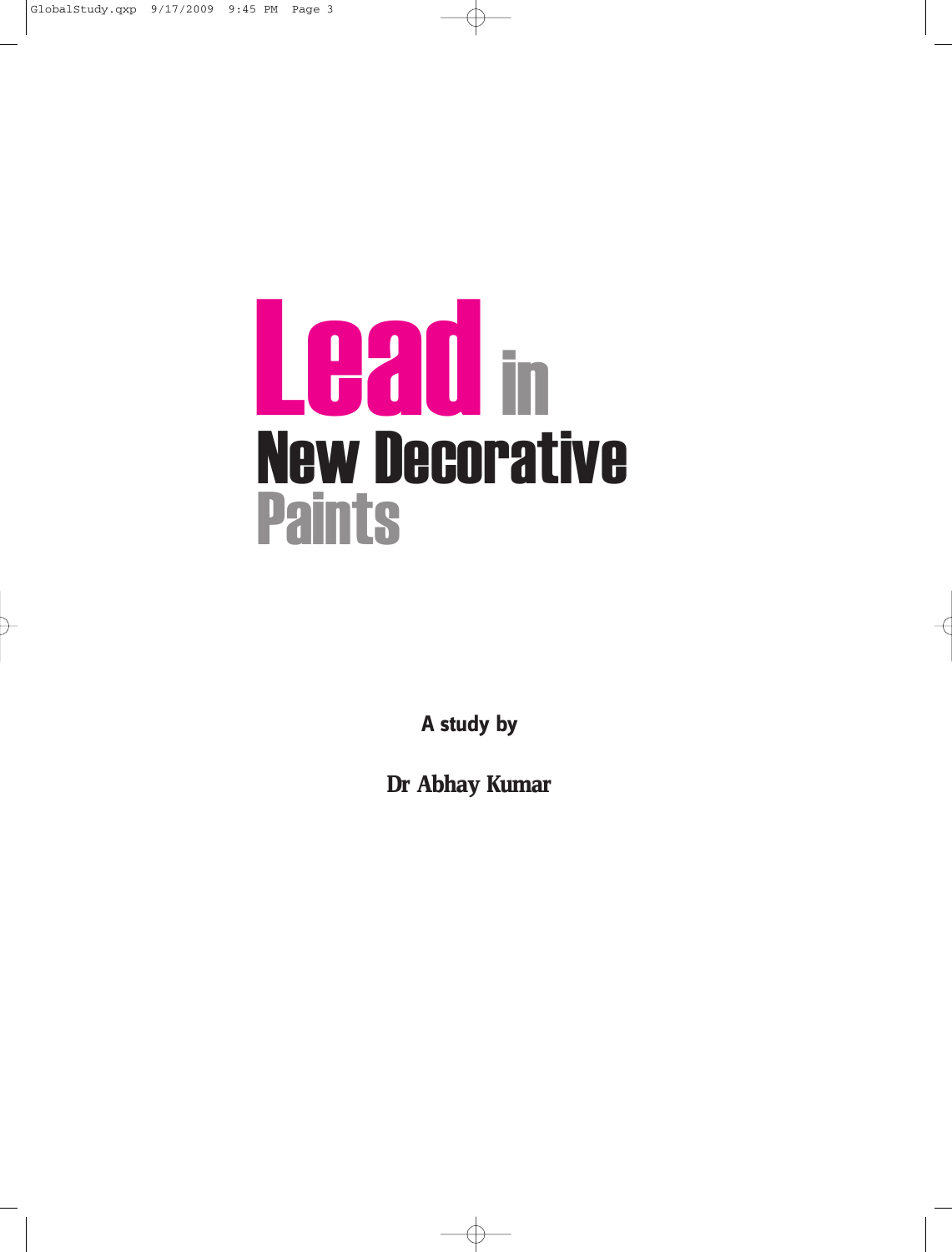# $C[O|N|T|E|N|T|S$

| 1.  | 5  |
|-----|----|
| 2.  | 6  |
| 3.  | 7  |
| 4.  | 8  |
| 5.  | 10 |
|     | 10 |
|     | 11 |
|     | 11 |
|     | 11 |
| 6.  | 13 |
|     | 13 |
|     | 13 |
|     | 14 |
| 7.  | 15 |
|     | 15 |
|     | 17 |
|     | 21 |
|     | 24 |
|     | 26 |
|     | 30 |
|     | 32 |
|     | 35 |
|     | 39 |
|     | 43 |
|     | 46 |
|     | 49 |
| 8.  | 54 |
| 9.  | 55 |
| 10. | 57 |
|     | 58 |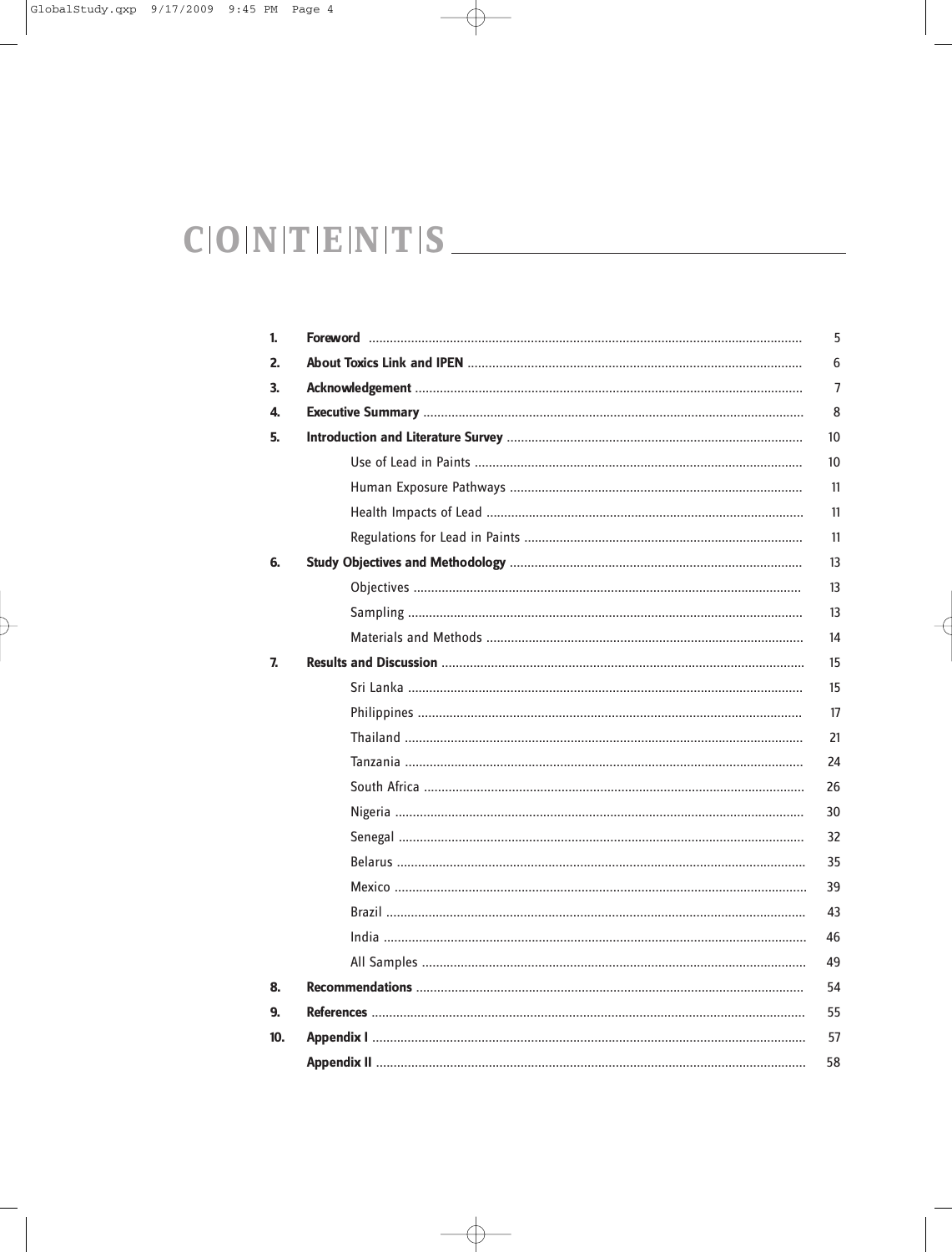# **Foreword**

ead still finds its way into paints, which are used in our daily lives. The paints are on walls, in toys, on furniture, in fact probably everywhere where one can see man-made colour. Lead has been recognised as prime toxic used in our daily lives. The paints are on walls, in toys, on furniture, in fact probably everywhere where one can see man-made WHO. It impacts over 40 million children worldwide, over 97 percent of whom live in developing countries. It is in these countries that lead in paints still exists, mostly purposely added by paint manufacturers evidently to improve sheen, longevity or durability of the colour.

The incredible part of the story is that there are commercially available substitutes, and have existed for the past century. As early as 1935, countries in Europe had banned the use of lead in household paints, while the United States did so in 1971. For over half a century the paint industry has known about the grave health impacts that lead in paints has on children who lick baby cots, suckle toys, or simply ingest lead laden household dust. Lead can irreversibly lower IQ, and also cause a series of coordination skill deficiencies. In fact the map of the countries where lead is still added to paints is like the political map of the world. This puts to shame all arguments about CSR and is nothing short of a criminal act.

The industry pleads ignorance. Or simply it uses the cost argument to justify its act. In this case these are nothing more than a red herring. In India, as per Toxics Link studies, only one major manufacturer of paints did not add lead to its paints, while all the other major brands did. In fact this leading brand has a competitive and significant market share. When asked by outraged parents, they simply justified this by claiming that it makes the paint 'better.'

In 2007, when the outcry about lead in children's toys was raised in the U.S. and Europe, it was quickly tracked to paints. In India too, the toy industry found itself ducking as another Toxics Link report found toys in India laced with lead and cadmium. However even two years later, Indian paints still have lead in them despite claims being made of its removal by major manufacturers.

It was to determine the global pattern of lead in paints that this study of paints in 10 countries was initiated. Working with the International POPs Elimination Network (IPEN), 10 developing countries were identified, which also had very active partner NGOs. IPEN is a global network of more than 700

public interest non-governmental organisations in over 100 countries working together for a toxics-free future, including the elimination of persistent organic pollutants, on an expedited yet socially equitable basis. This mission also includes achieving a world in which all chemicals are produced and used in ways that eliminate significant adverse effects on human health and the environment, and where persistent organic pollutants (POPs) and chemicals of equivalent concern no longer pollute our local and global environments, and no longer contaminate our communities, our food, our bodies, or the bodies of our children and future generations.

To investigate the problem globally, Toxics Link and IPEN partnered together in 2008 to test paints for lead in local markets in countries across Africa, Asia, Latin America and Eastern Europe. The results confirmed that lead in paints is still being produced and sold, exposing children and communities to this toxic substance.

In parallel, the international community has taken action to build on this NGO initiative. Toxics Link as a member of IPEN proposed a Global Partnership to eliminate lead from paint to Forum VI of the Intergovernmental Forum on Chemical Safety (IFCS) in September 2008. IFCS, through a resolution passed at Forum VI, and the SAICM Emerging Issues Policy process, has endorsed this NGO initiative. Moreover, this issue is one of the four SAICM Emerging Issues set for discussion and cooperative action at ICCM2.

Lead samples were obtained and analysed in Delhi through Toxics Link. The results only prove what was already believed to be so. Very high lead level was found in all countries some with 100 percent of the samples exceeding standards. The study was first released at the ICCM2 in Geneva in May 2009, and helped in informing the delegates to adopt a resolution to form a Global Partnership under the auspices of UNEP and WHO to eliminate lead from paints by 2020. It is an ambitious but achievable goal.

Meanwhile all the NGO partners in the study have committed to raising the issue in their own countries and encourage Government and Industry to take immediate corrective action to remove lead at source. We hope for a lead exposure free world!

> Ravi Agarwal **Director**

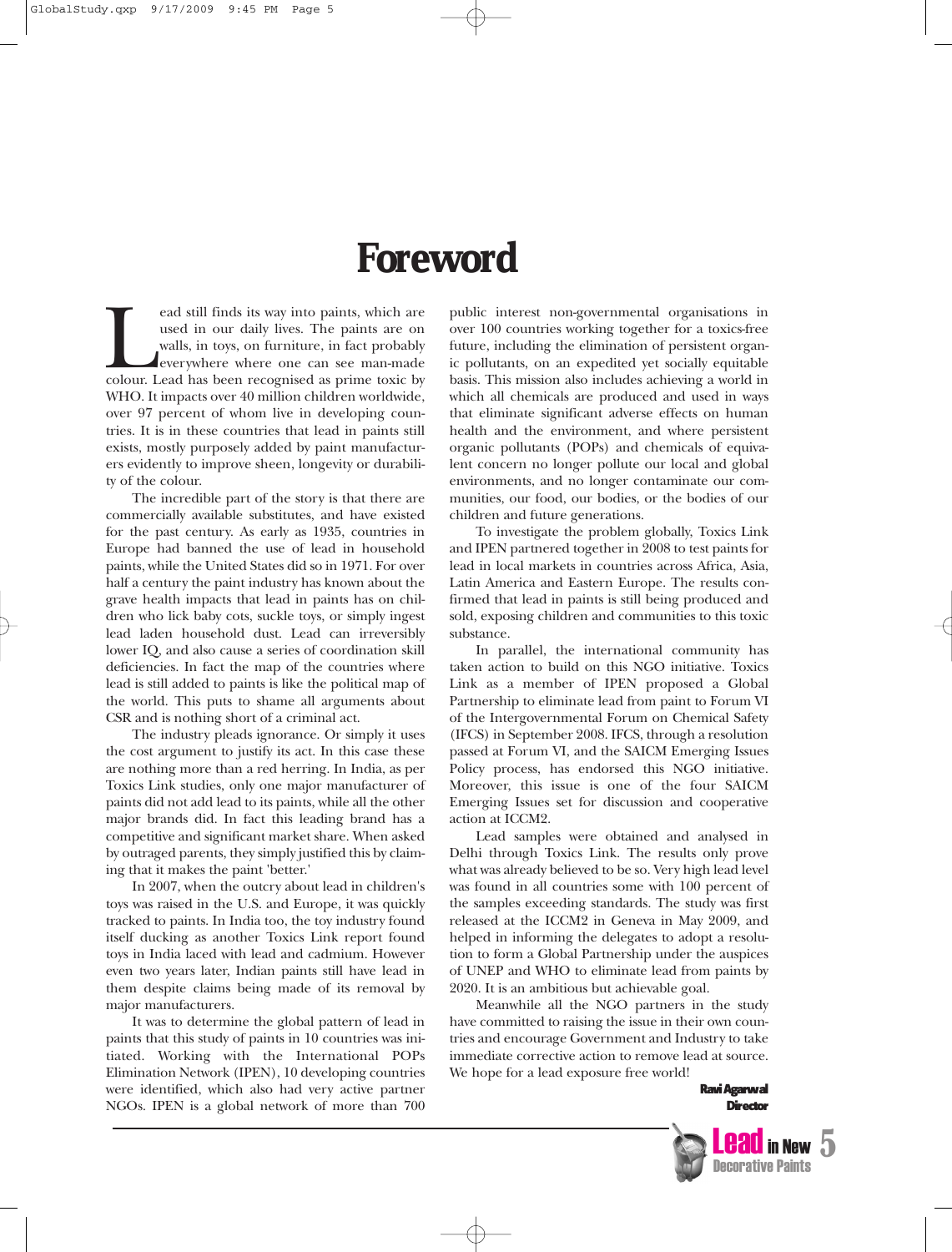# **About Toxics Link and IPEN**

oxics Link is an information outreach and environmental advocacy organisation set up in 1996. It has a special emphasis on reaching out to grassroots groups and community based organisations. Its engagements include research, outreach and policy advocacy on issues of communities and urban waste, toxics free healthcare, hazardous waste and pesticides.

Toxics Link works closely with all stakeholders working on similar issues and has been conducive to the formation of several common platforms for them. It is a part of international networks working on similar issues.

The mission of the organisation is:

"Working together for environmental justice and freedom from toxics. We have taken upon ourselves to collect and share both information about the sources and dangers of poisons in our environment and bodies, and information about clean and sustainable alternatives for India and rest of the world"

Delhi Address: Toxics Link H-2, Jangpura Ext New Delhi - 110014, India Phone + 91 11 - 24328006/ 23420711 fax: 24321747 info@toxicslink.org

IPEN: The International POPs Elimination Network (IPEN) is a global network of more than 700 public interest non-governmental organisations in over 100 countries working together for a toxics-free future, including the elimination of persistent organic pollutants, on an expedited yet socially equitable basis

ipen@ipen.org www.ipen.org

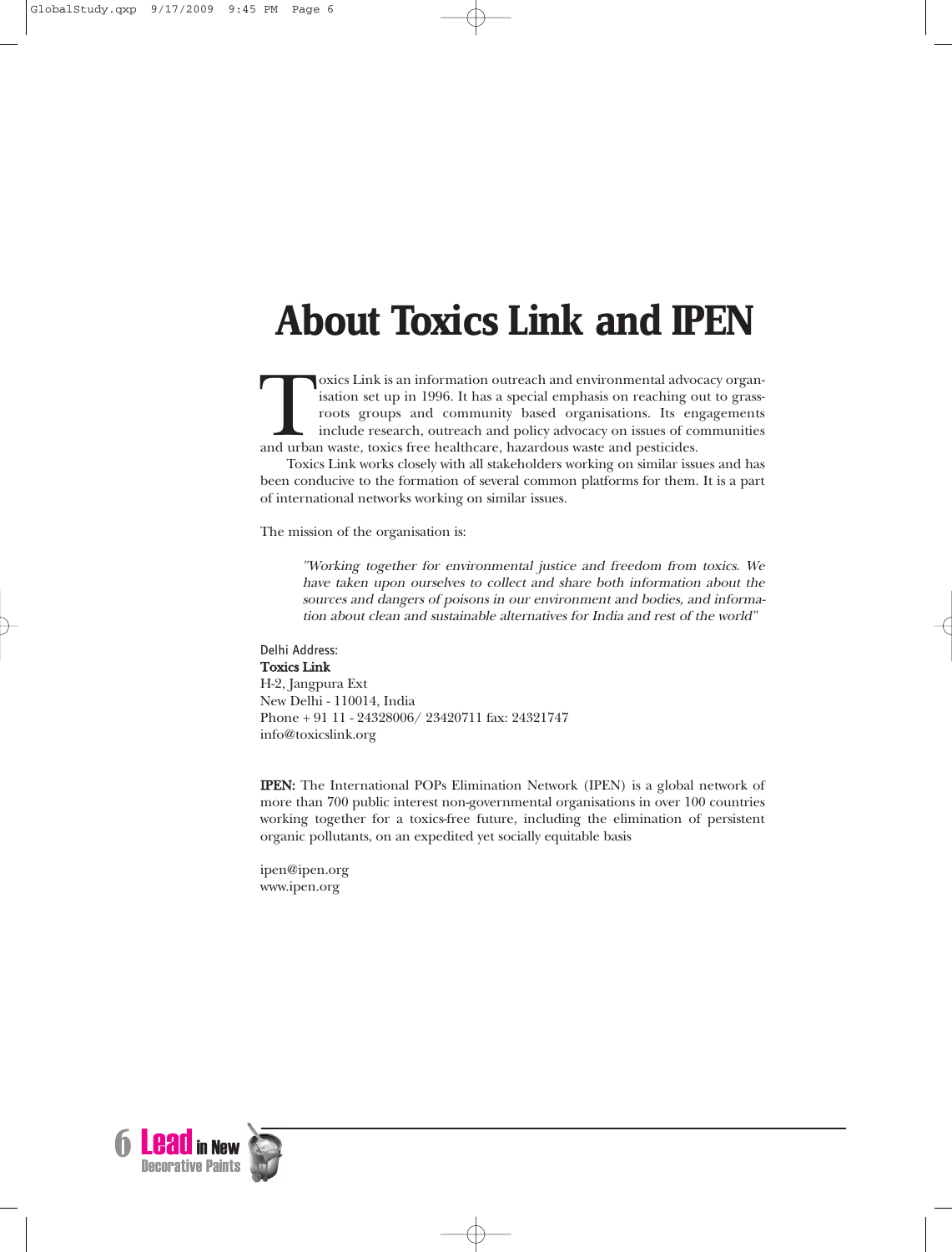# **Acknowledgement**

Toxics Link acknowledges the following partner organisations for their important role in the timely execution of the project: Centre for Environmental Justice, Sri Lanka; Ecological Waste Coalition of the Philippines, Inc. their important role in the timely execution of the project: Centre for Environmental Justice, Sri Lanka; Ecological Waste Coalition of the Philippines, Inc. (EcoWaste Coalition), Thailand; AGENDA for Environment and Responsible Development, Tanzania; GroundWork- Friends of the Earth, South Africa; Friends of the Environment (FOTE)/Strategic Research and Action for Environmental Development (SRADev), Nigeria; Pesticide Action Network (PAN), South Africa and Senegal; Centre for Environmental Solutions, Belarus; Red de Acción en Plaguicidas y sus Alternativas en México (RAPAM)/Centro de Analisis y Acción en Tóxicos y sus Alternativas (CAATA), Mexico; and APROMAC – Environment Protection Association, Brazil.

This global study required a near-flawless coordination to procure paint samples from 10 countries situated in different continents and time zones. This was made possible by Bjorn Beeler and Jennifer Federico of the IPEN Secretariat through excellent coordination. Coordinators of the IPEN regional hubs were also very helpful. Toxics Link received vital help from Manny Calonzo, one of the regional coordinators of the IPEN South-East Asia hub, from inception to conclusion of this study. His keen interest in this study was very supportive of our efforts.

Toxics Link also acknowledges with gratitude valuable comments it received on the draft report from Judy Stober, Executive Secretary, IFCS; Jack Weinberg and Joe Digangi, IPEN; Prof C. Scott Clark of University of Cincinnati, USA, and Perry Gottesfeld, Director, OK International, San Francisco, USA. Their knowledge sharing is immensely appreciated.

SSNC, IPEN and Centre for the Study of Public Policy, Lowell Center for Sustainable Production, University of Massachusetts Lowell, USA provided crucial financial support to this study. Without their help this study may not have been possible.

Toxics Link expresses its gratitude to Prashant Rajankar for substantiating this report and Ragini Kumar for its compilation and organisation.

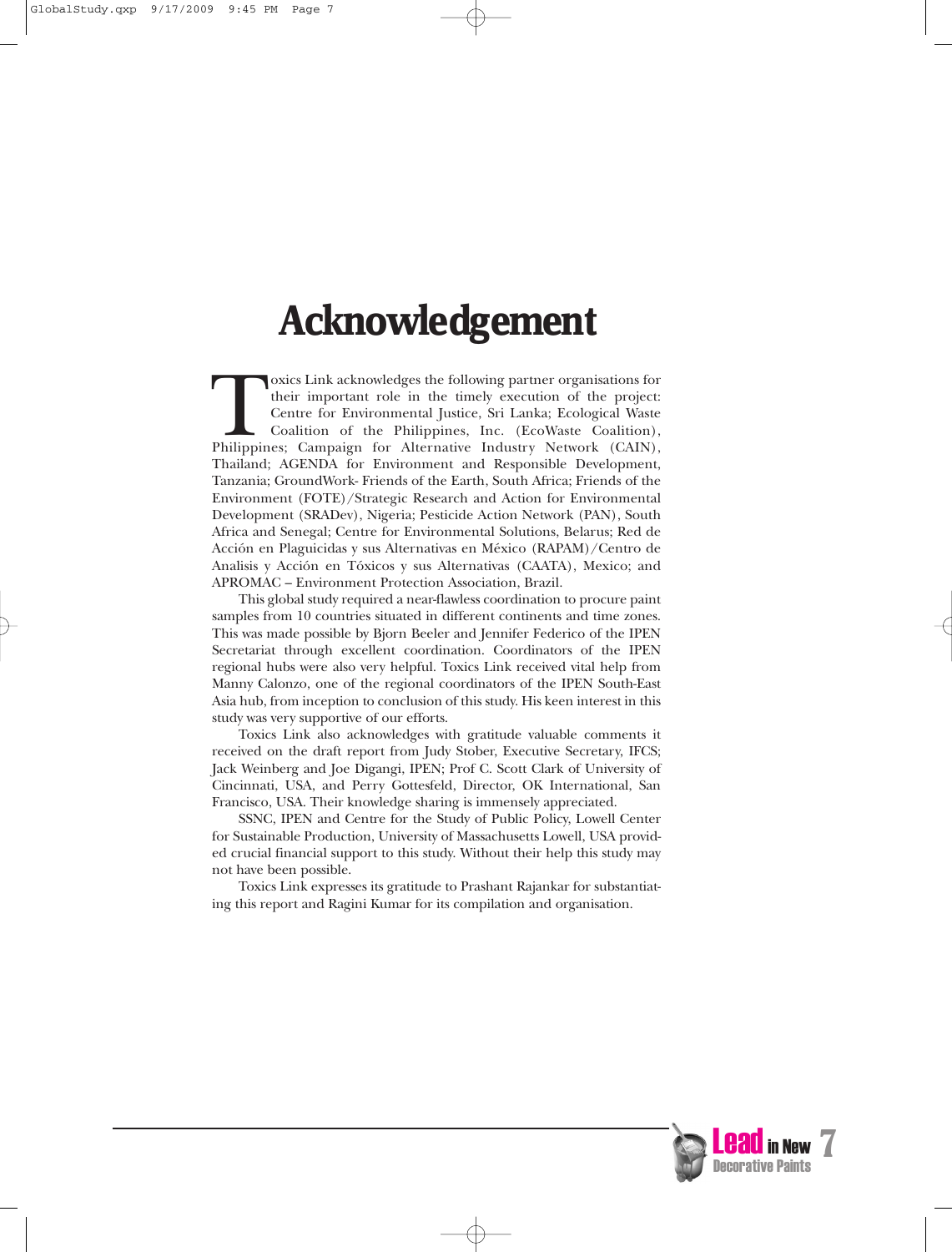# **Executive Summary**

aints in general are differentiated into decorative or architectural paints and industrial paints. Lead is used in paints mainly as a colouring agent. Lead is also used to make paints more durable and corrosion resistant. rative or architectural paints and industrial paints. Lead is used in paints mainly as a colouring agent. Lead is also used to make

Lead based paint in older houses has long been associated with elevated blood lead in children residing there. Repeated studies have concluded that lead paint is a significant source of lead poisoning.

Several recent studies have indicated the presence of lead in high concentrations in new decorative enamel paints available for purchase by the public in five countries (Van Alphen,  $1999<sup>1</sup>$ ; Clark et al,  $2006<sup>2</sup>$ ; Adebamowo et al, 2007<sup>3</sup>; Kumar and Gottesfeld, 2008<sup>4</sup> ). There is an urgent need to determine the lead content of paints in other countries to document the need worldwide for a ban on its continued use. Considering the dangerous effects of lead on human health, several countries enacted laws to regulate the lead concentrations in paints. The United States recently revised the maximum allowable concentration of lead in new paints from 600 ppm to 90ppm.

It is also important to determine the extent of lead in paints and its contamination of household dust in order to develop sound programmes to reduce exposure to lead. A pilot study in a cross section of houses in Delhi documented very high levels of lead in household dust.

There is a need for additional such studies elsewhere to determine the sources of lead in the dust, so that remedial programmes will address the major contributing sources of lead that are endangering the children and pregnant women who spend their longest time in these houses.

Children are known to eat paint chips. More commonly lead paints in and around homes contribute to dust and soil contamination that is often the most significant source of exposure for children. Children then ingest lead from playing close to the ground and having frequent hand-to-mouth contact. Significant exposure may also occur from lead paint when smaller particles become airborne during sanding and scrapping while repainting and remodelling. In addition, damaged paint and the weathering of paints on the exterior of buildings also contribute to lead in soil.

In the United States, health authorities recommend a public health intervention when a child is found to have a blood lead level of 10 µg/dl or more. Recent body of literature points out that there may be no safety margin at existing exposures and that children exposed to even  $< 10 \mu g/dl$  have shown intellectual impairment. Young children (below six years old) are recognized as the most susceptible to lead exposure even at low levels. Pregnant women are the second most vulnerable group. Lead also crosses the placenta and reaches the developing foetus.

The sixth session of the Intergovernmental Forum on Chemical Safety (IFCS), held from 15-19 September 2008 in Dakar, Senegal, adopted a unanimous resolution to eliminate lead from paints worldwide.

Toxics Link and International POPs Elimination Network (IPEN) decided to work with other partner organisations in various regions of the world to determine the total lead (Pb) concentration in new decorative paints available in various developing countries in order to know the amount of lead being used in developing countries.

<sup>4.</sup> Kumar, A and Gottesfeld, P. (2008). Lead content in household paints in India. Science of the Total Environment, 407(1), 333-337



<sup>1.</sup> Van Alphen, M. (1999). Lead in paints in water in India. In: George, A. M. (Ed.), Proceedings of the International Conference on Lead Poisoning Prevention & treatment: Implementing a national program in Developing countries, February 8-10, 1999. The George Foundation, Bangalore, India, pp. 265-272

<sup>2.</sup> Clark CS, Rampal KG, Thuppil V, Chen CK, Clark R, Roda S. The lead content of currently available new residential paint in several Asian countries. Environmental Research 2006; 102: 9-12.

<sup>3.</sup> Adebamowo EO, Clark CS, Roda S, Agbede OA, Sridhar MKC, Adebamowo CA. Lead content of dried films of domestic paints currently sold in Nigeria. Science of the Total Environment 2007; 388 (1-3): 116-120.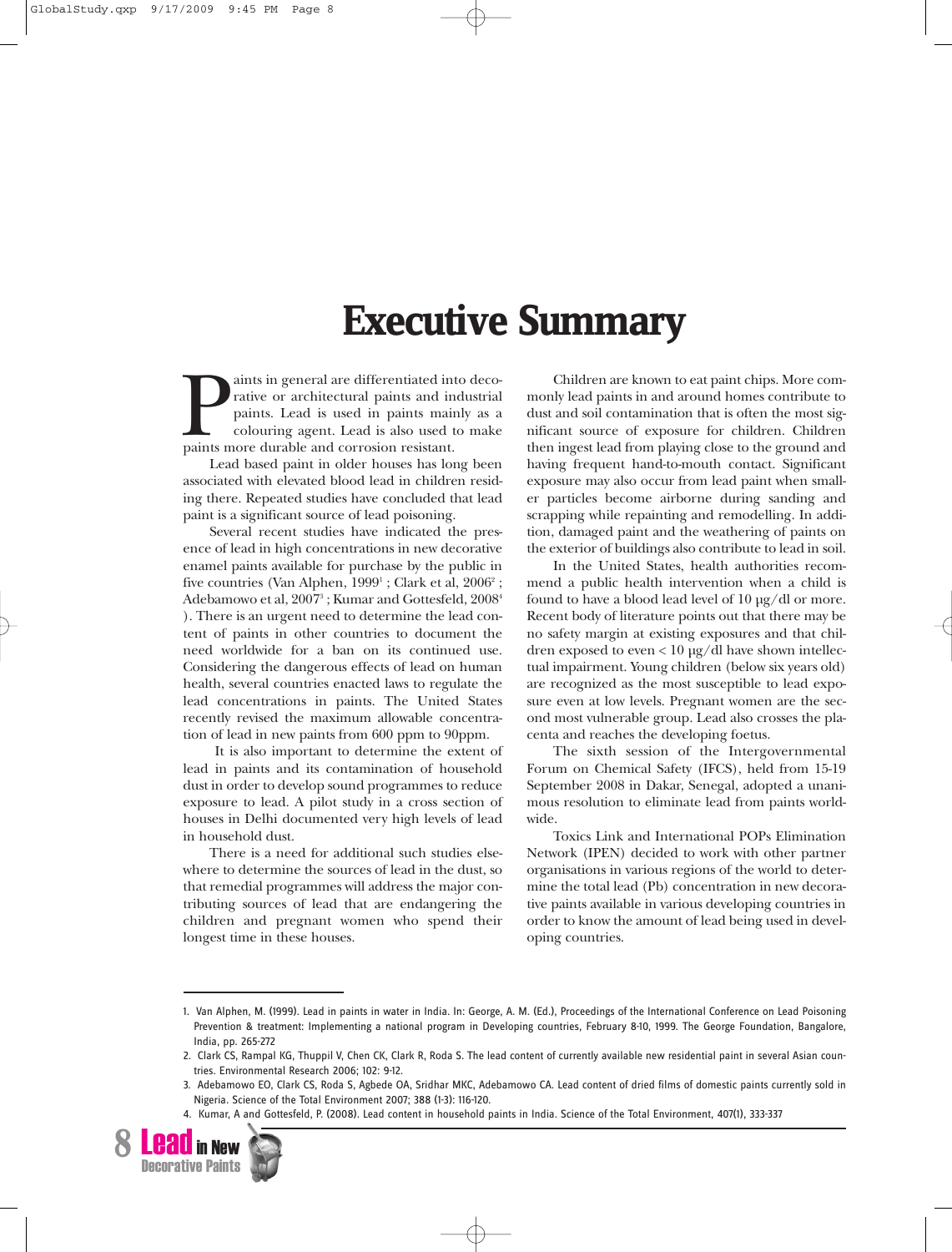After initial background research, the following 10 countries were selected for sampling:

- i. Sri Lanka from South Asia
- ii. Philippines from South East Asia
- iii. Thailand from South East Asia
- iv. Tanzania from Africa
- v. South Africa from Africa
- vi. Nigeria from Africa
- vii. Senegal from Africa
- viii. Belarus from East Europe
- ix. Mexico from Latin America
- x. Brazil from Latin America

Samples were received during the months of November 2008 to February 2009. A total of 317 paint samples, including 26 samples from India, were further processed for lab analysis. Samples were analysed according to Standard Operating Procedures for Lead in Paint by Hotplate or Microwave-based Acid Digestions and Inductively Coupled Plasma Emission Spectroscopy, EPA, PB92-114172, Sept. 1991; SW846- 740 (U.S. EPA, 2001)

#### **Results**

The major findings of the study are:

- 1. Overall 317 paint samples, including 232 enamel samples, 78 plastic samples, and seven varnish samples were analysed for lead concentrations.
- 2. Taking all samples together, 53 percent of samples were found to contain more than 90 ppm of lead, while 50 percent samples had lead concentrations of more than 600 ppm.
- 3. Some 68.5 percent of enamel samples had lead concentrations more than 90 ppm, while 65 percent of enamel samples had lead concentrations of more than 600 ppm.
- 4. Only 10 percent of plastic paint samples had concentrations more than 90 ppm.
- 5. The overall average of lead concentrations was 18,220.3 ppm, while for enamel samples the average was 23,707.1 ppm. For plastic samples, the average was 1,508.5 ppm.
- 6. Taking all samples together, 50 percent of samples had lead concentrations of more than 1,541.2 ppm. In the case of enamel samples, the median lead concentration was 3,914.2 ppm. In the case of plastic paint samples, the median lead concentration was nine ppm, which implied that 50 percent of plastic samples had lead concentrations of more than nine ppm.
- 7. Lead concentrations ranged from 0.6 ppm to 505,716 ppm (51 percent).
- 8. Multinational paint brands used in more than one country showed variation in lead concentrations for samples sourced from different countries.
- 9. (a) Of 54 paint companies with products containing lead greater than 90 ppm, six were subsidiaries of U.S. corporations, and an additional eight were subsidiaries of European or Japanese companies.

(b) At least three of the paint companies with products containing lead above 90 ppm have ISO 14001 Certification in the country where the paints were purchased, and an additional seven companies claim to adhere to ISO 14001. (c) Ten of the paint companies are subsidiaries or market licensed brands of larger companies that are ISO 14001 certified.

#### **Conclusions**

Major conclusions drawn from the study of paint samples from 10 countries around the globe are:

- With a few exceptions, all plastic paint samples had low lead concentrations, often below 90 ppm.
- 2. Majority of enamel paint samples had lead concentrations higher than 90 ppm or 600 ppm.
- Presence of small amount of lead in a majority of plastic samples may be due to the impurities in the raw materials, as a significant percentage of samples had lead less than 20 ppm. Out of 317 samples of plastic paints, 101 samples (32 percent) had less than 20 ppm of lead.
- 4. It is also observed that there is a little difference in the percentage of samples having lead concentrations greater than 90 ppm and percentage samples having lead concentrations more than 600 ppm.
- 5. It is obvious that alternatives to lead in paints exist, as a number of brands from various countries show consistently low lead concentrations even in their enamel products. Cleaner substitutes for lead based pigments, such as titanium dioxide, have been in use for some time now.
- 6. There is a general lack of awareness on the whole issue of lead in a majority of countries, which participated in the present study.
- 7. In the absence of any mandatory standard for lead in paints, industries, big and small, are indulging with lead without caring for its environmental and health impacts.

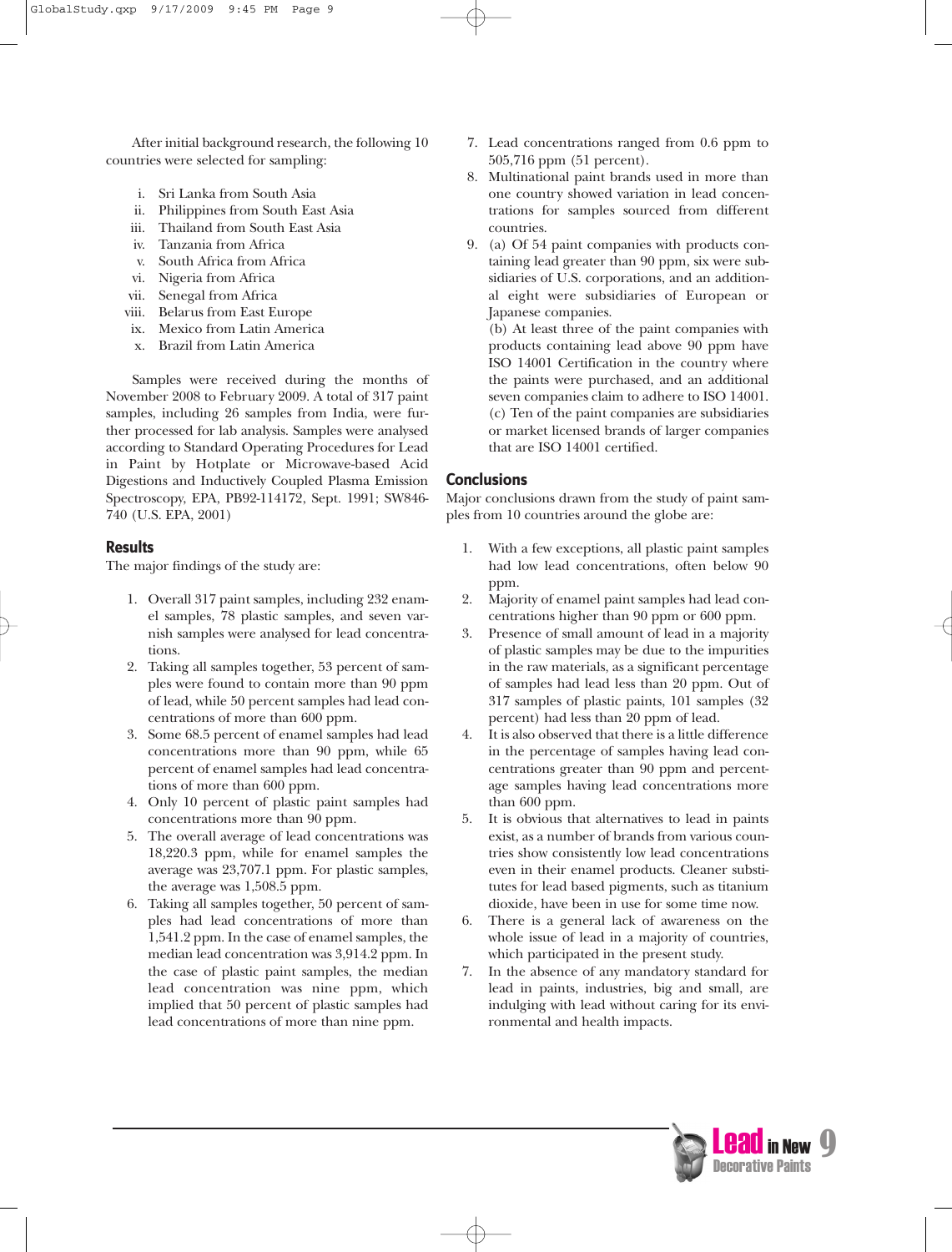# **Introduction and Literature Survey**

aints in general are differentiated into decorative or architectural paints and industrial paints. While decorative paints serve the housing sector, industrial paints include powder coatings, high performance coating, and rative or architectural paints and industrial paints. While decorative paints serve the housing sector, industrial paints include automotive and marine paints. Decorative paints are primarily used on the interior or exterior of homes and buildings and include other coatings such as emulsions, enamels, varnishes, wood finishes, and distempers. Based on the solvents used, decorative paints are further classified into water-based and oilbased paints. Plastic or latex or emulsion paints are water-based while enamel paints are oil-based.

Per capita annual consumption of paints varies in different regions of the world. While the global average is 15 kg per capita per annum, in developed countries the average is 22 kg. South-East Asian countries consume 4 kg of paint per capita per annum. India's per capita per annum consumption is 0.5 kg. The average consumption includes both decorative and industrial paints. The market share of decorative and industrial paints also varies among countries. It is observed that in developed countries the market share of these two segments typically are in the proportion of 50:50, while in developing countries decorative paints dominate the market share, with India typically having decorative and industrial paints in a 70:30 proportion. Within the industrial paint segment, it is the automotive sector that is the largest consumer of paint products.

# **Use of Lead in Paints**

Lead• is used in paints mainly as a colouring agent, but also for durability and corrosion resistance. Lead also helps in drying paints faster. It provides longevity to coatings on walls, woods and metals. A number of lead compounds can be used as paint pigments such as lead oxide, lead carbonate (also known as white lead), and lead chromates/molybdates (ILZSG, 2004). Lead carbonate was historically used for wall paint in households and still is a significant source of lead exposure. Lead chromates, molybdates, and sulphates are also widely used. They are inorganic pigments for bright and opaque yellow, red, and orange colours in paints. There are, however, readily available substitutes for all these lead compounds.

Lead-based paint in older houses has long been associated with elevated blood lead in children residing in such houses (Clark, et al., 1985). The causal relationships were considered to be mainly due to ingestion of lead-based paint chips (Lin-Fu, 1967). In one of the first studies on lead in paints and soil, Clark, et al., (2005) concluded that lead paint should be considered a significant potential source of lead poisoning in India. They also determined that lead was in 29 paint samples collected from Gujarat and Karnataka in India and reported that 11 of the samples were equal to or exceeded 1.0 mg/cm3 after the application of one to three coats.

In one of the studies to investigate the sources of lead in the environment of children with elevated blood lead concentrations, with the help of a field portable X-ray fluorescence (XRF) analyser, Kuruvilla A., et al., (2004) attributed high blood lead levels in one student to the brightly coloured swings painted with lead-based paint in an area where he routinely played. In another case, high blood lead level was associated with a railing coated with lead-based yellow paint where the child played. The third child with high blood lead level had the habit of licking the

 $\bullet$  Lead (Pb) is categorized as a heavy metal belonging to group IV A (14) of the periodic table having atomic number 82 and relative atomic mass 207.2. Pure lead is a silvery-white metal that oxidizes and turns blue-grey when exposed to air (U.S. EPA, 1998). It is soft (enough to be scratched by fingernail), dense (11.3 g/cm3), malleable and readily fusible. Alloying it with small amounts of arsenic, copper, antimony, or other metals hardens lead. Lead-containing products are manufactured using these alloys. The use of lead, and the process of extracting lead from ore, date back to ancient times; the earliest known example of metallic lead is a metal figure recovered from the Temple of Abydus in Upper Egypt, considered to date from 4000 BC (Thornton et al., 2001). Metallic lead occurs rarely in nature. Lead is usually obtained from sulphide ores, often in combination with other elements such as zinc, copper, and silver. Its abundance in Earth's crust is about 0.0013 percent. Lead exists in three oxidation states Pb(0)-elemental form, Pb(II), and Pb(IV) and has three chemical forms, namely metallic lead, inorganic lead compounds, and organic lead compounds.

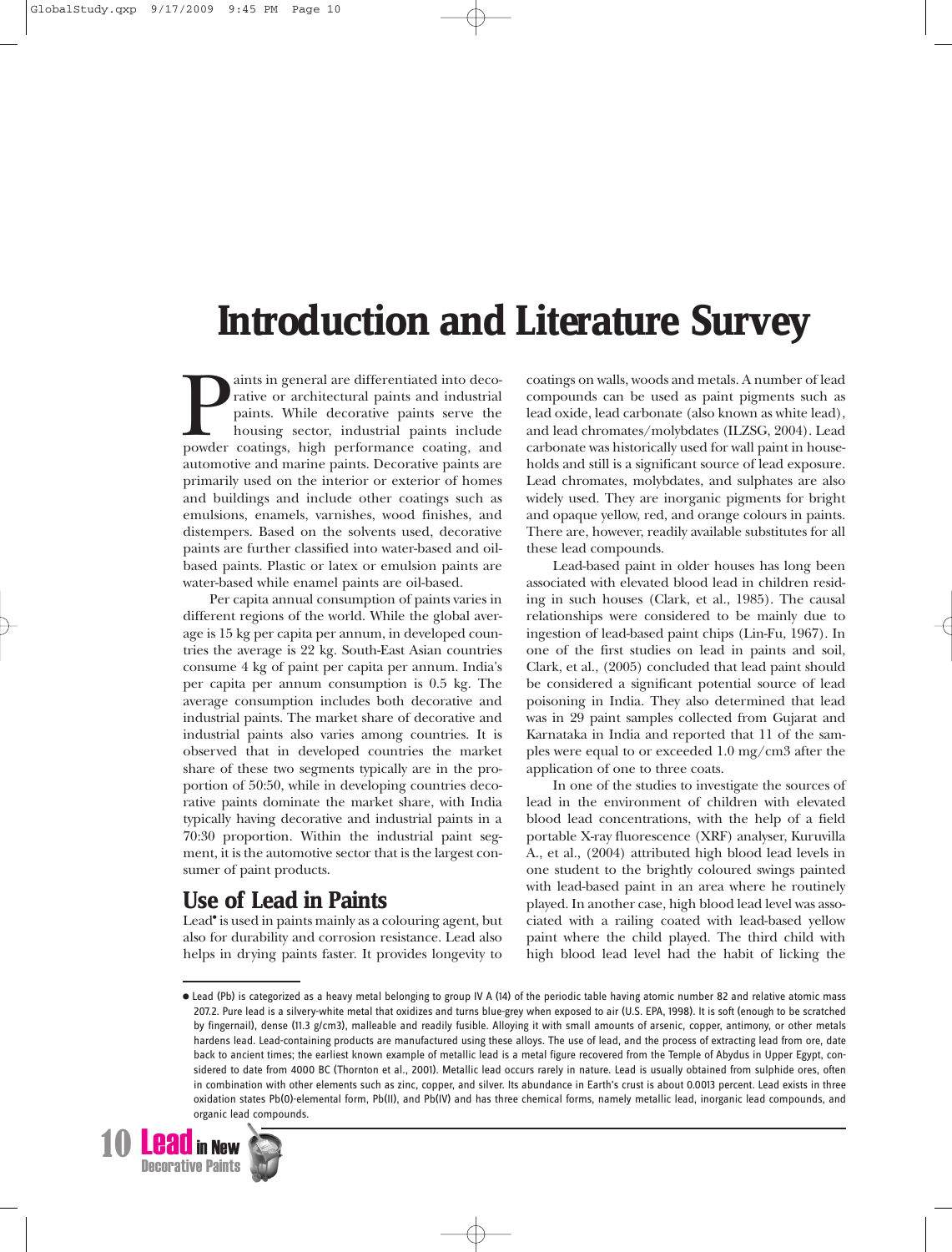painted surface (pica), leading to ingestion of lead. Another interesting study done by Clark, et al., (2006), found 66 percent of new paint samples purchased from China, India, and Malaysia contained 5,000 ppm of lead or more, while 78 percent contained 600 ppm or more. They also pointed out that lead content in paints depended upon the regulations. The same brand could have different contents of lead in different countries depending upon whether or not any regulation existed (Clark, et al., 2006). They also reported that 100 percent (n=17) of paint samples from India had more than 600 ppm of lead concentration, while 83 percent samples had more than 5,000 ppm of lead contents. Kumar and Gottesfeld (2008) have reported that 84 percent of enamel paint samples from India that they analysed had lead more than 600 ppm, with concentrations ranging up to 140,000 ppm (0.0025 to 14 percent). All plastic (water-based) paints that they analysed had lead in low concentrations below 25 ppm.

### **Human Exposure Pathways**

Although children are known to eat paint chips, more commonly lead paint on the interior and exterior of homes contributes to dust and soil contamination that is often the most significant source of exposure for children. Children can ingest lead from playing close to the ground and having frequent hand-to-mouth contact. Significant exposure can also occur from lead paint when smaller particles become airborne during sanding and scrapping while repainting and remodelling. In addition, damaged paint and the weathering of paint on the exterior of buildings also contribute to lead in soil. Contaminated soil is a particularly significant source of exposure to children. Ingestion of contaminated soil, dust, and lead-based paint chips and licking of toys in hand-to-mouth activity are important sources of lead exposure in infants and young children. In infants and young children as much as 50 percent of dietary lead is absorbed, although absorption rates for lead from soils, dusts, and paint chips can be lower depending upon the bioavailability (IPCS, 1995).

### **Health Impacts of Lead**

That lead is a toxic element has been well established (WHO, 1995; U.S. Department of Health and Human Services, 1988; Goldstein, 1992). It is the toxicity of lead that led the U.S. Centers for Disease Control and Prevention (CDC) to consider lead concentrations in blood higher or equal to 10 µg/dl as being elevated. In fact, a recent body of literature points out that there may be no safety margin at existing exposures and that children exposed to even  $< 10 \mu g/dl$  have shown intellectual impairment (Koller, et al., 2004; Needleman, 1995; Needleman and Bellinger, 2001; Needleman, et al., 2002). Some recent investigations have revealed that even low-level and long-term lead

exposure can lead to health related problems such as renal dysfunction or delayed puberty in girls (Selvan, et al., 2003; Wu, et al., 2003; Marsden, 2003).

A WHO/UNECE, 2006 document describes the health effects of lead. According to this document:

> "Lead is a well known neurotoxic metal. Impairment of neurodevelopment in children is the most critical lead effect. Exposure in uterus, during breast-feeding, and in early childhood may all be responsible for the effects. Lead accumulates in skeleton and its mobilization from bones during pregnancy and lactation causes exposures to foetus and breast fed infant. Hence, life time exposure of woman before pregnancy is important. Epidemiological studies show consistently that effects in children are associated with lead levels in blood (Pb-B) of about  $100-150 g/l$ . There are indications that lead is harmful even at blood lead concentrations considerably below 100 g/l and there may be no threshold for these effects." (WHO/UNECE, 2006)

Young children (below six years old) are recognized as the most susceptible to lead exposure even at low levels. Pregnant women are the second most vulnerable group. Lead also crosses the placenta and reaches the developing foetus. Absorbed lead is rapidly taken up by blood and soft tissue, followed by a slower redistribution to bone. Bone accumulates lead during much of the human life span and may serve as an endogenous source of lead that may be released slowly over many years after the exposure stops (IPCS, 1995). New research findings suggest that lead neurotoxicity among humans is enhanced during perinatal stage, from conception to two years old (Schnaas et al., 2006).

Table 1 describes symptoms associated with different possible blood lead levels in children and adults.

# **Regulations for Lead in Paints**

For over 70 years now, dangers represented by leadbased paint manufacturing and application had led many countries to enact bans or restrictions on the use of white lead for interior paint: France, Belgium, and Austria in 1909; Tunisia and Greece in 1922; Czechoslovakia in 1924; Great Britain, Sweden, and Belgium in 1926; Poland in 1927; Spain and Yugoslavia in 1931; and Cuba in 1934 (Markowitz, 2000). In 1922, the third International Labour Conference of the League of Nations recommended the banning of white lead for interior use (AJPH, 1923).

In 2008, the U.S. Congress lowered the standard for lead in residential paints and paints on products

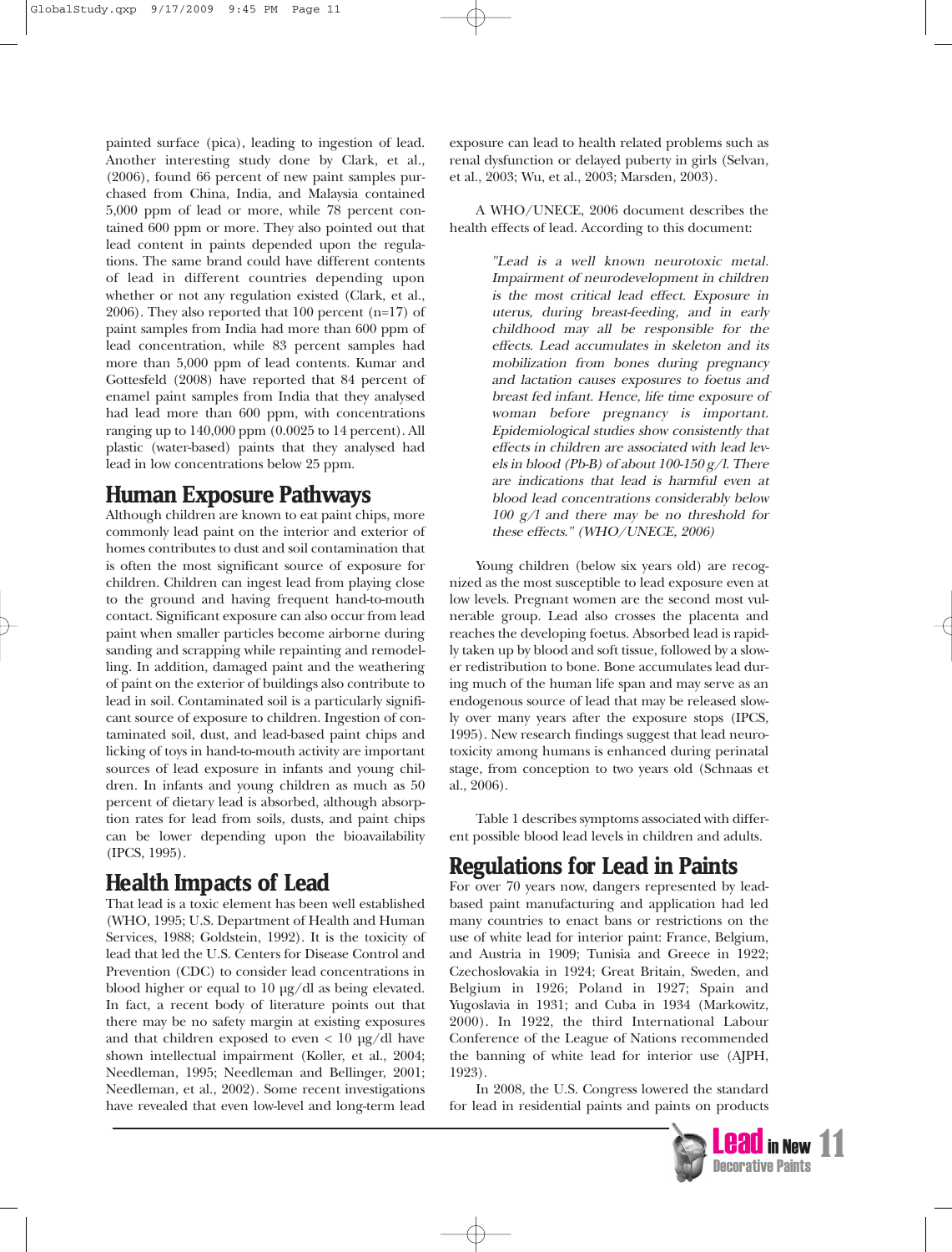| Table 1. Symptoms associated with blood lead levels in children and adults |                  |                                   |  |  |  |  |
|----------------------------------------------------------------------------|------------------|-----------------------------------|--|--|--|--|
| <b>Effect in children</b>                                                  | Pb-blood (µg/dl) | <b>Effect in adults</b>           |  |  |  |  |
| Mortality                                                                  | 150              |                                   |  |  |  |  |
|                                                                            | 100              | Encephalopathy                    |  |  |  |  |
| Encephalopathy                                                             |                  |                                   |  |  |  |  |
| Nephropathy                                                                |                  | Anaemia                           |  |  |  |  |
| Anaemia                                                                    |                  |                                   |  |  |  |  |
| Abdominal pain                                                             |                  |                                   |  |  |  |  |
|                                                                            | 50               | Decrease in haemoglobin synthesis |  |  |  |  |
| Decrease in haemoglobin synthesis                                          | 40               | Infertility (men)                 |  |  |  |  |
|                                                                            | Nephropathy      |                                   |  |  |  |  |
| Diminished vitamin D metabolism                                            | 30               | <b>Hearing loss</b>               |  |  |  |  |
| Diminished nerve conduction                                                | 20               |                                   |  |  |  |  |
| Erythropoietic protoporphyria                                              | 10               | Hypertension                      |  |  |  |  |
| <b>Hearing loss</b>                                                        |                  | <b>Miscarriages</b>               |  |  |  |  |
| Reduced growth                                                             |                  |                                   |  |  |  |  |

Source: Agency for Toxic Substances and Disease Registry (ATSDR), 1990. Case Studies in Environmental Medicine, No. 1

used by children from 0.06 percent (600 ppm) to 0.009 percent (90 ppm). The new standard enforced by the Consumer Products Safety Commission becomes effective in August 2009.

In 1997, Australia recommended 0.1 percent of total lead as the maximum amount of lead in domestic paint (DEH 2001). Singapore has a standard of 0.06 percent of lead in new paints. In China the standard is 90 ppm (Barboza, D., 2007).

In a majority of developed countries, concerted efforts have led in recent years to a reduction in the release of lead into the ambient environment, reflecting a decline in the commercial use of lead, particularly in petrol (CDC, 1991; Edwards-Bert et al., 1994). Blood lead levels in the general population in these countries have fallen dramatically over the past 20 years, thanks to the phasing out of lead from petrol and the reduction of environmental exposure to the metal (Edwards-Bert et al., 1994; Annest, 1983; Pirkle, et al., 1994). In the U.S. between 1976 and 1991, the mean blood lead level of persons aged one to 74 years dropped by 78 percent from 12.8 µg/dl to 2.8 µg/dl (Pirkle, et al., 1994). Mean blood lead levels of children aged one to five years declined by 72 to 77 percent for various social groups of children (Pirkle, et al., 1994).

Lead continues to be a significant public health problem in developing countries where there are considerable variations in the sources and pathways of exposure (Tong and McMichael, 1999; Falk H, 2003). In a study done on 281 children in Lebanon, it was found that the mean Pb-B was 66.0 µg/l with 14 percent children having Pb-B more than 100 µg/l (Nuwayhid, et al., 2003). Logistic regression analysis showed that elevated Pb-B was associated with paternal manual jobs (odds ratio [OR] of 4.74), residence being located in high traffic areas (OR: 4.59), summer season (OR of 4.39), using hot tap water for cooking (OR of 3.96), and living in older buildings (OR of 2.01).

In a study investigating the prevalence of elevated

12 **Lead** in New<br>Decorative Paints



blood lead (Pb-B) levels in children one to six years

In a study on lead poisoning in major Indian cities, the George Foundation reported 51.4 percent of the total sampled population having more than 10 µg/dl of Pb-B, while 12.6 percent having more than 20 µg/dl of Pb-B (the George Foundation, 1999). In cities like Delhi and Kolkata, almost 19 percent of sampled population had blood lead concentration of more than 20µg/dl. In Mumbai, some 14.7 percent of children had more than 20 µg/dl of blood lead concentration.

In a study conducted to estimate the Pb-B and prevalence of lead toxicity in school children and children residing in urban slums in Delhi, it was found that the mean Pb-B was 7.8 µg/dl and proportion of children having more than 10 µg/dl of Pb-B was 18.4 percent (Kalra, V., et al., 2003). It also suggested that distance of the residence or school from a main road appeared to be associated with higher blood lead concentrations, but these differences were not statistically significant. Similar reports highlight high concentrations of blood lead in children in various other cities in India and relate it with local practices and exposure pathways (Kumar and Kesaree, 1999; Kaul, 1999; Patel, et al., 2001).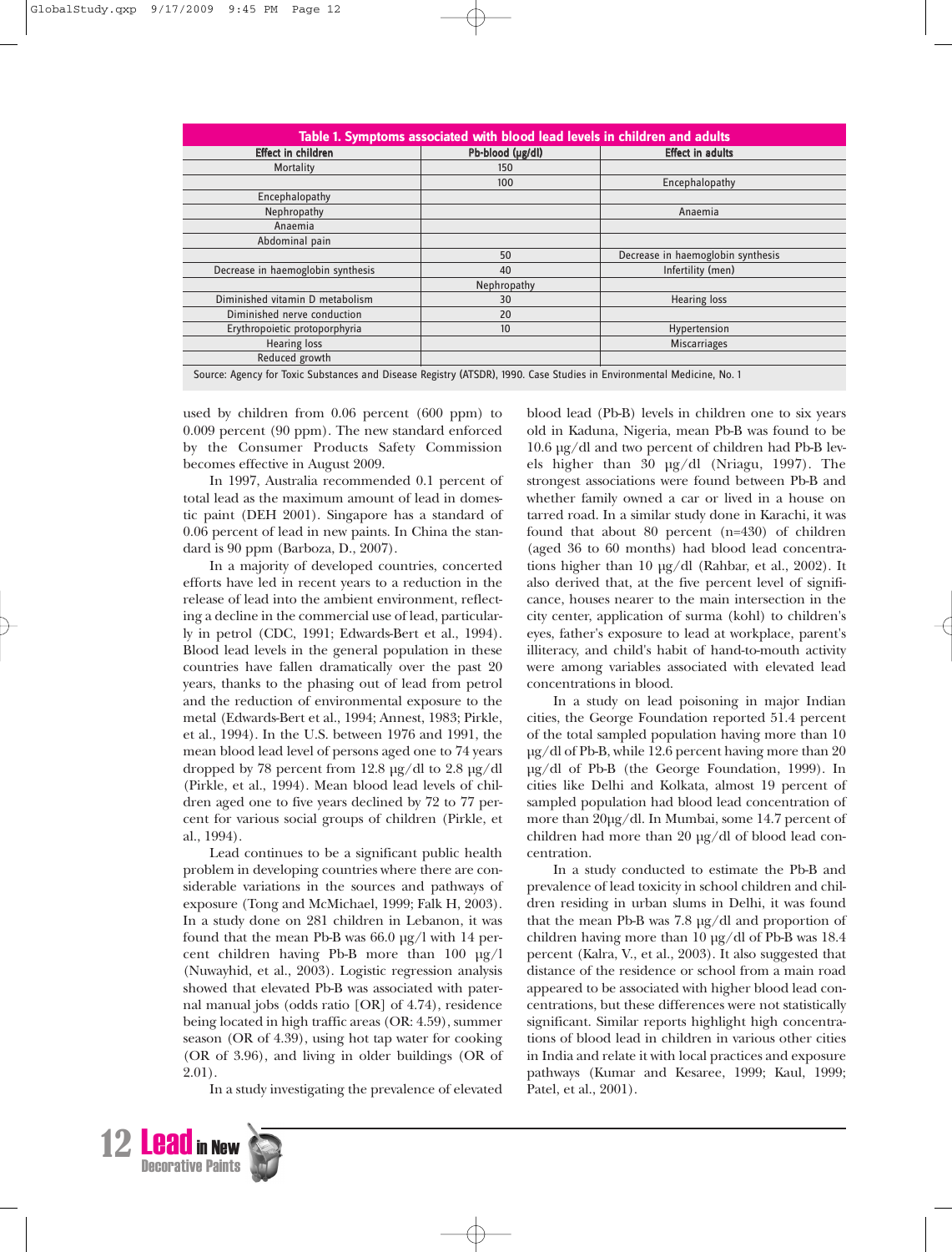# **Study Objectives and Methodology**

### **Objectives**

The sixth session of the Intergovernmental Forum on Chemical Safety (IFCS), held from 15 to 19 September 2008 in Dakar, Senegal, adopted a unanimous resolution to eliminate lead from paints worldwide. The text of the resolution is given in Appendix 1. The issue of lead in paints was also on the agenda of the second session of the International Conference on Chemicals Management (ICCM) held in Geneva from 11 to 15 May 2009. To better inform the international debate on the issue, Toxics Link and International POPs Elimination Network (IPEN) decided to work with other partner organisations in various regions of the world to determine the total lead (Pb) concentration in new decorative paints available in various developing countries in the world in order to know the amount of lead being used in developing countries. This project was jointly funded by the Swedish Society for Nature Conservation (SSNC), IPEN, and the Centre for the Study of Public Policy.

# **Sampling**

Due to the paucity of time and resources, it was decided to sample new paints from only 10 countries across the continents. The following criteria were adopted:

- 1. Absence of similar study in the country
- 2. Presence of strong and effective organisations for campaigns and follow up

The following 10 countries were selected:

- Sri Lanka from South Asia
- Philippines and Thailand from South East Asia
- <sup>Q</sup> Tanzania, South Africa, Nigeria and Senegal from Africa
- Belarus from Eastern Europe
- Mexico and Brazil from Latin America

In each of these countries Toxics Link worked closely with the IPEN International Coordinator and Regional Hubs to identify partner organisations, and, thereafter, collectively agreed on how to conduct the

sample collection of new paints as per the guidelines (see Appendix II). The samples were sent via courier or air cargo to the New Delhi office of Toxics Link. Each partner organisation was supposed to send 25 to 30 samples of both plastic and enamel paints in various colours. However, a majority of the samples were of enamel paints. Since the previous studies have indicated comparatively low levels of lead in plastic paints, and for other logistical reasons, like the cost and convenience of dispatch, the total number of plastic paint samples from each partner organisation was kept at less than 10 out of 30.

The following organisations were involved in the sampling and collating basic information on paint industries from their respective countries. These organisations are also part of IPEN.

- Centre for Environmental Justice, 20A, Kuruppu Road, Colombo 08, Sri Lanka
- Ecological Waste Coalition of the Philippines, Inc. (EcoWaste Coalition), Unit 329, Eagle Court Condominium, Matalino Street, Barangay Central, Quezon City, Philippines
- <sup>Q</sup> Campaign for Alternative Industry Network (CAIN), 211/2, Ngamwongwan Rd., Soi 31, Muang, Nonthaburi 11000, Thailand
- AGENDA for Environment and Responsible Development, Sinza B 545, Mashujaa St. Sinza Palestina, P.O. Box 77266, Dar es Salaam, Tanzania
- <sup>Q</sup> GroundWork- Friends of the Earth, PO BOX 2375, Pietermaritzburg, 3200, South Africa
- Friends of the Environment (FOTE)/Strategic Research and Action for Environmental Development (SRADev), 106/110 Lewis Street, Lagos, Nigeria
- Pesticide Action Network (PAN) Africa, N° 15 Rue 1XJ Castors-Derklé Dakar, BP 15938, Dakar Fann, Senegal
- <sup>Q</sup> Centre for Environmental Solutions, P.O. Box 21, Minsk, 220141, Belarus
- Red de Acción en Plaguicidas y sus Alternativas en México (RAPAM)/Centro de Análisis y

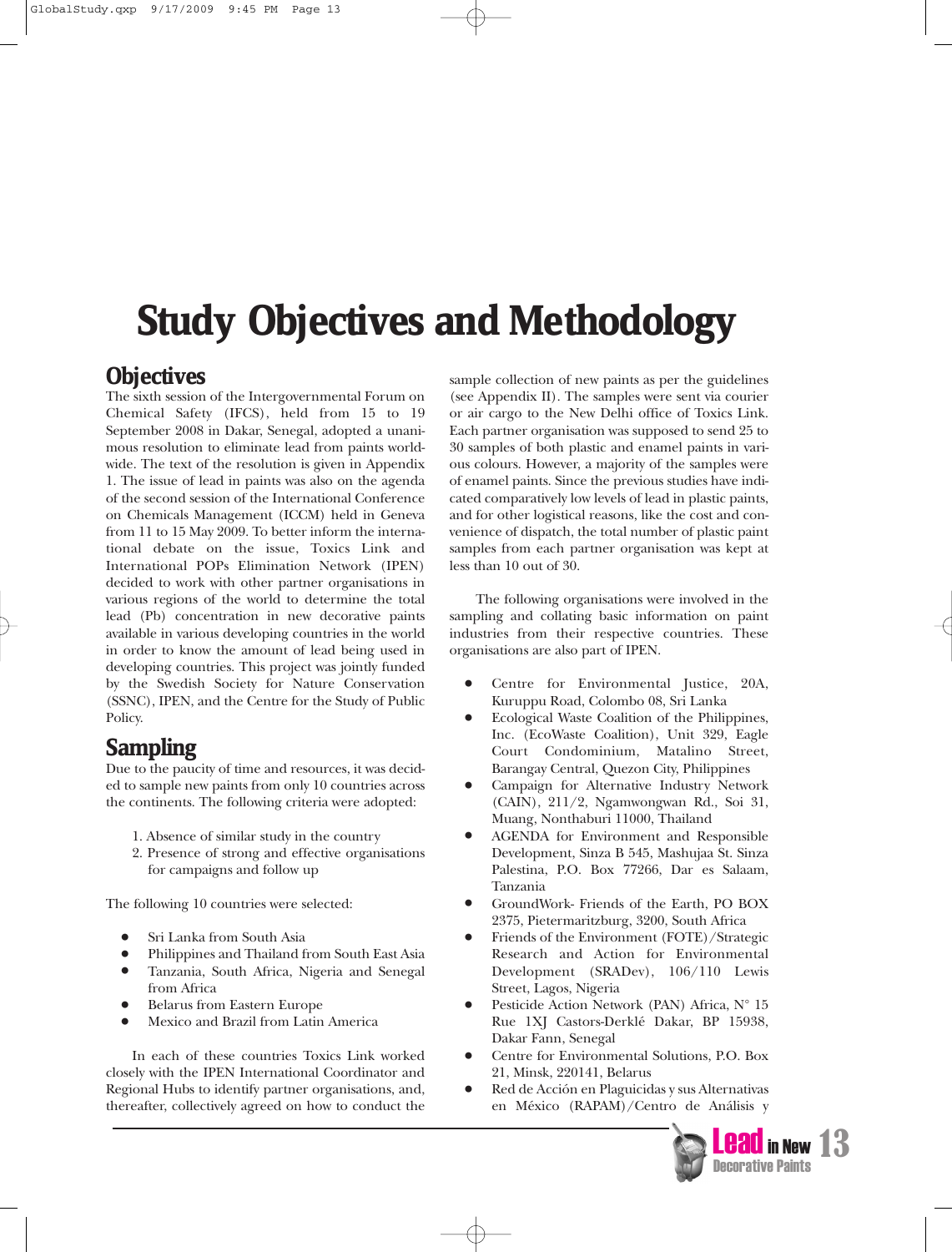Acción en Tóxicos y sus Alternativas (CAATA) Amado Nervo 23, int 2, Col San Juanito, Texcoco, Edo. de Mexico CP 56121, Mexico

APROMAC - Environment Protection Association, Rua Octavio Secundino, 340 CEP 80520-480, Curitiba - Paraná - Brazil

A few samples from Indian markets were also collected to examine the claims of a few brands, which had announced lead phase out from their enamel products some time in 2008.

Samples were received from November 2008 to February 2009 in New Delhi; they were labelled and given unique identification number. A total of 317 paint samples, which included 26 samples from India, were further prepared for lab analysis.

# **Materials and Methods**

Samples were analysed according to the standard operating procedures for lead in paint by hotplate or microwave-based acid digestions and inductively coupled plasma emission spectroscopy, EPA, PB92- 114172, Sept. 1991; SW846-740 (U.S. EPA, 2001)

#### **Sample preparation**

- 1. Each wet paint sample was applied on a clean glass surface (one square foot) using a different brush for each sample to avoid any contamination. Samples, thus applied were left to dry for a minimum of 72 hours.
- 2. After drying, samples were scraped off from the glass surfaces using sharp and clean knives. One knife per sample was used to avoid any contamination.
- 3. Thus scraped, samples were collected in polyethylene bags and sent to Delhi Test House, A-62/3, G.T. Karnal Road, Industrial Area, Opposite Hans Cinema, Azadpur, Delhi-110033 for analysis. Delhi Test House (DTH) is

accredited by National Accreditation Board for Testing and Calibration Laboratories (NABL).

#### **Laboratory Methods**

- 1. Each scraped sample was crushed using mortar and pestle to make samples as homogenous as possible. Latex paint does not grind hence they were torn into small pieces using precleaned steel scissors.
- 2. Some 0.3 g of each paint sample was taken on a glass slide and placed in an oven at  $120^{\circ}$ C for two hours to remove any moisture.
- 3. Some 0.1 g of each of the dried paint sample was then accurately weighed into a closed Teflon vessel and then digested/extracted.
- Standards were also prepared similarly.

#### **Digestion Procedures**

- 1. Three millilitres of concentrated nitric acid (HNO3) was added into Teflon vessels and then placed in an oven at  $150^{\circ}$ C for one hour.
- 2. Vessels were then allowed to cool to room temperature.
- 3. Solution along with any precipitate was transferred to a 25 ml volumetric flask.
- 4. Flask was diluted to volume with deionised water and mixed well. Precipitate, if any, was allowed to settle and then the solution was filtered.
- 5. Sample blanks were also prepared similarly.

Digested samples were then analysed for total lead (Pb) in atomic absorption spectrometer (AAS) fitted with Graphite Furnace (GF) of make GBC, Model -932 Plus. Dilutions were performed if needed to fit with the calibration curve. Recovery was between 80 to 120 percent for different lot of digestions. The detection limit of method was 1.25 ppm.

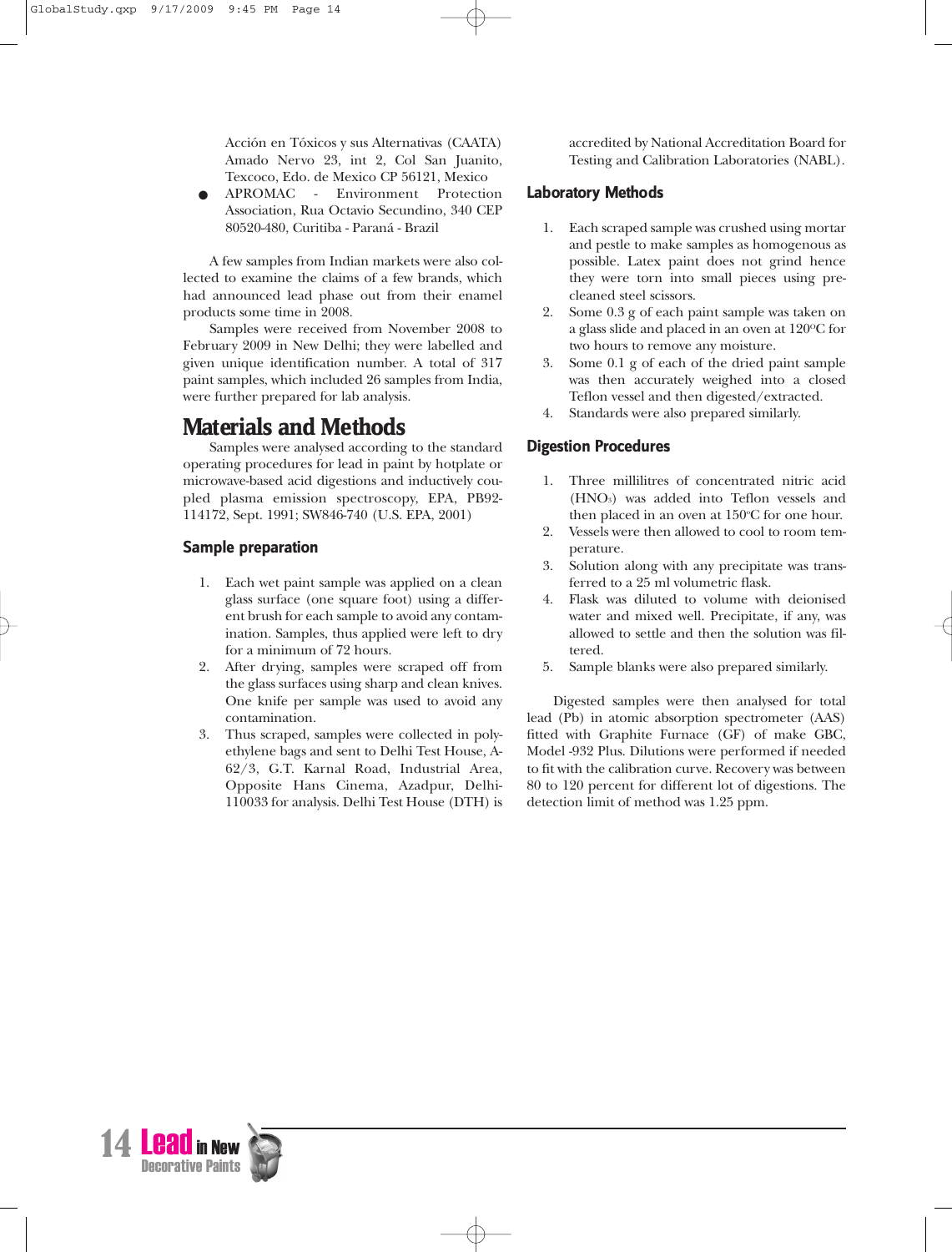

# **Results and Discussion**

### **SRI LANKA**

#### **Background**

The paint industry in Sri Lanka comprises about 30 large and small players, some of which are well known having strong market presence of brands. According to the Census and Statistics Department of the Government of Sri Lanka, 100 companies operated in 2003, which declined to 60 in 2004. Some of the major companies/brands are listed below:

- 1. CIC Paints, foreign collaboration with ICI
- 2. Macksons Paints Lanka, with foreign collaboration
- 3. Causeway Paints, with foreign collaboration
- 4. Masons Mixtures, with foreign collaboration
- 5. Lankem Ceylon
- 6. Asian Paints Lanka, with foreign collaboration
- 7. Paints & General Industries, with foreign collaboration
- 8. Silicone Coatings (Pvt) Ltd
- 9. Nippolac

#### **Results**

Lead concentration in the paint samples received from Sri Lanka with their general description is given in Table 2. Out of 33 paint samples received from Sri Lanka, 19 samples were of enamel paints, 10 emulsions or plastic paints, one weather coat paint, and three varnishes, including a polyurethane varnish. These samples belonged to four brands, namely Nippolac, Robbialac, Berlux, and ICI.

Statistical measure of lead concentration in enamel, plastic, and varnish samples are given in Table 3. Table 4 shows the distribution of paint samples having lead concentration more than 90 ppm. As mentioned earlier, as per a recent change in the law, the U.S. has 90 ppm of lead as the upper limit for new residential paints, which earlier was 600 ppm. So, the present data have been compared with both 90 ppm and 600 ppm of lead concentrations.

Some major findings about lead in paint samples

from Sri Lanka are:

- 1. The arithmetic mean of lead concentration in all samples was 15,927 ppm. The arithmetic mean for enamel samples was 25,210 ppm; for emulsion samples and varnish samples the average lead content was 4,177 ppm and 220 ppm respectively.
- 2. Lead concentration in samples varied from four ppm to 137,325 ppm (14 percent). The highest concentration of lead was found in enamel paint samples.
- 3. Enamel paints contained high concentrations of lead ranging up to 14 percent. About 68.4 percent of enamel samples showed lead concentrations higher than 90 ppm or 600 ppm. A high of 45.4 percent of all samples had lead concentrations higher than 90 ppm. Only one emulsion sample had lead in very high concentration (five percent). One polyurethane varnish sample had lead concentration equal to 605 ppm.
- 4. Except one sample, all other plastic paint samples contained less than 90 ppm of total lead concentration. Without this particular sample (sample number SRL 12 having lead concentration 45,743.1 ppm), the arithmetic mean of emulsion samples was 20 ppm.
- 5. Only one paint company, namely ICI, which had both enamel and emulsion samples, showed lead levels at less than 90 ppm for all samples.

#### **Conclusions**

Major conclusions drawn from the study of paint samples from Sri Lanka are:

- 1. In general, plastic samples have low lead concentrations (less than 90 ppm).
- 2. Enamel paint samples have high lead concentrations (more than 600 ppm; lead concentra-

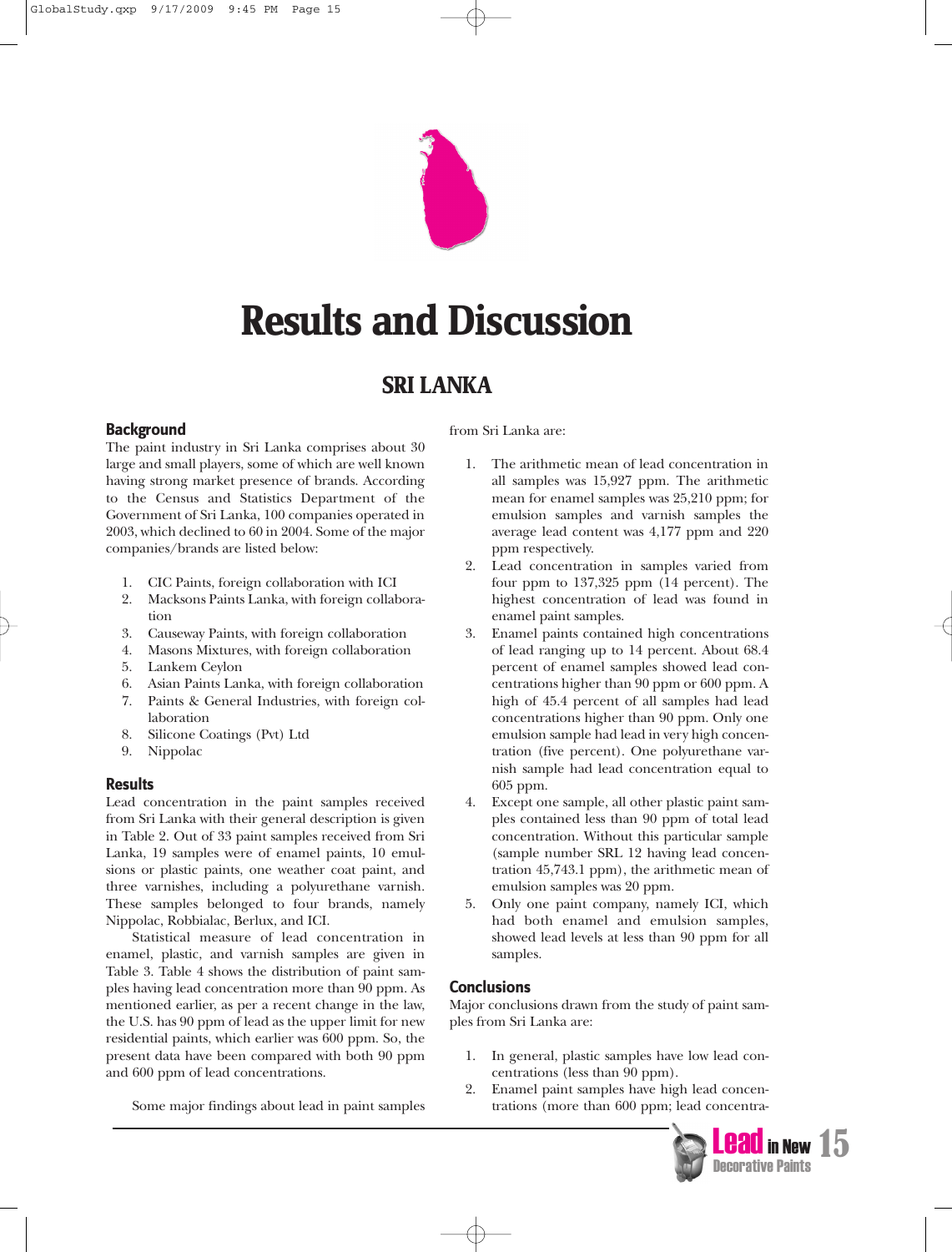tions ranging up to 14 percent).

3. Only one company, ICI, has its enamel products containing lead in lower concentrations.

| Table 2. Lead concentrations in paint samples from Sri Lanka |                  |                                |                           |                         |                     |                          |                              |                             |
|--------------------------------------------------------------|------------------|--------------------------------|---------------------------|-------------------------|---------------------|--------------------------|------------------------------|-----------------------------|
| <b>Sample</b><br>no.                                         | Paint<br>brand   | <b>Location</b><br>of purchase | Volume of<br>paint sample | Price of<br>the can SLR | Type of<br>paint    | Colour of<br>the paints  | Pb<br>concentration<br>(ppm) | Pb<br>concentration<br>(96) |
| <b>SRL 01</b>                                                | Nippolac         | Colombo                        | 1 Litre                   | 645                     | Emulsion            | <b>Sun Flower</b>        | 25.2                         | 0.00252                     |
| <b>SRL 02</b>                                                | Nippolac         | Colombo                        | 1 Litre                   | 645                     | Emulsion            | lade Green               | 21.2                         | 0.00212                     |
| <b>SRL 03</b>                                                | Nippolac         | Colombo                        | 1 Litre                   | 645                     | Emulsion            | Poppy red                | 14.2                         | 0.00142                     |
| <b>SRL 04</b>                                                | Nippolac         | Colombo                        | 1 Litre                   | 645                     | Emulsion            | Paradise Blue            | 33.3                         | 0.0033                      |
| <b>SRL 05</b>                                                | Nippolac         | Colombo                        | $200$ ml                  | $\overline{210}$        | Enamel              | <b>Antique Brown</b>     | 5,137.4                      | 0.5                         |
| <b>SRL 06</b>                                                | Nippolac         | Colombo                        | $200$ ml                  | $\overline{210}$        | Enamel              | White                    | 3,296                        | 0.3                         |
| <b>SRL 07</b>                                                | Nippolac         | Colombo                        | $200$ ml                  | $\overline{210}$        | Enamel              | Sylvan Green             | 55,237                       | $\overline{5.5}$            |
| <b>SRL 08</b>                                                | Nippolac         | Colombo                        | $200$ ml                  | $\overline{210}$        | Enamel              | Sunrise                  | 137,325                      | 14                          |
| <b>SRL 09</b>                                                | Nippolac         | Colombo                        | $200$ ml                  | $\overline{210}$        | Enamel              | Post office Red          | 7,432                        | $\overline{0.7}$            |
| <b>SRL 10</b>                                                | Nippolac         | Colombo                        | 200ml                     | $\overline{210}$        | Enamel              | Oxford Blue              | 21,116                       | 2.1                         |
| <b>SRL 11</b>                                                | Nippolac         | Colombo                        | $200$ ml                  | $\overline{185}$        | <b>PU Varnish</b>   |                          | 604.7                        | 0.1                         |
| <b>SRL 12</b>                                                | Robbialac        | Colombo                        | $1$ Litre                 | 645                     | Emulsion            | <b>Sunset</b>            | 45,743.1                     | $\overline{5}$              |
| <b>SRL 13</b>                                                | Robbialac        | Colombo                        | 1 Litre                   | 645                     | Emulsion            | Regatta Blue             | 49.5                         | 0.00495                     |
| <b>SRL 14</b>                                                | Robbialac        | Colombo                        | 1 Litre                   | 825                     | <b>Weather Coat</b> | <b>Black</b>             | 6                            | 0.0006                      |
| <b>SRL 15</b>                                                | Robbialac        | Colombo                        | 1 Litre                   | 645                     | <b>Emulsion</b>     | Poppy red                | $\overline{6}$               | 0.00058                     |
| <b>SRL 16</b>                                                | Robbialac        | Colombo                        | $500$ ml                  | 415                     | Enamel              | Dark Green               | 20,904.3                     | 2.09043                     |
| <b>SRL 17</b>                                                | Robbialac        | Colombo                        | $500$ ml                  | 360                     | Enamel              | <b>Golden Yellow</b>     | 133,463                      | 13.3                        |
| <b>SRL 18</b>                                                | Robbialac        | Colombo                        | $500$ ml                  | $\overline{360}$        | Enamel              | Oxford Blue              | 4,164                        | 0.4                         |
| <b>SRL 19</b>                                                | Robbialac        | Colombo                        | $500$ ml                  | 415                     | Enamel              | <b>Black</b>             | 8,851.3                      | 0.8                         |
| <b>SRL 20</b>                                                | Robbialac        | Colombo                        | $500$ ml                  | 360                     | Enamel              | Jasmine Yellow           | 32,254.5                     | 3.2                         |
| <b>SRL 21</b>                                                | Robbialac        | Colombo                        | $500$ ml                  | 415                     | Enamel              | Post office Red          | 3,772.5                      | 0.4                         |
| <b>SRL 22</b>                                                | Robbialac        | Colombo                        | $500$ ml                  | 440                     | Varnish             | Mahogany                 | 34.4                         | 0.00344                     |
| <b>SRL 23</b>                                                | <b>Berlux</b>    | Colombo                        | 1 Litre                   | 545                     | Enamel              | <b>Sun Kissed Yellow</b> | 11.2                         | 0.00112                     |
| <b>SRL 24</b>                                                | <b>Berlux</b>    | Colombo                        | $500$ ml                  | 399                     | Enamel              | <b>King Coconut</b>      | 45,991.3                     | $\overline{5}$              |
| <b>SRL 25</b>                                                | C                | Colombo                        | $500$ ml                  | 440                     | Enamel              | Saffron (Lo)             | $\overline{4}$               | 0.00037                     |
| <b>SRL 26</b>                                                | C                | Colombo                        | $500$ ml                  | 440                     | Enamel              | Poppy                    | 4.1                          | 0.00041                     |
| <b>SRL 27</b>                                                | $\overline{ICI}$ | Colombo                        | $500$ ml                  | 440                     | Enamel              | <b>Black</b>             | $\overline{8}$               | 0.00077                     |
| <b>SRL 28</b>                                                | C                | Colombo                        | $500$ ml                  | 440                     | Enamel              | White                    | 9                            | 0.00086                     |
| <b>SRL 29</b>                                                | C                | Colombo                        | $500$ ml                  | 440                     | Enamel              | Regeta Blue              | $\overline{8}$               | 0.00077                     |
| <b>SRL 30</b>                                                | $\overline{ICI}$ | Colombo                        | 1 Litre                   | 648                     | <b>Emulsion</b>     | <b>Royal Gold</b>        | 10.2                         | 0.00102                     |
| <b>SRL 31</b>                                                | C                | Colombo                        | 1 Litre                   | 648                     | Emulsion            | <b>Phantom Blue</b>      | 21.2                         | 0.00212                     |
| <b>SRL 32</b>                                                | C                | Colombo                        | 1 Litre                   | 648                     | Emulsion            | White                    | 14.3                         | 0.00143                     |
| <b>SRL 33</b>                                                | $\overline{ICI}$ | Colombo                        | $500$ ml                  | 431                     | Varnish             | <b>PU Varnish</b>        | 20.4                         | 0.00204                     |

| Table 3. Statistical measure of lead concentrations in<br>samples from Sri Lanka                |         |           |          |       |  |  |  |
|-------------------------------------------------------------------------------------------------|---------|-----------|----------|-------|--|--|--|
| <b>Emulsions</b><br>Varnish<br>All<br><b>Enamel</b><br>samples<br>samples<br>samples<br>samples |         |           |          |       |  |  |  |
| Average                                                                                         | 15,927  | 25,210    | 4.177    | 220   |  |  |  |
| Standard deviation                                                                              | 34,317  | 42,089.3  | 13,786   | 20.4  |  |  |  |
| Maximum                                                                                         | 137,325 | 1,373,247 | 45,743.1 | 605   |  |  |  |
| Minimum                                                                                         | 4       | 4         | 6        | 333.4 |  |  |  |

#### **Table 4. Distribution of samples having lead concentrations more than 90 ppm and 600 ppm**

| No. of<br>samples |    | No. of samples<br>bearing more than<br>90 ppm of lead | No. of samples<br>bearing more than<br>600 ppm of lead |  |
|-------------------|----|-------------------------------------------------------|--------------------------------------------------------|--|
| Enamel            | 19 | 13 (68.4%)                                            | 13 (68.4%)                                             |  |
| <b>Emulsions</b>  | 11 | $1(10\%)$                                             | $1(10\%)$                                              |  |
| Varnish           |    | 1(33.3%)                                              | $1(33.3\%)$                                            |  |
| Total             | 33 | 15 (45.4%)                                            | 15 (45.4%)                                             |  |

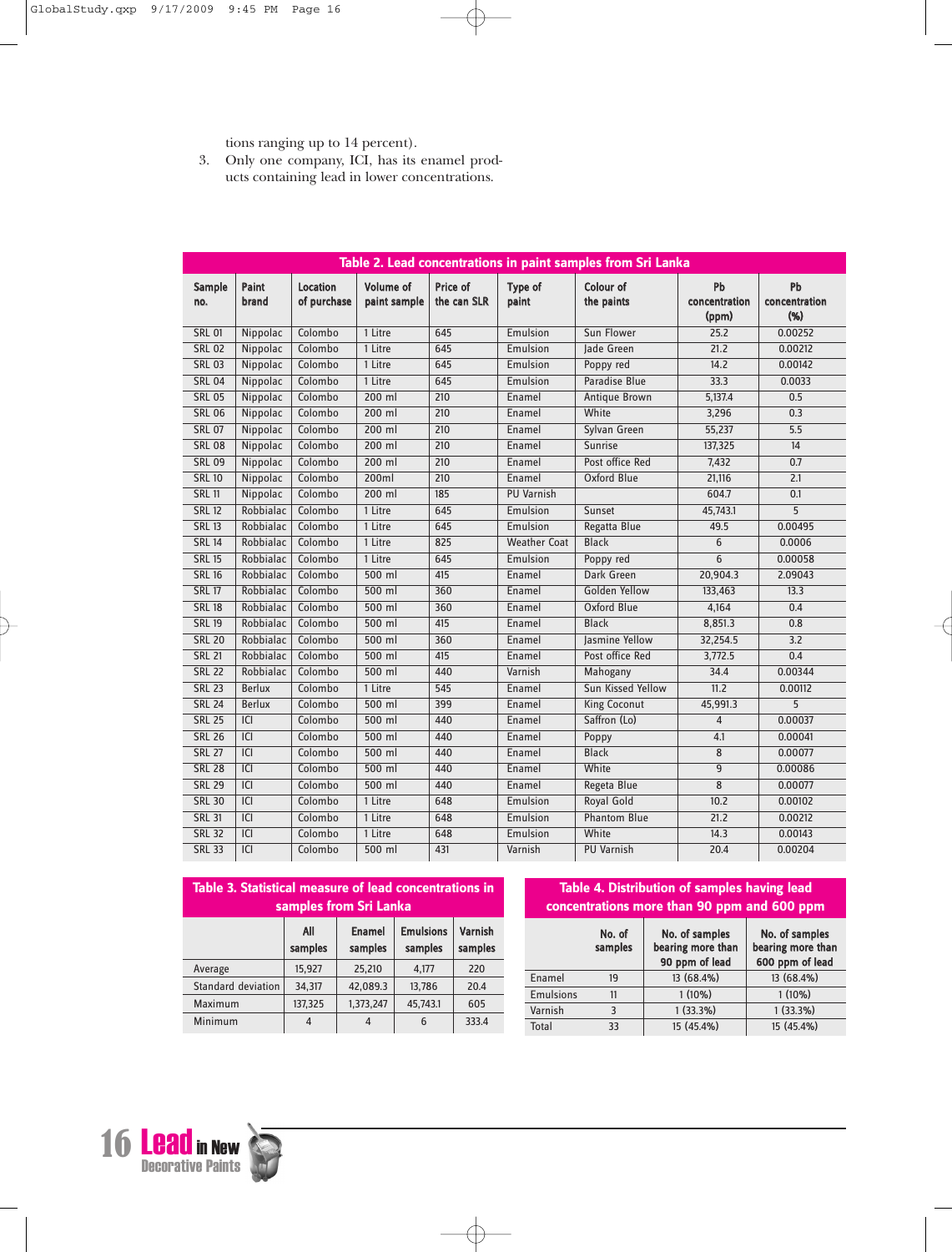

### **PHILIPPINES**

#### **Background**

The Philippine paint sector was established in 1911. According to the Chemical Industries Association of the Philippines, or Samahan sa Pilipinas ng mga Industriyang Kimika (SPIK), there are currently over 100 direct manufacturers in the paints and coating industry, 67 of which are considered significant in size. The members of the sector own assets in the order of Php 4.5 billion.<sup>5</sup> One of the biggest associations in the country's paint sector is the Philippine Association of Paint Manufacturers, Inc. (PAPM). It was established in 1961. It is a privately operated non-stock, non-profit, non-sectarian, and non-political organisation with more that 70 member companies.<sup>6</sup>

Pacific Paint (Boysen) Philippines Inc., maker of Boysen paints, is the leading paint company in the country with 70 percent market share.7 The said paint brand was given the most Trusted Brand Award by Readers Digest (Asia) for two consecutive years -2006 and 2007.

Based on the survey of the EcoWaste Coalition, the partner organisation in the present study, other major brands being sold in many hardware stores in Metro Manila are: Nation, the economical paint line of Boysen; Davies, and Coat Saver, manufactured by Charter Chemical and Coating Corporation; Dutch Boy and its product line by United Paints, Inc.; Welcoat and Rain or Shine by Asian Coatings, Inc.; and Sphero by Globesco, Inc.

Boysen Paints Philippines is a local paint company, which is a licensed manufacturer of Boysen Paints, a U.S.-based multinational company. Other major international players operate through licensees and subsidiaries in the Philippine market. Charter Chemicals and Coating Corporation is a licensee of Japanese company Chugoku Paints. Dutch Boy is also a Philippine subsidiary of Berger Paints International. Welcoat and Rain or Shine paint brands are made by Welbest Manufacturing, Inc., which has a joint-venture with a Japanese company Shinto Paint.

Based on phone interviews and site visits conducted by the EcoWaste Coalition to major hardware stores in Metro Manila, the most purchased decorative paints (in no particular order) were Boysen, Nation, Dutch Boy, Coat Saver, and Welcoat. Water-based coatings make up 40 percent of the market, and these are dominated by 100 percent acrylic and vinyl acetate/acrylic. On the other hand, alkyl coatings dominate the solvent sector and these are used on wood and metal surfaces.<sup>8</sup>

The Philippine government identified lead as one of the priority chemicals that should be regulated due to its hazardous effect on health and environment. Under the country's Toxic Substances, Hazardous, and Nuclear Wastes Control Act of 1990 or Republic Act (RA) 6969 and Department of Environment and Natural Resources (DENR) Administrative Order 2005-05, a Chemical Control Order (CCO) should be issued to regulate the use, manufacture, import, export, transport, processing, storage, possession and wholesale of lead. In 2007, the DENR issued a draft CCO for lead, which is yet to be finalized.

The interviews with the Bureau of Product Standards of the Department of Trade and Industry (DTI) reveal that there is no standard set by the government for the use of lead in paints. According to a source in the PAPM Environment and Health Safety Committee, the association also has not prescribed any lead limit to its member manufacturers. According to the source, the association is pre-occupied with occupational safety concerns. There are plans to address the issue of lead in paints in 2009, particularly after the controversies surrounding the recall of toys contaminated with high lead levels. The officer explains that some PAPM-affiliated manufac-



<sup>5.</sup> http://www.spik-ph.org/index.php?content=2&article=8

<sup>6.</sup> http://www.spik-ph.org/index.php?content=2&article=8

<sup>7.</sup> http://www.spik-ph.org/index.php?content=2&article=8

<sup>8.</sup> http://www.spik-ph.org/index.php?content=2&article=8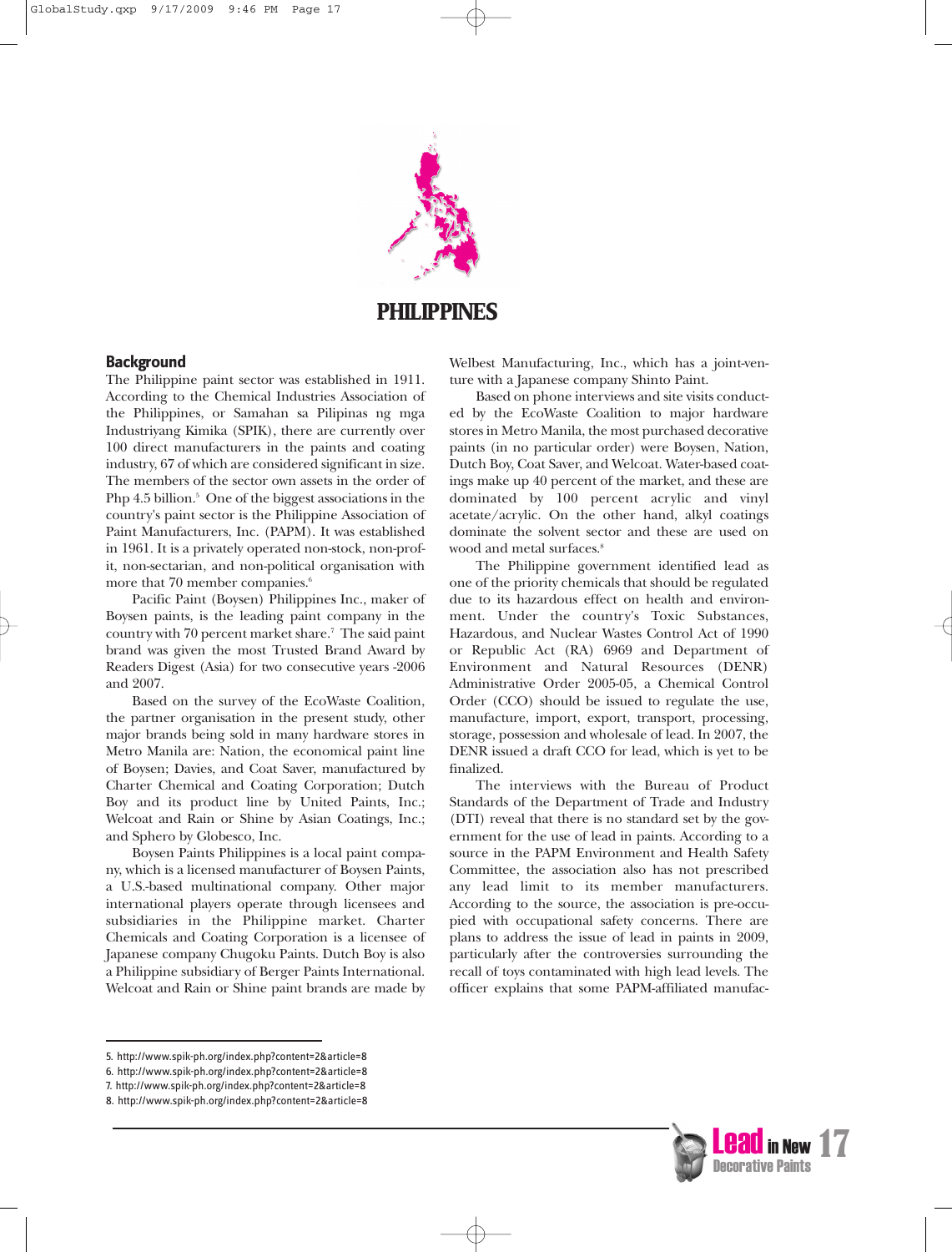turers are reportedly still using lead because going lead-free will require technology shift and system upgrading. He also said that their group could not provide technical assistance for technology upgrade, especially to their small members.

However, some paint companies claim to offer lead-free products such as Boysen and Dutch Boy. SPIK projects that a trend towards the greater use of water-based paints can be expected over the next ten years. Both SPIK and PAPM boast that the overall quality of paints produced in the Philippines is one of the best in Asia.

Prices of paint products vary. Among the local brands, Boysen, Davies and Dutch Boy are some of the more expensive decorative paints with prices ranging from USD 2.50 to 3.00, followed by Welcoat, Coat Saver, and Nation. Industrial paints like Sphero are more expensive with price ranging from USD 3.00 to 4.00 per litre (conversion rate estimate: USD 1.00 = Php 48.00). Lead-free, top of the line brands of Boysen, Davies, and Dutch Boy and U.S.-made paints such as Ace Paints made by Ace Hardware Corp are more expensive with prices ranging from USD 5.00 up to 10.00 per litre. Cheap and small brands such as Master, Destiny, Hudson, and Mana are available in some hardware stores with prices ranging from USD 1.00 to 2.00 per litre.

According to a market research by a global consultancy company Information Research (IRL) titled A Profile of the Asia-Pacific Industry, eighth edition, which was released in 2008, the Philippines ranks sixth in terms of paint demands in 2006 totalling 250,000 tons. Of the available brands, Master, Boysen, Hudson, Mna, Destiny, Challengar, Popular, Olympic, Welcoat, Coat Saver, Nation, Globe, Davies Megacryl, Davies Gloss-it, Sphero, Dutch Boy, Gloss Masta, and Ace paint were sampled.

#### **Results**

The relevant description of the Philippines paint samples is given in the Table 5. Table 6 presents the concentrations of lead in paint samples in both ppm and percentage. Some of the general statistical measures of lead concentration (ppm) have been given in Table 7, while Table 8 depicts the distribution of samples with more than 90 ppm or 600 ppm lead concentration.

Broad observations made from the study of the Philippines paint samples are:

- 1. Overall 25 samples were analysed for total lead concentration. Of these, 15 samples were enamel paints and 10 plastic types.
- 2. The arithmetic mean of lead concentration of all samples was 17,016.4 ppm. Lead concentra-



tion varied from a minimum of 0.6 ppm ("not detected" values were taken as half of the detection limit in the method adopted for lead analysis to avoid any bias. 1.2 ppm being the detection limit in the method, "not detected" values were adjudged as 0.6 ppm for statistical measurements) to 189,163.5 ppm (19 percent).

- 3. The arithmetic mean of lead concentration in enamel paint samples was 28,354 ppm with concentration varying from 3.4 ppm to 189,163.5 ppm (19 percent). The median of lead concentration in enamel samples was 3,199 ppm, which means that half of the samples have lead concentrations higher than 3,199 ppm.
- 4. The arithmetic mean of plastic paint samples was 11 ppm with lead concentrations varying from 0.6 ppm to 40.2 ppm. The median is nine ppm.
- 5. Out of 15 enamel paint samples, 10 samples (67 percent) had lead concentration higher than 90 ppm, while nine samples (60 percent) had lead concentrations higher than 600 ppm.
- 6. No plastic paint sample had lead concentration higher than 90 ppm.
- 7. In total, 40 percent samples from the Philippines had lead concentrations higher than 90 ppm and 36 percent had higher than 600 ppm.
- 8. Enamel samples of Master, Olympic, Welcoat, Coat saver, Nation, Globe, Davies Gloss, and Dutch Boy brands were found to have high lead concentration.
- 9. Enamel samples of Boysen, Mana, Popular, Hudson, and Sphero brands had low lead concentration.
- 10. It was also interesting to observe that all enamel samples with lead concentrations less than 90 ppm were of white colour. One sample with a lead concentration of more than 90 ppm but less than 600 ppm was of silver finish aluminium colour.
- 11. Two enamel samples showed very high lead concentrations: PLP 21 of orange colour had 19 percent lead while PLP 16 of yellow colour had 14 percent lead.

#### **Conclusions**

1. In general, plastic paint samples have low concentration of lead - well below 90 ppm.

2. Enamel paint samples contain high concentrations of lead. The average lead concentration in enamel samples is 28,354 ppm with the range varying up to 19 percent.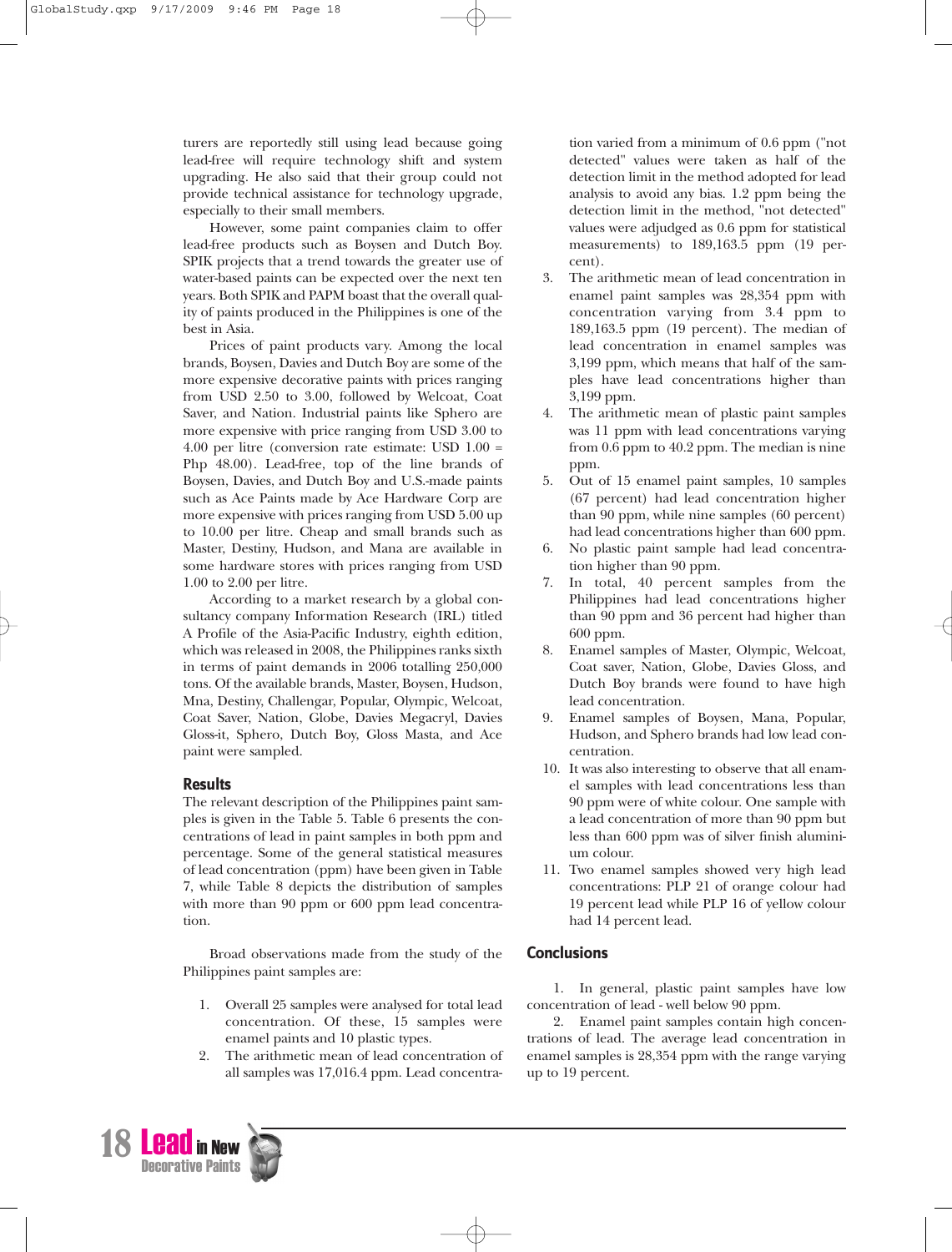$\rightarrow$ 

|                      | Table 5. Description of paint samples from Philippines |                     |                                |                                              |                               |                            |                                    |                                  |  |  |
|----------------------|--------------------------------------------------------|---------------------|--------------------------------|----------------------------------------------|-------------------------------|----------------------------|------------------------------------|----------------------------------|--|--|
| <b>Sample</b><br>no. | Paint<br>brand                                         | Date of<br>purchase | <b>Location of</b><br>purchase | <b>Manufacturer</b>                          | Volume<br>of paint<br>samples | Price of the<br>can in USD | Type of<br>paint-latex /<br>enamel | Colour of<br>the paints          |  |  |
| <b>PLP 01</b>        | Master                                                 | 11/24/08            | Quezon City                    | <b>Times Paint</b><br>Corporation            | 80 ml                         | 1.2                        | Enamel<br>(Quick Drying)           | <b>Ultra Marine</b><br>Blue      |  |  |
| <b>PLP 02</b>        | Boysen                                                 | 11/24/08            | Quezon City                    | Pacific Paint (Boysen)<br>Philippines, Inc.  | 250 ml                        | 0.9                        | Latex                              | <b>Thalo Blue</b>                |  |  |
| <b>PLP 03</b>        | Boysen                                                 | 11/24/08            | Quezon City                    | Pacific Paint (Boysen)<br>Philippines, Inc.  | 250 ml                        | 1.1                        | Enamel<br>(Quick Drying)           | White                            |  |  |
| <b>PLP 04</b>        | Hudson                                                 | 11/24/08            | Quezon City                    | <b>Century Chemical</b><br>Corporation       | 250 ml                        | 0.9                        | Latex                              | Venetian Red                     |  |  |
| <b>PLP 05</b>        | Mana                                                   | 11/24/08            | Quezon City                    | Globesco, Inc.                               | 250 ml                        | 0.9                        | Enamel                             | White                            |  |  |
| <b>PLP 06</b>        | Destiny                                                | 11/24/08            | Quezon City                    | Paradise Chemical<br>Corp.                   | 60 ml                         | 0.5                        | Latex (Acrylic)                    | Thalo Green                      |  |  |
| <b>PLP 07</b>        | Challanger                                             | 11/24/08            | Quezon City                    | <b>Mayon Industries</b><br>Corp.             | 60 ml                         | 0.4                        | Enamel<br>(Quick Drying)           | Red                              |  |  |
| <b>PLP 08</b>        | <b>Master</b>                                          | 11/25/08            | Makati City                    | <b>Times Paint</b><br>Corporation            | 250 ml                        | 1.1                        | Enamel<br>(Quick Drying)           | <b>Mandarin Red</b>              |  |  |
| <b>PLP 09</b>        | Popular                                                | 11/25/08            | Makati City                    | H-Chem Industries,<br>Inc.                   | 1 <sub>L</sub>                | 2.4                        | Enamel<br>(Quick Drying)           | White                            |  |  |
| <b>PLP 10</b>        | Popular                                                | 11/25/08            | Makati City                    | H-Chem Industries,<br>Inc.                   | 1 <sub>L</sub>                | 1.6                        | Latex (Flat)                       | White                            |  |  |
| <b>PLP 11</b>        | Hudson                                                 | 11/25/08            | Quezon City                    | <b>Century Chemical</b><br>Corporation       | 250 ml                        | 1.2                        | Enamel<br>(Quick Drying)           | <b>Silver Finish</b><br>Aluminum |  |  |
| <b>PLP 12</b>        | Olympic                                                | 11/25/08            | Quezon City                    | Century Chemical<br>Corporation              | 250 ml                        | 0.8                        | Enamel<br>(Quick Drying)           | Jade Green                       |  |  |
| <b>PLP 13</b>        | Welcoat                                                | 11/25/08            | Quezon City                    | Irvine Coatings, Inc.                        | 250 ml                        | $\mathbf{1}$               | Enamel<br>(Quick Drying)           | <b>Black</b>                     |  |  |
| <b>PLP 14</b>        | <b>Coat Saver</b>                                      | 11/25/08            | Quezon City                    | <b>Charter Chemical</b><br>and Coating Corp. | 250 ml                        | $\mathbf{1}$               | Enamel<br>(Quick Drying)           | <b>Emerald Green</b>             |  |  |
| <b>PLP 15</b>        | <b>Nation</b>                                          | 11/25/08            | Quezon City                    | Pacific Paint (Boysen)<br>Philippines, Inc.  | 250 ml                        | 0.7                        | Enamel<br>(Quick Drying)           | French Blue                      |  |  |
| <b>PLP 16</b>        | Globe                                                  | 11/26/08            | Quezon City                    |                                              | 60 ml                         | 0.6                        | Enamel<br>(Quick Drying)           | Yellow                           |  |  |
| <b>PLP 17</b>        | Welcoat                                                | 11/26/08            | Quezon City                    | <b>Asian Coatings</b><br>Phils, Inc.         | 1 <sub>L</sub>                | 2.2                        | Latex (Flat)                       | White                            |  |  |
| <b>PLP 18</b>        | <b>Davies</b><br>Megacryl                              | 11/26/08            | Quezon City                    | <b>Charter Chemical</b><br>and Coating Corp. | 1 <sub>L</sub>                | 2.8                        | Latex (Gloss)                      | White                            |  |  |
| <b>PLP 19</b>        | Davies Gloss-it                                        | 11/26/08            | Quezon City                    | <b>Charter Chemical</b><br>and Coating Corp. | 1 <sub>L</sub>                | 3.2                        | Enamel<br>(Quick Drying)           | <b>Whisper Blue</b>              |  |  |
| <b>PLP 20</b>        | Sphero                                                 | 11/26/08            | Quezon City                    | Globesco, Inc.                               | 1 <sub>L</sub>                | 6                          | Enamel<br>(Hi-Gloss Lacquer)       | White                            |  |  |
| <b>PLP 21</b>        | Dutch Boy<br>Gloss Masta                               | 11/26/08            | Quezon City                    | United Paints, Inc.                          | 250 ml                        | 1.5                        | Enamel<br>(Quick Drying)           | Orange                           |  |  |
| <b>PLP 22</b>        | Nation                                                 | 11/26/08            | Quezon City                    | Pacific Paint (Boysen)<br>Philippines, Inc.  | 1 <sub>L</sub>                | $\overline{2}$             | Latex (Flat)                       | White                            |  |  |
| <b>PLP 23</b>        | Coat Saver                                             | 11/26/08            | Quezon City                    | <b>Charter Chemical</b><br>and Coating Corp. | 1 <sub>L</sub>                | 2.6                        | Latex (Gloss)                      | White                            |  |  |
| <b>PLP 24</b>        | Boysen                                                 | 11/27/08            | Quezon City                    | Pacific Paint (Boysen)<br>Philippines, Inc.  | 250 ml                        | 0.9                        | Latex                              | Venetian Red                     |  |  |
| <b>PLP 25</b>        | Ace Paint                                              | 11/27/08            | Quezon City                    | Ace Hardware<br>Corporation                  | $1 \,$ L                      | 9                          | Latex (Acrylic)                    | Ultra White                      |  |  |

 $\Rightarrow$ 

 $\rightarrow$ 

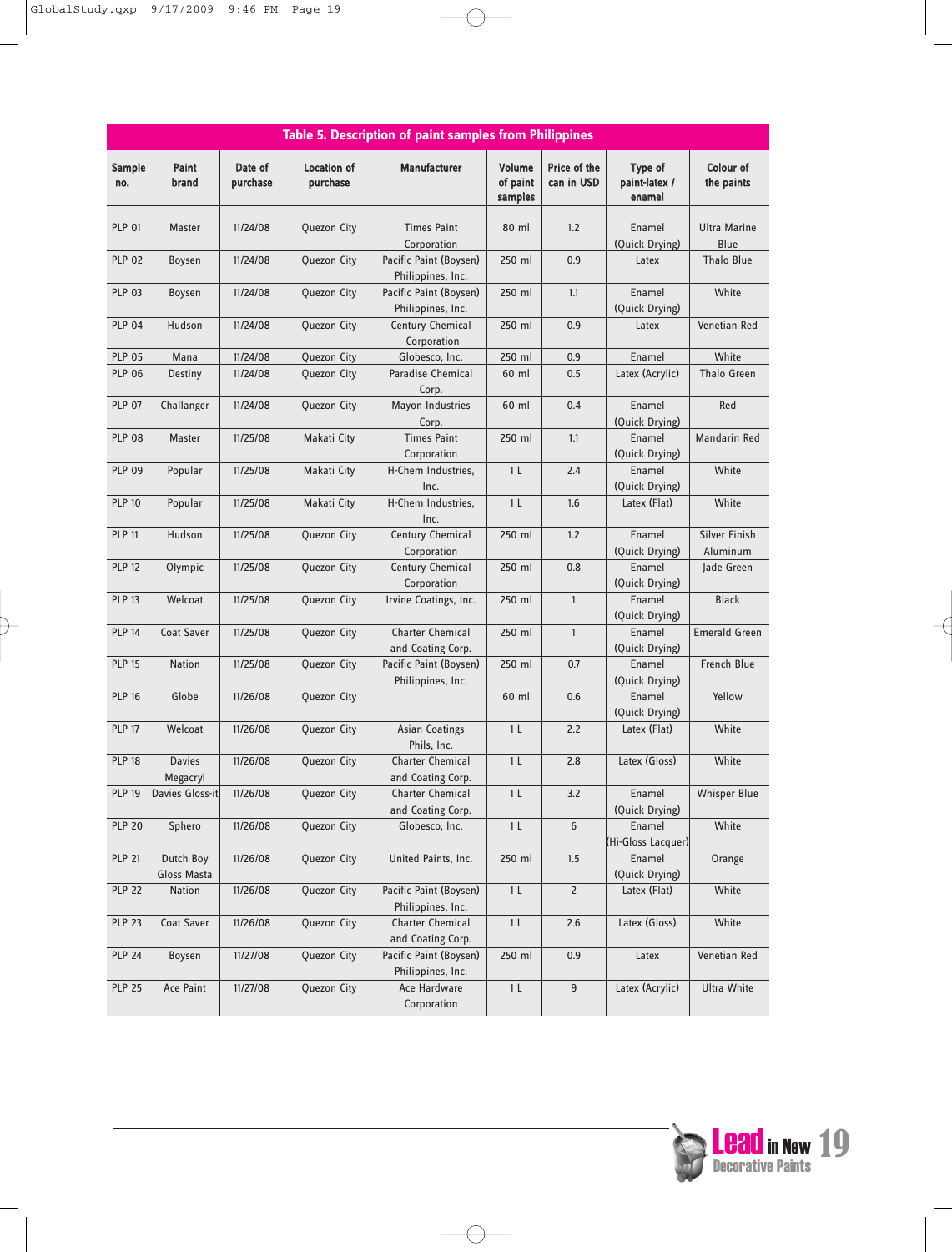|                      | Table 6. Concentration of lead (in both ppm and %) in paint samples from Philippines |                            |                          |                                     |                                   |  |  |  |
|----------------------|--------------------------------------------------------------------------------------|----------------------------|--------------------------|-------------------------------------|-----------------------------------|--|--|--|
| <b>Sample</b><br>no. | <b>Paint brand</b>                                                                   | Type of paint-latex/enamel | Colour of the paints     | <b>Pb</b> concentration<br>(in ppm) | <b>Pb</b> concentration<br>(in %) |  |  |  |
| <b>PLP 01</b>        | Master                                                                               | Enamel (Quick Drying)      | <b>Ultra Marine Blue</b> | 12,704                              | 1.3                               |  |  |  |
| <b>PLP 02</b>        | Boysen                                                                               | Latex                      | <b>Thalo Blue</b>        | 11                                  | 0.00108                           |  |  |  |
| <b>PLP 03</b>        | <b>Boysen</b>                                                                        | Enamel (Quick Drying)      | White                    | 61                                  | 0.0061                            |  |  |  |
| <b>PLP 04</b>        | Hudson                                                                               | Latex                      | Venetian Red             | <b>ND</b>                           |                                   |  |  |  |
| <b>PLP 05</b>        | Mana                                                                                 | Enamel                     | White                    | 40.5                                | 0.00405                           |  |  |  |
| <b>PLP 06</b>        | Destiny                                                                              | Latex (Acrylic)            | <b>Thalo Green</b>       | 40.2                                | 0.00402                           |  |  |  |
| <b>PLP 07</b>        | Challanger                                                                           | Enamel (Quick Drying)      | Red                      | 141                                 | 0.0141                            |  |  |  |
| <b>PLP 08</b>        | Master                                                                               | Enamel (Quick Drying)      | <b>Mandarin Red</b>      | 2,363.5                             | 0.2                               |  |  |  |
| <b>PLP 09</b>        | Popular                                                                              | Enamel (Quick Drying)      | White                    | 13                                  | 0.00126                           |  |  |  |
| <b>PLP 10</b>        | Popular                                                                              | Latex (Flat)               | White                    | $\overline{7}$                      | 0.00066                           |  |  |  |
| <b>PLP 11</b>        | Hudson                                                                               | Enamel (Quick Drying)      | Silver Finish Aluminum   | 18                                  | 0.00179                           |  |  |  |
| <b>PLP 12</b>        | Olympic                                                                              | Enamel (Quick Drying)      | lade Green               | 26,897                              | 3                                 |  |  |  |
| <b>PLP 13</b>        | Welcoat                                                                              | Enamel (Quick Drying)      | <b>Black</b>             | 14.388                              | 1.4                               |  |  |  |
| <b>PLP 14</b>        | Coat Saver                                                                           | Enamel (Quick Drying)      | <b>Emerald Green</b>     | 34,630                              | 3.5                               |  |  |  |
| <b>PLP 15</b>        | <b>Nation</b>                                                                        | Enamel (Quick Drying)      | French Blue              | 5,569.1                             | 0.6                               |  |  |  |
| <b>PLP 16</b>        | Globe                                                                                | Enamel (Quick Drying)      | Yellow                   | 136,114                             | 14                                |  |  |  |
| <b>PLP 17</b>        | Welcoat                                                                              | Latex (Flat)               | White                    | 12                                  | 0.00118                           |  |  |  |
| <b>PLP 18</b>        | Davies Megacryl                                                                      | Latex (Gloss)              | White                    | <b>ND</b>                           |                                   |  |  |  |
| <b>PLP 19</b>        | Davies Gloss-it                                                                      | Enamel (Quick Drying)      | <b>Whisper Blue</b>      | 3,199                               | 0.3                               |  |  |  |
| <b>PLP 20</b>        | Sphero                                                                               | Enamel (Hi-Gloss Lacquer)  | White                    | 3.4                                 | 0.00034                           |  |  |  |
| <b>PLP 21</b>        | Dutch Boy Gloss Masta                                                                | Enamel (Quick Drying)      | Orange                   | 189,163.5                           | 19                                |  |  |  |
| <b>PLP 22</b>        | <b>Nation</b>                                                                        | Latex (Flat)               | White                    | 17.4                                | 0.00174                           |  |  |  |
| <b>PLP 23</b>        | <b>Coat Saver</b>                                                                    | Latex (Gloss)              | White                    | 2.3                                 | 0.00023                           |  |  |  |
| <b>PLP 24</b>        | Boysen                                                                               | Latex                      | Venetian Red             | 16                                  | 0.00159                           |  |  |  |
| <b>PLP 25</b>        | Ace Paint                                                                            | Latex (Acrylic)            | <b>Ultra White</b>       | <b>ND</b>                           |                                   |  |  |  |

 $\overline{\bigoplus}$ 

 $\bigoplus$ 

| <b>Table 7. Statistical measures of lead</b><br>concentrations (ppm) in samples from Philippines |           |      |  |  |  |  |  |
|--------------------------------------------------------------------------------------------------|-----------|------|--|--|--|--|--|
| <b>Enamel</b><br>All<br>Latex<br>samples<br>samples<br>samples                                   |           |      |  |  |  |  |  |
| 17,016.4                                                                                         | 28,354    | 11   |  |  |  |  |  |
| 45,373                                                                                           | 56,435.1  | 12.2 |  |  |  |  |  |
| 189,163.5                                                                                        | 189,163.5 | 40.2 |  |  |  |  |  |
| 0.6                                                                                              | 3.4       | 0.6  |  |  |  |  |  |
| 40.2                                                                                             | 3199      | 9    |  |  |  |  |  |
|                                                                                                  |           |      |  |  |  |  |  |

#### **Table 8. Distribution of samples having lead concentrations more than 90 ppm and 600 ppm**

|                             | No of<br>samples | No. of samples<br>bearing more<br>than 90 ppm<br>of lead | No. of samples<br>bearing more<br>than600 ppm<br>of lead |
|-----------------------------|------------------|----------------------------------------------------------|----------------------------------------------------------|
| <b>Enamel paint Samples</b> | 15               | 10 (66.7%)                                               | 9(60%)                                                   |
| Latex paint Samples         | 10               |                                                          | 0                                                        |
| <b>Total</b>                | 25               | 10 (40%)                                                 | 9(36%)                                                   |

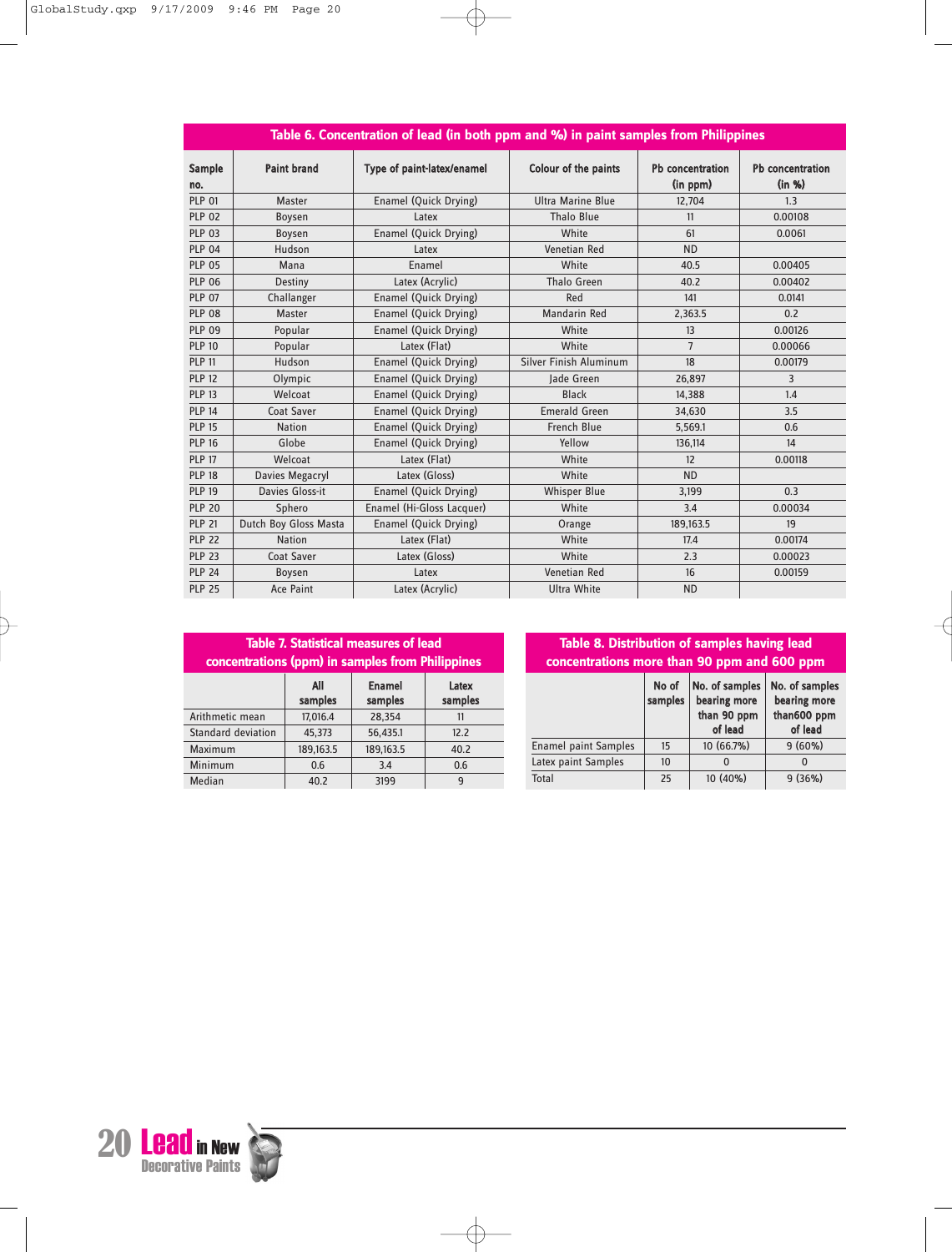

### **THAILAND**

#### **Background**

According to the Department of Industrial Work, Ministry of Industry, Thailand had 296 paint factories at the end of year 2007 with a total investment of more than 9,300 million baht. With overall 9,300 employees in the industry, a majority of paint factories are the small enterprises. There are only six big paint industries in Thailand, namely TOA Paint (Thailand) Co. Ltd., Eason Paint Public Company Ltd., Nippon Paint (Thailand) Co. Ltd., Thai Kansai Paint Co. Ltd., AkzoNobel (former ICI, Thailand), and Jotun Thailand Ltd.

TOA Paint and Eason Paint are wholly Thai owned. These paint companies dominate the market. AkzoNobel is a multinational company with headquarters based in Amsterdam. Jotun Thailand Ltd. is also a multinational company with its head office located in Sandefjord, Norway. Sampling was done from the following brands: TOA, Captain, Beger, Nippon, Rust-Oleum, and Delta.

Thailand's Paint Industry can be classified into decorative and industrial segments. In Thailand, industrial paints dominate over decorative paints. In 2008, total value of paint market in Thailand was estimated at 24,500 million baht, which included 12,600 million baht from industrial paint and 11,900 million baht from decorative paint.

Market share of the major brands of decorative paints in 2007 is given in Table 9.

In Thailand, the following types of decorative paints are manufactured: primer, emulsion paints

| Table 9. Market share of major brands of<br>decorative paint in Thailand in 2007 |              |                   |  |  |  |
|----------------------------------------------------------------------------------|--------------|-------------------|--|--|--|
| <b>Company</b>                                                                   | <b>Brand</b> | Market share in % |  |  |  |
| TOA Paint (Thailand) Co., Ltd.                                                   | <b>TOA</b>   | 40                |  |  |  |
| AkzoNobel                                                                        | ICI          | 15                |  |  |  |
| Captain Paint (Thailand) Co., Ltd.                                               | Captain      | 15                |  |  |  |
| Beger Limited                                                                    | Beger        | 8                 |  |  |  |
| Jotun Thailand Limited                                                           | Jotun        |                   |  |  |  |
| Others                                                                           |              | 15                |  |  |  |

(plastic), enamel paints and alkyd oil paints. Industrial paints are used for automotive refinished paint, motorcycle coating, packaging coating, steel structure, waterborne coating, concrete structures, flooring, tank coating, fireproofing, heat resistance, and other special purposes. Wood paints are used as primers and top coatings.

Like many other Asian countries, Thailand too has a standard for lead in paint, which is voluntary in nature. Thailand Industrial Standard Institute, Ministry of Industry, is the nodal agency for the regulation. However, this institute does not have any mandate for post-market monitoring programs. Thailand has a series of product standards, which limit lead concentration in its paint. Such standards (voluntary) are given in Table 10 below.

| Table 10. Some standards (voluntary) for limiting lead<br>concentrations in paints in Thailand |                        |                                      |  |  |  |  |  |
|------------------------------------------------------------------------------------------------|------------------------|--------------------------------------|--|--|--|--|--|
| <b>Standard number</b><br><b>Standard name</b><br><b>Lead concentration</b>                    |                        |                                      |  |  |  |  |  |
| TIS 272-2549                                                                                   | <b>Emulsion paints</b> | < 0.01% by weight<br>of non volatile |  |  |  |  |  |
|                                                                                                | for general purposes   | substances                           |  |  |  |  |  |
| TIS 1406-2540                                                                                  | Flat enamel            | < 0.06% by weight                    |  |  |  |  |  |
|                                                                                                |                        | of non volatile                      |  |  |  |  |  |
|                                                                                                |                        | substances                           |  |  |  |  |  |
| TIS 1005-2548                                                                                  | Standard for           | < 0.06% by weight of                 |  |  |  |  |  |
|                                                                                                | semi-gloss enamel      | nonvolatile substances               |  |  |  |  |  |

Thailand's import and export of paints and varnish during 2006 and 2008, provided by the Thai Ministry of Commerce, is presented in Table 11.

| Table 11. Thai import and export of paints and<br>varnish during 2006-2008 |                      |                                    |                 |          |                 |  |  |  |
|----------------------------------------------------------------------------|----------------------|------------------------------------|-----------------|----------|-----------------|--|--|--|
|                                                                            | 2006<br>2008<br>2007 |                                    |                 |          |                 |  |  |  |
| <b>Quantity</b>                                                            | Value in             | <b>Quantity</b>                    | <b>Quantity</b> | Value in | <b>Quantity</b> |  |  |  |
| in tons                                                                    | <b>bahts</b>         | in tons                            | in tons         | bahts    | in tons         |  |  |  |
| 43.458                                                                     | 8,162.85             | 45,130                             | 8,138.95        | 51,235   | 9,822.41        |  |  |  |
| 2,976.97<br>2,222.47<br>29,250<br>23,452<br>2,312.85<br>21,467             |                      |                                    |                 |          |                 |  |  |  |
|                                                                            |                      | Quantity: Ton, Value: Million Baht |                 |          |                 |  |  |  |

#### **Results**

Table 12 gives sampling description. Lead concentrations in samples from Thailand are depicted in Table 13. Table 14 presents the statistical measurements of lead concentrations in samples from Thailand. The distribution of samples having lead concentrations more than 90 ppm or 600 ppm is given in Table 15.

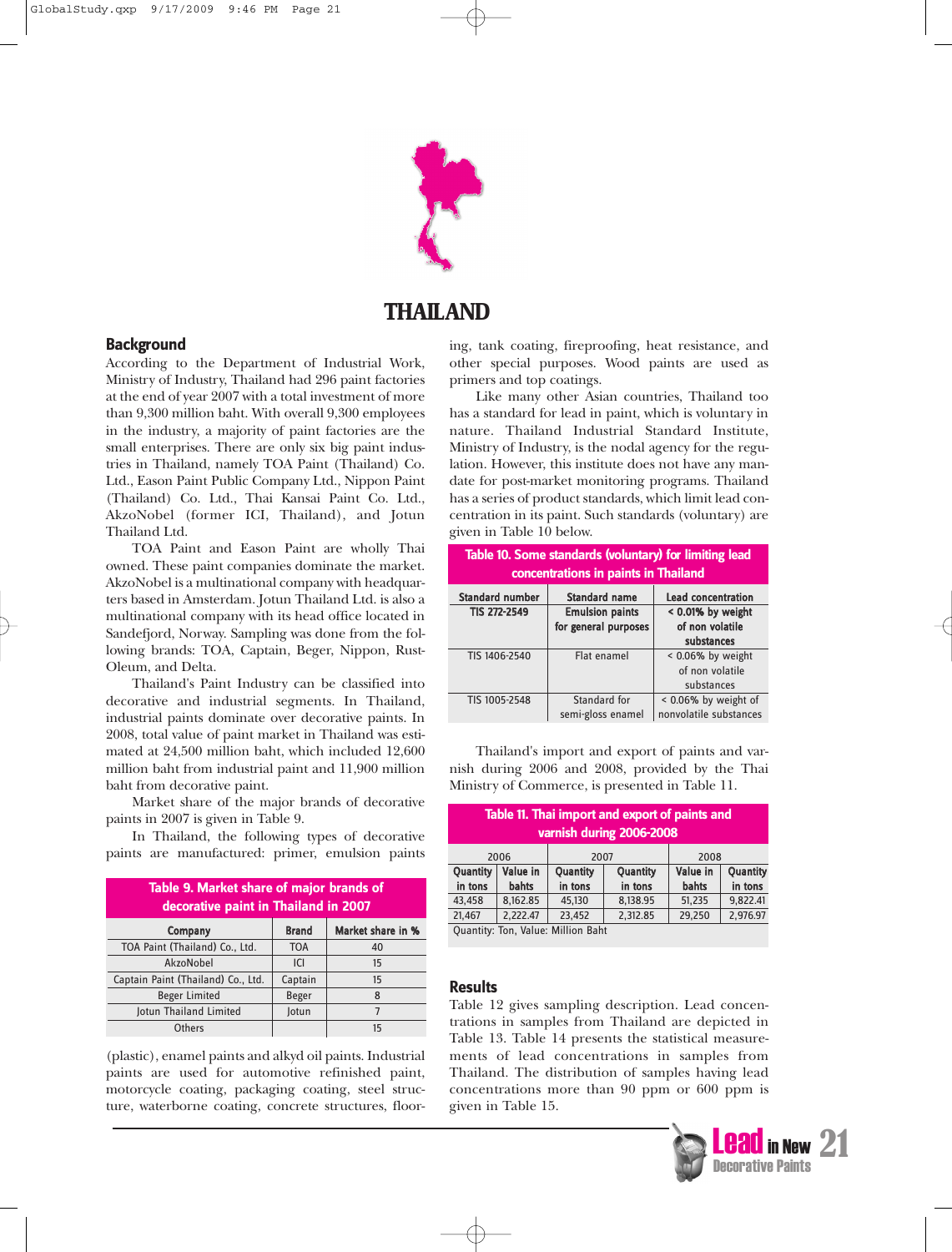|               |                |                     |                                           | Table 12. Description of paint samples received from Thailand |                       |                                              |                                            |                  |                           |
|---------------|----------------|---------------------|-------------------------------------------|---------------------------------------------------------------|-----------------------|----------------------------------------------|--------------------------------------------|------------------|---------------------------|
| Sample<br>no. | Paint<br>brand | Date of<br>purchase | Date of<br>manufacturing                  | <b>Model</b>                                                  | Product no.<br>sample | <b>Volume</b><br>of paint<br>in Thai<br>baht | Price of<br>the can<br>plastic /<br>enamel | Type of<br>paint | Colour<br>of the<br>paint |
| <b>THL 01</b> | <b>TOA</b>     | 1/31/2009           | Base-09/2009                              | <b>Super Shield</b>                                           | Colour G199           | 100 ml                                       | 294                                        | Plastic          | Red                       |
| <b>THL 02</b> | <b>TOA</b>     | 1/31/2009           | Base-12/2008                              | 4 SEASONS                                                     | Colour A4099          | 100 ml                                       | 241                                        | Plastic          | Blue                      |
| <b>THL 03</b> | <b>TOA</b>     | 1/31/2009           | Base-12/2008                              | 4 SEASONS                                                     | Colour A2099          | 100 ml                                       | 217                                        | Plastic          | Yellow                    |
| <b>THL 04</b> | <b>TOA</b>     | 1/31/2009           | Base-09/2008                              | 4 SEASONS                                                     | Colour A3006          | $100$ ml                                     | 137                                        | Plastic          | Apple green               |
| <b>THL 05</b> | Captain        | 1/31/2009           |                                           | <b>Shield Plus</b>                                            | Colour C222           | $100$ ml                                     | 292                                        | Plastic          | Red                       |
| <b>THL 06</b> | Captain        | 1/31/2009           |                                           | Parashield                                                    | Colour G3566          | 100 ml                                       | 249                                        | Plastic          | Blue                      |
| <b>THL 07</b> | Captain        | 1/31/2009           |                                           | Longlife                                                      | Colour L1300          | 100 ml                                       | 284                                        | Plastic          | Yellow                    |
| <b>THL 08</b> | Beger          | 1/31/2009           | <b>Base-11/08</b><br>(Semi Gloss)         | Beger Shield                                                  | Lot no. 084067        | $100$ ml                                     | 256                                        | Plastic          | Red                       |
| <b>THL 09</b> | Beger          | 1/31/2009           | <b>Base-11/08</b><br>(Semi Gloss)         | Beger Shield                                                  | Lot no. 084067        | 100 ml                                       | 274                                        | Plastic          | Blue                      |
| <b>THL 10</b> | Beger          | 1/31/2009           | Base-08/08<br>(Semi Gloss)                | Beger Shield                                                  | Lot no. 084066        | $100$ ml                                     | 234                                        | Plastic          | Green                     |
| <b>THL 11</b> | <b>TOA</b>     | 2/1/2009            | <b>Base-12/08</b><br><b>Gloss Glipton</b> | Super High<br>1208 colour 8093                                | Lot no. 302873        | $100$ ml                                     | 321                                        | Enamel           | Red                       |
| <b>THL 12</b> | <b>TOA</b>     | 2/1/2009            | <b>Base-12/08</b><br><b>Gloss Glipton</b> | Super High<br>1208 colour 7861                                | Lot no. 302873        | $100$ ml                                     | 270                                        | Enamel           | Yellow                    |
| <b>THL 13</b> | <b>TOA</b>     | 2/1/2009            | Base-01/09<br><b>Gloss Glipton</b>        | Super High<br>0109 colour 7349                                | Lot no. 303464        | $100$ ml                                     | 337                                        | Enamel           | Blue                      |
| <b>THL 14</b> | Beger          | 2/1/2009            | Base-12/08<br>(Super Gloss)               | Beger Shield<br>colour 115-6                                  | Lot no. 087949        | $100$ ml                                     | 363                                        | Enamel           | Red                       |
| <b>THL 15</b> | Beger          | 2/1/2009            | Base-01/09<br>(Super Gloss)               | Beger Shield<br>colour 088-6                                  | Lot no. 090095        | $100$ ml                                     | 338                                        | Enamel           | Yellow                    |
| <b>THL 16</b> | Beger          | 2/1/2009            | Base-12/08<br>(Super Gloss)               | Beger Shield<br>colour 031-6                                  | lot no. 087949        | $100$ ml                                     | 217                                        | Enamel           | Blue                      |
| <b>THL 17</b> | Jotun          | 2/1/2009            | Base-12/08                                | Gardex                                                        | S0580-Y               | 100 ml                                       | 477                                        | Enamel           | Red                       |
| <b>THL 18</b> | Jotun          | 2/1/2009            | Base-01/10/08                             | Gardex                                                        | S1080-R               | $100$ ml                                     | 378                                        | Enamel           | Yellow                    |
| <b>THL 19</b> | Jotun          | 2/1/2009            | Base-12/08                                | Gardex                                                        | S4055-B               | 100 ml                                       | 271                                        | Enamel           | Blue                      |
| <b>THL 20</b> | Nippon         | 2/1/2009            | 26/09<br>Alkyd Enamel                     | Shield Pro<br>20090122                                        | 9810 lot no.          | $100$ ml                                     | 140                                        | Enamel           | Red                       |
| <b>THL 21</b> | Nippon         | 2/1/2009            | 13/09<br><b>Alkyd Enamel</b>              | Shield Pro<br>20090105                                        | 9804 lot no.          | 100 ml                                       | 140                                        | Enamel           | Yellow                    |
| <b>THL 22</b> | Nippon         | 2/1/2009            | 12/8/2009<br>Alkyd Enamel                 | Shield Pro<br>20081204                                        | 9807 lot no.          | $100$ ml                                     | 140                                        | Enamel           | Blue                      |
| <b>THL 23</b> | Rust-Oleum     | 2/1/2009            | 8/8/2009<br>Hi Gloss                      | Protective Enamel                                             | Safety Red 964        | $100$ ml                                     | 270                                        | Enamel           | Red                       |
| <b>THL 24</b> | Rust-Oleum     | 2/1/2009            | 11/7/2009<br>Hi Gloss                     | Protective Enamel                                             | Safety Yellow 944     | $100$ ml                                     | 235                                        | Enamel           | Yellow                    |
| <b>THL 25</b> | Rust-Oleum     | 2/1/2009            | 10/27/2008<br>Hi Gloss                    | Protective Enamel                                             | Deep Blue 122         | $100$ ml                                     | 259                                        | Enamel           | Blue                      |
| <b>THL 26</b> | Delta          | 2/1/2009            | $-12/2007$                                | <b>Gloss Enamel</b>                                           | Signal Red 202        | $100$ ml                                     | 149                                        | Enamel           | Red                       |
| <b>THL 27</b> | Delta          | 2/1/2009            | $-107/2008$                               | <b>Gloss Enamel</b>                                           | Royal Blue 403        | 100 ml                                       | 149                                        | Enamel           | Blue                      |
|               |                |                     |                                           |                                                               |                       |                                              |                                            |                  |                           |

Observations made from the study of paint samples from Thailand are:

- 1. The arithmetic mean of lead concentration of all samples was 38,970.5 ppm. The lead concentrations varied from 0.6 ppm to 505,716 ppm (51 percent).
- 2. The median for entire range of samples was 2.2 ppm.

22 **Lead** in New

- 3. The arithmetic mean of the lead concentrations of enamel samples was 61,893 ppm.
- 4. The arithmetic mean of lead concentrations of the plastic samples was three ppm. The range varied from 0.6 ppm to 15 ppm.
- 5. A total of 27 paint samples, which included 17 enamel paint samples and 10 plastic paint samples, were analysed.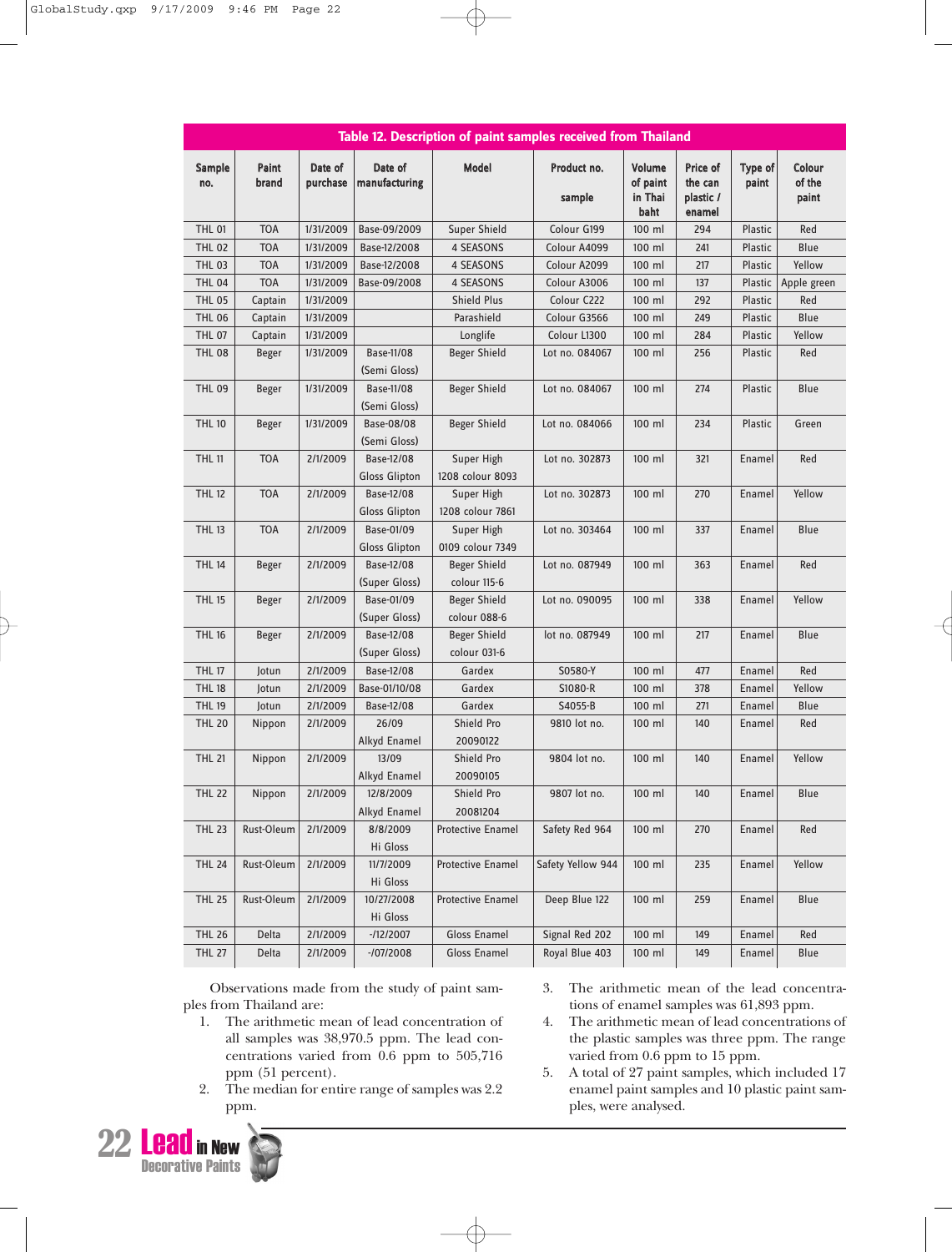- 6. Out of 17 enamel samples, eight samples (47.1 percent) were found to have lead of more than 90 ppm. The same percentage of samples also exceeded 600 ppm lead concentration. The average lead concentration in these samples was 61,892.5 ppm.
- 7. None of the plastic samples had lead concentration exceeding 90 ppm or 600 ppm; most plastic samples were found to have lead value of "not detected".
- 8. Enamel paint samples of TOA, Beger, and Jotun had lead concentration of less than 90 ppm.
- 9. Enamel samples of Nippon, Rust-Oleum, and Delta were found to have very high lead concentrations ranging from 1.4 percent to 51 percent.

#### **Conclusions**

Some of the major conclusions drawn from the analysis of Thai samples are:

- 1. All plastic paint samples had lead in low concentrations (less than 90 ppm).
- 2. Some 47.1 percent of enamel samples had lead higher than 90 ppm. 30 percent of the total samples exceeded 90 ppm. The average lead concentration was 38,969 ppm.
- 3. Some of the enamel samples showed very high concentrations of lead, ranging up to 51 percent. The highest concentration of lead (51 percent) was found in a yellow colour sample (THL 21).

|               |                    | Table 13. Lead concentrations (in both ppm and %) in paint samples from Thailand |                      |                           |                         |
|---------------|--------------------|----------------------------------------------------------------------------------|----------------------|---------------------------|-------------------------|
| Sample no.    | <b>Paint brand</b> | Type of paint-plastic / enamel                                                   | Colour of the paints | Pb concentration (in ppm) | Pb concentration (in %) |
| <b>THL 01</b> | <b>TOA</b>         | Plastic                                                                          | Red                  | 15                        | 0.00149                 |
| <b>THL 02</b> | <b>TOA</b>         | Plastic                                                                          | Blue                 | 3.1                       | 0.00031                 |
| <b>THL 03</b> | <b>TOA</b>         | Plastic                                                                          | Yellow               | 3.3                       | 0.00033                 |
| <b>THL 04</b> | <b>TOA</b>         | Plastic                                                                          | Apple green          | 2.2                       | 0.00022                 |
| <b>THL 05</b> | Captain            | Plastic                                                                          | Red                  | <b>ND</b>                 |                         |
| <b>THL 06</b> | Captain            | Plastic                                                                          | Blue                 | <b>ND</b>                 |                         |
| <b>THL 07</b> | Captain            | Plastic                                                                          | Yellow               | <b>ND</b>                 |                         |
| <b>THL 08</b> | Beger              | Plastic                                                                          | Red                  | <b>ND</b>                 |                         |
| <b>THL 09</b> | Beger              | Plastic                                                                          | Blue                 | <b>ND</b>                 |                         |
| <b>THL 10</b> | Beger              | Plastic                                                                          | Green                | <b>ND</b>                 |                         |
| <b>THL 11</b> | <b>TOA</b>         | Enamel                                                                           | Red                  | <b>ND</b>                 |                         |
| <b>THL 12</b> | <b>TOA</b>         | Enamel                                                                           | Yellow               | <b>ND</b>                 |                         |
| <b>THL 13</b> | <b>TOA</b>         | Enamel                                                                           | Blue                 | <b>ND</b>                 |                         |
| <b>THL 14</b> | Beger              | Enamel                                                                           | Red                  | 35                        | 0.00348                 |
| <b>THL 15</b> | <b>Beger</b>       | Enamel                                                                           | Yellow               | <b>ND</b>                 |                         |
| <b>THL 16</b> | <b>Beger</b>       | Enamel                                                                           | Blue                 | 8.5                       | 0.00085                 |
| <b>THL 17</b> | Jotun              | Enamel                                                                           | Red                  | <b>ND</b>                 |                         |
| <b>THL 18</b> | Jotun              | Enamel                                                                           | Yellow               | <b>ND</b>                 |                         |
| <b>THL 19</b> | Jotun              | Enamel                                                                           | Blue                 | <b>ND</b>                 |                         |
| <b>THL 20</b> | Nippon             | Enamel                                                                           | Red                  | 77,637                    | 8                       |
| <b>THL 21</b> | Nippon             | Enamel                                                                           | Yellow               | 505,716                   | 51                      |
| <b>THL 22</b> | Nippon             | Enamel                                                                           | Blue                 | 14,287.4                  | 1.4                     |
| <b>THL 23</b> | Rust-Oleum         | Enamel                                                                           | Red                  | 43,042                    | 4.3                     |
| <b>THL 24</b> | Rust-Oleum         | Enamel                                                                           | Yellow               | 333,695                   | 33.4                    |
| <b>THL 25</b> | Rust-Oleum         | Enamel                                                                           | Blue                 | 24,260                    | 2.4                     |
| <b>THL 26</b> | Delta              | Enamel                                                                           | Red                  | 30,643.2                  | 3.1                     |
| <b>THL 27</b> | Delta              | Enamel                                                                           | Blue                 | 22,850                    | 2.3                     |

| <b>Table 14. Statistical measures of lead</b><br>concentrations (ppm) in samples from Thailand |                |                   |                           | Table 15. Distribution of samples having lead<br>concentrations more than 90 ppm or 600 ppm |                   |                                |                                |
|------------------------------------------------------------------------------------------------|----------------|-------------------|---------------------------|---------------------------------------------------------------------------------------------|-------------------|--------------------------------|--------------------------------|
|                                                                                                | All<br>samples | Enamel<br>samples | <b>Plastic</b><br>samples |                                                                                             | No. of<br>samples | No. of samples<br>bearing more | No. of samples<br>bearing more |
| Arithmetic mean                                                                                | 38,970.5       | 61,893            |                           |                                                                                             |                   | than 90 ppm                    | than 600 ppm                   |
| Standard deviation                                                                             | 113,718.5      | 139.667.5         | 4.4                       |                                                                                             |                   | of lead                        | of lead                        |
| Maximum concentration                                                                          | 505.716        | 505.716           | 15                        | Enamel paint samples                                                                        | 17                | $8(47.1\%)$                    | $8(47.1\%)$                    |
| Minimum concentration                                                                          | 0.6            | 0.6               | 0.6                       | Latex paint samples                                                                         | 10                | $\bf{0}$                       | $\bf{0}$                       |
| Median                                                                                         | 2.2            | 35                | 0.6                       | Total                                                                                       | 27                | $8(30\%)$                      | $8(30\%)$                      |

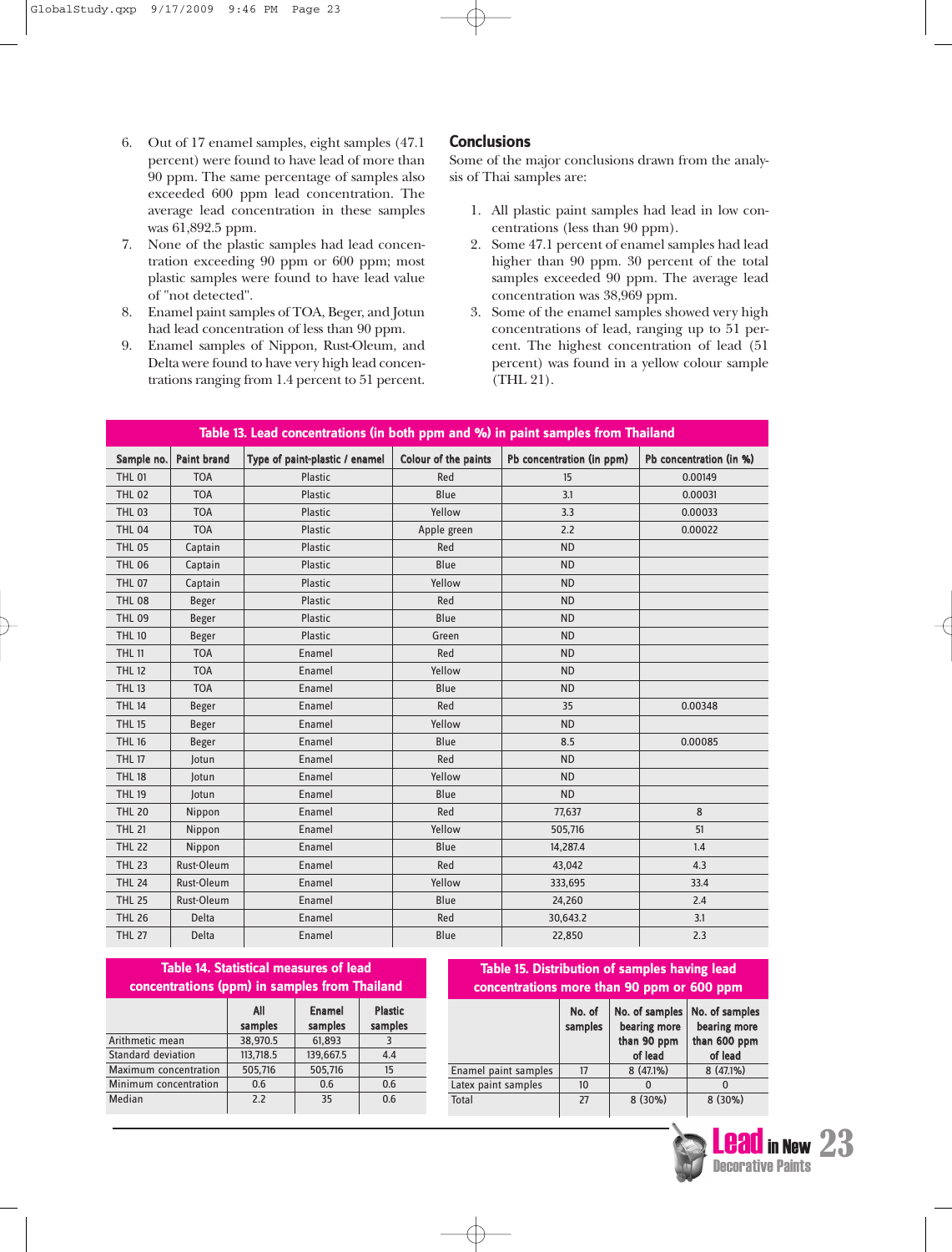

# **TANZANIA**

#### **Background**

The major paint brands in Tanzania include Coral, Sadolin, Goldstar, and Galaxy. Most of these brands are owned locally. Some brands operate in collaboration with foreign players. Out of these brands, Sadolin, Goldstar, and Coral were sampled. Tanzania manufactures paints for both household and industrial purposes. There is no regulation in the country addressing lead in paints. However, there exists a voluntary standard on paints that stipulates the maximum allowable contents of lead in paints. Standard TZS 722:2008 is for matt emulsion paints for interior and exterior use, and the maximum lead content allowed is  $0.045$  percent  $(m/m)$ .

#### **Results**

Lead concentrations in paint samples from Tanzania and their relevant description are given in Table 16. Table 17 depicts the common statistical measurements of lead concentration in samples, while distribution of samples having lead concentrations more than 90 ppm or 600 ppm is presented in Table 18.

The following observations were drawn about lead contents in paint samples from Tanzania.

- 1. The arithmetic mean of lead concentrations in all samples was 11,187.3 ppm. The range of lead concentrations varied from 13 ppm to 120,862.1 ppm.
- 2. The median for all samples was 3,631.5 ppm, i.e., 50 percent of samples have lead concentration more than 3,631.5 ppm.
- 3. For enamel paints the arithmetic mean of lead concentrations was 14,537 ppm. The lead concentrations varied from a minimum of 193.2 ppm to a maximum of 120,862.1 ppm (12.1 percent). The median value for enamel samples was 4,130.5 ppm.
- 4. For plastic paint samples the arithmetic mean was 22.2 ppm. The range of lead concentrations varied from 13 ppm to 40.2 ppm. The median value for water-based samples was 19 ppm.
- 5. A total of 26 paint samples, which included 20 enamel paint samples and six plastic paint samples, were analysed. Out of 20 enamel paint samples, all samples (100 percent) had lead concentration more than 90 ppm, while 19 samples (95 percent) had lead concentrations more than 600 ppm. 95 percent samples also exceeded the Tanzanian voluntary standards of 450 ppm.
- 6. All plastic paint samples had lead concentrations less than 90 ppm.
- 7. Considering all samples, 77 percent of samples had lead concentrations exceeding 90 ppm, while 73 percent of samples exceeded 600 ppm.
- 8. The highest concentration of lead was found in a yellow colour enamel paint sample. The lead concentration in this sample (TNZ 25) was 12.1 percent.

#### **Conclusions**

Some broad conclusions drawn from the study of lead content in paint samples from Tanzania are:

- 1. All enamel paint samples were found to have lead concentrations higher than 90 ppm. Some 95 percent of plastic paint samples had lead concentrations higher than 600 ppm or 450 ppm, the Tanzanian voluntary standard. The average lead concentration of paint samples was 11,187.4 ppm.
- 2. All plastic paint samples were found to have lead concentrations of less than 90 ppm.

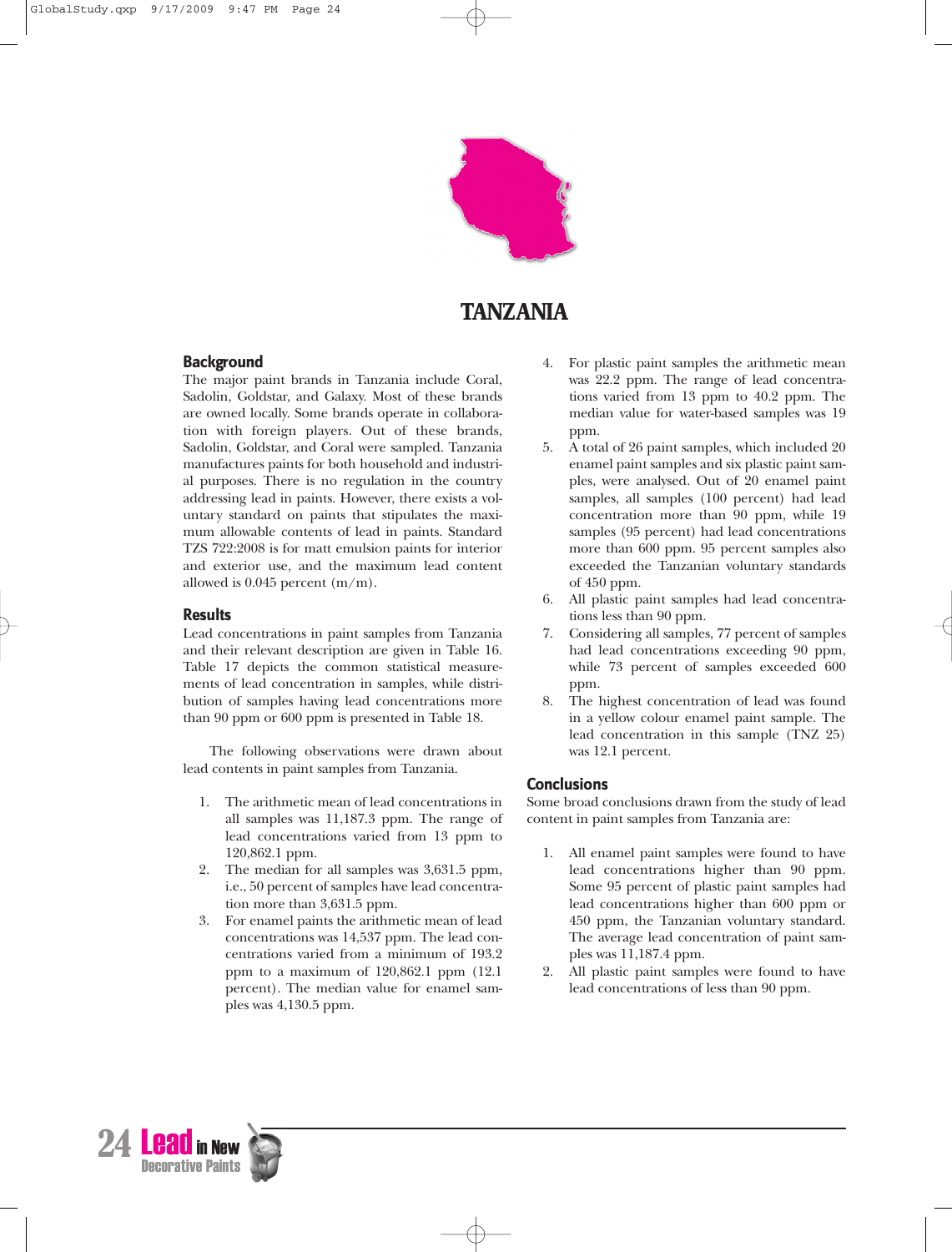|                      | Table 16. Lead concentrations (both in ppm and %) in paint samples received from<br>Tanzania along with their description. |                                |                               |                            |                                      |                                |                              |                             |  |  |
|----------------------|----------------------------------------------------------------------------------------------------------------------------|--------------------------------|-------------------------------|----------------------------|--------------------------------------|--------------------------------|------------------------------|-----------------------------|--|--|
| <b>Sample</b><br>no. | Paint<br>brand                                                                                                             | Date of purchase<br>(dd/mm/yy) | Volume<br>of paint<br>samples | Price of the<br>can in TZS | Type of<br>paint-plastic /<br>enamel | <b>Colour of</b><br>the paints | Pb<br>concentration<br>(ppm) | Pb<br>concentration<br>(% ) |  |  |
| <b>TNZ 01</b>        | Goldstar                                                                                                                   | 13/11/08                       | 4                             | 6,500                      | Water-based                          | <b>Mist Pink</b>               | 19.3                         | 0.00193                     |  |  |
| <b>TNZ 02</b>        | Sadolin                                                                                                                    | 13/11/08                       | 4                             | 6,500                      | Water-based                          | Summer Blue                    | 17.1                         | 0.00171                     |  |  |
| <b>TNZ 03</b>        | Sadolin                                                                                                                    | 13/11/08                       | 4                             | 6,500                      | Oil-based                            | <b>Black</b>                   | 2,219                        | 0.2                         |  |  |
| <b>TNZ 04</b>        | Sadolin                                                                                                                    | 13/11/08                       | 4                             | 6,500                      | Water-based                          | <b>Mist Pink</b>               | 26                           | 0.003                       |  |  |
| <b>TNZ 05</b>        | Coral                                                                                                                      | 13/11/08                       | 4                             | 6,500                      | Water-based                          | <b>Summer Blue</b>             | 18                           | 0.0018                      |  |  |
| <b>TNZ 06</b>        | Sadolin                                                                                                                    | 13/11/08                       | 4                             | 6,500                      | Oil-based                            | <b>Mist Pink</b>               | 2,670.2                      | 0.3                         |  |  |
| <b>TNZ 07</b>        | Coral                                                                                                                      | 13/11/08                       | 4                             | 6,500                      | Water-based                          | <b>Candy Pink</b>              | 13                           | 0.00127                     |  |  |
| <b>TNZ 08</b>        | Goldstar                                                                                                                   | 13/11/08                       | 4                             | 6,500                      | Water-based                          | <b>Summer Blue</b>             | 40.2                         | 0.00402                     |  |  |
| <b>TNZ 09</b>        | Goldstar                                                                                                                   | 13/11/08                       | 1 <sup>1</sup>                | 5,000                      | Oil-based                            | Green                          | 3,651                        | 0.4                         |  |  |
| <b>TNZ 10</b>        | Goldstar                                                                                                                   | 13/11/08                       | 1 <sup>1</sup>                | 5,000                      | Oil-based                            | Akot Green                     | 3,612.2                      | 0.4                         |  |  |
| <b>TNZ 11</b>        | Goldstar                                                                                                                   | 13/11/08                       | 1 <sup>1</sup>                | 5,000                      | Oil-based                            | Yellow                         | 2,522                        | 0.2                         |  |  |
| <b>TNZ 12</b>        | Sadolin                                                                                                                    | 13/11/08                       | 1 <sup>1</sup>                | 5,000                      | Oil-based                            | Sunglow yellow                 | 3,914.2                      | 0.4                         |  |  |
| <b>TNZ 13</b>        | Goldstar                                                                                                                   | 13/11/08                       | $1/2$                         | 3,000                      | Oil-based                            | <b>Black</b>                   | 11,360                       | 1.1                         |  |  |
| <b>TNZ 14</b>        | Goldstar                                                                                                                   | 13/11/08                       | 1/2                           | 3,000                      | Oil-based                            | White                          | 3,387                        | 0.3                         |  |  |
| <b>TNZ 15</b>        | Coral                                                                                                                      | 13/11/08                       | $1/2$                         | 3,000                      | Oil-based                            | Red                            | 44,068.5                     | 4.4                         |  |  |
| <b>TNZ 16</b>        | Sadolin                                                                                                                    | 13/11/08                       | 1 <sup>1</sup>                | 5,000                      | Oil-based                            | Green                          | 31,581                       | 3.1                         |  |  |
| <b>TNZ 17</b>        | Sadolin                                                                                                                    | 13/11/08                       | 1 <sub>1</sub>                | 5,000                      | Oil-based                            | Blue                           | 4,073.1                      | 0.4                         |  |  |
| <b>TNZ 18</b>        | Sadolin                                                                                                                    | 13/11/08                       | $1/2$                         | 3,000                      | Oil-based                            | Grey                           | 9,841                        | 0.9                         |  |  |
| <b>TNZ 19</b>        | Sadolin                                                                                                                    | 13/11/08                       | $1/2$                         | 3,000                      | Oil-based                            | White                          | 1,541.2                      | 0.1                         |  |  |
| <b>TNZ 20</b>        | Goldstar                                                                                                                   | 13/11/08                       | $1/2$                         | 3,000                      | Oil-based                            | Blue                           | 4,188                        | 0.4                         |  |  |
| <b>TNZ 21</b>        | Coral                                                                                                                      | 13/11/08                       | 1/2                           | 3,000                      | Oil-based                            | White                          | 7,602                        | 0.8                         |  |  |
| <b>TNZ 22</b>        | Goldstar                                                                                                                   | 13/11/08                       | 1/2                           | 3,000                      | Oil-based                            | Red                            | 193.2                        | 0.01                        |  |  |
| <b>TNZ 23</b>        | Coral                                                                                                                      | 13/11/08                       | $1/2$                         | 3,000                      | Oil-based                            | <b>Black</b>                   | 5,484                        | 0.5                         |  |  |
| <b>TNZ 24</b>        | Coral                                                                                                                      | 13/11/08                       | 400 ml                        | 3,000                      | Oil-based                            | Blue                           | 7,722                        | 0.8                         |  |  |
| <b>TNZ 25</b>        | Coral                                                                                                                      | 13/11/08                       | 400 ml                        | 3,000                      | Oil-based                            | Yellow                         | 120,862.1                    | 12.1                        |  |  |
| <b>TNZ 26</b>        | Coral                                                                                                                      | 13/11/08                       | $1/2$                         | 3,000                      | Oil-based                            | Green                          | 20,248                       | 2.0                         |  |  |
|                      | T7C. Tanzanian Chilling                                                                                                    |                                |                               |                            |                                      |                                |                              |                             |  |  |

 $\bigoplus$ 

 $\bigoplus$ 

S: Tanzanian Shilling

| <b>Table 17. Statistical measures of lead</b> |  |  |                                       |  |  |  |  |
|-----------------------------------------------|--|--|---------------------------------------|--|--|--|--|
| concentrations (ppm) in paint                 |  |  |                                       |  |  |  |  |
| samples from Tanzania                         |  |  |                                       |  |  |  |  |
|                                               |  |  | All samples   Oil-based   Water-based |  |  |  |  |

|                       |           | samples   | samples |
|-----------------------|-----------|-----------|---------|
| Arithmetic mean       | 11,187.3  | 14.537    | 22.2    |
| Standard deviation    | 24.645    | 27.350    | 10      |
| Maximum concentration | 120.862.1 | 120.862.1 | 40.2    |
| Minimum concentration | 13        | 193.2     | 13      |
| Median                | 3,631.5   | 4,130.5   | 19      |
|                       |           |           |         |

### **Table 18. Distribution of samples having lead concentrations more than 90 ppm or 600 ppm**

| samples from Tanzania |             |                      |                               | No. of              | No. of samples | No. of samples              |                              |  |
|-----------------------|-------------|----------------------|-------------------------------|---------------------|----------------|-----------------------------|------------------------------|--|
|                       | All samples | Oil-based<br>samples | <b>Water-based</b><br>samples |                     | samples        | bearing more<br>than 90 ppm | bearing more<br>than 600 ppm |  |
|                       | 11.187.3    | 14.537               | 22.2                          |                     |                | of lead                     | of lead                      |  |
|                       | 24.645      | 27.350               | 10                            | Oil-based samples   | 20             | 20 (100%)                   | 19 (95%)                     |  |
| ationl                | 120.862.1   | 120,862.1            | 40.2                          | Water-based samples | 6              |                             |                              |  |
| ationl                | 13          | 193.2                | 13                            | Total               | 26             | 20 (77%)                    | 19 (73%)                     |  |
|                       |             |                      |                               |                     |                |                             |                              |  |
|                       |             |                      |                               |                     |                |                             |                              |  |

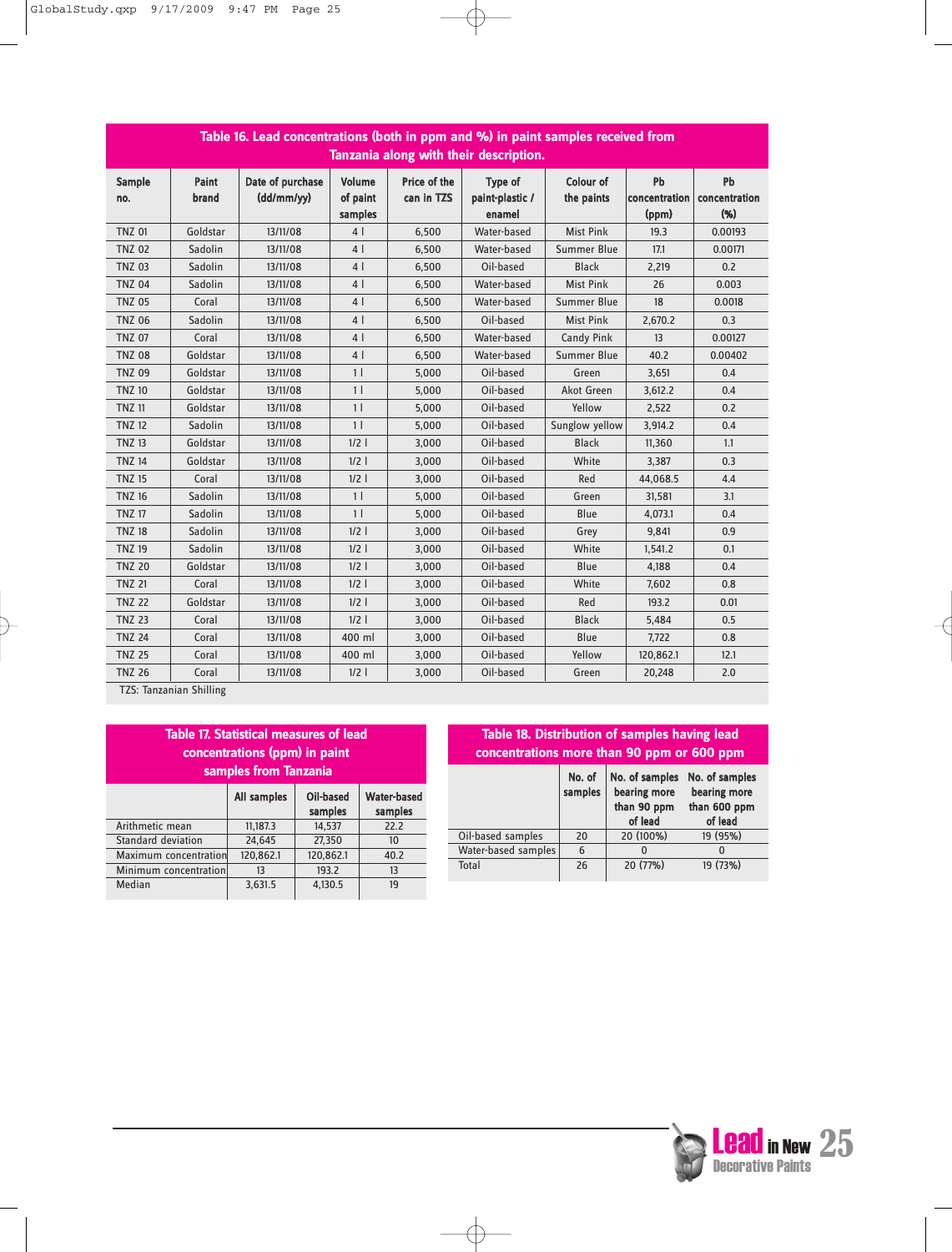

# **SOUTH AFRICA**

#### **Background**

In South Africa, the major paint brands are Plascon (30 percent market share) and Dulux (20 percent market share). Prominent Paints claims to be the third largest brand in South Africa (anecdotally they seem to have a larger market share only in certain provinces, namely Western Cape and Gauteng, and Kwa-Zulu Natal). Other brands include Homestead, Warrior Paints, Dekro, Chemspec (mostly industrial with a small market share in decorative paints), Duraline, and Duram. Exact market share of the smaller companies is not known. According to the Gauteng Economic Development Agency, there are over 350 paint manufacturers in the country. Of the brands mentioned here, samples were collected for Prominent Paints, Plascon, Dekade, Dulux, and SPRAYON.

Paint industry in South Africa recorded R4 billion revenue in 2006. Plascon's revenue for the year end-September 2008 was R2.7 billion, while operating profit increased by 10 percent to R397m.9 Plascon employs approximately 1,350 people. Dulux has annual revenue of around R700 million. Chemspec's revenue increased to R322.5 million in the six months by September 2008 (Business Report, 26 Nov 2008).

Plascon is a part of a larger corporation called Freeworld Coatings Ltd, active in South Africa and also Southern Africa, China, England, and Australia.10 Plascon was formerly a part of BarloWorld, but was unbundled in 2007.

Dulux was formerly owned by the South African company AECI but later sold to ICI (Imperial Chemicals Industries) in  $2007$ .<sup>11</sup> Through this purchase, ICI owns the Dulux brand in South Africa, Botswana, Malawi, Namibia, Swaziland and Zambia

through its subsidiaries. ICI is now a part of the AkzoNobel Corporation. In 2003, AkzoNobel had claimed to have globally phased out lead use in its paint products.<sup>12</sup>

Prominent Paints is owned by Sigma Coatings (formerly SigmaKalon), which in January 2008 integrated with PPG Industries Group, one of the largest paint and coatings corporations in the world.<sup>13</sup> Plascon and Dulux together make up 50 percent of market share. However, there are many paint manufacturers and small-scale retailers.

South Africa manufactures both decorative and industrial paints. As stated earlier, decorative paints are intended for household use while industrial paints are for the automotive and marine sectors. These are available in two variants water-based and oil-based. . Decorative paints tend to label themselves as 'lead-free', but according to both Plascon and Dekro, some industrial paints still contain lead.

#### **The legislative framework**

In South Africa there was a voluntary agreement among the members of the South African Paint Manufacturers Association (SAPMA) in 1970 to keep lead levels low in their paints. The Recommended Code of Practice also stated that SAPMA members must affix warning labels on paint cans that contain more than 0.15 percent lead. In March 2008, lead regulations under the Hazardous Substances Act were published for the public comment. However, the current status of the legislation is not clear.

A Medical Research Council study has found very high blood lead levels among children than the permissible 10 µg per decilitre of blood.14 A study of paint samples collected from dwellings located in randomly selected Johannesburg suburbs by South

<sup>14.</sup> MRC News, December 2006; Retrieved from http://www.mrc.ac.za/mrcnews/dec2006/stripped.htm on 11 November 2008. 15. Mathee, et al., 2007.



<sup>9.</sup> http://www.fin24.com/articles/default/display\_article.aspx?ArticleId=2428538

<sup>10.</sup> http://www.freeworldcoatings.com/docs/CO\_STRUCTURE.PDF

<sup>11.</sup> http://uk.reuters.com/article/hotStocksNews/idUKWLB895820070717

<sup>12.</sup> http://platform.akzonobel.com/Akzo.Web.GDS/Asset.aspx?id=ce8fea43-95ba-4e2b-8ebb-206665d59888&noredirect=true

<sup>13.</sup> http://corporateportal.ppg.com/PPG/ACEMEA/AfricaAsia.htm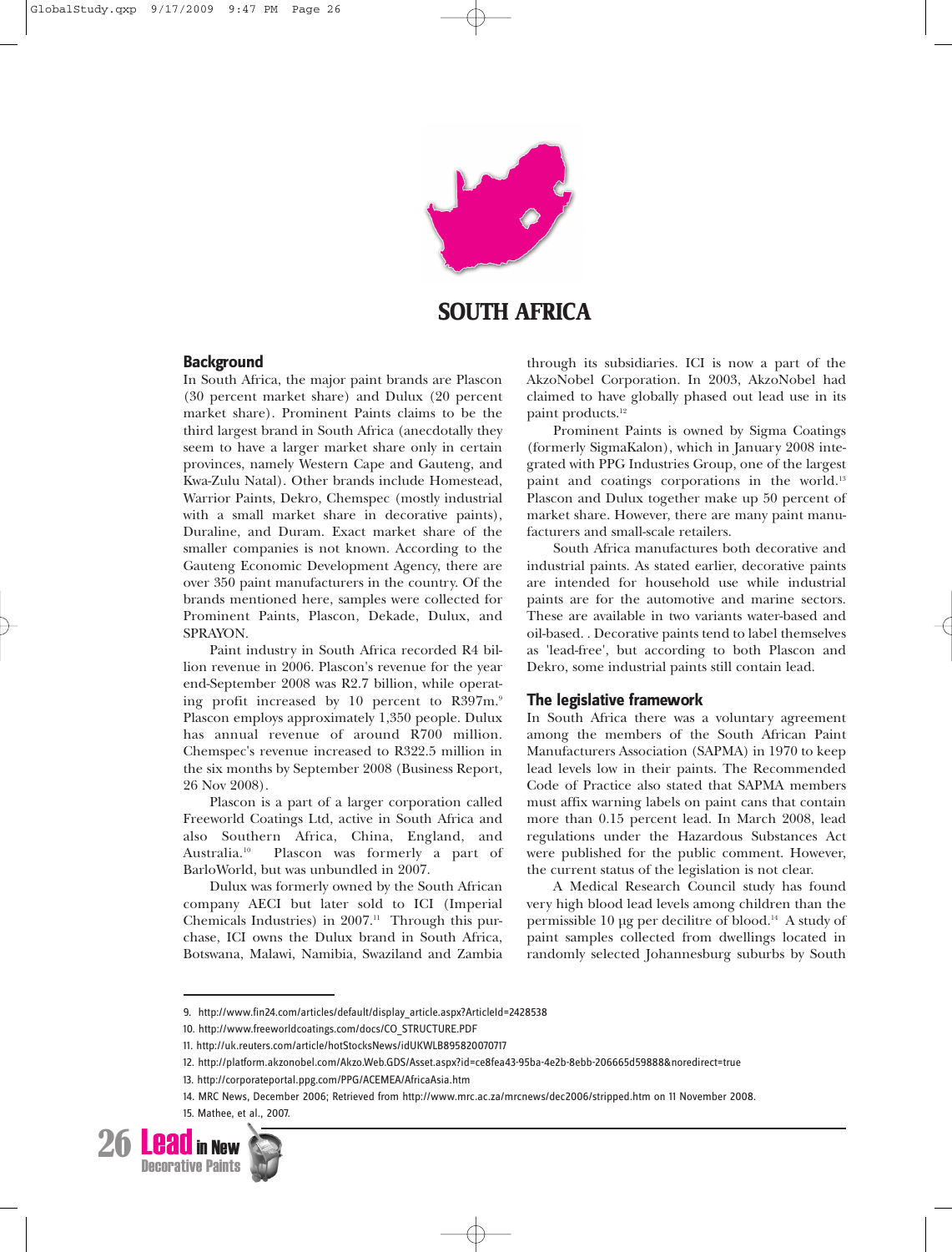African Medical Research Council had found that most manufacturers of decorative paints were not complying with their own voluntary Code of Conduct.15 It also found that plastic paints and white enamel paints did not contain lead, but pigmented enamel paints did. In response, the Department of Health started an awareness and lead poisoning prevention campaign and legislation was drawn up. The legislation (Hazardous Substances Act), published for comment in March 2008, states that 'leaded paint' is one that contains lead in quantities greater than 0.06 percent (or 600 ppm), and that any paint (or similar surface coating) with higher than 600 ppm is banned for sale under the Hazardous Substances Act.

The March 2008 legislation bans children's toys and furniture coated with leaded paint, use of leaded paint in residences, schools, pre-school institutions, hospitals, parks, playgrounds, and public buildings where consumers have direct access to the painted surface.

Agricultural and industrial paints containing lead are not banned, but must carry warning labels that clearly state their lead status, and should not be used on interior surfaces near children. Unfortunately, there is no further information on the legislation whether it has been approved or not; although all of the paint retailers questioned seemed to think that the legislation was already in place or would be in place soon – by the middle of 2009. Most retailers also emphasized the link between lead and children. In South Africa, many paint cans are labelled as either "Lead-free" or "Contains lead."

#### **Paint sampling in South Africa**

The following paint samples were purchased and sampled from South Africa: Prominent Paints (one litre), costing R70.61 at a factory shop in Pietermaritzburg; Dekade (500 ml), costing between R56 and R58 (varying colours) at a retail outlet; Plascon (500 ml), costing R58.05; and Dulux (one litre), costing between R116 and R121 at any outlet in Pietermaritzburg.

In terms of cost, all paints, other than Prominent Paints, are on a par. Prominent Paint and Dulux do not retail tins smaller than one litre. However, Dekade has much smaller operation and perhaps does not benefit from the economies of scale in the way that Dulux and Plascon might.

#### **Trade in paints**

Prominent Paint has recently expanded into China, where it has opened the first of 10 stores, and has exported the largest ever order of paint from South

Chemspec currently manufactures in South Africa and in the U.S. and exports 13 percent of its South African production. Plascon does not import any paint, but exports to sub-Saharan Africa. Similarly, Dulux exports to sub-Saharan Africa and the Indian Ocean islands, but does not import into South Africa. Dekade does not export at all and its market is localized in Kwa-Zulu Natal.

Plascon claims that its decorative paint is completely lead-free, and has been so for three years. They obtain lead-free pigments for their enamel paints from suppliers in the European Union, and state that they had chosen this route because of the human safety issue. However, Plascon states that some of its industrial paints still do contain lead. Dulux is also phasing out lead from its paints, but certain colours still contain lead. Chemspec's decorative paints division also claims to be lead-free. According to one of Dekade's retail outlet, it only uses lead for certain colours and that it was compliant with legislation because the tins are labelled as such.

Information received from the South African Oil and Color Chemists Association states that lead in paints in South Africa is used primarily as a pigment. Dulux uses lead in their decorative paints as a pigment. Plascon's industrial paint still contains lead as a pigment, because it is cheaper than the pigments they obtain from the EU. Other manufacturers that use lead in their industrial formulations include Dekro. Dekade also uses lead as a pigment for its paints. The head chemist from Dekade stated that it would not require a technology shift to phase out lead from paint; however, the major limitation in going for lead-free alternatives is the cost difference, which can be up to three times higher. (Dekade claims to produce entirely lead-free ranges). Titanium dioxide is a well-established alternative to lead-based pigments in paints.

#### **Results**

A summary description of paint samples received from South Africa is given in Table 19, and their corresponding lead contents (in ppm and in %) are shown in Table 20. Some of the major features of the findings are:

- 1. All paint samples received from South Africa were enamel paints.
- 2. Some 65.5 percent of the total samples had lead concentrations more than 90 ppm.
- 3. Some 62 percent of the total samples had lead





Africa.16 Chemspec has exported automotive finishes to Mauritius and China, and is currently in talks with a partner company in East Asia to distribute a water-based automotive paint.

<sup>16.</sup> http://www.geda.co.za/live/content.php?Item\_ID=76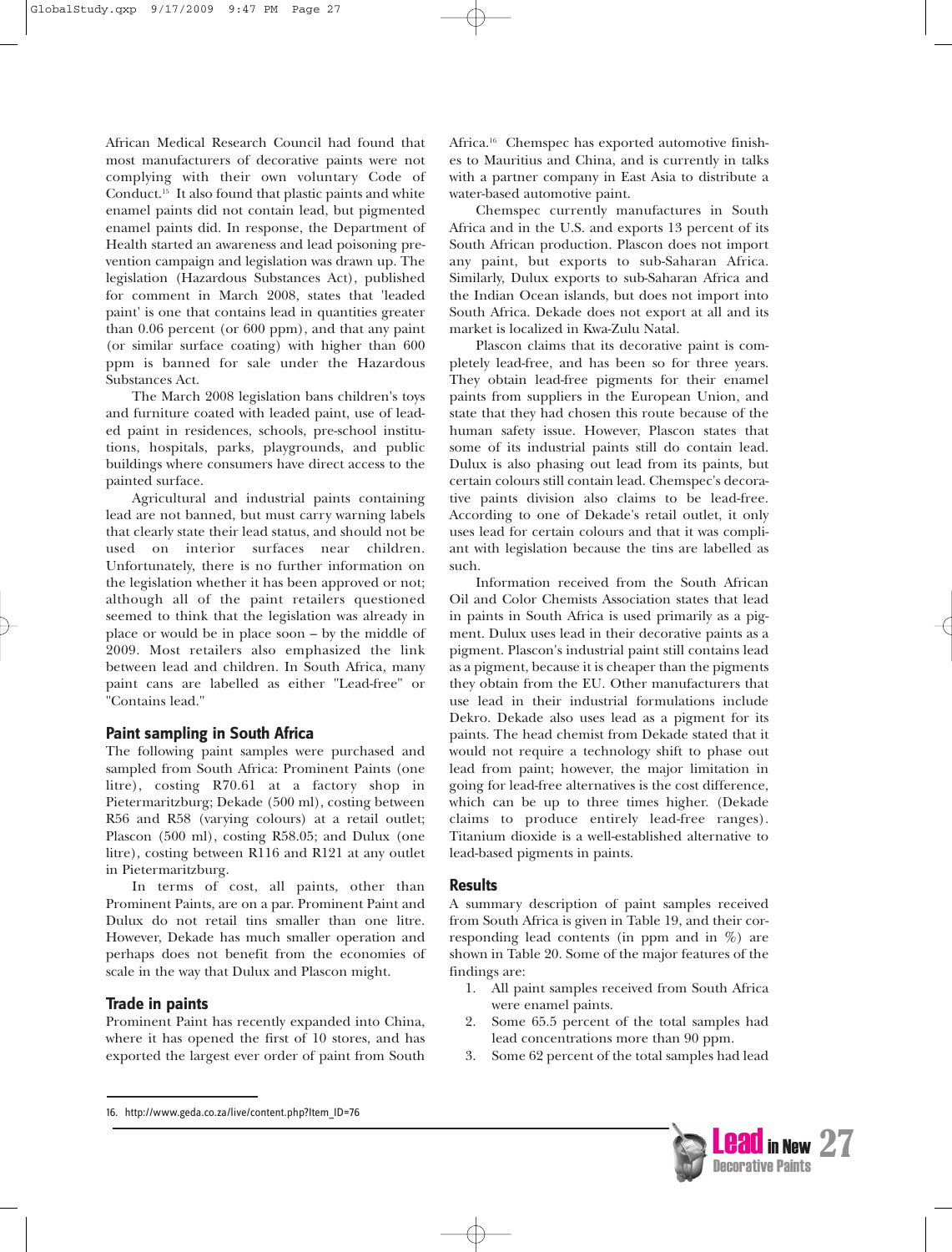|               | Table 19. Description of paint samples from South Africa |                            |                               |                                     |                        |                                   |  |  |  |  |
|---------------|----------------------------------------------------------|----------------------------|-------------------------------|-------------------------------------|------------------------|-----------------------------------|--|--|--|--|
| <b>Sample</b> | <b>Paint brand</b>                                       | Date of<br><b>Purchase</b> | Volume of<br>paint<br>samples | Type of<br>paint-Plastic/<br>enamel | Colour of the paints   | <b>Remarks</b>                    |  |  |  |  |
| <b>RSA 01</b> | <b>Prominent Paints</b>                                  | 24/11/08                   | 1 <sup>1</sup>                | Enamel                              | Cosmos 4055            |                                   |  |  |  |  |
| <b>RSA 02</b> | <b>Prominent Paints</b>                                  | 24/11/08                   | 1 <sup>1</sup>                | Enamel                              | Chrome yellow          |                                   |  |  |  |  |
| <b>RSA 03</b> | <b>Prominent Paints</b>                                  | 24/11/08                   | 1 <sup>1</sup>                | Enamel                              | Signal red             |                                   |  |  |  |  |
| <b>RSA 04</b> | <b>Prominent Paints</b>                                  | 24/11/08                   | 1 <sup>1</sup>                | Enamel                              | <b>Black</b>           |                                   |  |  |  |  |
| <b>RSA 05</b> | <b>Prominent Paints</b>                                  | 24/11/08                   | 1 <sup>1</sup>                | Enamel                              | White                  |                                   |  |  |  |  |
| <b>RSA 06</b> | <b>Prominent Paints</b>                                  | 24/11/08                   | 1 <sup>1</sup>                | Enamel                              | Green                  |                                   |  |  |  |  |
| <b>RSA 07</b> | Dekade                                                   | 25/11/08                   | 500 ml                        | Super gloss enamel                  | Gold yellow            | Label mentions "contains lead"    |  |  |  |  |
| <b>RSA 08</b> | Dekade                                                   | 25/11/08                   | 500 ml                        | Super gloss enamel                  | <b>Black</b>           |                                   |  |  |  |  |
| <b>RSA 09</b> | Dekade                                                   | 25/11/08                   | 500 ml                        | Super gloss enamel                  | Deep blue              |                                   |  |  |  |  |
| <b>RSA 10</b> | Dekade                                                   | 25/11/08                   | 500 ml                        | Super gloss enamel                  | <b>Windsor Green</b>   | Label mentions "contains lead"    |  |  |  |  |
| <b>RSA 11</b> | Dekade                                                   | 25/11/08                   | 500 ml                        | Super gloss enamel                  | White                  |                                   |  |  |  |  |
| <b>RSA 12</b> | Dekade                                                   | 25/11/08                   | 500 ml                        | Super gloss enamel                  | Orange                 |                                   |  |  |  |  |
| <b>RSA 13</b> | Dekade                                                   | 25/11/08                   | 500 ml                        | Super gloss enamel                  | Signal red             | Label mentions "contains lead"    |  |  |  |  |
| <b>RSA 14</b> | Plascon                                                  | 24/11/08                   | 500 ml                        | Super universal enamel              | <b>Black GZ</b>        | Label mentions "lead free"        |  |  |  |  |
| <b>RSA 15</b> | Plascon                                                  | 24/11/08                   | 500 ml                        | Super universal enamel              | Super white NY         |                                   |  |  |  |  |
| <b>RSA 16</b> | Plascon                                                  | 24/11/08                   | 500 ml                        | Super universal enamel              | Midnight Blue          | Label mentions "lead free"        |  |  |  |  |
| <b>RSA 17</b> | Plascon                                                  | 24/11/08                   | 500 ml                        | Super universal enamel              | <b>Brilliant Green</b> | Label mentions "lead free"        |  |  |  |  |
| <b>RSA 18</b> | Plascon                                                  | 24/11/08                   | 500 ml                        | Enamel                              | Calypso                | Label mentions "lead free"        |  |  |  |  |
| <b>RSA 19</b> | Plascon                                                  | 24/11/08                   | 500 ml                        | Enamel                              | Medium yellow          | Label mentions "lead free"        |  |  |  |  |
| <b>RSA 20</b> | Plascon                                                  | 24/11/08                   | 500 ml                        | Enamel                              | Signal red             | Label mentions "lead free"        |  |  |  |  |
| <b>RSA 21</b> | <b>Dulux</b>                                             | 25/11/08                   | 1 <sup>1</sup>                | Gloss enamel                        | Golden Yellow          | Label mentions "lead free"        |  |  |  |  |
| <b>RSA 22</b> | <b>Dulux</b>                                             | 25/11/08                   | 1 <sup>1</sup>                | Gloss enamel                        | Signal red             | Label mentions "lead free"        |  |  |  |  |
| <b>RSA 23</b> | <b>Dulux</b>                                             | 25/11/08                   | 1 <sup>1</sup>                | Gloss enamel                        | <b>Brilliant white</b> |                                   |  |  |  |  |
| <b>RSA 24</b> | <b>Dulux</b>                                             | 25/11/08                   | 1 <sup>1</sup>                | Gloss enamel                        | Green                  | Label mentions "lead free"        |  |  |  |  |
| <b>RSA 25</b> | <b>Dulux</b>                                             | 25/11/08                   | 1 <sup>1</sup>                | Gloss enamel                        | Kingfisher Blue        |                                   |  |  |  |  |
| <b>RSA 26</b> | <b>Dulux</b>                                             | 25/11/08                   |                               | Gloss enamel                        | <b>Black</b>           | Label mentions "lead free"        |  |  |  |  |
| <b>RSA 27</b> | <b>Dulux</b>                                             | 25/11/08                   |                               | Gloss enamel                        | Orange                 |                                   |  |  |  |  |
| <b>RSA 28</b> | <b>SPRAYON</b>                                           | 24/11/08                   | 250 ml                        | Spray paint                         | Tangerine              | Label mentions "contains no lead" |  |  |  |  |
| <b>RSA 29</b> | <b>SPRAYON</b>                                           | 24/11/08                   | 250 ml                        | Spray paint                         | Sunshine yellow        | Label mentions "contains no lead" |  |  |  |  |

concentration more than 600 ppm.

- 4. The arithmetic mean of the lead concentrations of all samples was 19,862 ppm (two percent) with lead concentrations varying from three ppm (0.0003 percent) to 195,289 ppm (19.5 percent).
- 5. The median lead concentration of all samples was 11 ppm (0.00108 percent), implying that 50 percent of the samples had lead concentration more than 11 ppm (0.00108 percent).
- 6. Plascon and Dulux samples, the two major brands that claim to produce lead-free paints, had lead concentrations lower than 600 ppm. Dulux samples of all colours had lead concentration of less than 600 ppm and majority of them were labelled as 'lead free'. This concentration of 600 ppm is the South African standard for lead in paints, as per the Hazardous Substances Act published in 2008. In fact, the majority of samples from these two brands had lead concentrations lower than 90 ppm. However, one sample had lead concentration of 506 ppm.
- 7. Interestingly not all brands follow their own agreed code of practices of labelling paint cans if it contains lead more than 1,500 ppm (or 0.1 percent).
- 8. There were five samples, three of Prominent Paints and two of Dekade paints, which had lead in high concentrations-more than 1,500 ppm (0.1 percent), ranging from 1,986.4 ppm (0.2 percent) to 54,778 ppm (5.5 percent), but without any warning labels.
- 9. There were two samples, spray paints of Sprayon, which had lead in high concentrations contrary to their claims. One sample (RSA 28) was found to be 10.2 percent lead while the other (RSA 29) was 19.5 percent lead. These samples prominently mention 'no lead' on their labels.

#### **Conclusions**

The following conclusions can be drawn about lead in paints in South Africa.

1. Some 65.5 percent of total samples (only

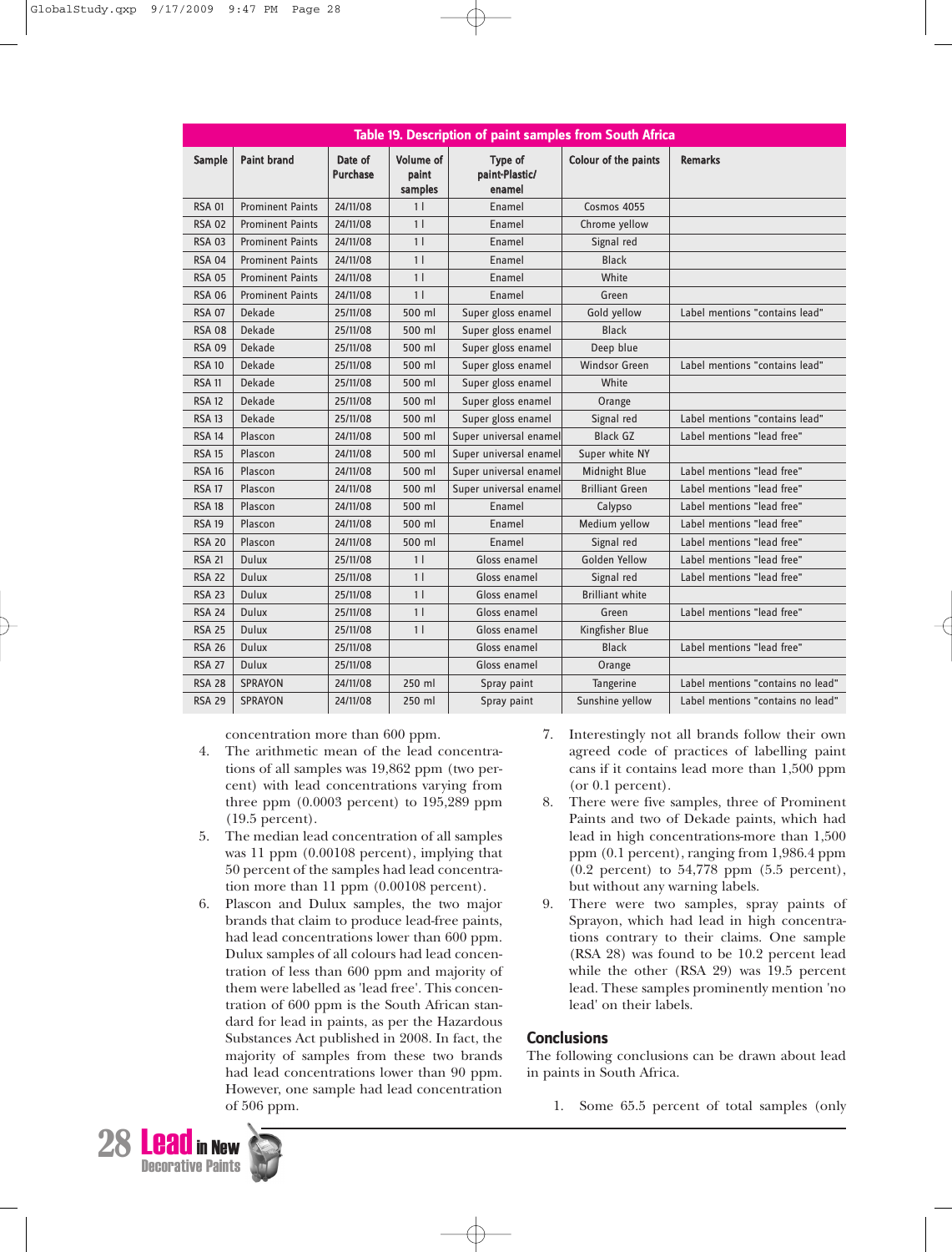|                      | Table 20. Lead concentrations (in ppm and %) in paint samples from South Africa |                                  |                         |                                   |                              |                             |  |  |  |
|----------------------|---------------------------------------------------------------------------------|----------------------------------|-------------------------|-----------------------------------|------------------------------|-----------------------------|--|--|--|
| <b>Sample</b><br>no. | <b>Paint brand</b>                                                              | Type of paint-Plastic/<br>enamel | Colour of the<br>paints | <b>Remarks</b>                    | Pb<br>concentration<br>(ppm) | Pb<br>concentration<br>(% ) |  |  |  |
| <b>RSA 01</b>        | Prominent paints                                                                | Enamel                           | Cosmos 4055             |                                   | 11.2                         | 0.00112                     |  |  |  |
| <b>RSA 02</b>        | Prominent paints                                                                | Enamel                           | Chrome yellow           |                                   | 54,778                       | 5.5                         |  |  |  |
| <b>RSA 03</b>        | Prominent paints                                                                | Enamel                           | Signal red              |                                   | 51,338                       | 5.1                         |  |  |  |
| <b>RSA 04</b>        | Prominent paints                                                                | Enamel                           | <b>Black</b>            |                                   | 8.1                          | 0.00081                     |  |  |  |
| <b>RSA 05</b>        | Prominent paints                                                                | Enamel                           | White                   |                                   | 8.4                          | 0.00084                     |  |  |  |
| <b>RSA 06</b>        | Prominent paints                                                                | Enamel                           | Green                   |                                   | 10,671                       | 1.1                         |  |  |  |
| <b>RSA 07</b>        | <b>Dekade</b>                                                                   | Super gloss enamel               | Gold yellow             | Label mentions "contains lead"    | 19,849                       | $\overline{2}$              |  |  |  |
| <b>RSA 08</b>        | Dekade                                                                          | Super gloss enamel               | <b>Black</b>            |                                   | 3                            | 0.00027                     |  |  |  |
| <b>RSA 09</b>        | Dekade                                                                          | Super gloss enamel               | Deep blue               |                                   | 1,986.4                      | 0.2                         |  |  |  |
| <b>RSA 10</b>        | Dekade                                                                          | Super gloss enamel               | <b>Windsor Green</b>    | Label mentions "contains lead"    | 45,152.3                     | 4.5                         |  |  |  |
| <b>RSA 11</b>        | Dekade                                                                          | Super gloss enamel               | White                   |                                   | 3.4                          | 0.00034                     |  |  |  |
| <b>RSA 12</b>        | Dekade                                                                          | Super gloss enamel               | Orange                  |                                   | 44,854                       | 4.5                         |  |  |  |
| <b>RSA 13</b>        | Dekade                                                                          | Super gloss enamel               | Signal red              | Label mentions "contains lead"    | 48,814                       | 5                           |  |  |  |
| <b>RSA 14</b>        | Plascon                                                                         | Super universal enamel           | <b>Black GZ</b>         | Label mentions "lead free"        | 12                           | 0.00117                     |  |  |  |
| <b>RSA 15</b>        | Plascon                                                                         | Super universal enamel           | Super white NY          |                                   | 506                          | 0.05                        |  |  |  |
| <b>RSA 16</b>        | Plascon                                                                         | Super universal enamel           | Midnight Blue           | Label mentions "lead free"        | 6                            | 0.00058                     |  |  |  |
| <b>RSA 17</b>        | Plascon                                                                         | Super universal enamel           | <b>Brilliant Green</b>  | Label mentions "lead free"        | 12.1                         | 0.00121                     |  |  |  |
| <b>RSA 18</b>        | Plascon                                                                         | Enamel                           | Calypso                 | Label mentions "lead free"        | $\overline{4}$               | 0.0004                      |  |  |  |
| <b>RSA 19</b>        | Plascon                                                                         | Enamel                           | Medium yellow           | Label mentions "lead free"        | 6.1                          | 0.00061                     |  |  |  |
| <b>RSA 20</b>        | Plascon                                                                         | Enamel                           | Signal red              | Label mentions "lead free"        | 3.4                          | 0.00034                     |  |  |  |
| <b>RSA 21</b>        | Dulux                                                                           | Gloss enamel                     | Golden Yellow           | Label mentions "lead free"        | $\overline{7}$               | 0.00066                     |  |  |  |
| <b>RSA 22</b>        | Dulux                                                                           | Gloss enamel                     | Signal red              | Label mentions "lead free"        | 8.5                          | 0.00085                     |  |  |  |
| <b>RSA 23</b>        | <b>Dulux</b>                                                                    | Gloss enamel                     | <b>Brilliant white</b>  |                                   | $\overline{3}$               | 0.00027                     |  |  |  |
| <b>RSA 24</b>        | Dulux                                                                           | Gloss enamel                     | Green                   | Label mentions "lead free"        | 10 <sup>10</sup>             | 0.001                       |  |  |  |
| <b>RSA 25</b>        | Dulux                                                                           | Gloss enamel                     | Kingfisher Blue         |                                   | $\overline{7}$               | 0.00067                     |  |  |  |
| <b>RSA 26</b>        | <b>Dulux</b>                                                                    | Gloss enamel                     | <b>Black</b>            | Label mentions "lead free"        | 11                           | 0.00108                     |  |  |  |
| <b>RSA 27</b>        | <b>Dulux</b>                                                                    | Gloss enamel                     | Orange                  |                                   | 4.4                          | 0.00044                     |  |  |  |
| <b>RSA 28</b>        | <b>SPRAYON</b>                                                                  | Spray paint                      | Tangerine               | Label mentions "contains no lead" | 102,625                      | 10.3                        |  |  |  |
| <b>RSA 29</b>        | <b>SPRAYON</b>                                                                  | Spray paint                      | Sunshine yellow         | Label mentions "contains no lead" | 195,289                      | 19.5                        |  |  |  |

enamel) had lead levels higher than 90 ppm. The average concentration of lead was 19,862 ppm.

2. Some 62 percent had lead concentrations more than 600 ppm (0.1 percent).

3. Only some brands follow the code of practices of South African Paint Manufacturers Association (SAPMA) according to which SAPMA members must affix warning labels on paint cans that contain more than 0.15

percent lead.

- 4. Spray paints displayed their "lead free" claims, but were found to contain lead in high concentration.
- 5. The highest concentration of lead 195,289 ppm (19.5 percent) in paint was found in spray paint-sunshine yellow of SPRAYON brand that claimed 'contains no lead' on the label.

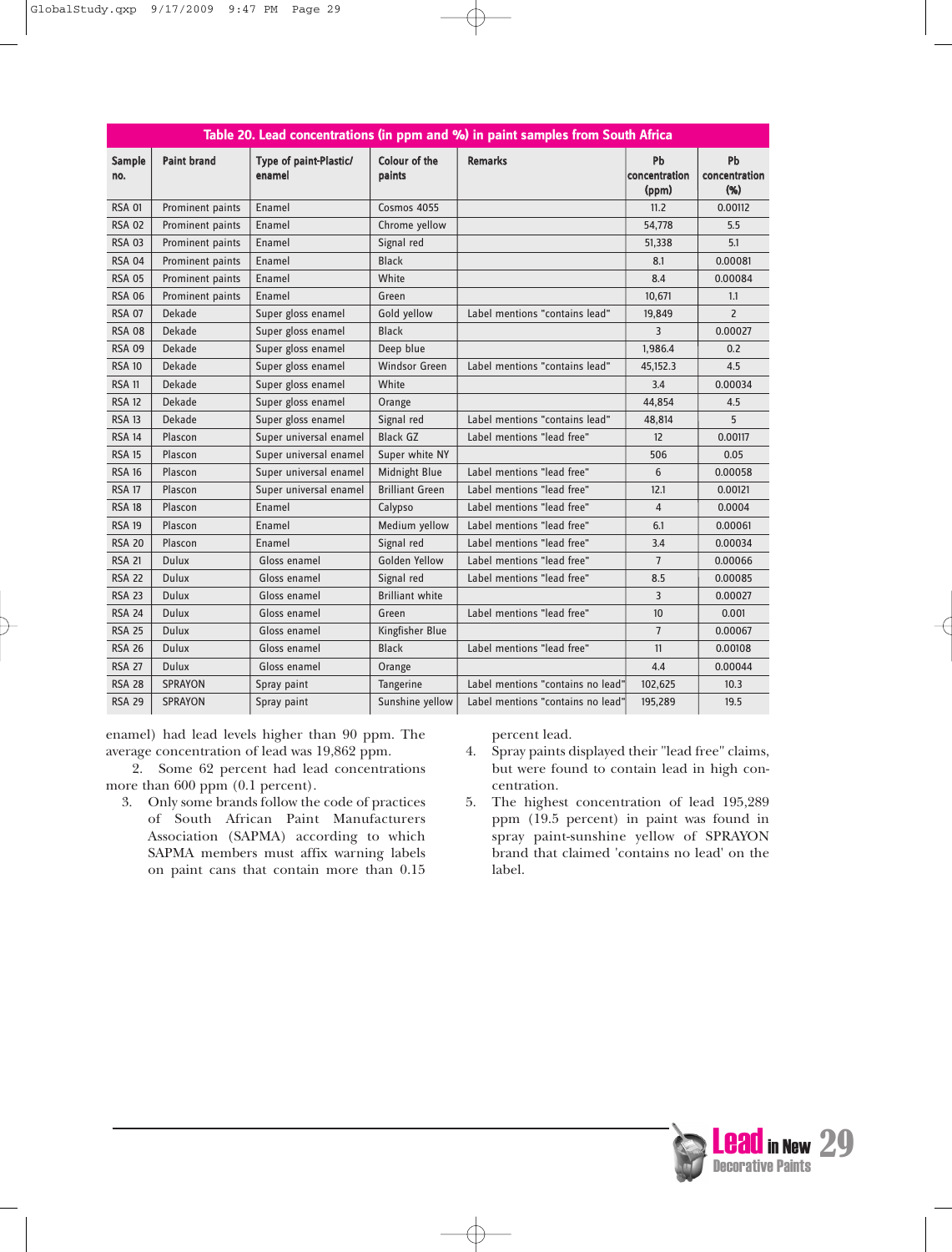

### **NIGERIA**

#### **Background**

Nigeria manufactures about 40 million litres of decorative paints annually. The domestic market share of decorative paints is 60 percent, industrial paints 20 percent, refinishing 10 percent, and wood finishing and automotive five percent each. The Paints Manufacturers Association of Nigeria (PMA), a sub-sector of the Chemical and Pharmaceuticals group of the Manufacturers Association of Nigeria (MAN), is an association of companies engaged in the manufacturing of paints and allied products throughout Nigeria. The PMA, established in 1982 with membership of 18, now has more than 200 registered members in its fold.

Paints manufacturing in Nigeria commenced with the establishment of three paint companies in 1962: Askar Paints Nig. Ltd at Ibadan (a subsidiary of Haifa Paints Israel), British Paint (Berger Paints) and International Paints (IPWA).

Before 1962, the bulk of paints consumed in Nigeria were imported mainly from the United Kingdom and France. The 1980s saw growth of indigenous paint manufacturing outfits both registered and unregistered, especially in the household sector. The big multinationals are still the major players in the marine and auto sectors of the industry. The brands sampled were Chemstar, Portland, President, CAPL, Berger, and MEYER; Berger is the only multinational brand.

Nigeria has no standard for lead in paints. This leaves the general public at the mercy of paint manufacturers. Lead is used during the production stage as a drying agent for the preservation of paints. However, there are alternatives to lead as a drying agent in paint production, and this is recognised by the PMA. These include zirconium, metallic zinc, cobalt, and metallic calcium, among others. An interesting fact is that it would not require a change in technology to substitute any of these in paint production.

Paint manufacturers have blamed the rising cost of production partly on high prices of imported raw materials, which they say constitute 70 percent of their production inputs. Total investment in the industry is about N15 billion, with an installed capacity in excess of 150 million litres and employing about 10,000 people. In 1998, the estimated production and consumption of paints was 38 million litres or 25.33 percent capacity



utilisation. In 2003, the average production level was about 30 million litres or 20 percent capacity utilisation.

#### **Results**

Lead concentrations of all paint samples from Nigeria with their respective description are given in Table 21. Table 22 shows the statistical measurements of lead concentrations in samples from Nigeria while distribution of lead concentrations is presented in Table 23.

Some of the main findings of the study of paint samples from Nigeria are:

- The arithmetic mean of lead concentrations of all samples was 30,332.1 ppm (3 percent). Lead concentrations vary from 2,898.4 ppm (0.3 percent) to 129,837 ppm (13 percent).
- 2. For enamel paint the arithmetic mean of lead concentrations was 36,989.5 ppm (3.7 percent). The range of lead concentrations varied from 4,636 ppm (0.5 percent) to 129,837 ppm (13 percent).
- 3. For plastic paint samples, the arithmetic mean was 8,458 ppm (0.8 percent). The range varied from 2,898.4 ppm (0.3 percent) to 34,598 ppm (3.5 percent).
- 4. For all samples taken together, the median of lead concentrations was 13,394.2 ppm (1.3 percent), while for enamel paint samples the median was 23,866 ppm (2.4 percent). For plastic samples, the median was 4,560 ppm or 0.4 percent.
- 5. Some 30 samples, which included 23 enamel paints and seven plastic paints, were analysed for total lead concentrations. All samples, including enamel and plastic paint samples, had lead concentrations higher than 90 ppm.
- 6. The highest concentration of lead (13 percent) was found in a green colour enamel paint sample (sample no.: NJG 04).

#### **Conclusion**

The major conclusion of the study is:

1. All paint samples including enamel and plastic paint showed high lead concentrations exceeding 90 ppm limits.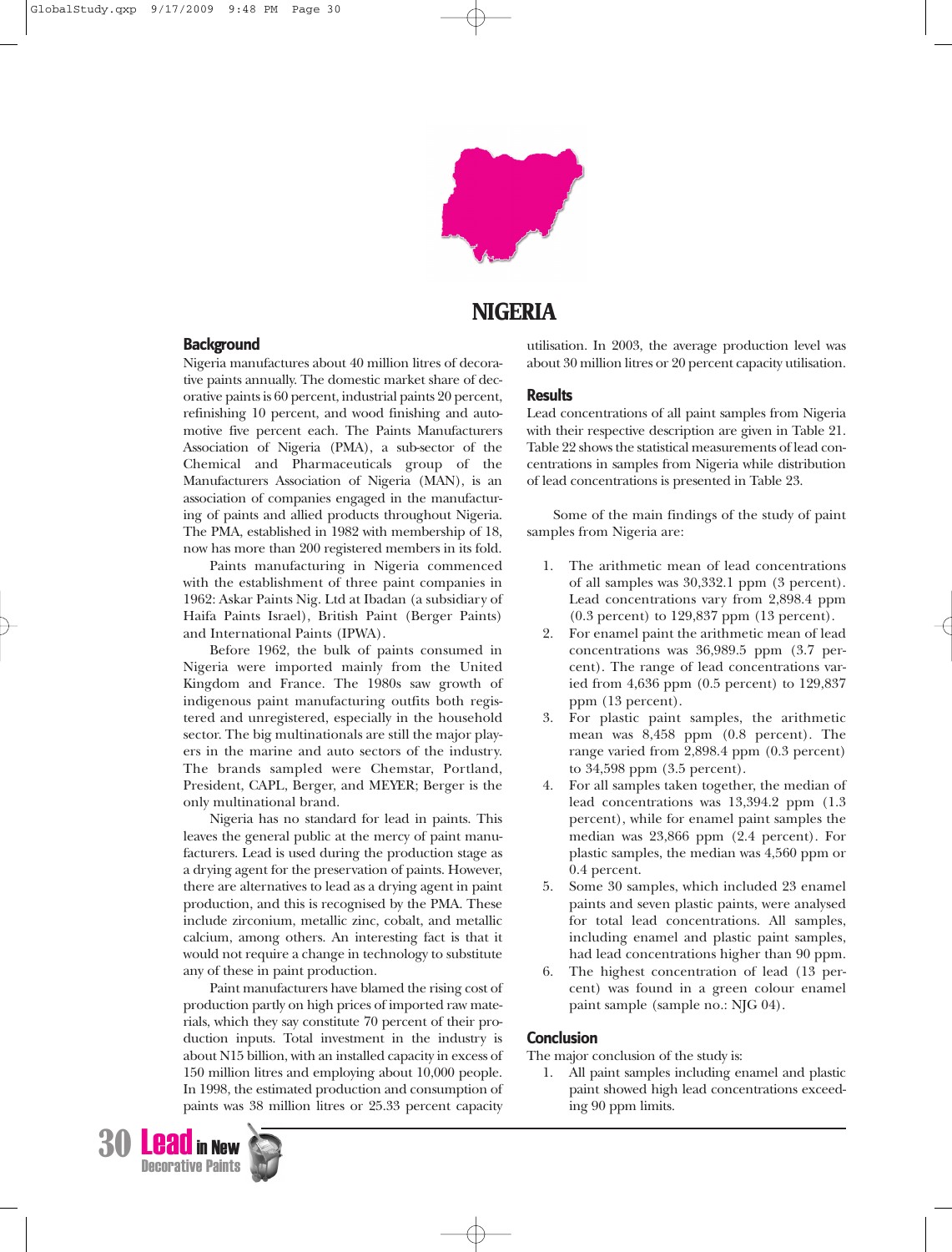|               | Table 21. Lead concentrations in paint samples from Nigeria |                  |           |                          |                                                  |                                 |                               |  |  |  |
|---------------|-------------------------------------------------------------|------------------|-----------|--------------------------|--------------------------------------------------|---------------------------------|-------------------------------|--|--|--|
| Sample<br>No. | <b>Paint brand</b>                                          | Date of Purchase | Date of   | Type of<br>manufacturing | Colour of the paints<br>paint-plastic/<br>enamel | Pb<br>concentration<br>(in ppm) | Pb<br>concentration<br>(in %) |  |  |  |
| <b>NIG 01</b> | Chemstar                                                    | 22 Nov. 2008     | 6/11/2008 | Enamel                   | Rich brown                                       | 49,545.2                        | 5                             |  |  |  |
| <b>NIG 02</b> | Chemstar                                                    | 22 Nov. 2008     | 8/10/2008 | Enamel                   | Dark Grey                                        | 6,247.2                         | $\mathbf{1}$                  |  |  |  |
| <b>NIG 03</b> | Chemstar                                                    | 22 Nov. 2008     | 1/9/2008  | Enamel                   | <b>lasmine Yellow</b>                            | 53.641                          | 5.3                           |  |  |  |
| <b>NIG 04</b> | Chemstar                                                    | 22 Nov. 2008     | 29/9/08   | Enamel                   | National Green                                   | 129,837                         | 13                            |  |  |  |
| <b>NIG 05</b> | Chemstar                                                    | 24 Nov. 2008     | 2/10/2008 | <b>Plastic</b>           | <b>Rich Brown</b>                                | 4,422                           | 0.4                           |  |  |  |
| <b>NIG 06</b> | Portland                                                    | 22 Nov. 2008     |           | Enamel                   | White                                            | 5,832.2                         | 0.6                           |  |  |  |
| <b>NIG 07</b> | Portland                                                    | 22 Nov. 2008     |           | Enamel                   | <b>Black</b>                                     | 7.892                           | 0.8                           |  |  |  |
| <b>NIG 08</b> | Portland                                                    | 22 Nov. 2008     |           | Enamel                   | <b>Bitter Chocolate</b>                          | 6,076                           | 0.6                           |  |  |  |
| <b>NIG 09</b> | Portland                                                    | 22 Nov. 2008     |           | Enamel                   | Dark Grey                                        | 23,866                          | 2.3                           |  |  |  |
| <b>NIG 10</b> | Portland                                                    | 24 Nov. 2008     |           | <b>Plastic</b>           | <b>Barley Cream</b>                              | 4,625.4                         | 0.5                           |  |  |  |
| <b>NIG 11</b> | President                                                   | 22 Nov. 2008     |           | Enamel                   | Cream                                            | 14,581.4                        | 1.4                           |  |  |  |
| <b>NIG 12</b> | President                                                   | 22 Nov. 2008     |           | Enamel                   | Rich brown                                       | 12,695.3                        | 1.3                           |  |  |  |
| <b>NIG 13</b> | President                                                   | 22 Nov. 2008     |           | Enamel                   | Leaf Green                                       | 30,301.2                        | 3.0                           |  |  |  |
| <b>NIG 14</b> | President                                                   | 22 Nov. 2008     |           | Enamel                   | Golden Yellow                                    | 66,666.5                        | $\overline{7}$                |  |  |  |
| <b>NIG 15</b> | President                                                   | 24 Nov. 2008     |           | Plastic                  | Cream                                            | 4,560                           | 0.4                           |  |  |  |
| <b>NIG 16</b> | <b>CAPL</b>                                                 | 22 Nov. 2008     |           | Enamel                   | <b>Fiesta Blue</b>                               | 4,636                           | 0.5                           |  |  |  |
| <b>NIG 17</b> | CAPL                                                        | 22 Nov. 2008     |           | Enamel                   | Post Office RED                                  | 54,160.1                        | 5.4                           |  |  |  |
| <b>NIG 18</b> | <b>CAPL</b>                                                 | 22 Nov. 2008     |           | Enamel                   | <b>Black</b>                                     | 6,337.4                         | 0.6                           |  |  |  |
| <b>NIG 19</b> | <b>CAPL</b>                                                 | 24 Nov. 2008     |           | Plastic                  | Mobil Clove Grey                                 | 2,898.4                         | 0.3                           |  |  |  |
| <b>NIG 20</b> | CAPL                                                        | 24 Nov. 2008     |           | Plastic                  | Celtel Red                                       | 4,874.2                         | 0.5                           |  |  |  |
| <b>NIG 21</b> | <b>BERGER</b>                                               | 22 Nov. 2008     |           | Enamel                   | Emrade Green                                     | 5,674.3                         | 0.6                           |  |  |  |
| <b>NIG 22</b> | <b>BERGER</b>                                               | 22 Nov. 2008     |           | Enamel                   | Golden Yellow                                    | 62,800                          | 6.3                           |  |  |  |
| <b>NIG 23</b> | <b>BERGER</b>                                               | 22 Nov. 2008     |           | Enamel                   | Post Office RED                                  | 66,224.1                        | $\overline{7}$                |  |  |  |
| <b>NIG 24</b> | <b>BERGER</b>                                               | 22 Nov. 2008     |           | Enamel                   | <b>Brilliant Blue</b>                            | 6004                            | 0.6                           |  |  |  |
| <b>NIG 25</b> | <b>BERGER</b>                                               | 24 Nov. 2008     |           | <b>Plastic</b>           | <b>Brilliant White</b>                           | 3228                            | 0.3                           |  |  |  |
| <b>NIG 26</b> | <b>MEYER</b>                                                | 22 Nov. 2008     |           | Enamel                   | Orange                                           | 50490                           | 5.0                           |  |  |  |
| <b>NIG 27</b> | <b>MEYER</b>                                                | 22 Nov. 2008     |           | Enamel                   | Red                                              | 126340                          | 13                            |  |  |  |
| <b>NIG 28</b> | <b>MEYER</b>                                                | 22 Nov. 2008     |           | Enamel                   | <b>Black</b>                                     | 46820.3                         | 5                             |  |  |  |
| <b>NIG 29</b> | <b>MEYER</b>                                                | 22 Nov. 2008     |           | Enamel                   | <b>Pilot Blue</b>                                | 14093                           | 1.4                           |  |  |  |
| <b>NIG 30</b> | <b>MEYER</b>                                                | 24 Nov. 2008     |           | <b>Plastic</b>           | Lagoon Blue                                      | 34598                           | 3.4                           |  |  |  |

 $\overline{\varphi}$ 

 $\rightarrow$ 

| <b>Table 22. Statistical Measures of lead</b><br>concentrations in paint samples from Nigeria |                |                          |                           |  |  |  |  |
|-----------------------------------------------------------------------------------------------|----------------|--------------------------|---------------------------|--|--|--|--|
|                                                                                               | All<br>samples | <b>Enamel</b><br>samples | <b>Plastic</b><br>samples |  |  |  |  |
| Arithmetic mean                                                                               | 30,332.1       | 36,989.5                 | 8,458                     |  |  |  |  |
| Standard deviation                                                                            | 34,572.5       | 36,614.2                 | 11,551.1                  |  |  |  |  |
| Maximum concentration                                                                         | 12,9837        | 129,837                  | 34,598                    |  |  |  |  |
| Minimum concentration                                                                         | 2,898.4        | 4,636                    | 2,898.4                   |  |  |  |  |
| Median                                                                                        | 13,394.2       | 23,866                   | 4,560                     |  |  |  |  |

 $\rightarrow$ 

| Table 23. Distribution of samples having lead concen-<br>trations more than 90 ppm or 600 ppm |                   |                                                          |                                                           |  |  |  |  |  |
|-----------------------------------------------------------------------------------------------|-------------------|----------------------------------------------------------|-----------------------------------------------------------|--|--|--|--|--|
|                                                                                               | No. of<br>samples | No. of samples<br>bearing more<br>than 90 ppm<br>of lead | No. of samples<br>bearing more<br>than 600 ppm<br>of lead |  |  |  |  |  |
| Enamel paint samples                                                                          | 23                | 23 (100%)                                                | 23 (100%)                                                 |  |  |  |  |  |
| Plastic paint samples                                                                         | $\overline{7}$    | 7 (100%)                                                 | 7 (100%)                                                  |  |  |  |  |  |
| All paint samples                                                                             | 30                | 30 (100%)                                                | 30 (100%)                                                 |  |  |  |  |  |

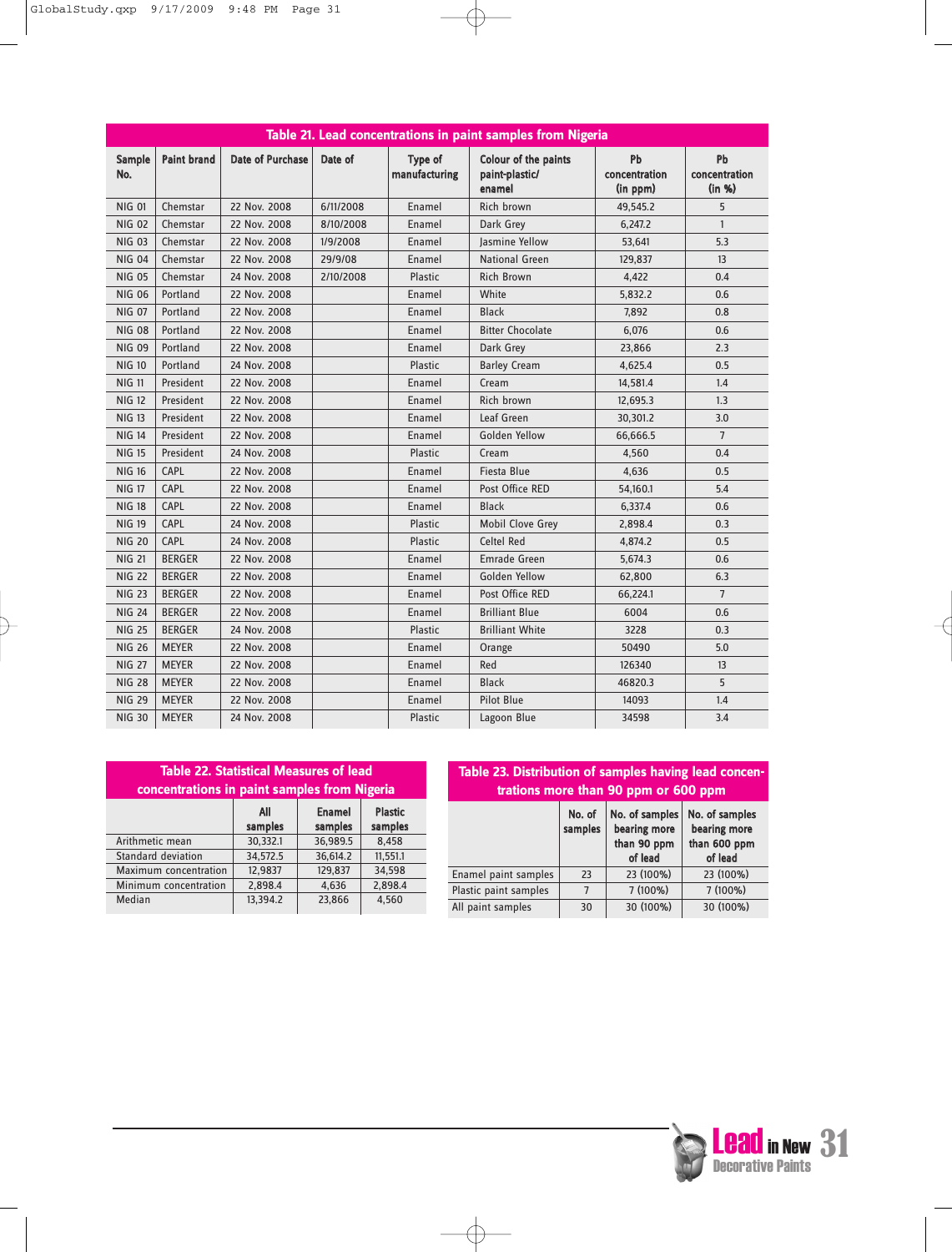

# **SENEGAL**

### **Background**

The paint industry in Senegal is large with some brands being more popular than others. Details of these brands are given in Table 24.

|                   |                   |                       | Table 24. Some of the major paint brands in Senegal and their respective details |                            |
|-------------------|-------------------|-----------------------|----------------------------------------------------------------------------------|----------------------------|
| <b>Industries</b> | <b>Brand</b>      | <b>Types of paint</b> | <b>Usage</b>                                                                     | <b>Quantity/price FCFA</b> |
| Seigneurie        | <b>Tropix</b>     | Water                 | household                                                                        | 5Kg/2500                   |
|                   |                   |                       |                                                                                  | 10Kg/5000                  |
|                   |                   |                       |                                                                                  | 20Kg /9000                 |
|                   | Eurekaline        | Water                 | household                                                                        | 5Kg/2500                   |
|                   |                   |                       |                                                                                  | 20Kg/9000                  |
|                   |                   |                       |                                                                                  | 22Kg /10000                |
|                   | Email             | Water                 | household                                                                        | 5Kg/2500                   |
|                   |                   |                       |                                                                                  | 20Kg/9000                  |
|                   |                   |                       |                                                                                  | 22Kg/10000                 |
|                   | <b>ISA</b>        | Enamel                | household                                                                        | 100Grs/500                 |
|                   | Autocolor         | Auto                  | industrial                                                                       | 1kg/35000                  |
|                   | <b>Sikkens</b>    | Auto                  | industrial                                                                       | 1L/35000                   |
| <b>SAPEC</b>      | Peinture SAPEC    | Water                 | household                                                                        | 5Kg/2800                   |
|                   |                   |                       |                                                                                  | 20Kg/10000                 |
|                   | <b>SAPEC Plus</b> | Water                 | household                                                                        | 5Kg/3000                   |
|                   |                   |                       |                                                                                  | 22Kg/10000                 |
|                   | PALLINAL          | Auto                  | industrial                                                                       | 1Kg/29000                  |
|                   | Monopol           | Auto                  | industrial                                                                       | 1Kg/35000                  |
| <b>SENPAIC</b>    | Magic             | Eanamel               | household                                                                        | 100Gr/500                  |
|                   | Vinyl             | Water                 | household                                                                        | 5Kg/2800                   |
|                   |                   |                       |                                                                                  | 20Kg/10000                 |
|                   | PPG               | Auto                  | industrial                                                                       | 1Kg/12000                  |
| <b>SENAC</b>      | Maestria          | Water                 | household                                                                        | 5Kg/2500                   |
|                   |                   |                       |                                                                                  | 20Kg/9000                  |
|                   | Vinyl             | Water                 | household                                                                        | 5Kg/2500                   |
|                   |                   |                       |                                                                                  | 20Kg/9000                  |
|                   |                   |                       |                                                                                  | 22Kg/10000                 |
| <b>ASTRAL</b>     | Peinture Astral   | Water                 | household                                                                        | 5Kg/2500                   |
|                   |                   |                       |                                                                                  | 10Kg/5000                  |
|                   |                   |                       |                                                                                  | 20Kg /9000                 |
|                   |                   | Enamel                | household                                                                        | 100Gr/500                  |
| <b>NATIONAL</b>   | Peinture National | Anamel                | household                                                                        | 1Kg/1500                   |
|                   |                   |                       |                                                                                  | 5Kg/7000                   |
|                   | National          | Water                 | household                                                                        | 5Kg/2500                   |
|                   |                   |                       |                                                                                  | 20Kg/10000                 |

32 **Lead** in New

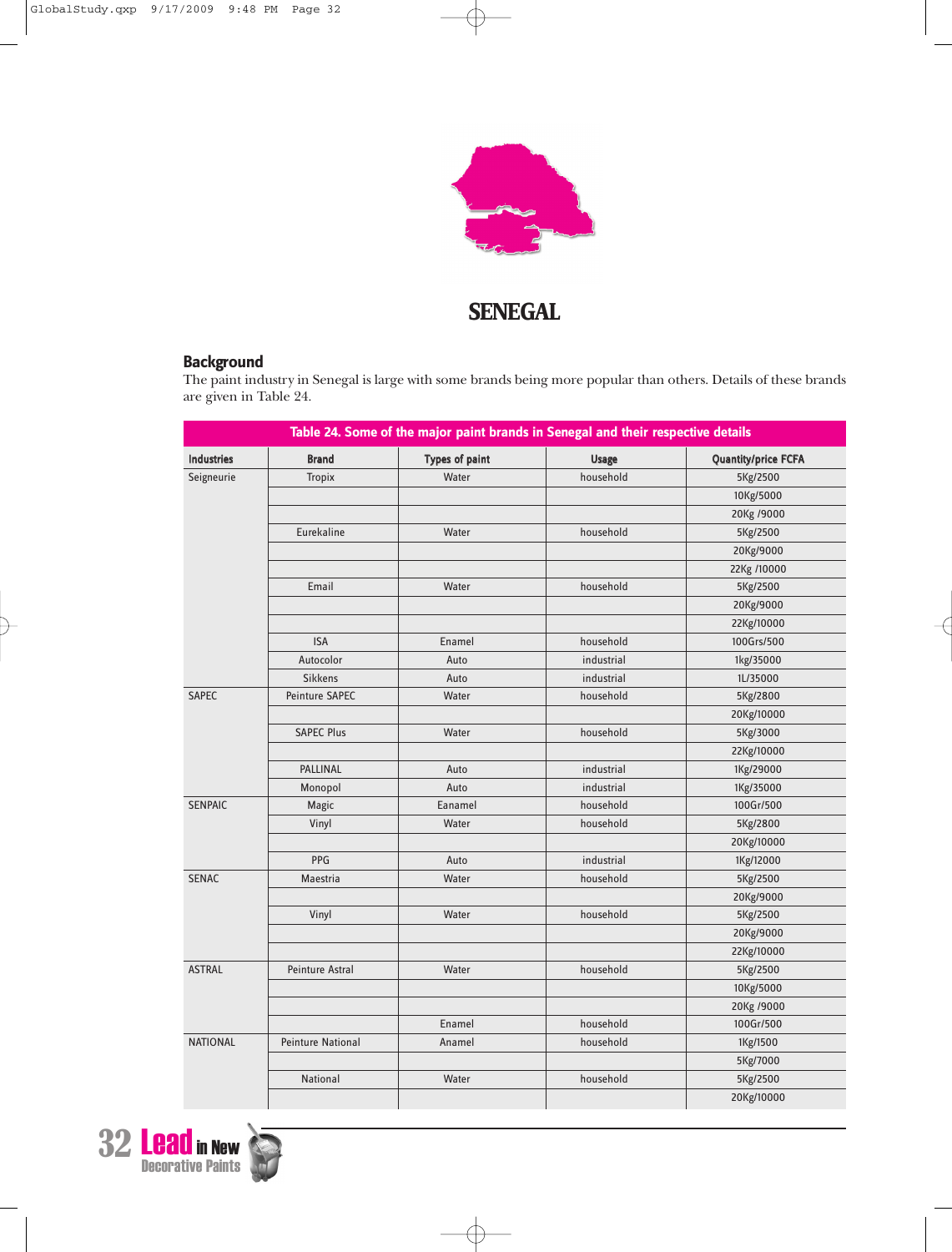The paint industry in Senegal is dependent upon import of raw materials (acrylic, autocryl, etc.) from Italy, Germany, France, Morocco, and Egypt. Imported paint brands are also sold in the stores in Dakar (see Table 25).

| Table 25. Imported brands and their details |                |              |                            |                               |  |  |
|---------------------------------------------|----------------|--------------|----------------------------|-------------------------------|--|--|
| <b>Brands</b>                               | Types of paint | <b>Usage</b> | <b>Quantity/Price FCFA</b> | <b>Country of importation</b> |  |  |
| Suprême Opaco                               | Enamel         | household    | 0.5L/3,000                 | Italy                         |  |  |
| Novemail                                    | Enamel         | household    | 100Gr/500                  | Germany                       |  |  |
| Rayon Atlas                                 | Enamel         | household    | 100Gr/700                  | Morocco                       |  |  |
| Vulkeol                                     | Enamel         | household    | 125ml/500                  |                               |  |  |
| Smalto Lucido                               | Enamel         | household    | 125ml/500                  | Italy                         |  |  |
| Safrimex Email-synthetique                  | Enamel         | household    | 80ml/500                   | Morocco                       |  |  |
| Smalto Extra                                | Enamel         | household    | 50ml/500                   | Italy                         |  |  |

There is no regulation concerning lead in paints or any other products. However, the government was forced to issue an ordinance after an incident in which people of Thiaroye (in Dakar area), who were involved in recycling old batteries, had to be hospitalised for lead contamination. Unfortunately, the ordinance is yet to be signed. The samples analysed included the following brands: SEN-PAIC Magic, Novemail-Flag, Peinture Aluminium/Rayon Atlas, Supreme Opaco, Seigneurie Email, Seigneurie ISA, Vulkeol, National, SENAC, Astral, SAPEC, SEN-PAIC, Smalto Lucido, Safrimex/Email, Synthetique and Smalto Extra.

#### **Results**

Table 26 shows levels of lead concentration in paint samples along with their description. Table 27 presents the statistical measurements of lead concentration in the paint samples. Table 28 shows the distribution of samples with more than 90 ppm lead concentration.

The broad observations of the study of Senegal samples are:

- 1. The arithmetic mean of lead concentration of all samples is 4,108.1 ppm. The median lead concentration is 1,615 ppm, which implies that 50 percent of all paint samples have lead concentration more than 1,615 ppm.
- 2. For enamel paint samples the arithmetic mean of lead concentration was 5,866.4 ppm with range varying from 0.6 ppm to 29,717 ppm (three percent). The median lead concentration for enamel samples was 2,771.4 ppm.
- 3. For plastic paint samples the arithmetic mean was 5.5 ppm with the range varying from 0.6 ppm to 29 ppm. The median lead concentration was three ppm.
- 4. A total of 30 paint samples, which included 21

enamel paint samples and nine plastic paint samples, were analysed for total lead concentration. Out of 21 enamel samples, 18 samples (86 percent) were found to have lead concentrations greater than 90 ppm, while 16 samples (76.2 percent) were found to have lead of more than 600 ppm.

- 5. None of the plastic paint samples showed lead concentration more than 90 ppm.
- 6. Enamel samples of the brands Peinture Aluminium/Rayon Atlas and Smalto Lucido showed lead concentrations of less than 90 ppm. Enamel samples of other brands showed lead concentrations of more than 90 ppm.
- 7. The highest concentration of lead (29,717 ppm or three percent) was found in the green colour enamel paint sample.

#### **Conclusions**

The major conclusions of the present study with respect to lead contents in paints collected from Senegal are:

- 1. Majority of enamel paint samples showed high lead concentrations. Some 86 percent of enamel paint samples had lead concentrations more than 90 ppm, while 76 percent of enamel paint samples had lead concentrations more than 600 ppm. The average lead concentration was 4,108.2 ppm. None of the plastic paint samples had lead concentrations exceeding 90 ppm.
- 2. Overall, 60 percent of paint samples exceeded lead concentrations of 90 ppm, and 53 percent exceeded 600 ppm of lead concentrations.
- 3. The highest concentration of lead was found in a green colour enamel paint sample.

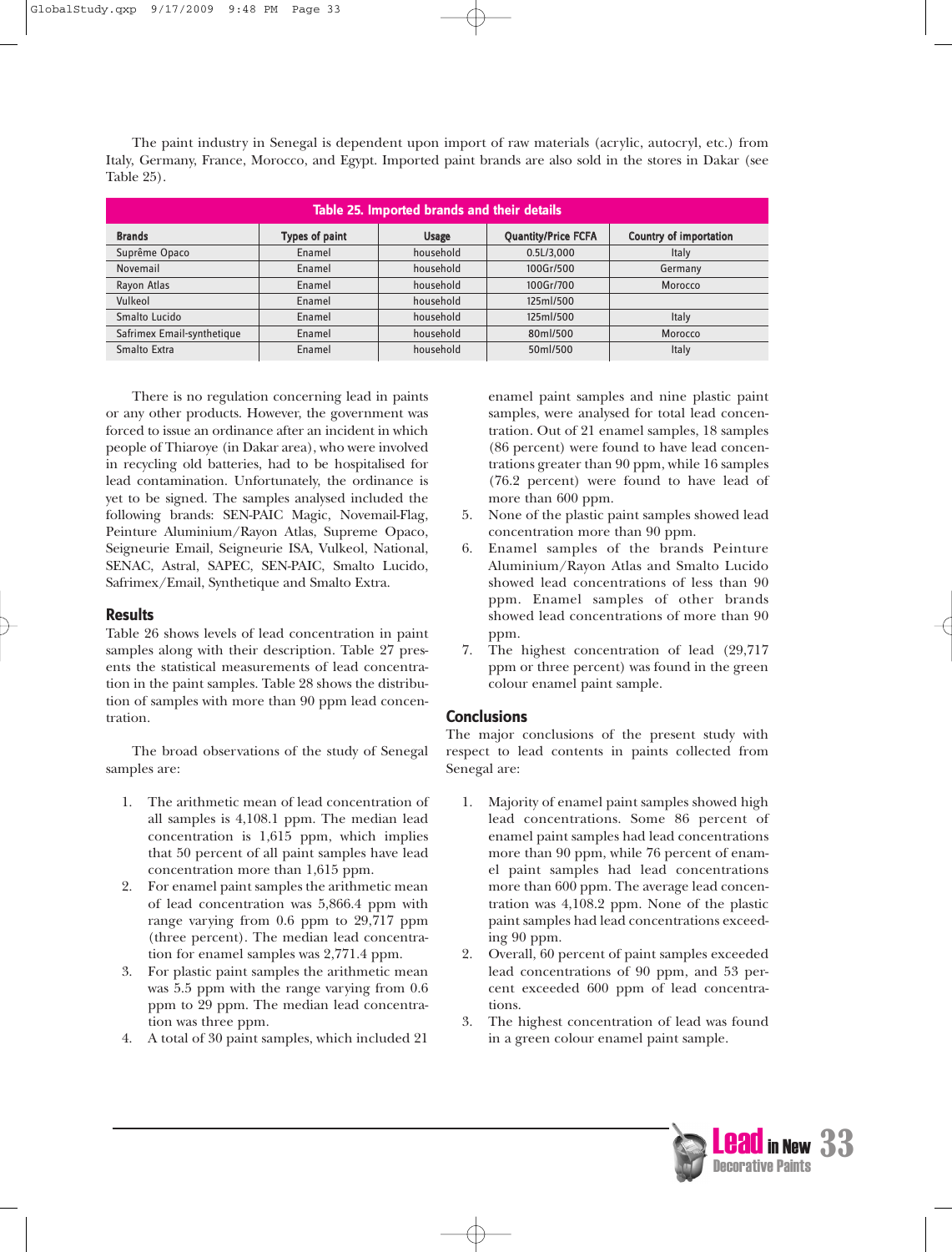| Table 26. Lead concentrations (in ppm and %) in samples from Senegal |                                 |                                   |                                |                              |                            |  |  |
|----------------------------------------------------------------------|---------------------------------|-----------------------------------|--------------------------------|------------------------------|----------------------------|--|--|
| Sample no.                                                           | <b>Paint brand</b>              | Type of paint-plastic /<br>enamel | <b>Colour of the</b><br>paints | Pb concentration<br>(in ppm) | Pb concentration<br>(in %) |  |  |
| <b>SEG 01</b>                                                        | <b>SEN-PAIC Magic</b>           | Enamel                            | Red                            | 3,721                        | 0.4                        |  |  |
| <b>SEG 02</b>                                                        | <b>SEN-PAIC Magic</b>           | Enamel                            | White                          | 2,646.1                      | 0.3                        |  |  |
| <b>SEG 03</b>                                                        | <b>SEN-PAIC Magic</b>           | Enamel                            | Green                          | 2,972.5                      | 0.3                        |  |  |
| <b>SEG 04</b>                                                        | Novemail- Flag                  | Enamel                            | Yellow                         | 9,946                        | 0.9                        |  |  |
| <b>SEG 05</b>                                                        | Novemail- Flag                  | Enamel                            | White                          | 1,597.1                      | 0.2                        |  |  |
| <b>SEG 06</b>                                                        | Novemail- Flag                  | Enamel                            | <b>Black</b>                   | 2,656                        | 0.3                        |  |  |
| <b>SEG 07</b>                                                        | Novemail- Flag                  | Enamel                            | Green                          | 4,638                        | 0.5                        |  |  |
| <b>SEG 08</b>                                                        | Novemail- Flag                  | Enamel                            | Red                            | 2,771.4                      | 0.3                        |  |  |
| <b>SEG 09</b>                                                        | Novemail- Flag                  | Enamel                            | Blue                           | 572                          | 0.1                        |  |  |
| <b>SEG 10</b>                                                        | Novemail- Flag                  | Enamel                            | Yellow                         | 10,282.4                     | 1.0                        |  |  |
| <b>SEG 11</b>                                                        | <b>SEN-PAIC Magic</b>           | Enamel                            | Blue                           | 1,632.2                      | 0.2                        |  |  |
| <b>SEG 12</b>                                                        | Peinture Aluminium/ Rayon Atlas | Enamel                            | Gold colour                    | 15.5                         | 0.00155                    |  |  |
| <b>SEG 13</b>                                                        | Peinture Aluminium/ Rayon Atlas | Enamel                            | Grey                           | 50                           | 0.00498                    |  |  |
| <b>SEG 14</b>                                                        | Supreme Opaco                   | Plastic                           | Golden Yellow                  | $\mathbf{1}$                 | 0.0001                     |  |  |
| <b>SEG 15</b>                                                        | Supreme Opaco                   | Plastic                           | White                          | $\mathbf{1}$                 | 0.0001                     |  |  |
| <b>SEG 16</b>                                                        | Seigneurie Email                | Enamel                            | White                          | 2,135                        | 0.2                        |  |  |
| <b>SEG 17</b>                                                        | Seigneurie ISA                  | Enamel                            | Green                          | 29,717                       | $\overline{3}$             |  |  |
| <b>SEG 18</b>                                                        | Seigneurie ISA                  | Enamel                            | Yellow                         | 5,966                        | 0.6                        |  |  |
| <b>SEG 19</b>                                                        | Seigneurie Email                | Enamel                            | Yellow                         | 24,164.4                     | 2.4                        |  |  |
| <b>SEG 20</b>                                                        | Vulkeol                         | Enamel                            | <b>Black</b>                   | 472.4                        | 0.04                       |  |  |
| <b>SEG 21</b>                                                        | Seigneurie Email                | Plastic                           | White                          | $\mathbf{1}$                 | 0.00006                    |  |  |
| <b>SEG 22</b>                                                        | National                        | Plastic                           | White                          | 5.3                          | 0.00053                    |  |  |
| <b>SEG 23</b>                                                        | <b>SENAC</b>                    | Plastic                           | White                          | 3.1                          | 0.00031                    |  |  |
| <b>SEG 24</b>                                                        | Astral                          | Plastic                           | White                          | 3                            | 0.00027                    |  |  |
| <b>SEG 25</b>                                                        | <b>SAPEC</b>                    | Plastic                           | White                          | 0.6                          | 0.00006                    |  |  |
| <b>SEG 26</b>                                                        | SEN-PAIC                        | Plastic                           | White                          | $\overline{7}$               | 0.00066                    |  |  |
| <b>SEG 27</b>                                                        | Smalto Lucido                   | Enamel                            | Dark Grey                      | 0.6                          | 0.00006                    |  |  |
| <b>SEG 28</b>                                                        | Safrimex/ Email Synthetique     | Enamel                            | <b>Brown</b>                   | 3,098                        | 0.3                        |  |  |
| <b>SEG 29</b>                                                        | Astral                          | Enamel                            | Green                          | 14,143                       | 1.4                        |  |  |
| <b>SEG 30</b>                                                        | Smalto Extra                    | Plastic                           | White                          | 29                           | 0.00287                    |  |  |

#### All Enamel Plastic samples samples samples Arithmetic mean | 4,108.14 | 5,866.4 | 5.5 Standard deviation 7,160.2 7,970 9 Maximum concentration 29,717 29,717 29 **Table 27. Statistical measurements of lead concentrations in paint samples from Senegal**

1,615 2,771.4 3

Minimum concentration 0.6 0.6 0.6 0.6<br>Median 1,615 2,771.4 3

#### **Table 28. Distribution of samples with more than 90 ppm or 600 ppm lead concentrations**

|                 | No. of<br>samples | No. of samples<br>bearing more<br>than 90 ppm | No. of samples<br>bearing more<br>than 600 ppm |
|-----------------|-------------------|-----------------------------------------------|------------------------------------------------|
|                 |                   | of lead                                       | of lead                                        |
| Enamel samples  | 21                | 18 (86%)                                      | 16 (76.2%)                                     |
| Plastic samples | q                 |                                               |                                                |
| All samples     | 30                | 18 (60%)                                      | 16 (53.3%)                                     |

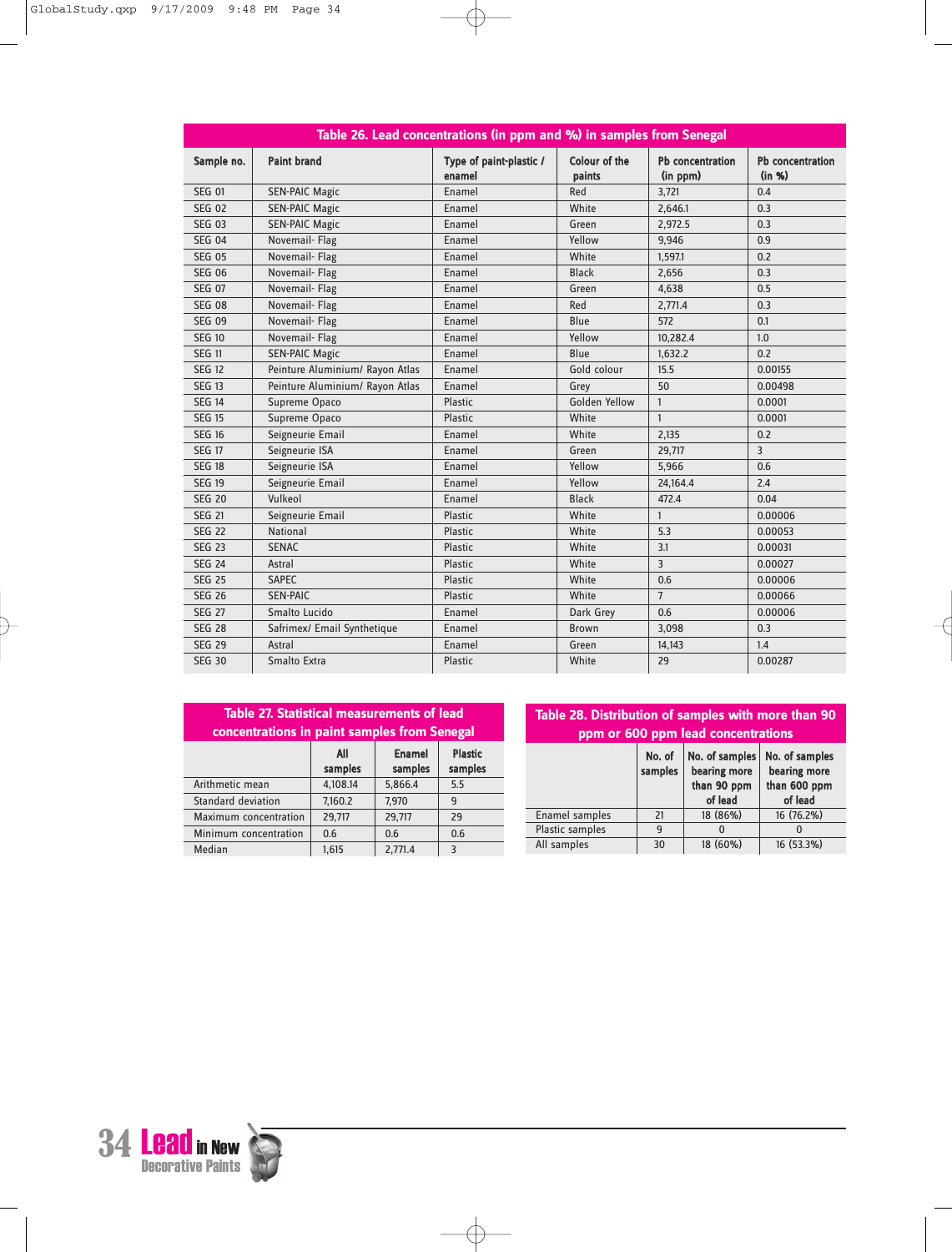

### **BELARUS**

#### **Background**

There are more than 100 paint and varnish producers in Belarus. In 2007, some 91,434 tons of paint and varnish products were produced in Belarus (80,531 tons in 2006). In the first half of 2008, some 32,028 tons of paints and varnish were produced.

The major producers of paints and varnish products in Belarus are:

- 1. Lakokraska (Lida) (www.lidalkm.by)
- 2. Minsk Paint-and-Varnish Plant (Minsk) (www.mlkz.by)
- 3. Kondor (Brest) (www.condor.by)
- 4. Discom (Vitebsk) (www.caparol.by)
- 5. MAB (www.mav.by)
- 6. Esgit (www.esgit.by)
- 7. Zebra Color (www.zebracolor.by)

Some of these brands are local; some are international. Among the local brands are Lakokraska and Minsk Paint and Varnish Plant. Discom is a joint enterprise with German company Lacufa GmbH Lacke und Farben, which is a part of Caparol group. One of the most popular paint brands produced by Discom is Alpina, which is the only licensed paint produced in Belarus. Kondor is a member of Swedish holding Eskaro Group AB. The foreign enterprise Zebra Kolor, which produces paint and varnish products under the brand name Zebracolor, is owned by German company SMI GmbH. It uses raw materials procured from foreign producers like Forcit, Du Pont, Rohm&Haas, and Bayer.17 The following brands were sampled for lead analysis: MAV-akav, Condor, Gamma, MAV-deko, Deep Prime, Sniezka, Cvetogamma, LIDA, Alpine (renova), AAT 'minski lakafarbovy zavod', Discom innenneiss, Zaria, Mogilov, Legenda 205 and

#### Belosnejka.

In Belarus, the import of raw material and other components is an important factor that influences the market for paint and varnish products. Belarus does not require that indigenous raw materials be used in paint production, such as acrylic monomers, pigments and functional additives. This severely restricts Belarus' capacity to produce paints locally. The importing of raw materials also increases the prices of paint products. About half of the paint market is dominated by seven to eight major producers. The rest of the market belongs to about 100 mid-sized and small producers with capacity of 100 to 500 tons per year.<sup>18</sup>

A variety of paints are available in the Belarusian market. Major types are:

- Enamels, groundings, and putty on condensation resin-21,804 tons
- Varnishes on condensation resin-25,845 tons
- Varnishes, enamels, groundings, and putty on polymerization resin-11,067 tons
- Varnishes, enamels, groundings, and putty on cellulose ether-598 tons
- Solvents and washing-off liquids-2,108 tons
- Water-based paints-22,372 tons
- <sup>Q</sup> Heavy-bodied oil-based paints-976 tons
- <sup>Q</sup> Light-bodied oil-based paints-704 tons
- Drying oil-735 tons

Approximately half of these products are for household purposes.

Belarus stipulates that paint and varnish products must not exceed 0.005 mg/cm2 of lead. In case technology requires the use of higher lead content in paints, it can be allowed under the condition that the quantity of lead in the paint dust in ambient air will

<sup>18.</sup> Belarussian market of paint and varnish materials for decoration works in construction. Evgeniya Ureckaya, magazine Architecture and Construction, 2007. (http://www.ais.by/content/view/1295/150/)



<sup>17.</sup> Main parametres of Belarussian paint-and-varnish market. Dmitriy Zhukov, magazine Stroitel'stvo I nedvizhimost' (Construction and Real Estate),

<sup>2008. (</sup>www.nestor.minsk.by/sn/2008/38/sn83815.html)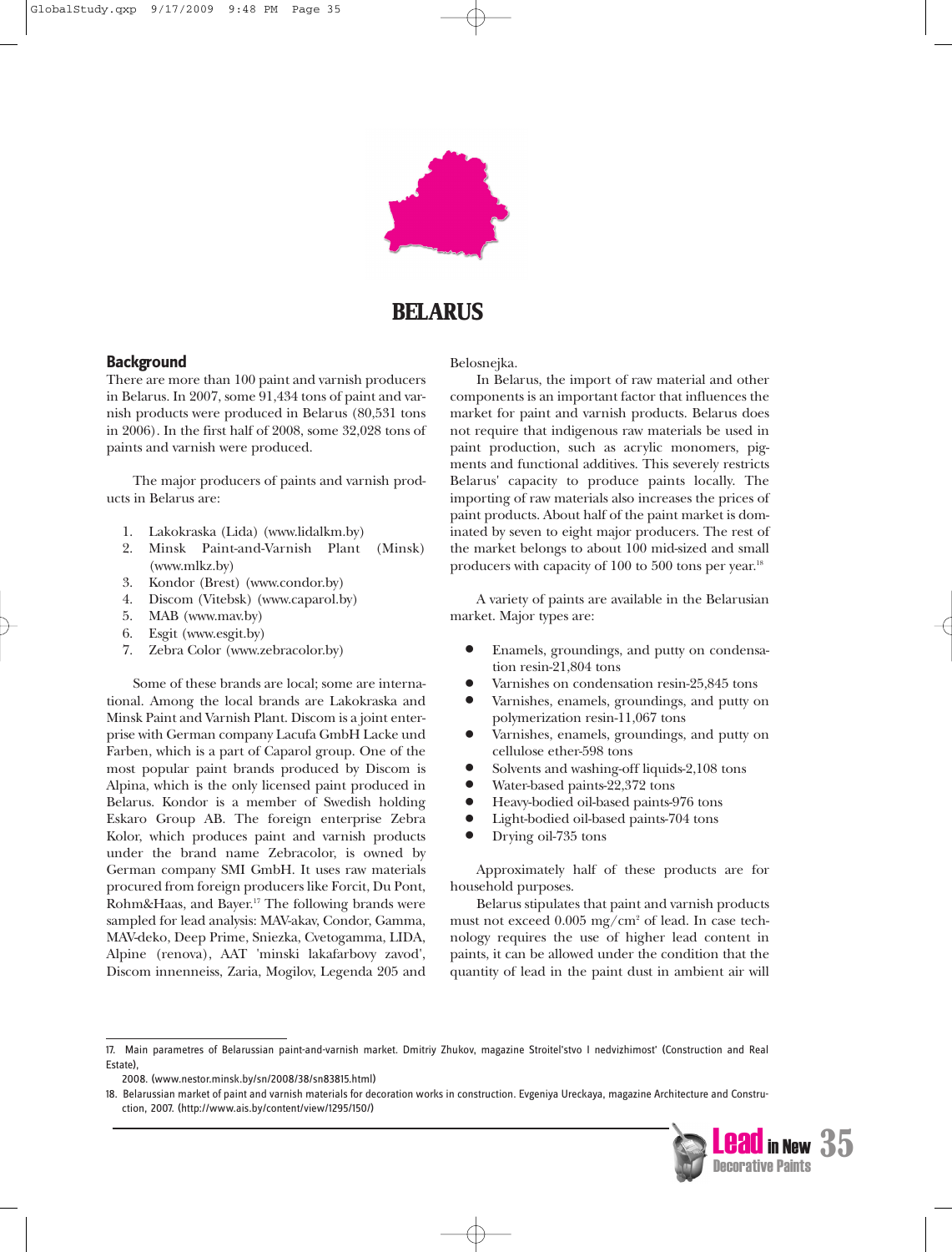|                      | Table 29. Description of paint samples from Belarus |                     |                                |                          |                                      |                                                        |                                          |                            |
|----------------------|-----------------------------------------------------|---------------------|--------------------------------|--------------------------|--------------------------------------|--------------------------------------------------------|------------------------------------------|----------------------------|
| <b>Sample</b><br>no. | <b>Paint brand</b>                                  | Date of<br>purchase | <b>Location of</b><br>purchase | Date of<br>manufacturing | <b>Volume</b><br>of paint<br>samples | Price of the<br>can in<br><b>Belarusian</b><br>rubbles | Type of<br>paint-<br>plastic /<br>enamel | Colour<br>of the<br>paints |
| <b>BLR 01</b>        | MAV-akav                                            | 22.12.08            | OMA shop                       | 14.11.2008               | 50 ml                                | 5,820                                                  | Plastic                                  | white                      |
| <b>BLR 02</b>        | Condor                                              | 22.12.08            | OMA shop                       | 09.07.2008               | 50 ml                                | 10,050                                                 | Plastic                                  | white                      |
| <b>BLR 03</b>        | Gamma                                               | 19.12.08            | Art-Gallery                    | 2.2008                   | 40 cm3                               | 2,930                                                  | Plastic                                  | white                      |
| <b>BLR 04</b>        | MAV-deko                                            | 22.12.08            | OMA shop                       | 8.2008                   | 50 ml                                | 9,580                                                  | Enamel                                   | yellow                     |
| <b>BLR 05</b>        | MAV-deko                                            | 22.12.08            | OMA shop                       | 7.2008                   | 50 ml                                | 9,240                                                  | Enamel                                   | green                      |
| <b>BLR 06</b>        | MAV-deko                                            | 22.12.08            | OMA shop                       | 6.2008                   | 50 ml                                | 9,270                                                  | Enamel                                   | blue                       |
| <b>BLR 07</b>        | Gamma                                               | 19.12.08            | Art-Gallery                    | 08.06.2008               | 50 ml                                | 7,810                                                  | Enamel                                   | red                        |
| <b>BLR 08</b>        | MAV-deko                                            | 22.12.08            | OMA shop                       | 6.2008                   | 50 ml                                | 8,180                                                  | Enamel                                   | red                        |
| <b>BLR 09</b>        | Deep prime                                          | 22.12.08            | OMA shop                       | 05.12.2008               | 50 ml                                | 9270                                                   | Enamel                                   | orange                     |
| <b>BLR 10</b>        | Deep prime                                          | 22.12.08            | OMA shop                       | 21.04.2008               | 50 ml                                | 9,470                                                  | Enamel                                   | blue                       |
| <b>BLR 11</b>        | Deep prime                                          | 22.12.08            | OMA shop                       | 18.04.2008               | 50 ml                                | 6,680                                                  | Enamel                                   | red                        |
| <b>BLR 12</b>        | Sniezka                                             | 22.12.08            | market                         | 18.11.2008               | 50 ml                                | 10,000                                                 | Plastic                                  | white                      |
| <b>BLR 13</b>        | Cvetogamma                                          | 23.12.08            | market                         | 01.10.2008               | 50 ml                                | 8,000                                                  | Enamel                                   | yellow                     |
| <b>BLR 14</b>        | Gamma                                               | 19.12.08            | Art-Gallery                    | 15.12.2007               | 50 ml                                | 7,810                                                  | Enamel                                   | blue                       |
| <b>BLR 15</b>        | Cvetogamma                                          | 23.12.08            | market                         | 13.07.2008               | 50 ml                                | 10,000                                                 | Enamel                                   | blue                       |
| <b>BLR 16</b>        | Cvetogamma                                          | 23.12.08            | market                         | 24.06.2008               | 50 ml                                | 10,000                                                 | Enamel                                   | red                        |
| <b>BLR 17</b>        | Gamma                                               | 19.12.08            | Art-Gallery                    | 11.08.2008               | 50 ml                                | 7,810                                                  | Enamel                                   | yellow                     |
| <b>BLR 18</b>        | <b>LIDA</b>                                         | 23.12.08            | market                         | 7.2008                   | 50 ml                                | 8,500                                                  | Enamel                                   | blue                       |
| <b>BLR 19</b>        | Alpina (renova)                                     | 24.12.08            | Moazri Trejd shop              | 05.11.2008               | 50 ml                                | 15,090                                                 | Plastic                                  | white                      |
| <b>BLR 20</b>        | <b>LIDA</b>                                         | 24.12.08            | market                         | 9.2008                   | 50 ml                                | 14,000                                                 | Enamel                                   | orange                     |
| <b>BLR 21</b>        | <b>LIDA</b>                                         | 24.12.08            | market                         | 6.2008                   | 50 ml                                | 19,000                                                 | Enamel                                   | red                        |
| <b>BLR 22</b>        | AAT "Minski Lakafarbovy zavod"                      | 24.12.08            | Moazri Trejd shop              | 08.10.2008               | 50 ml                                | 10390                                                  | Enamel                                   | yellow                     |
| <b>BLR 23</b>        | AAT "Minski Lakafarbovy zavod"                      | 24.12.08            | Moazri Trejd shop              | 16.10.2008               | 50 ml                                | 9,260                                                  | Enamel                                   | dark red                   |
| <b>BLR 24</b>        | AAT "Minski Lakafarbovy zavod"                      | 24.12.08            | Moazri Trejd shop              | 25.11.2008               | 50 ml                                | 8,500                                                  | Enamel                                   | blue                       |
| <b>BLR 25</b>        | <b>DISKOM</b> innenweiss                            | 24.12.08            | Moazri Trejd shop              | 26.01.2008               | 50 ml                                | 14,540                                                 | Plastic                                  | white                      |
| <b>BLR 26</b>        | Zaria, Mogilev                                      | 24.12.08            | Moazri Trejd shop              | 03.07.2007               | 50 ml                                | 9,420                                                  | Enamel                                   | orange                     |
| <b>BLR 27</b>        | Zaria, Mogilev                                      | 24.12.08            | Moazri Trejd shop              | 07.08.2007               | 50 ml                                | 9,830                                                  | Enamel                                   | red                        |
| <b>BLR 28</b>        | Zaria, Mogilev                                      | 24.12.08            | Moazri Trejd shop              | 07.07.2006               | 50 ml                                | 7,800                                                  | Enamel                                   | blue                       |
| <b>BLR 29</b>        | Legenda 205                                         | 24.12.08            | Moazri Trejd shop              | 03.03.2008               | 50 ml                                | 5,880                                                  | Plastic                                  | white                      |
| <b>BLR 30</b>        | Belosnejka                                          | 24.12.08            | Moazri Trejd shop              | 2.2008                   | 50 ml                                | 7,580                                                  | Plastic                                  | white                      |

not exceed 0.01 mg/m3 . Belarus also has mandatory technical regulations regarding sanitary rules and requirements to paint and varnish products. However, these regulations have lower status than laws. According to Safety Rules During Painting Works, there is only one type of paint that contains lead: heavy-bodied whitewash MA-011 and MA-011-H-1<sup>19</sup>.

Belarus exported more than 20,000 tons of paint and varnish products in 2007, of this 15,000 tons was to Russia. In 2007, Belarus exported paint products to nine countries, and imported 28,000 tons of paint products from 21 countries. From January to June 2008, Belarus imported 8,900 tons of oil-based paints for USD 40.3 million and 18,300 tons of water-based

paints for USD 67.8 million. 20

#### **Results**

Description of samples analysed is given in Table 29. Table 30 shows lead concentrations in these samples. Table 31 presents the statistical measurements of lead concentrations in the samples, while distribution of paint samples bearing more than 90 ppm or 600 ppm of lead concentrations is given in Table 32.

The observations and analysis findings of the samples from Belarus are:

1. A total of 30 paint samples, which included 22

<sup>20. &</sup>quot;Paint" production: situation and perspectives of Belarusian paint-and-varnish market. Vera Bobrovnik, BSG, Stroitel'naya gazeta, 2008. (http://cnb.by/content/view/495/47/lang,russian/)



<sup>19.</sup> Safety Rules During Painting Works, 31.12.2002. Approved by the Decision # 166 of Ministry of Labour and Social Protection of Belarus.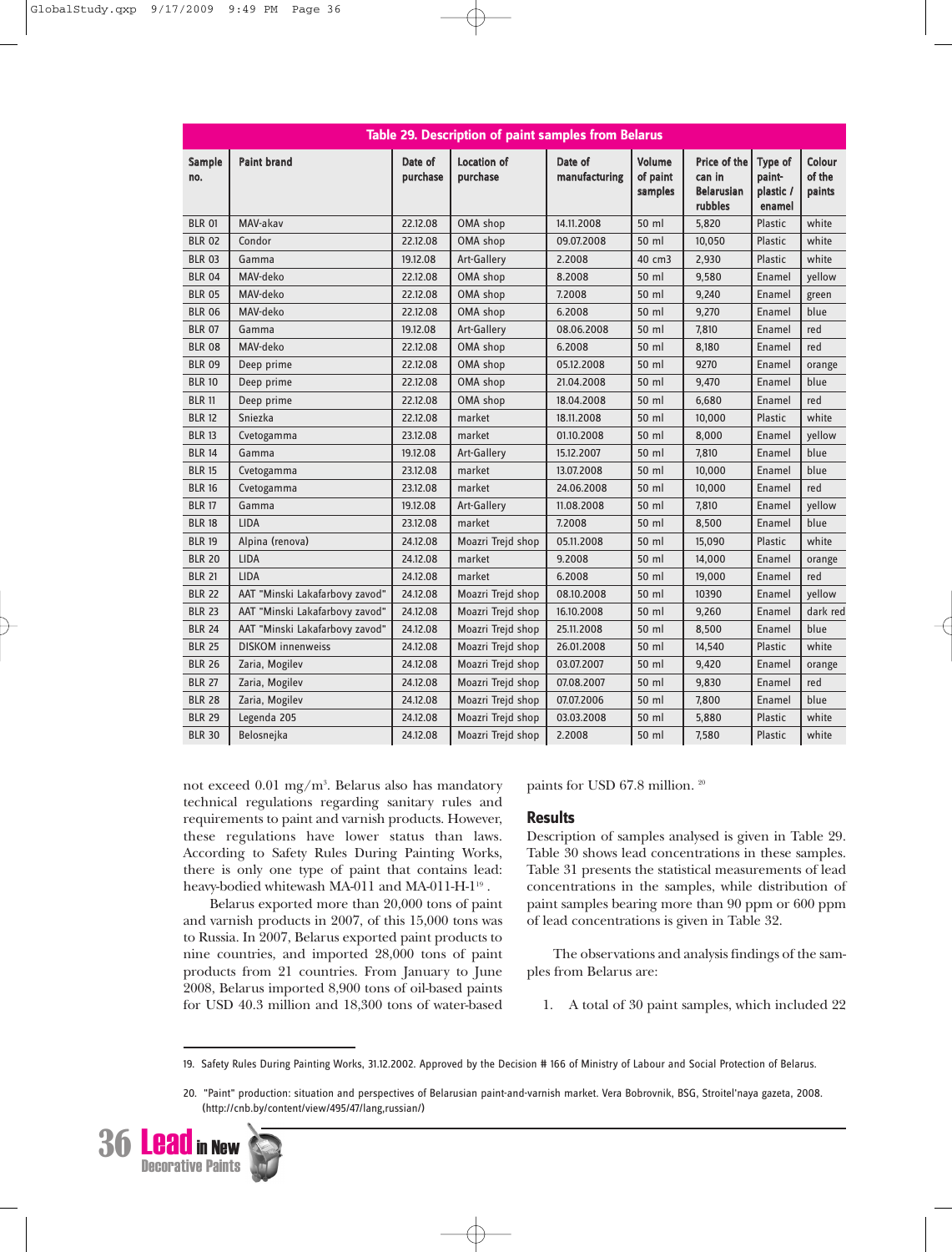|               | Table 30. Lead concentrations (in ppm and %) in paint samples from Belarus |                                      |                         |                           |                      |  |  |  |
|---------------|----------------------------------------------------------------------------|--------------------------------------|-------------------------|---------------------------|----------------------|--|--|--|
| Sample<br>no. | <b>Paint brand</b>                                                         | Type of<br>paint-plastic /<br>enamel | Colour of<br>the paints | Pb concentration<br>(ppm) | Pb concentration (%) |  |  |  |
| <b>BLR 01</b> | MAV-akav                                                                   | <b>Plastic</b>                       | White                   | $\mathbf{1}$              | 0.0001               |  |  |  |
| <b>BLR 02</b> | Condor                                                                     | Plastic                              | White                   | 2.4                       | 0.00024              |  |  |  |
| <b>BLR 03</b> | Gamma                                                                      | Plastic                              | White                   | 18.3                      | 0.00183              |  |  |  |
| <b>BLR 04</b> | MAV-deko                                                                   | Enamel                               | Yellow                  | 59,387.2                  | 6                    |  |  |  |
| <b>BLR 05</b> | MAV-deko                                                                   | Enamel                               | Green                   | 1,650.5                   | 0.2                  |  |  |  |
| <b>BLR 06</b> | MAV-deko                                                                   | Enamel                               | Blue                    | 1,992.1                   | 0.2                  |  |  |  |
| <b>BLR 07</b> | Gamma                                                                      | Enamel                               | Red                     | 20                        | 0.00197              |  |  |  |
| <b>BLR 08</b> | MAV-deko                                                                   | Enamel                               | Red                     | 2.470.1                   | 0.2                  |  |  |  |
| <b>BLR 09</b> | Deep prime                                                                 | Enamel                               | Orange                  | 2,637.2                   | 0.3                  |  |  |  |
| <b>BLR 10</b> | Deep prime                                                                 | Enamel                               | Blue                    | 161                       | 0.02                 |  |  |  |
| <b>BLR 11</b> | Deep prime                                                                 | Enamel                               | Red                     | 3708                      | 0.4                  |  |  |  |
| <b>BLR 12</b> | Sniezka                                                                    | Plastic                              | White                   | 0.6                       | 0.6                  |  |  |  |
| <b>BLR 13</b> | Cvetogamma                                                                 | Enamel                               | Yellow                  | 2,8468                    | $\overline{3}$       |  |  |  |
| <b>BLR 14</b> | Gamma                                                                      | Enamel                               | Blue                    | 1,974.3                   | 0.2                  |  |  |  |
| <b>BLR 15</b> | Cvetogamma                                                                 | Enamel                               | Blue                    | 1705                      | 0.2                  |  |  |  |
| <b>BLR 16</b> | Cvetogamma                                                                 | Enamel                               | Red                     | 57.2                      | 0.00572              |  |  |  |
| <b>BLR 17</b> | Gamma                                                                      | Enamel                               | Yellow                  | 6                         | 0.0006               |  |  |  |
| <b>BLR 18</b> | <b>LIDA</b>                                                                | Enamel                               | Blue                    | 386                       | 0.04                 |  |  |  |
| <b>BLR 19</b> | Alpina (renova)                                                            | Plastic                              | White                   | 418.1                     | 0.04                 |  |  |  |
| <b>BLR 20</b> | <b>LIDA</b>                                                                | Enamel                               | Orange                  | 4019                      | 0.4                  |  |  |  |
| <b>BLR 21</b> | <b>LIDA</b>                                                                | Enamel                               | Red                     | 679.5                     | 0.1                  |  |  |  |
| <b>BLR 22</b> | AAT "Minski Lakafarbovy zavod"                                             | Enamel                               | Yellow                  | 6984.4                    | 0.7                  |  |  |  |
| <b>BLR 23</b> | AAT "Minski Lakafarbovy zavod"                                             | Enamel                               | Dark red                | 0.6                       | 0.6                  |  |  |  |
| <b>BLR 24</b> | AAT "Minski Lakafarbovy zavod"                                             | Enamel                               | Blue                    | 3,797.5                   | 0.4                  |  |  |  |
| <b>BLR 25</b> | <b>DISKOM</b> innenweiss                                                   | Plastic                              | White                   | 24                        | 0.00237              |  |  |  |
| <b>BLR 26</b> | Zaria, Mogilev                                                             | Enamel                               | Orange                  | 462.4                     | 0.04624              |  |  |  |
| <b>BLR 27</b> | Zaria, Mogilev                                                             | Enamel                               | Red                     | 889                       | 0.0889               |  |  |  |
| <b>BLR 28</b> | Zaria, Mogilev                                                             | Enamel                               | Blue                    | 812.3                     | 0.08123              |  |  |  |
| <b>BLR 29</b> | Legenda 205                                                                | Plastic                              | White                   | 0.6                       | 0.6                  |  |  |  |
| <b>BLR 30</b> | Belosnejka                                                                 | Plastic                              | White                   | 0.6                       | 0.6                  |  |  |  |

| Table 31. Statistical measurements of lead   |  |  |
|----------------------------------------------|--|--|
| concentrations in paint samples from Belarus |  |  |

|                       | All<br>samples | <b>Enamel</b><br>samples | <b>Plastic</b><br>samples |
|-----------------------|----------------|--------------------------|---------------------------|
| Arithmetic mean       | 4091           | 5,557.5                  | 58.2                      |
| Standard deviation    | 11,681.5       | 13,416                   | 145.7                     |
| Maximum concentration | 59,387.2       | 59,387.2                 | 418.1                     |
| Minimum concentration | 0.6            | 0.6                      | 0.6                       |
| Median                | 571            | 1.678                    | 1.7                       |

enamel paint samples and eight plastic paint samples, were analysed for total lead concentrations.

- 2. The arithmetic mean of all of the paint samples was 4,091 ppm. For samples of enamel paints, the arithmetic mean was 5,557.5 ppm. For samples of plastic paints, the arithmetic mean was 58.2 ppm
- 3. In case of enamel paint samples, lead concentration ranged from 0.6 ppm to 59,387.2 ppm (6 percent). For plastic paint samples, the minimum lead content was 0.6 ppm and the maximum was 418.1 ppm.

| Table 32. Distribution of paint samples having more than |                                   |  |
|----------------------------------------------------------|-----------------------------------|--|
|                                                          | 90/600 ppm of lead concentrations |  |

|                        | No. of<br>samples | No. of samples<br>bearing more<br>than 90 ppm<br>of lead | No. of samples<br>bearing more<br>than 600 ppm<br>of lead |
|------------------------|-------------------|----------------------------------------------------------|-----------------------------------------------------------|
| Enamel samples         | 22                | 18 (82%)                                                 | 15 (68.2%)                                                |
| <b>Plastic samples</b> | 8                 | $\Omega$                                                 | $\cup$                                                    |
| All samples            | 30                | 18(60%)                                                  | 15 (50%)                                                  |

- 4. The median lead concentration for enamel paint samples was 1,678 ppm, and for plastic paints, the median was two ppm.
- 5. Out of 22 enamel paint samples, 18 samples (82 percent) exceeded 90 ppm of lead concentrations, while 15 samples (68 percent) exceeded the 600 ppm of lead concentration.
- 6. None of the plastic paint samples was found to exceed 90 ppm of lead concentrations.
- 7. Taking all samples together, 60 percent of paint samples exceeded 90 ppm of lead concentration, while 50 percent exceeded 600 ppm of lead concentration.

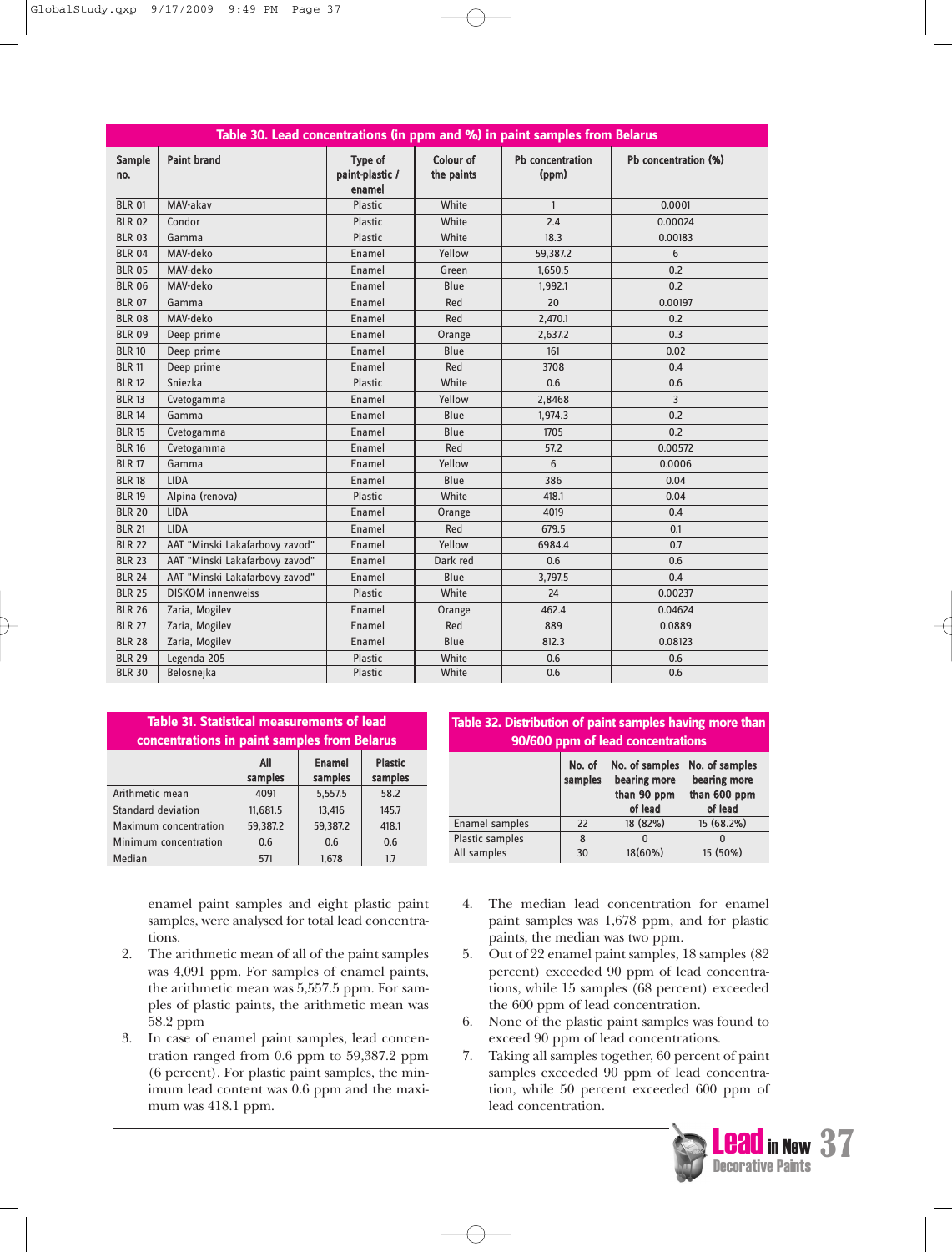- 8. The highest concentration of lead was found in a yellow colour enamel paint sample.
- 9. Enamel products of three brands, Cvetogamma, Gamma, and AAT "Minski Lakafarbovy zavod", showed lead concentrations of less than 90 ppm. Out of four enamel paint samples of lead concentration less than 90 ppm, three were of red colour. Other brands, such as Zaria Mogilev, LIDA, and Deep Prime showed lead concentrations less than 600 ppm.

#### **Conclusions**

The major conclusions of the study are:

- 1. The majority of enamel paint samples showed high concentrations of lead. Some 82 percent of enamel paint samples exceeded lead concentration of 90 ppm, while 68 percent exceeded 600 ppm of lead concentrations. Overall, 60 percent of paint samples exceeded 90 ppm of lead concentrations while 50 percent exceeded 600 ppm of lead concentrations.
- 2. None of the plastic paint sample had lead concentration exceeding 90 ppm.
- 3. The highest concentration of lead was found in a yellow colour enamel paint sample.

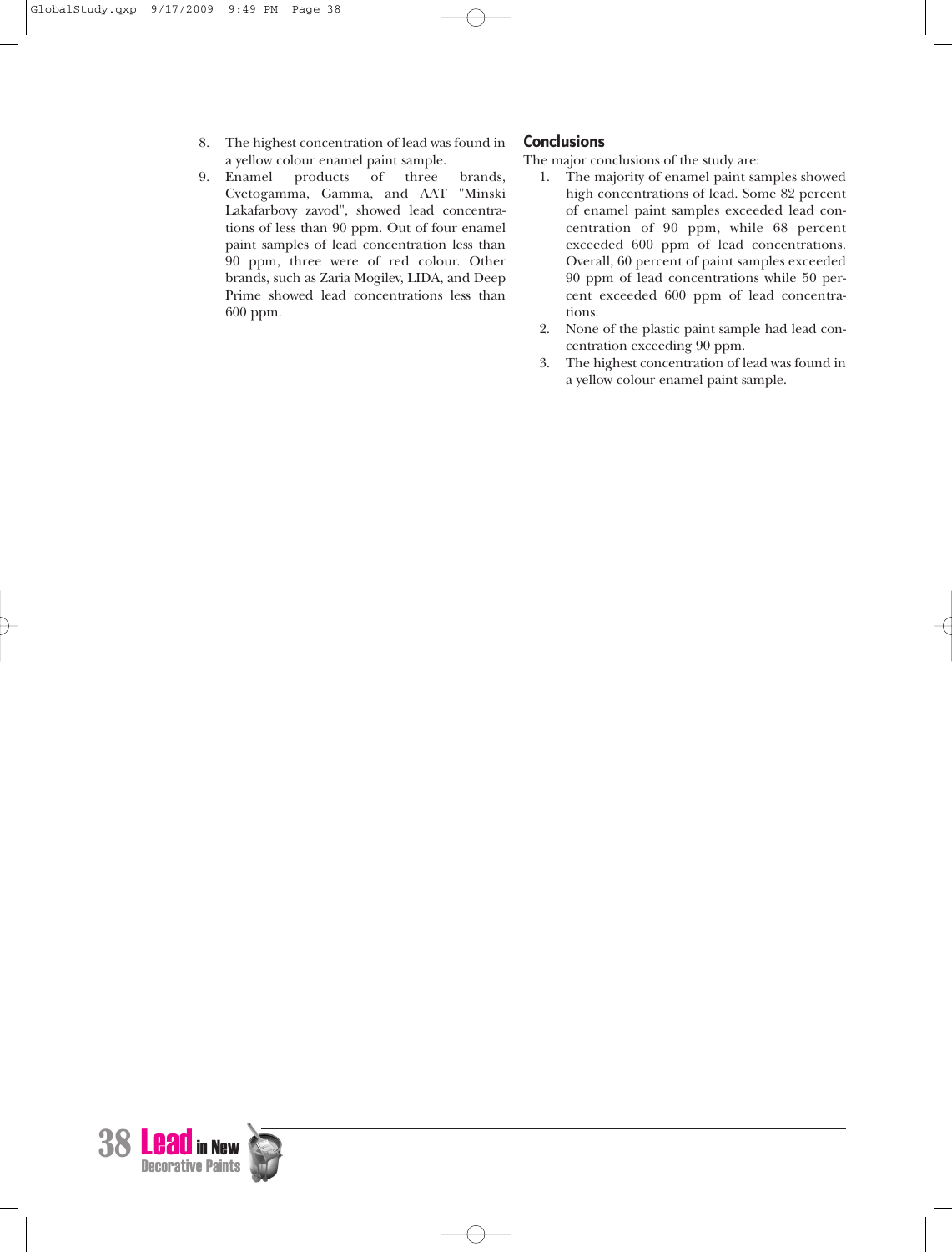

### **MEXICO**

#### **Background**

According to the 2004 Economic Census<sup>21</sup> (based on 2003 data), production of paint and coating sector represented 0.52 percent of Mexican industrial production value. Paints and coatings production for year 2003 included 1,094,598,000 litres and 58,764.44 metric tons of powder and ceramic paints. A brief introduction of the major paint producers in household segment in Mexico is given below.

Comex Group is a major player in the Mexican paint market.<sup>22</sup> Comex is the fourth largest architectural paint manufacturer in the North and Central America and serves the diverse needs of the customers through over 3,300 retails from Canada to Panama. Comex's companies in the U.S. (Color, Wheel Paints, Frazee Paint, Kwal Paint, and Parker Paint) and Canada (General Paint) were formerly part of Professional Paint Inc. (PPI), which it acquired in October 2004.

Sherwin Williams, S.A. de C.V., is another major paint industry in Mexico. In 2007, Monterrey-based Sherwin Williams, a leading manufacturer and distributor of automotive after-market body fillers, putties, primer, and other vehicle refinish products, acquired the assets and business of important Mexican companies such as Flex Recubrimientos, S.A de C.V., and related companies (Flex Group). During the same year, Sherwin Williams also acquired Napko, a leading manufacturer and distributor of industrial maintenance coatings primarily for the government oil and power industries in Mexico.

Pintusayer ICI in Mexico is part of the Imperial Chemical Industries (ICI), which on 2 January 2008 became part of AkzoNobel.<sup>23</sup> Optimus Paints (Pinturas Optimus), Berel, and Contimex are Mexican companies that manufacture, market, and distribute enamel and water-based paints.<sup>24, 25</sup> DuPont paints segment of the market.<sup>26</sup> The National Association of Paint and Ink Manufacturers (Asociación Nacional de Fabricantes Pinturas y Tintas, ANAFAPYT) is the official and united face of the paint manufacturers in Mexico. Table 33 shows some of the members of this association. According to information in Table 34, around 97 percent of Mexican paint production is controlled by large companies. As per the Industrial Census of 2003, 42 percent

operates in the industrial coatings and automotive

of national production corresponds to household plastic paints and 19 percent to household enamel paints. The remaining 39 percent corresponds to the industrial sector. Table 36 shows some of the regulations related to lead in paints in Mexico. According to regulation NOM-015/1-SCFI/SSA-1994, the limit for lead in materials used for manufacturing toys, instruments, school accessories, and graphic device paints is 100 mg/kg. Export-import figures related to paint industries in Mexico are given in Table 37.

#### **Results**

Lead concentrations with the descriptions of paint samples from Mexico are given in Table 38. Statistical measurements of lead concentrations (ppm) in paint samples for Mexico are given in Table 39, while Table 40 shows the distribution of samples having lead concentrations more than 90 ppm.

The major findings of the study with respect to Mexico are:

- 1. A total of 30 paint samples, which included 20 enamel paint samples and 10 plastic paint samples, were analysed for total lead concentrations.
- 2. One hundred percent enamel paint samples



<sup>21.</sup> http://me.economia.gob.mx:81/site/482/default.aspx

<sup>22.</sup> http://www.thecomexgroup.com/

<sup>23.</sup> http://www.icipaints.com/index.jsp

<sup>24.</sup> http://www.elpoderdelcolor.com/

<sup>25.</sup> http://www.berel.com.mx/

<sup>26.</sup> http://www2.dupont.com/Performance\_Coatings/es\_MX/index.html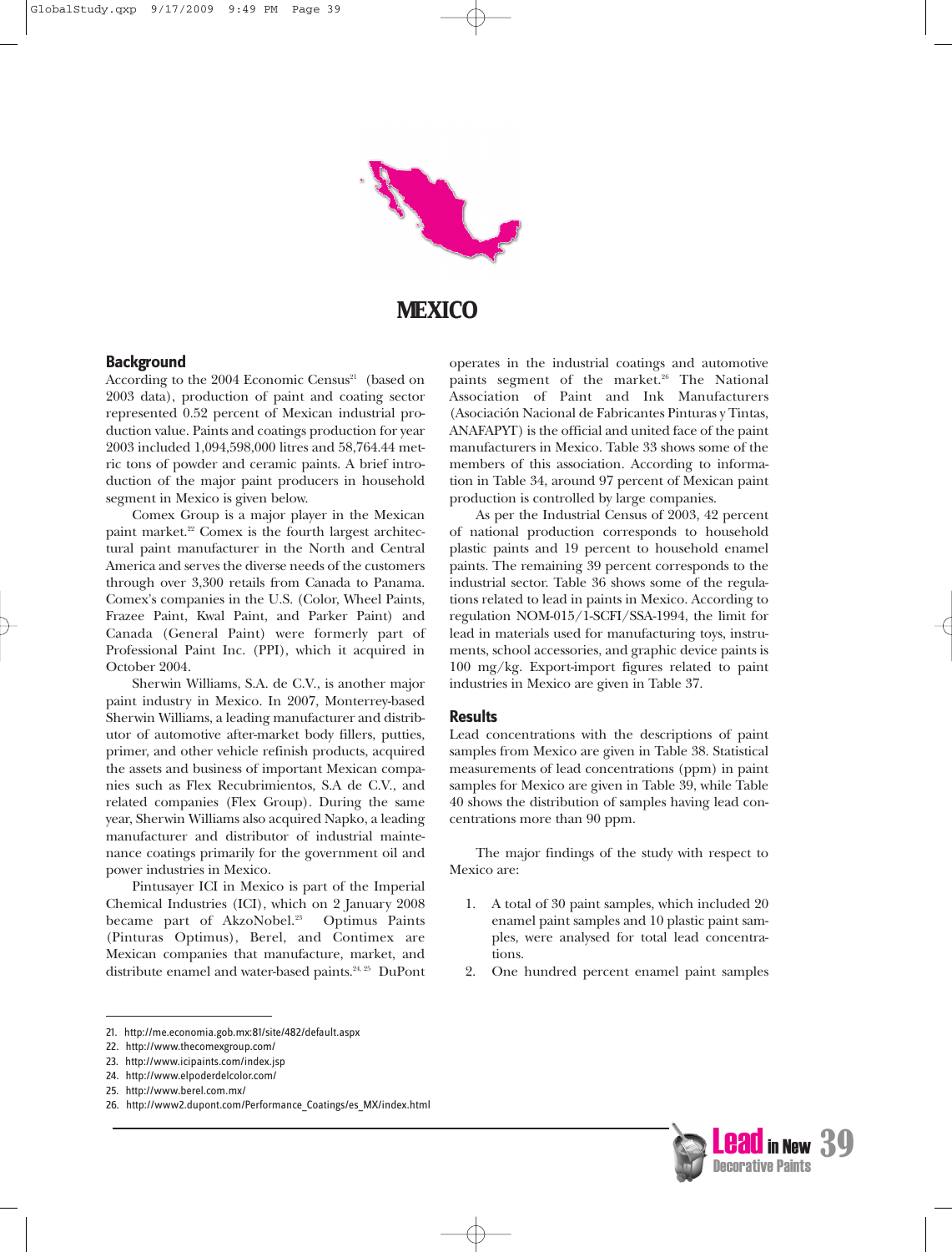#### **Table 33. Companies affiliated with the National Association of Paint and Ink Manufacturers of Mexico**

| <b>Members</b>                 | Email                              | Location                                                     |  |  |  |  |
|--------------------------------|------------------------------------|--------------------------------------------------------------|--|--|--|--|
| Comercializadora Jasaquim      | aaron.rayo@jasaquim.com.mx         | San Pedro Xalostoc Ecatepec de Morelos                       |  |  |  |  |
| Pinturas Señalmex              | amerinos@senalmex.com.mx           | Parque Industrial Tenango del Valle C.P. 52300 Ed o. De Mex. |  |  |  |  |
| Typ de México                  | typmx@gamaquali.com                | León, Guanajuato. C.P. 37540                                 |  |  |  |  |
| Napko                          | alcocer@napko.com                  | Santa Catarina Nuevo León.                                   |  |  |  |  |
| Pinturas y Polimeros Alsa      | jvallejo@alsa.com.mx               | Santa Ana Tepetitlán, Zapopan, Jalisco.                      |  |  |  |  |
| Alva Mex Química               | mleonalva@hotmail.com              | Tlalnepantla de Baz C.P. 54190                               |  |  |  |  |
| Pintumex                       | isis@pintumex.com.mx               | Parque Industrial                                            |  |  |  |  |
| Pinturas del Bajío             | rzanella@pinturasdelbajio.com.mx   | Querétaro, Querétaro.                                        |  |  |  |  |
| Rectel                         | salvadoraguilarmendoza@hotmail.com | León Guanajuato C.P. 37350                                   |  |  |  |  |
| El Aguila                      | holcolor@prodigy.net.mx            | Venustiano Carranza, México, D.F.                            |  |  |  |  |
| Industrial Técnica de Pinturas | jesusgonzalez@pinturasacuario.com  | Puente de Vigas. Tlalnepantla de Baz. Edo de México          |  |  |  |  |
| Pintex de Mexico               | adriangarza@forjacolor.com         | Nicolás de los Garza, Nuevo León.                            |  |  |  |  |
| Hi-fil Pinturas                | jhc@hi-fil.com                     | Los Reyes la Paz Edo. De México. C.P. 56400                  |  |  |  |  |
| Sayer Lack mexicana            | jguerrero@gruposayer.com           | Apaseo el Alto, Guanajuato.                                  |  |  |  |  |
| Pinturas Doal                  | rtamez@pinturasdoal.com            | Guadalupe, Nuevo León C.P. 67110                             |  |  |  |  |

| Table 34. Share of big and small industries in Mexico paint market |                          |       |               |                                    |               |  |  |  |
|--------------------------------------------------------------------|--------------------------|-------|---------------|------------------------------------|---------------|--|--|--|
|                                                                    | No. of enterprises*      |       |               | Production (value in U.S. dollars) |               |  |  |  |
| Big companies                                                      | Micro, small, and medium | Total | Big companies | Micro, small, and medium           | Total         |  |  |  |
| 98                                                                 | 156                      | 254   | 1,136,871,913 | 35,160,987                         | 1,172,032,900 |  |  |  |
|                                                                    |                          |       | 97%           | 3%                                 |               |  |  |  |

Paints and coatings Production in Mexico Economic Activity Class Number 325510 \*Micro = 0-10 workers; Small = 21-30 workers; Medium = 31-100; Big = 101-1001 and more

Derived from: The Industrial Census http://www.inegi.org.mx/inegi/default.aspx?s=est&c=13394&pred=1

| Table 35. Quantitative production of various paints and coatings in Mexico |                            |               |         |  |  |  |
|----------------------------------------------------------------------------|----------------------------|---------------|---------|--|--|--|
| Paint type                                                                 | <b>Quantity in</b>         | Value in      | % value |  |  |  |
|                                                                            | thousand liters            | U.S. dollars* |         |  |  |  |
| <b>Household</b>                                                           |                            |               | 61%     |  |  |  |
| Water Based (no mineral and mineral added) acrylic and vinyl               | 335,393                    | 488,482,300   | 42%     |  |  |  |
| Oil Based (regular synthetics, acrylics, alkyildal, pigmented              | 310,994                    | 225,728,300   | 19%     |  |  |  |
| lacquer, transparent lacquer, and others                                   |                            |               |         |  |  |  |
| <b>Industrials</b>                                                         |                            |               | 39%     |  |  |  |
| High temperature, and glazy for ceramic; Lacquer: marine,                  | 448,211                    | 369,269,800   | 31%     |  |  |  |
| oily-resin, regular, and synthetics; Others: anticorrosive, bituminous,    |                            |               |         |  |  |  |
| and marine                                                                 |                            |               |         |  |  |  |
| Other paints and pigments                                                  |                            |               |         |  |  |  |
| Paints (powder), Pigments (powder), Ceramic, Ceramic paste, and others     | 58,764,44 (in metric tons) | 88,552,500    | 8%      |  |  |  |
| Total                                                                      | 1.094.598                  | 1,172,032,900 | 100%    |  |  |  |

Derived from: The Industrial Census and Annex 1, http://www.inegi.org.mx/inegi/default.aspx?s=est&c=13394&pred=1 \*Data is calculated at rate of ten Mexican pesos for one U.S. dollar in 2004

were found to have lead concentrations more than 90 ppm.

- 3. None of the plastic samples was found to have lead concentrations higher than 90 ppm.
- 4. Taking all samples together, 67 percent samples showed high concentrations of lead exceeding 90 ppm limit.
- 5. The arithmetic mean of lead concentrations of all samples was 34,575.3 ppm. The range varies



from 0.6 ppm to 163,812 ppm. The median concentration was 30,204.2 ppm.

6. The arithmetic mean of enamel samples was 51,860.1 ppm. For plastic samples it was six ppm. The range of lead concentrations in enamel samples was 22,758.5 ppm to 163,812ppm (16.4 percent), in plastic samples the range varied from 0.6 ppm to 16 ppm.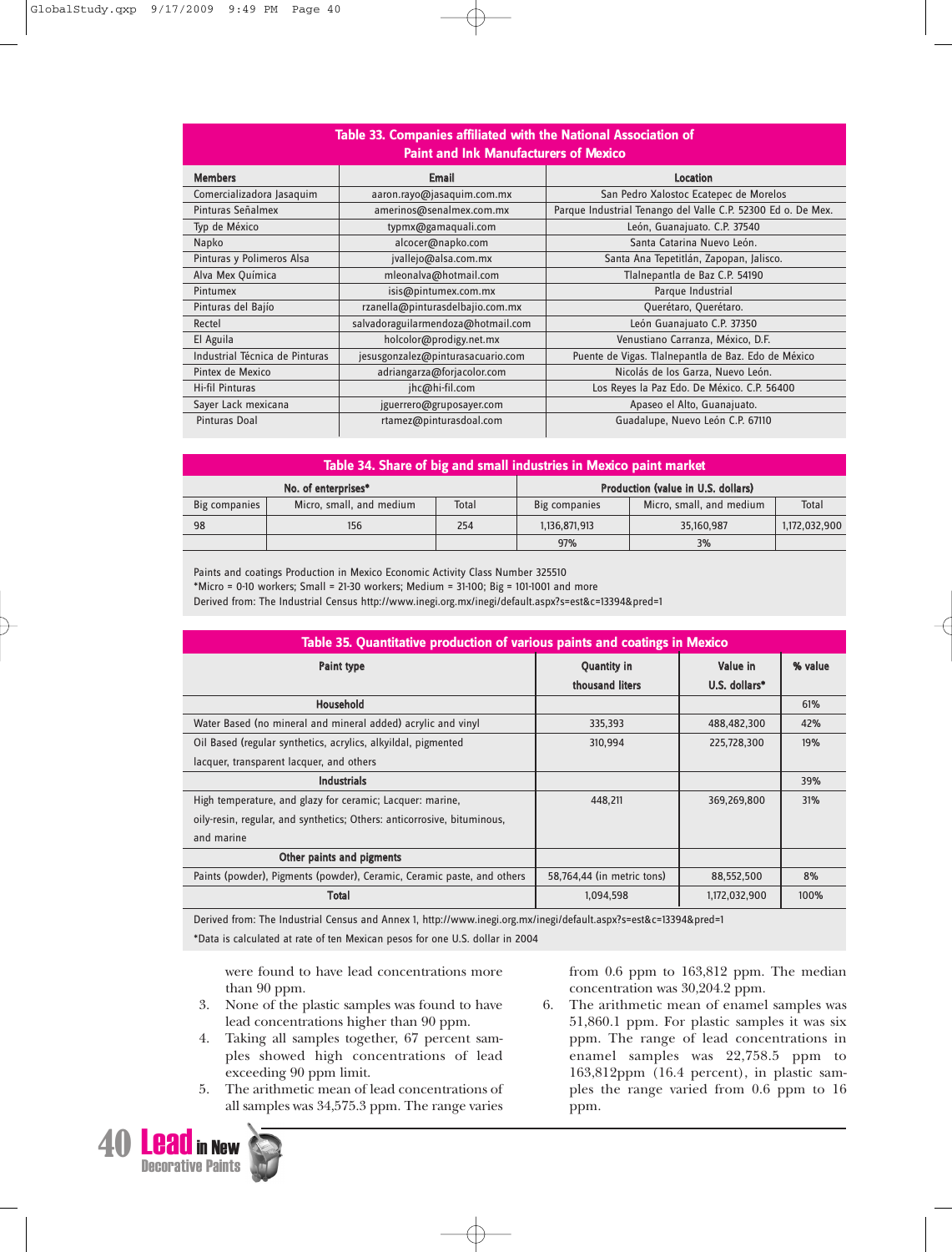- 7. The median concentration for enamel samples was 45,614 ppm, while for plastic paint samples it was 4.4 ppm.
- 8. The highest concentration of lead (16.4 percent) was found in an orange colour enamel paint sample (MXC-11).

#### **Conclusions**

The major conclusions of the study are:

1. Lead is found in high concentration in all enamel paint samples-more than 90 ppm. One enamel paint sample, produced by a major U.S. multinational company, contained over 30,000 ppm lead.

- 2. All plastic paint samples were found to have lead in lower concentrations – lower than 90 ppm.
- 3. 67 percent of all samples were found to have lead concentrations more than 90 ppm.
- 4. The median for enamel samples was found to be five percent, which was quite high. In case of plastic samples, the median value was 4.4 ppm of lead.

| Table 36. Mexican Official Rules (NOMs) on lead in paints                                                                                                                                                                                                                   |                                                                                                                                                                                                                                                                                                                                                                                                                                                                                                                                                                                                                                                                                                                                                                                                                                                                                                                                       |  |  |  |
|-----------------------------------------------------------------------------------------------------------------------------------------------------------------------------------------------------------------------------------------------------------------------------|---------------------------------------------------------------------------------------------------------------------------------------------------------------------------------------------------------------------------------------------------------------------------------------------------------------------------------------------------------------------------------------------------------------------------------------------------------------------------------------------------------------------------------------------------------------------------------------------------------------------------------------------------------------------------------------------------------------------------------------------------------------------------------------------------------------------------------------------------------------------------------------------------------------------------------------|--|--|--|
| (NOMs according to its Spanish acronym, Norma<br>official Mexicana)                                                                                                                                                                                                         | <b>Description</b>                                                                                                                                                                                                                                                                                                                                                                                                                                                                                                                                                                                                                                                                                                                                                                                                                                                                                                                    |  |  |  |
| NOM-003-SSA1-1993                                                                                                                                                                                                                                                           | Establishes requirement to advise consumers about health hazards of                                                                                                                                                                                                                                                                                                                                                                                                                                                                                                                                                                                                                                                                                                                                                                                                                                                                   |  |  |  |
| Public health. Requirements for labeling<br>paints, inks, lacquers and enamels.                                                                                                                                                                                             | exposure to lead solvents or lead compounds in paints.                                                                                                                                                                                                                                                                                                                                                                                                                                                                                                                                                                                                                                                                                                                                                                                                                                                                                |  |  |  |
| NOM-004-SSA1-1993 Environmental Health.<br>Limits and sanitary requirements related to the use<br>of lead monoxide, PbO (litargirio), lead red oxide,<br>Pb3O4 (minio), and basic lead carbonate 2PbCO3<br>Pb(OH)2 (albayalde). This rule was amended on<br>August 12, 2004 | Bans uses of basic lead carbonate as white pigment in paints, enamels, coatings,<br>inks or any other products containing this compound.<br>Bans use and commerce of lead monoxide, lead red oxide, and basic lead carbonate<br>contained in the above mentioned products used for manufacturing pencils, pens,<br>toys, cosmetics, plasticine, printing inks, furniture and home paints or any other<br>products in contact with persons, as well as uses in pottery, ceramic and porcelain<br>used in food and drink processes.<br>Allows uses of lead red oxide in anticorrosive pigments and coatings used for ship<br>paints, platform or any other objects in contact with marine or corrosive environment.<br>This rule does not establish or determine any limit or value.<br>Allows uses of basic lead carbonate in paints for mirror manufacturing. Again, this rule<br>does not establish or determine any limit or value. |  |  |  |
| NOM-005-SSA1-1993, Environmental Health. Lead<br>chromate and chromo molybdate pigments.<br>Extraction and determination of soluble lead. Test<br>Methods. Issued on November 17, 1994<br>NOM-006-SSA1-1993, Environmental Health.                                          | Establishes and describes extraction and determination procedures for soluble lead<br>test methods related to the above-mentioned lead compounds.                                                                                                                                                                                                                                                                                                                                                                                                                                                                                                                                                                                                                                                                                                                                                                                     |  |  |  |
| Preparation and acid extractions of dry paints and<br>lacquer layers for determination of soluble lead. Test<br>Methods. Issued on November 17, 1994                                                                                                                        | Establishes and describes extraction and preparation procedures for dry lead test<br>methods in paints and lacquer.                                                                                                                                                                                                                                                                                                                                                                                                                                                                                                                                                                                                                                                                                                                                                                                                                   |  |  |  |
| NOM-015/1-SCFI/SSA-1994. Safety and commercial<br>information related to toys and school accessories.<br>Bioavailability limits of metals in coatings, paints<br>and inks. Chemical specifications and test methods.<br>Issued on November 17, 1994                         | Establishes specification and test methods to determine bio-availability of Sb, As, Ba,<br>Cd, Cr, Pb, Hg, and Se in materials used for manufacturing toys, instruments, school<br>accessories, graphic devices paints, and plasticine.<br>Establishes limit for lead at 100 mg/kg.                                                                                                                                                                                                                                                                                                                                                                                                                                                                                                                                                                                                                                                   |  |  |  |

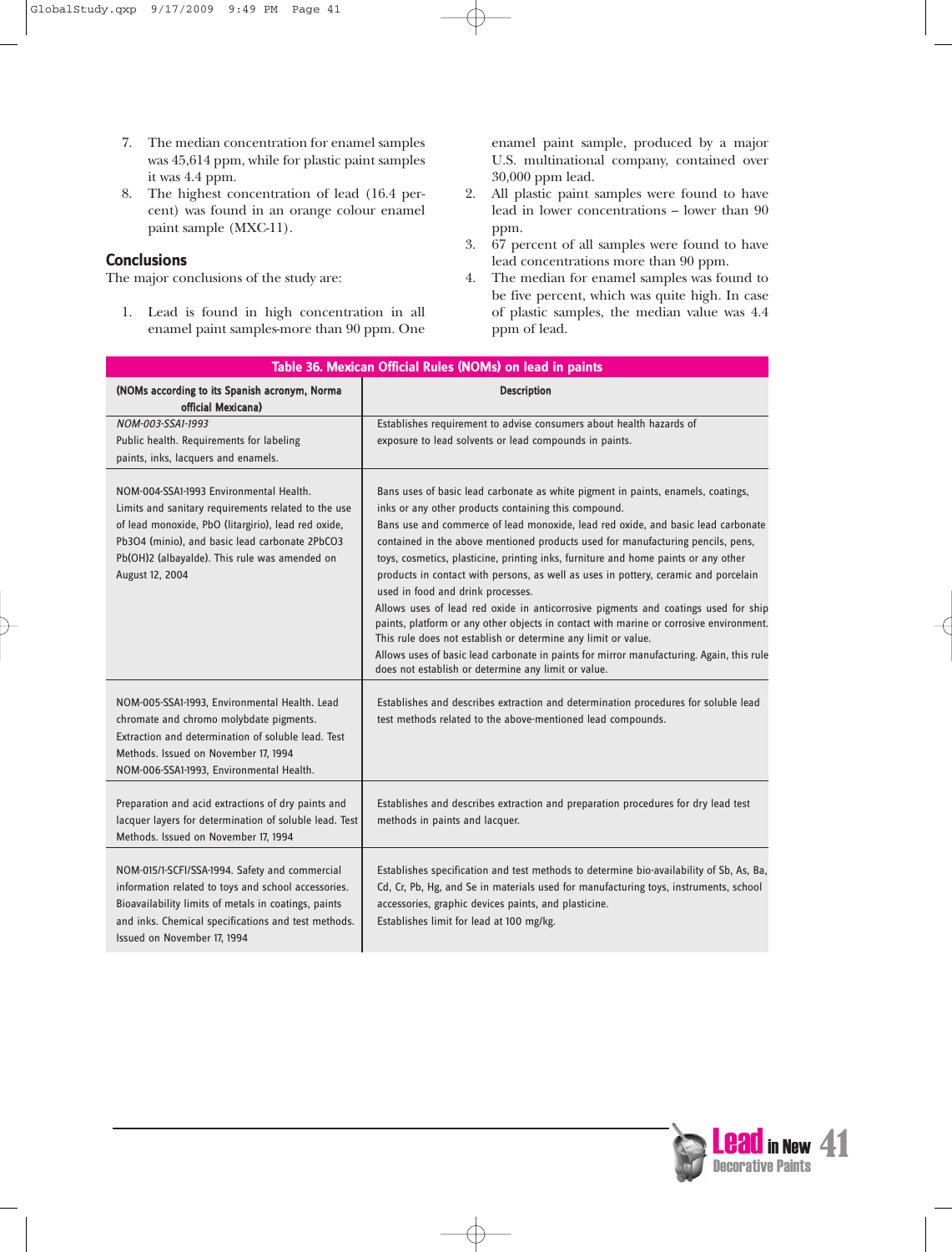| Table 37. Exports-Imports figures from January 2008 to December 2008 |                            |               |                                   |                      |                                |                      |  |
|----------------------------------------------------------------------|----------------------------|---------------|-----------------------------------|----------------------|--------------------------------|----------------------|--|
| <b>HTS</b> number                                                    | Imports in<br>U.S. dollars | Imports in kg | <b>Exports in</b><br>U.S. dollars | <b>Exports in kg</b> | Net imports<br>in U.S. dollars | Net imports<br>in kg |  |
| 32081001 Paints and lacquers                                         | 59,612,682                 | 13,042,057    | $-13,388,350$                     | 3,082,490            | 46,224,332                     | 9,959,567            |  |
| 32081099 Other polyester based paints                                | 14,190,572                 | 4,538,591     | $-1,253,643$                      | 300.415              | 12,936,929                     | 4,238,176            |  |
| 32082001 Other paints except those in<br>3808002                     | 64.147.824                 | 9,805,175     | $-37.229.182$                     | 6.239.185            | 26.918.642                     | 3,565,990            |  |
| 32082002 Acrylic and vinyl                                           | 409.849                    | 138,932       | $-102$                            | 32                   | 409,747                        | 138.900              |  |
| 32082099 Acrylic polymer or vinyl                                    | 14,427,966                 | 2,717,870     | $-4,099,346$                      | 1.823.976            | 10,328,620                     | 893,894              |  |
| based paints                                                         |                            |               |                                   |                      |                                |                      |  |
| Total                                                                | 152,788,893                | 30.242.625    | $-55.970.623$                     | 11.446.098           | 96.818.270                     | 18,796,527           |  |

Source: http://www.economia-snci.gob.mx

(Consider 15 pesos for one U.S. dollar in March 2008)

| Table 38. Lead concentrations in paint samples from Mexico. |                    |                                                    |              |                           |                         |
|-------------------------------------------------------------|--------------------|----------------------------------------------------|--------------|---------------------------|-------------------------|
| Sample no.                                                  | <b>Paint brand</b> | Type of paint-plastic / enamel Colour of the paint |              | Pb concentration (in ppm) | Pb concentration (in %) |
| <b>MXC-01</b>                                               | Comex              | Plastic                                            | Yellow       | 16                        | 0.00159847              |
| <b>MXC-02</b>                                               | Comex              | Plastic                                            | Red          | 10                        | 0.00097465              |
| <b>MXC-03</b>                                               | Comex              | Plastic                                            | Green        | 0.6                       | 0.00006                 |
| MXC-04                                                      | Pintusayer ICI     | Plastic                                            | Orange       | 4.4                       | 0.00043986              |
| <b>MXC-05</b>                                               | Pintusayer ICI     | Plastic                                            | Blue         | 6.2                       | 0.00061987              |
| <b>MXC-06</b>                                               | Optimus            | Plastic                                            | Orange       | 4.5                       | 0.00044707              |
| <b>MXC-07</b>                                               | Optimus            | Plastic                                            | White        | $\overline{2}$            | 0.0001869               |
| <b>MXC-08</b>                                               | Sherwin W          | Plastic                                            | Yellow       | $\overline{4}$            | 0.00036136              |
| <b>MXC-09</b>                                               | Sherwin W          | Plastic                                            | Yellow       | 7.3                       | 0.0007256               |
| <b>MXC-10</b>                                               | Berel              | Plastic                                            | Orange       | 2.3                       | 0.00023285              |
| <b>MXC-11</b>                                               | Comex              | Enamel                                             | Orange       | 163,812                   | 16.4                    |
| <b>MXC-12</b>                                               | Comex              | Enamel                                             | Blue         | 27,171                    | 3                       |
| <b>MXC-13</b>                                               | Comex              | Enamel                                             | <b>Black</b> | 50,521                    | 5.0                     |
| <b>MXC-14</b>                                               | Pintusayer ICI     | Enamel                                             | Yellow       | 70,531                    | 7.0                     |
| <b>MXC-15</b>                                               | Pintusayer ICI     | Enamel                                             | Red          | 73,968                    | 7.4                     |
| <b>MXC-16</b>                                               | Pintusayer ICI     | Enamel                                             | Blue         | 36,224                    | $\overline{4}$          |
| <b>MXC-17</b>                                               | Pintusayer ICI     | Enamel                                             | Green        | 30,252.1                  | 3.0                     |
| <b>MXC-18</b>                                               | Optimus            | Enamel                                             | Yellow       | 39,159                    | 4                       |
| <b>MXC-19</b>                                               | Optimus            | Enamel                                             | Red          | 67.664.1                  | $\overline{7}$          |
| <b>MXC-20</b>                                               | Optimus            | Enamel                                             | Blue         | 31,950.2                  | 3.2                     |
| <b>MXC-21</b>                                               | Optimus            | Enamel                                             | <b>Black</b> | 28,591.7                  | 3                       |
| <b>MXC-22</b>                                               | Sherwin            | Enamel                                             | Yellow       | 30,156.4                  | 3.0                     |
| <b>MXC-23</b>                                               | Berel              | Enamel                                             | Yellow       | 56,537.1                  | 6                       |
| <b>MXC-24</b>                                               | Soriana            | Enamel                                             | Red          | 48,282.4                  | 5                       |
| <b>MXC-25</b>                                               | Soriana            | Enamel                                             | Blue         | 25,650.0                  | 3                       |
| <b>MXC-26</b>                                               | Soriana            | Enamel                                             | Green        | 71,064                    | 7.1                     |
| <b>MXC-27</b>                                               | Soriana            | Enamel                                             | Yellow       | 42,945                    | 4.3                     |
| <b>MXC-28</b>                                               | Contimex           | Enamel                                             | Blue         | 22,758.5                  | 2.3                     |
| <b>MXC-29</b>                                               | Contimex           | Enamel                                             | Green        | 50,609.4                  | 5.106093592             |
| <b>MXC-30</b>                                               | Contimex           | Enamel                                             | Yellow       | 69,358.0                  | $\overline{7}$          |

 $\oplus$ 

| <b>Table 39. Statistical measurements of</b><br>lead concentrations (ppm) in paint samples from<br><b>Mexico</b> |                |                          |                           |  |  |
|------------------------------------------------------------------------------------------------------------------|----------------|--------------------------|---------------------------|--|--|
|                                                                                                                  | All<br>samples | <b>Enamel</b><br>samples | <b>Plastic</b><br>samples |  |  |
| Arithmetic mean                                                                                                  | 34,575.3       | 51,860.1                 | 6                         |  |  |
| Standard deviation                                                                                               | 35,605         | 31,487.5                 | 4.5                       |  |  |
| Maximum concentration                                                                                            | 163,812        | 16,3812                  | 16                        |  |  |
| Minimum concentration                                                                                            | 0.6            | 22758.5                  | 0.6                       |  |  |
| Median                                                                                                           | 30.204.2       | 45614                    | 4.4                       |  |  |

#### **Table 40. Distribution of samples having lead concentrations more than 90/600 ppm**

|                       | No. of<br>samples | No. of samples<br>bearing more<br>than 90 ppm<br>of lead | No. of samples<br>bearing more<br>than 600 ppm<br>of lead |
|-----------------------|-------------------|----------------------------------------------------------|-----------------------------------------------------------|
| Enamel paint samples  | 20                | 20 (100%)                                                | 20 (100%)                                                 |
| Plastic paint samples | 10                |                                                          |                                                           |
| All paint samples     | 30                | 20 (67%)                                                 | 20 (67%)                                                  |

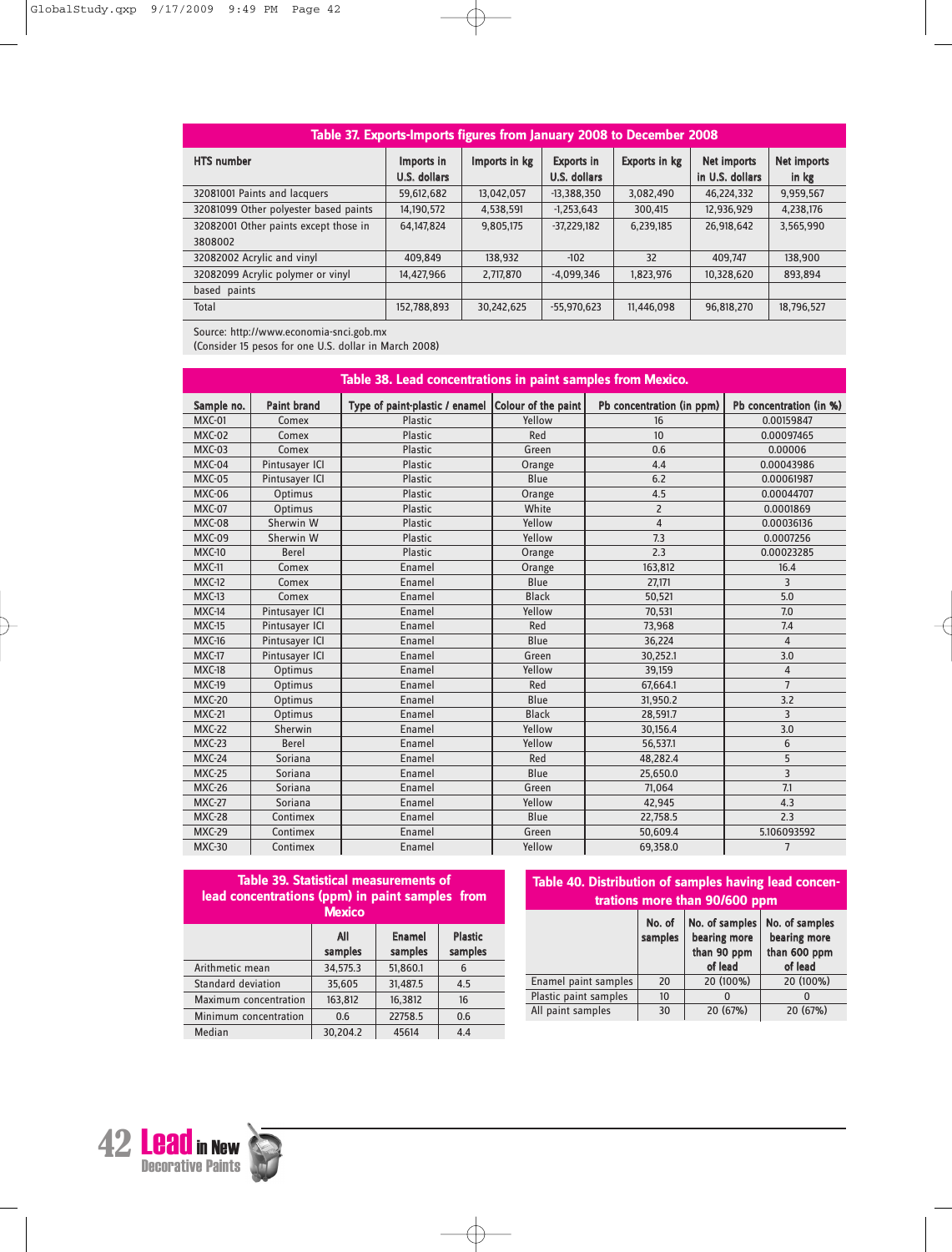

### **BRAZIL**

#### **Background**

Brazilian paint market is among the five biggest markets of the world. Its own consumption however is very small – the annual per capita consumption is 5.5 litres. There are around 300 manufacturers and 17,000 direct employees engaged in this sector. The production volume for 2008 was 864 million litres worth USD 5.4 billion. The housing paints represent about 77 percent of the total volume. <sup>27</sup>

Out of 800 million litres, 328 million litres (41 percent) of economic paint line, 299 million litres (37 percent) of paint premium line, and 173 million litres (12 percent) of standard line housing paints are sold in Brazil market. According to industry experts, the profits are declining, and the trend is towards the consolidation of big companies. <sup>28</sup>

Some of the major paint companies operating in Brazil include: BASF S/A (Suvinil brand); Dacar Quimica do Brasil S/A (Dacar brand); Eucatex Quimica e Mineral Ltda.; Sherwin Williams do Brasil; Coral; Killing S/A; Renner Sayerlack S/A (Renner); and AkzoNobel Ltda. (Coral paints). Of these companies, only Dacar, Eucatex, and Lukscolor are Brazilian, the others are multinationals. The paint brands that were sampled included Dacar, Coral/Coralamine, Suvinil, Sherwin Williams Novacor, Renner, Coral-Coralit, and 3 RM.

According to law no. 11762 published on 4 August 2008,<sup>29</sup> the maximum limit of lead in the manufacture of housing paints and those for children's products and schools, varnish and similar materials is 0.06 percent by weight, expressed as metallic lead, determined in dry basis or total non-volatile content. This law will come into effect one year after its publication. The Federal Environment Agency, Ibama, will be legally responsible for the enforcement of this law. This law does not apply to paints, varnishes and similar materials of surface coating used in:

- 1. Agricultural and industrial equipment
- 2. Industrial, agricultural, and commercial metallic structures
- 3. Painting-based anticorrosive treatment
- 4. Traffic and safety signalling
- 5. Auto-motors, airplanes, ships, and rail vehicles
- 6. Graphic arts
- 7. Housing gadgets and metallic furniture
- 8. Exclusive-use artistic paints and similar materials
- 9. Graphic paints

#### **Results**

Description of paint samples from Brazil is given in Table 41. Lead concentrations in the samples are given in Table 42. Table 43 shows the statistical measurements of lead concentrations in Brazil paint samples, while distribution of samples having lead concentrations more than 90 ppm is shown in Table 44.

The major findings of the study are:

- 1. A total of 31 paint samples, which included 24 enamel paint samples and seven plastic paints, were analysed for total lead concentrations.
- 2. Out of 24 enamel paint samples, ten samples (42 percent) were found to have lead concentrations more than 90 ppm, while nine samples (37 percent) had lead concentrations exceeding 600 ppm. The average concentration was 15,000 ppm.
- 3. None of the plastic paint samples was found to have lead concentration more than 90 ppm.
- 4. Overall 32 percent of samples showed lead concentrations more than 90 ppm, and 28 percent had lead higher than 600 ppm.
- 5. The arithmetic mean of lead concentrations of all samples was 11,618.3 ppm; for enamel samples, 15,004.1 ppm; and for plastic samples, 9.8 ppm.
- 6. Lead concentrations for enamel samples varied from 0.6 ppm to 170,258.4 ppm (17 percent). For plastic samples, the lead concentrations ranged from 0.6 ppm to 14.4 ppm. The median for enamel paint samples was 40 ppm.



<sup>27.</sup> http://www.abrafati.com.br/bn\_conteudo.asp?cod=94

<sup>28.</sup> http://maquina.com.br/revista/qd469/tintas.html

<sup>29.</sup> http://www.planalto.gov.br/ccivil\_03/\_Ato2007-2010/2008/Lei/L11762.htm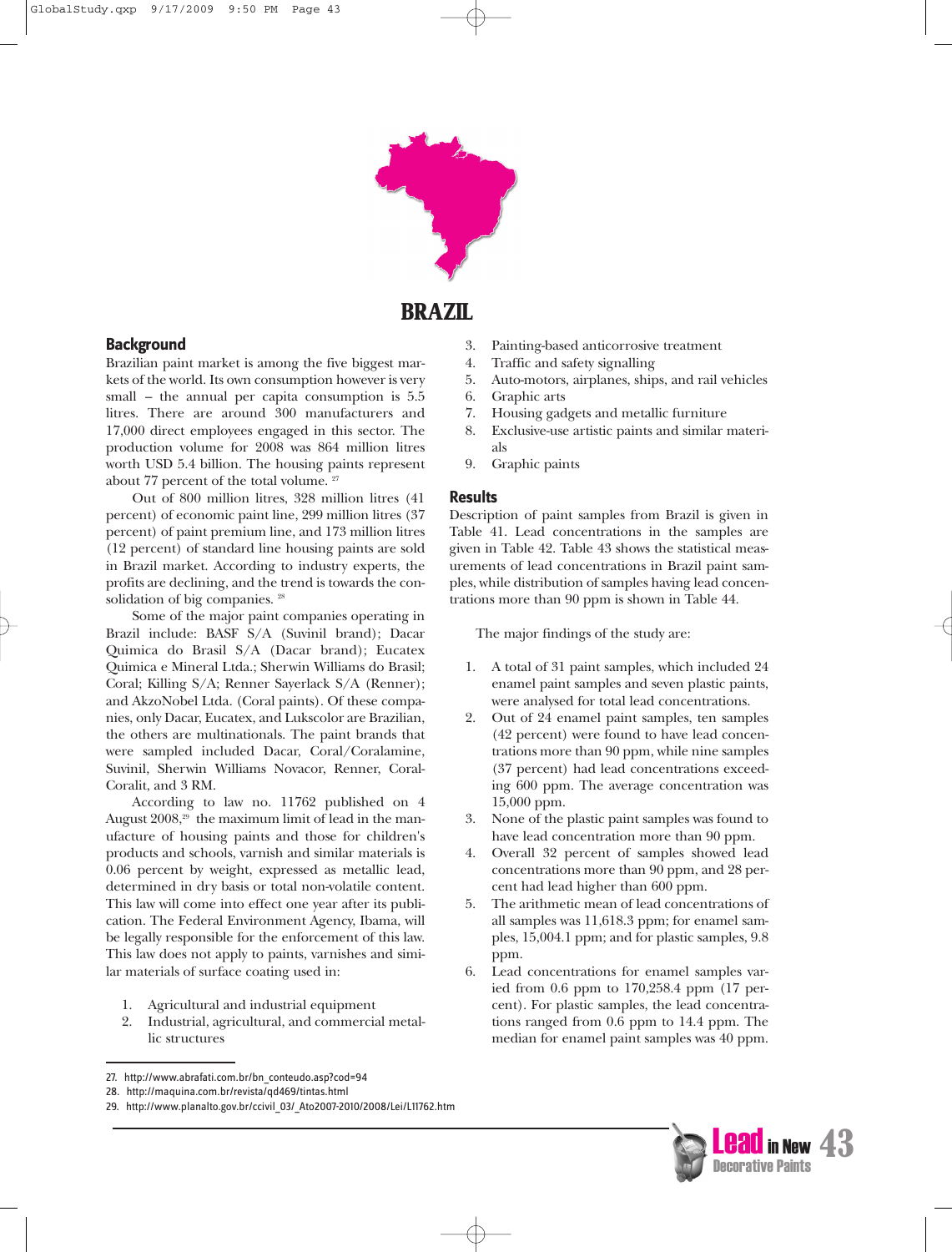- 7. All enamel samples of Sherwin Williams Novacor and Coral-Coralit had lead concentrations less than 90 ppm.
- 8. Brands such as Renner, Dacar, and Suvinil had some enamel samples showing lead concentrations less than 90 ppm. Lead contents seem to depend upon colour of enamel samples of these brands. Enamel samples of white, black and in some cases blue colour of these brands showed lead concentrations lower than 90 ppm.
- 9. The highest concentration of lead (17 percent) was found in a yellow colour enamel sample from Renner (BRZ 14).

#### **Conclusions**

- 1. Plastic paint samples have low lead concentrations, lower than 90 ppm
- 2. Some 42 percent of enamel samples had lead contents lower than 90 ppm, while 37 percent of enamel samples had lead contents lower than 600 ppm.
- 3. All enamel paint samples of brands, such as Sherwin Williams Novacor and Coral-Coralit, had lead concentrations lower than 90 ppm.
- 4. Not all samples of other brands showed lead concentrations lower than 90 ppm.

| Table 41. Description of paint samples from Brazil |                                 |                     |                                 |                                  |                                      |                                 |                                         |                         |
|----------------------------------------------------|---------------------------------|---------------------|---------------------------------|----------------------------------|--------------------------------------|---------------------------------|-----------------------------------------|-------------------------|
| Sample<br>no.                                      | <b>Paint brand</b>              | Date of<br>purchase | <b>Location of</b><br>purchase  | <b>Expiration</b><br><b>Date</b> | Volume<br>of the<br>paint<br>samples | Price of<br>the can<br>in Reals | Type of<br>paint-<br>plastic/<br>enamel | Colour of<br>the paints |
| <b>BRZ 01</b>                                      | <b>DACAR</b>                    | 31/12/08            | Rei das Tintas, Curitiba City   | Nov-10                           | 80ml                                 | 17.00                           | Plastic                                 | Green                   |
| <b>BRZ 02</b>                                      | <b>DACAR</b>                    | 31/12/08            | Darka, Curitiba City            | $Oct-10$                         | 80ml                                 | 10.00                           | Plastic                                 | Blue                    |
| <b>BRZ 03</b>                                      | Coral / Coralamine              | 30/12/08            | Diprotec Curitiba City          | Sep-10                           | 80ml                                 | 15.00                           | Plastic                                 | Yellow                  |
| <b>BRZ 04</b>                                      | Coral / Coralamine              | 30/12/08            | Diprotec, Curitiba City         | Sep-10                           | 80ml                                 | 15.00                           | <b>Plastic</b>                          | Green                   |
| <b>BRZ 05</b>                                      | Suvinil                         | 30/12/08            | Tintas Guarize, Curitiba City   | Sep-11                           | 80 <sub>ml</sub>                     | 13.12                           | <b>Plastic</b>                          | Blue                    |
| <b>BRZ 06</b>                                      | Suvinil                         | 30/12/08            | Tintas Guarize, Curitiba City   | $Jul-11$                         | 80ml                                 | 15.64                           | Plastic                                 | Orange                  |
| <b>BRZ 07</b>                                      | Suvinil                         | 30/12/08            | Tintas Guarize, Curitiba City   | Sep-11                           | 80ml                                 | 17.33                           | Plastic                                 | Red                     |
| <b>BRZ 08</b>                                      | <b>Sherwin Williams Novacor</b> | 30/12/08            | Buchholtz, Curitiba City        | $Jan-10$                         | 225ml                                | 5.00                            | Enamel                                  | Yellow                  |
| <b>BRZ 09</b>                                      | Sherwin Williams Novacor        | 30/12/08            | Buchholtz, Curitiba City        | Apr-11                           | 225ml                                | 5.00                            | Enamel                                  | Red                     |
| <b>BRZ 10</b>                                      | Sherwin Williams Novacor        | 30/12/08            | Buchholtz, Curitiba City        | Feb-11                           | 225ml                                | 5.00                            | Enamel                                  | Blue                    |
| <b>BRZ 11</b>                                      | <b>Sherwin Williams Novacor</b> | 30/12/08            | Buchholtz, Curitiba City        | $ un-11 $                        | 225ml                                | 5.00                            | Enamel                                  | <b>Black</b>            |
| <b>BRZ 12</b>                                      | Renner                          | 18/12/08            | Condor, Curitiba City           | $ ul-10$                         | 225ml                                | 6.92                            | Enamel                                  | Red                     |
| <b>BRZ 13</b>                                      | Renner                          | 18/12/08            | Condor, Curitiba City           | Nov-09                           | 225ml                                | 6.92                            | Enamel                                  | Blue                    |
| <b>BRZ 14</b>                                      | Renner                          | 30/12/08            | Condor, Curitiba City           | May-10                           | 225ml                                | 5.00                            | Enamel                                  | Yellow                  |
| <b>BRZ 15</b>                                      | Dacar                           | 30/12/08            | Tintas Guarize, Curitiba City   | Oct-11                           | 225ml                                | 4.30                            | Enamel                                  | White                   |
| <b>BRZ 16</b>                                      | Dacar                           | 30/12/08            | Tintas Guarize, Curitiba City   | Feb-12                           | 225ml                                | 4.30                            | Enamel                                  | Green                   |
| <b>BRZ 17</b>                                      | Dacar                           | 30/12/08            | Tintas Guarize, Curitiba City   | Aug-11                           | 225ml                                | 4.30                            | Enamel                                  | <b>Black</b>            |
| <b>BRZ 18</b>                                      | Dacar                           | 30/12/08            | Tintas Guarize, Curitiba City   | Nov-11                           | 225ml                                | 4.30                            | Enamel                                  | Red                     |
| <b>BRZ 19</b>                                      | Dacar                           | 23/12/08            | Mercado das Tintas, Curitiba    | Feb-11                           | 225ml                                | 4.00                            | Enamel                                  | Blue                    |
| <b>BRZ 20</b>                                      | Dacar                           | 23/12/08            | Mercado das Tintas, Curitiba    | <b>Nov-10</b>                    | 225ml                                | 4.00                            | Enamel                                  | Orange                  |
| <b>BRZ 21</b>                                      | Suvinil                         | 30/12/08            | Tintas Guarize, Curitiba City   | May-09                           | 225ml                                | 5.60                            | Enamel                                  | Red                     |
| <b>BRZ 22</b>                                      | Suvinil                         | 30/12/08            | Tintas Guarize, Curitiba City   | <b>Nov-10</b>                    | 225m                                 | 5.60                            | Enamel                                  | Yellow                  |
| <b>BRZ 23</b>                                      | Suvinil                         | 30/12/08            | Tintas Guarize, Curitiba City   | Aug-11                           | 112,5ml                              | 3.10                            | Enamel                                  | White                   |
| <b>BRZ 24</b>                                      | Suvinil                         | 2/1/2009            | Casa Haisi, Curitiba            | $Jan-12$                         | 225ml                                | 8.25                            | Enamel                                  | <b>Black</b>            |
| <b>BRZ 25</b>                                      | Coral-Coralit                   | 30/12/08            | Diprotec, Curitiba              | Nov-09                           | 225ml                                | 4.90                            | Enamel                                  | Yellow                  |
| <b>BRZ 26</b>                                      | Coral-Coralit                   | 30/12/08            | Diprotec, Curitiba              | Sep-10                           | 225ml                                | 4.90                            | Enamel                                  | Green                   |
| <b>BRZ 27</b>                                      | Coral-Coralit                   | 30/12/08            | Diprotec, Curitiba              | Apr-12                           | 225ml                                | 4.90                            | Enamel                                  | <b>Black</b>            |
| <b>BRZ 28</b>                                      | Coral-Coralit                   | 30/12/08            | Diprotec, Curitiba              | $ ul-11 $                        | 112,5ml                              | 3.90                            | Enamel                                  | Red                     |
| <b>BRZ 29</b>                                      | Renner                          | 2/1/2009            | Tintas Darka, Curitiba          | $ ul-10$                         | 225ml                                | 5.50                            | Enamel                                  | Green                   |
| <b>BRZ 30</b>                                      | 3RM                             | 30/12/08            | Cia. Brasileira de Distribuiçao | Nov-10                           | 225ml                                | 5.99                            | Enamel                                  | <b>Black</b>            |
| <b>BRZ 31</b>                                      | 3RM                             | 30/12/08            | Cia. Brasileira de Distribuição | Sep-10                           | 225ml                                | 5.99                            | Enamel                                  | White                   |

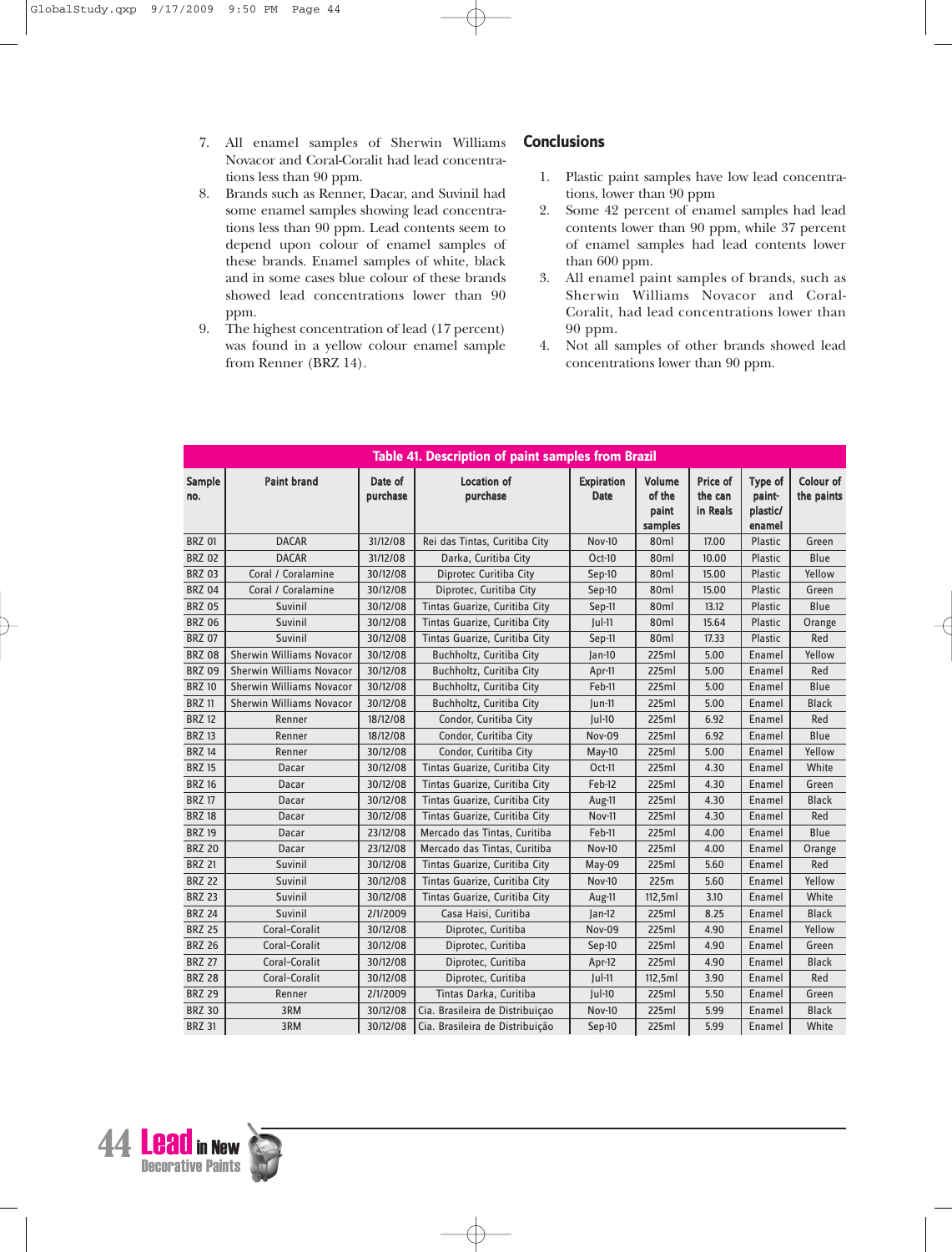| Table 42. Lead concentrations (ppm and %) in paint samples from Brazil |                                 |                        |              |                  |                         |  |
|------------------------------------------------------------------------|---------------------------------|------------------------|--------------|------------------|-------------------------|--|
| Sample no.                                                             | <b>Paint brand</b>              | Type of paint-plastic/ | Colour of    | Pb concentration | <b>Pb</b> concentration |  |
|                                                                        |                                 | enamel                 | the paints   | (in ppm)         | (in %)                  |  |
| <b>BRZ 01</b>                                                          | <b>DACAR</b>                    | <b>Plastic</b>         | Green        | 0.6              | $\overline{0}$          |  |
| <b>BRZ 02</b>                                                          | <b>DACAR</b>                    | Plastic                | Blue         | $\overline{7}$   | 0.00068                 |  |
| <b>BRZ 03</b>                                                          | Coral/Coralamine                | <b>Plastic</b>         | Yellow       | 12.4             | 0.00124                 |  |
| <b>BRZ 04</b>                                                          | Coral/Coralamine                | <b>Plastic</b>         | Green        | 14               | 0.00136                 |  |
| <b>BRZ 05</b>                                                          | Suvinil                         | Plastic                | Blue         | 13.4             | 0.00134                 |  |
| <b>BRZ 06</b>                                                          | Suvinil                         | Plastic                | Orange       | 14.4             | 0.00144                 |  |
| <b>BRZ 07</b>                                                          | Suvinil                         | <b>Plastic</b>         | Red          | 7.5              | 0.00075                 |  |
| <b>BRZ 08</b>                                                          | <b>Sherwin Williams Novacor</b> | Enamel                 | Yellow       | 53               | 0.0053                  |  |
| <b>BRZ 09</b>                                                          | Sherwin Williams Novacor        | Enamel                 | Red          | 16.4             | 0.00164                 |  |
| <b>BRZ 10</b>                                                          | <b>Sherwin Williams Novacor</b> | Enamel                 | Blue         | 22               | 0.0022                  |  |
| <b>BRZ 11</b>                                                          | <b>Sherwin Williams Novacor</b> | Enamel                 | <b>Black</b> | 9.5              | 0.00095                 |  |
| <b>BRZ 12</b>                                                          | Renner                          | Enamel                 | Red          | 5,633.2          | 0.6                     |  |
| <b>BRZ 13</b>                                                          | Renner                          | Enamel                 | Blue         | 12.4             | 0.00124                 |  |
| <b>BRZ 14</b>                                                          | Renner                          | Enamel                 | Yellow       | 170,258.4        | 17.0                    |  |
| <b>BRZ 15</b>                                                          | Dacar                           | Enamel                 | White        | 26.3             | 0.00263                 |  |
| <b>BRZ 16</b>                                                          | Dacar                           | Enamel                 | Green        | 7,665.5          | 0.7                     |  |
| <b>BRZ 17</b>                                                          | Dacar                           | Enamel                 | <b>Black</b> | 25               | 0.00247                 |  |
| <b>BRZ 18</b>                                                          | Dacar                           | Enamel                 | Red          | 19,081           | $\overline{z}$          |  |
| <b>BRZ 19</b>                                                          | Dacar                           | Enamel                 | Blue         | 573.2            | 0.05                    |  |
| <b>BRZ 20</b>                                                          | Dacar                           | Enamel                 | Orange       | 60,713.1         | 6.1                     |  |
| <b>BRZ 21</b>                                                          | Suvinil                         | Enamel                 | Red          | 20,957.1         | 2.1                     |  |
| <b>BRZ 22</b>                                                          | Suvinil                         | Enamel                 | Yellow       | 66,126           | $\overline{7}$          |  |
| <b>BRZ 23</b>                                                          | Suvinil                         | Enamel                 | White        | 55.4             | 0.00554                 |  |
| <b>BRZ 24</b>                                                          | Suvinil                         | Enamel                 | <b>Black</b> | 4.3              | 0.00043                 |  |
| <b>BRZ 25</b>                                                          | Coral - Coralit                 | Enamel                 | Yellow       | 10 <sup>10</sup> | 0.00096                 |  |
| <b>BRZ 26</b>                                                          | Coral - Coralit                 | Enamel                 | Green        | 6                | 0.00059                 |  |
| <b>BRZ 27</b>                                                          | Coral - Coralit                 | Enamel                 | <b>Black</b> | 0.6              | 0.00006                 |  |
| <b>BRZ 28</b>                                                          | Coral - Coralit                 | Enamel                 | Red          | 8.2              | 0.00082                 |  |
| <b>BRZ 29</b>                                                          | Renner                          | Enamel                 | Green        | 12               | 0.00119                 |  |
| <b>BRZ 30</b>                                                          | 3RM                             | Enamel                 | <b>Black</b> | 4935.5           | 0.5                     |  |
| <b>BRZ 31</b>                                                          | 3RM                             | Enamel                 | White        | 3896.1           | 0.4                     |  |

 $\overline{\varphi}$ 

 $\rightarrow$ 

| <b>Table 43. Statistical measurements of lead</b><br>concentrations in paint samples from Brazil |                |                          |                           |  |  |  |
|--------------------------------------------------------------------------------------------------|----------------|--------------------------|---------------------------|--|--|--|
|                                                                                                  | All<br>samples | <b>Enamel</b><br>samples | <b>Plastic</b><br>samples |  |  |  |
| Arithmetic mean                                                                                  | 11618.3        | 15004.1                  | 10                        |  |  |  |
| Standard deviation                                                                               | 33564          | 37635.1                  | 5.1                       |  |  |  |
| Maximum concentration                                                                            | 170258.4       | 170258.4                 | 14.4                      |  |  |  |
| Minimum concentrations<br>0.6<br>0.6<br>0.6                                                      |                |                          |                           |  |  |  |
| Median                                                                                           | 16.4           | 40                       | 12.4                      |  |  |  |

 $\rightarrow$ 

| Table 44. Distribution of paint samples having lead<br>concentrations more than 90/600 pm |                   |                                                          |                                                           |  |
|-------------------------------------------------------------------------------------------|-------------------|----------------------------------------------------------|-----------------------------------------------------------|--|
|                                                                                           | No. of<br>samples | No. of samples<br>bearing more<br>than 90 ppm<br>of lead | No. of samples<br>bearing more<br>than 600 ppm<br>of lead |  |
| Enamel paint samples                                                                      | 24                | 10 (42%)                                                 | 9(37.5%)                                                  |  |
| Plastic paint samples                                                                     |                   |                                                          |                                                           |  |
| All samples                                                                               | 31                | 10 (32.2%)                                               | 9(28.1%)                                                  |  |

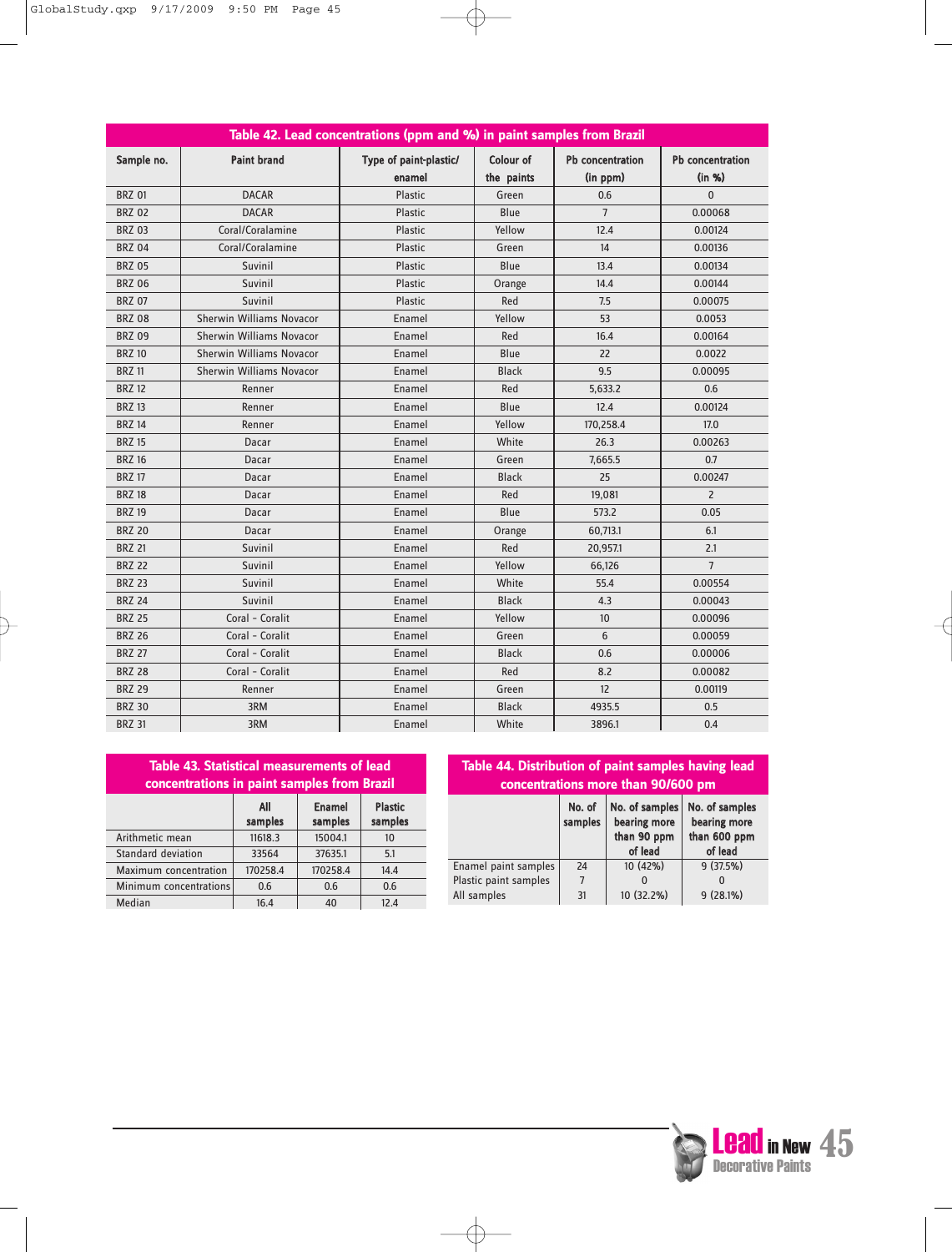

### **INDIA**

#### **Background**

The size of the paint market is estimated at Rs 110 billion, with organized sectors accounting for 65 percent of the market and unorganised sectors 35 percent. India produces both decorative and industrial paints. Decorative paints can further be classified into premium, medium, and distemper segments. Premium decorative paints are acrylic emulsions used mostly in the metropolitan areas. The medium range segments consist of enamels, which are popular in smaller cities and towns. Distempers are economy products demanded in the suburban and rural markets. Nearly 20 percent of all decorative paints sold are distempers, in which the unorganised sector has the dominance. Industrial paints include powder coatings, high performance coatings, and automotive and marine paints. Twothirds of the industrial paints produced in India are automotive paints. The decorative paint segment accounts for 70 percent of the sector and the industrial paints segments 30 percent. Other sub-segments are marine paints, powder coatings for large appliances such as like refrigerators and washing machines, and industrial coatings.

#### Market share of various decorative paint products<sup>30</sup>

| Enamels                  | $50\%$ |
|--------------------------|--------|
| Distemper                | 19%    |
| Emulsions                | 17%    |
| <b>Exterior Coatings</b> | 12%    |
| <b>Wood Finishes</b>     | 9%     |

#### Market share of various industrial paint products

| <b>Automotive Paints</b>        | 50% |
|---------------------------------|-----|
| <b>High Performance Coating</b> | 30% |
| <b>Powder Coating</b>           | 10% |
| Coil Coating                    | 5%  |
| <b>Marine Paints</b>            | 5%  |
|                                 |     |

Goodlass and Asian Paints are the leading OEM

players. Berger and Goodlass lead in the solid powder coating segment used for decoration and protection of large appliances, electronic equipment, and auto components. ICI and Asian Paints lead the segment of solvent based paints for sheets. Shalimar and Bombay Paints are the major players in these anti-corrosive, underwater marine paints used for ships and containers. Asian Paints dominates the decorative segment with a 38 percent market share. GNPL is number two in the decorative segment with a 14 percent market share. Berger and ICI have nine percent and eight percent shares, respectively, in this segment, followed by J&N and Shalimar with one and six percent shares, respectively. GNPL dominates the industrial paints segment with 41 percent market share.

India does not have any mandatory regulation for lead limits in paints. The issue is only addressed in a voluntary portion of the government's Eco Mark Scheme, which suggests that lead should not be more than 0.1 percent in certain types of paints. A previous study by Toxics Link had found that 84 percent of enamel paint samples had lead concentrations in excess of 600 ppm (Kumar and Gottesfeld, 2008). The study had also found that except one brand (ICI Dulux), enamel paint samples of all other brands, (Asian Paints, Kansai Nerolac, Goodlass Nerolac, Berger, Bombay Paints, Jenson & Nicholson, and Shalimar Paints) had lead concentrations of more than 600 ppm. All plastic samples were found to have lead concentrations of less than 25 ppm.

#### **Results**

As a part of this study, a total of 26 paint samples, which included four varnish samples, were analysed for total lead concentrations. Table 45 gives the description of paint samples collected from India. Table 46 shows the lead concentrations in the paint samples. Table 47 shows the statistical summary of lead concentrations of paint samples. Distribution of paint samples with more than 90 ppm or 600 ppm of lead concentrations is given in Table 48.

30. http://www.managementparadise.com/forums/archive/index.php/t-72869.html

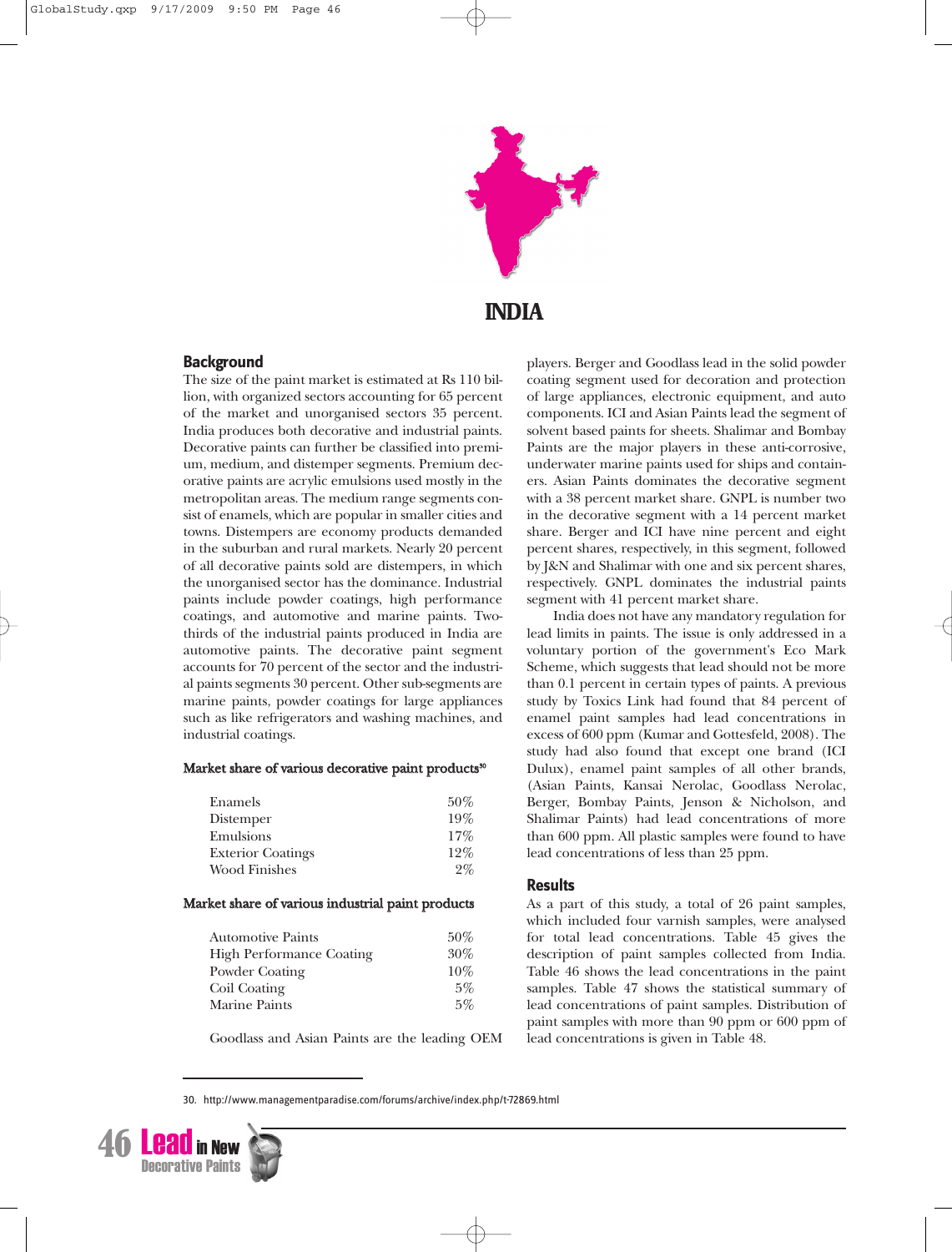| Table 45. Description of paint samples from India |                                             |                     |                         |                        |                                      |                               |                                  |                                |
|---------------------------------------------------|---------------------------------------------|---------------------|-------------------------|------------------------|--------------------------------------|-------------------------------|----------------------------------|--------------------------------|
| <b>Sample</b><br>no.                              | <b>Paint brand</b>                          | Date of<br>purchase | Location of<br>purchase | Date of<br>manufacture | Volume<br>of the<br>paint<br>samples | Price of<br>the can<br>in Rs. | Type of paint-<br>plastic/enamel | <b>Colour of</b><br>the paints |
| <b>IND 01</b>                                     | Kansai Nerolac                              | 15/01/09            | New Delhi               | 2008 Aug               | 1 <sup>1</sup>                       | 237                           | Synthetic Enamel Hi-Gloss finish | P.O. Red                       |
| <b>IND 02</b>                                     | Kansai Nerolac                              | 15/01/09            | New Delhi               | 2008 Aug               | 1 <sup>1</sup>                       | 208                           | Synthetic Enamel Hi-Gloss finish | N. Bus Green                   |
| <b>IND 03</b>                                     | Kansai Nerolac                              | 15/01/09            | New Delhi               | 2008 Oct               | 500 ml                               | 112                           | Synthetic Enamel Hi-Gloss finish | <b>Brill White</b>             |
| <b>IND 04</b>                                     | Kansai Nerolac                              | 15/01/09            | New Delhi               | 2008 Sep               | 1 <sup>1</sup>                       | 208                           | Synthetic Enamel Hi-Gloss finish | Oxford Blue                    |
| <b>IND 05</b>                                     | <b>ICI Dulux</b>                            | 15/01/09            | New Delhi               | 2008 Sep               | 1 <sup>1</sup>                       | 247                           | Premium Gloss Enamel paint       | <b>Bus Green</b>               |
| <b>IND 06</b>                                     | <b>ICI Dulux</b>                            | 15/01/09            | New Delhi               | 2008 Mar               | 1 <sup>1</sup>                       | 192                           | Premium Gloss Enamel paint       | P.O. Red                       |
| <b>IND 07</b>                                     | <b>ICI Dulux</b>                            | 15/01/09            | New Delhi               | 2008 Mar               | 500 ml                               | 95.60                         | Premium Gloss Enamel paint       | Golden Yellow                  |
| <b>IND 08</b>                                     | <b>ICI Dulux</b>                            | 15/01/09            | New Delhi               | 2008 Oct               | 500 ml                               | 116                           | Premium Gloss Enamel paint       | <b>Blazing white</b>           |
| <b>IND 09</b>                                     | Berger                                      | 15/01/09            | New Delhi               | 2008 Sep               | 500 ml                               | 116.4                         | Luxol Hi-Gloss enamel            | <b>Bus Green</b>               |
| <b>IND 10</b>                                     | Berger                                      | 15/01/09            | New Delhi               | 2008 Mar               | 500 ml                               | 88.8                          | Luxol Hi-Gloss enamel            | Oxford Blue                    |
| <b>IND 11</b>                                     | Berger                                      | 15/01/09            | New Delhi               | 2008 Aug               | 500 ml                               | 101.4                         | Luxol Hi-Gloss enamel            | Snow White                     |
| <b>IND 12</b>                                     | Berger                                      | 15/01/09            | New Delhi               | 2008 Jun               | 500 ml                               | 110.9                         | Luxol Hi-Gloss enamel            | P.O. Red                       |
| <b>IND 13</b>                                     | Berger                                      | 15/01/09            | New Delhi               | 2008 May               | 500 ml                               | 96.6                          | Luxol Hi-Gloss enamel            | G Yellow                       |
| <b>IND 14</b>                                     | Shalimar                                    | 15/01/09            | New Delhi               | 2008 Sep               | 100 ml                               | 31                            | Superlac Hi-gloss enamel         | Golden Yellow                  |
| <b>IND 15</b>                                     | <b>Asian Paints</b>                         | 15/01/09            | New Delhi               | 2008 Jul               | 100 ml                               | 33                            | Premium Gloss Enamel             | BLZ. White                     |
| <b>IND 16</b>                                     | <b>Asian Paints</b>                         | 15/01/09            | New Delhi               | 2008 Oct               | 100 ml                               | 35                            | Premium Gloss Enamel             | P.O. Red                       |
| <b>IND 17</b>                                     | <b>Asian Paints</b>                         | 15/01/09            | New Delhi               | 2008 Aug               | 100 ml                               | 35                            | Premium Gloss Enamel             | Oxford Blue                    |
| <b>IND 18</b>                                     | <b>Asian Paints</b>                         | 20/1/09             | New Delhi               | 2008 Jul               | 200 ml                               | 58                            | Premium Gloss Enamel             | BLZ. White                     |
| <b>IND 19</b>                                     | <b>Asian Paints</b>                         | 20/1/09             | New Delhi               | 2008 Jun               | 200 ml                               | 58                            | Premium Gloss Enamel             | Golden Yellow                  |
| <b>IND 20</b>                                     | <b>Asian Paints</b>                         | 20/1/09             | New Delhi               | 2008 Jul               | 200 ml                               | 59                            | Premium Gloss Enamel             | P.O. Red                       |
| <b>IND 21</b>                                     | <b>Asian Paints</b>                         | 20/1/09             | New Delhi               | 2008 Oct               | 200 ml                               | 61                            | Premium Gloss Enamel             | OX Blue                        |
| <b>IND 22</b>                                     | <b>Asian Paints</b>                         | 20/1/09             | New Delhi               | 2008 May               | 100 ml                               | 29                            | Premium Gloss Enamel             | <b>Bus Green</b>               |
| <b>IND 23</b>                                     | <b>Nerolac</b>                              | 26/2/09             | New Delhi               | 2007-Oct               | 1 <sub>L</sub>                       | 170                           | Full gloss hard drying           |                                |
|                                                   |                                             |                     |                         |                        |                                      |                               | synthetic clear varnish          |                                |
| <b>IND 24</b>                                     | <b>Asian Paints</b>                         | 26/2/09             | New Delhi               | 2008-Oct B.            | 500 ml                               | 103                           | Clear sunthetic Enamel VA        |                                |
|                                                   |                                             |                     |                         | No. 174                |                                      |                               |                                  |                                |
| <b>IND 25</b>                                     | Shalimar                                    | 26/2/09             | <b>New Delhi</b>        | 2008-Feb B.            | 500 ml                               | 80                            | Superlac Hi-gloss enamel         |                                |
|                                                   |                                             |                     |                         | No. SL9538             |                                      |                               | Synthetic clear Varnish          |                                |
| <b>IND 26</b>                                     | Honda 29/110,<br>Vishwas Nagar,<br>Delhi-32 | 26/2/09             | New Delhi               |                        | 1 <sub>L</sub>                       | 90                            | Pale Copal Varnish City Paints   |                                |

The major findings of the study of Indian paint samples are:

- 1. Some 26 enamel paint samples, which were analysed for total lead concentration, belonged to four brands, namely Kansai Nerolac, ICI Dulux, Berger, and Asian Paints, and one sample of Shalimar Paints.
- 2. While all enamel samples of Kansai Nerolac and ICI Dulux had lead concentrations lower than 90 ppm, some enamel samples of Asian Paints showed lead concentrations higher than 90 ppm.
- 3. All enamel samples of Berger Paints showed lead concentrations higher than 90 ppm.
- 4. None of the varnish sample showed lead concentrations higher than 90 ppm.
- 5. Out of 22 enamel samples, eight samples (36 percent) showed lead concentrations higher than 90 ppm. Overall 31 percent of samples showed lead concentrations higher than 90 ppm.
- 6. The arithmetic mean of lead concentrations of all samples was 7,966.3 ppm with the range varying from 0.6 ppm to 49,593 ppm. The arithmetic mean of enamel samples was 9,411 ppm with lead concentration ranging from 8.1

ppm to 49,593 ppm (five percent)

- 7. The median lead concentration for enamel samples was 25 ppm.
- 8. The highest concentration of lead, five percent, was found in a bus green colour enamel paint sample of Berger Paints.

#### **Conclusions**

The major conclusions of the study with respect to Indian Paints are:

- 1. Some 36 percent of enamel paint samples and 31 percent of total samples were found to have more than 90 ppm of lead.
- 2. None of the varnish samples were found to have lead contents exceeding 90 ppm.
- 3. ICI Dulux continues to have low lead concentrations in their enamel paints.
- 4. In the previous study done by Toxics Link (Kumar and Gottesfeld, 2008), 38 percent of all samples, including plastic and enamel types, contained lead at levels above 600 ppm. All enamel paint samples of Kansai Nerolac that were manufactured from 2003 to 2005 were found to have high lead concentrations

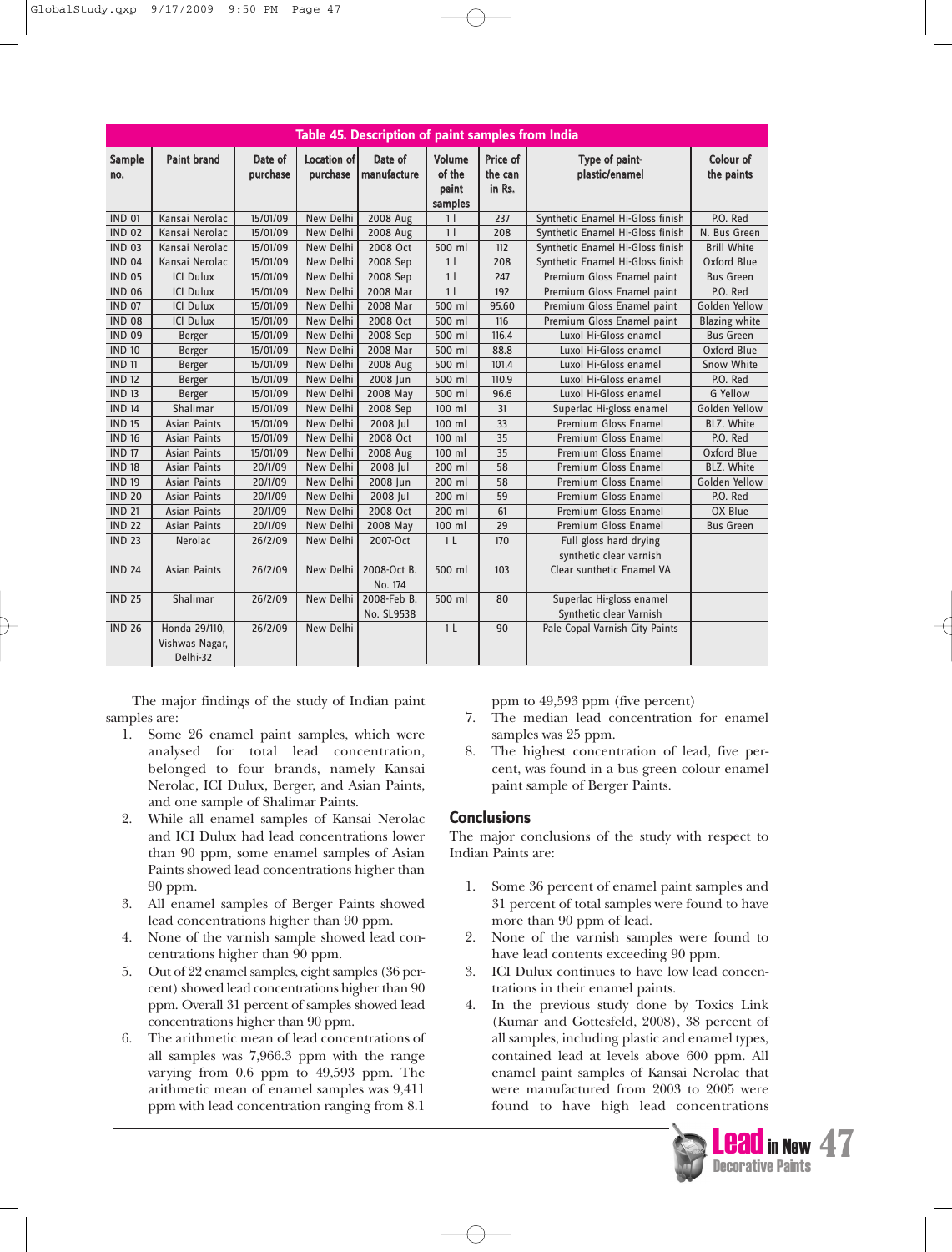exceeding 600 ppm. In the present study, the enamel samples of the same brand, manufactured in the year 2008, have shown low lead concentrations, not exceeding 90 ppm.

tion of more than 90 ppm in some of its enamel paints. Its average lead level is 7,966.4 ppm.

- 6. Enamel samples of Shalimar Paints and Berger Paints continue to have high lead concentrations.
- 5. Asian Paints continues to have lead concentra-

| Table 46. Lead concentrations in paint samples from India |                     |                                                  |                         |                                     |                                   |  |  |
|-----------------------------------------------------------|---------------------|--------------------------------------------------|-------------------------|-------------------------------------|-----------------------------------|--|--|
| <b>Sample</b><br>no.                                      | <b>Paint brand</b>  | Type of paint-plastic/<br>enamel                 | Colour of<br>the paints | <b>Ph</b> concentration<br>(in ppm) | <b>Pb</b> concentration<br>(in %) |  |  |
| <b>IND 01</b>                                             | Kansai Nerolac      | Synthetic Enamel Hi-Gloss finish                 | P.O. Red                | 23                                  | 0.00228                           |  |  |
| <b>IND 02</b>                                             | Kansai Nerolac      | Synthetic Enamel Hi-Gloss finish                 | N. Bus Green            | 8.1                                 | 0.00081                           |  |  |
| <b>IND 03</b>                                             | Kansai Nerolac      | Synthetic Enamel Hi-Gloss finish                 | <b>Brill White</b>      | 11.1                                | 0.00111                           |  |  |
| <b>IND 04</b>                                             | Kansai Nerolac      | Synthetic Enamel Hi-Gloss finish                 | Oxford Blue             | 12                                  | 0.00119                           |  |  |
| <b>IND 05</b>                                             | <b>ICI Dulux</b>    | Premium Gloss Enamel paint                       | <b>Bus Green</b>        | 8.1                                 | 0.00081                           |  |  |
| <b>IND 06</b>                                             | <b>ICI Dulux</b>    | Premium Gloss Enamel paint                       | P.O. Red                | 13.4                                | 0.00134                           |  |  |
| <b>IND 07</b>                                             | <b>ICI Dulux</b>    | Premium Gloss Enamel paint                       | Golden Yellow           | 13                                  | 0.00128                           |  |  |
| <b>IND 08</b>                                             | <b>ICI Dulux</b>    | Premium Gloss Enamel paint                       | <b>Blazing white</b>    | 11                                  | 0.00106                           |  |  |
| <b>IND 09</b>                                             | Berger              | Luxol Hi-Gloss enamel                            | <b>Bus Green</b>        | 49.593                              | 5                                 |  |  |
| <b>IND 10</b>                                             | Berger              | Luxol Hi-Gloss enamel                            | Oxford Blue             | 22,274                              | 2.2                               |  |  |
| <b>IND 11</b>                                             | Berger              | Luxol Hi-Gloss enamel                            | Snow White              | 15,206                              | 1.5                               |  |  |
| <b>IND 12</b>                                             | Berger              | Luxol Hi-Gloss enamel                            | P.O. Red                | 20,520                              | 2.0                               |  |  |
| <b>IND 13</b>                                             | Berger              | Luxol Hi-Gloss enamel                            | G Yellow                | 41,381.3                            | 4.1                               |  |  |
| <b>IND 14</b>                                             | Shalimar            | Superlac Hi-gloss enamel                         | Golden Yellow           | 31,630.1                            | 3.2                               |  |  |
| <b>IND 15</b>                                             | <b>Asian Paints</b> | Premium Gloss Enamel                             | <b>BLZ. White</b>       | 13,626                              | 1.4                               |  |  |
| <b>IND 16</b>                                             | <b>Asian Paints</b> | Premium Gloss Enamel                             | P.O. Red                | 12,535                              | 1.2                               |  |  |
| <b>IND 17</b>                                             | <b>Asian Paints</b> | Premium Gloss Enamel                             | Oxford Blue             | 26.4                                | 0.00264                           |  |  |
| <b>IND 18</b>                                             | <b>Asian Paints</b> | Premium Gloss Enamel                             | <b>BLZ.</b> White       | 23                                  | 0.0023                            |  |  |
| <b>IND 19</b>                                             | <b>Asian Paints</b> | Premium Gloss Enamel                             | Golden Yellow           | 13                                  | 0.00129                           |  |  |
| <b>IND 20</b>                                             | <b>Asian Paints</b> | Premium Gloss Enamel                             | P.O. Red                | 66                                  | 0.00657                           |  |  |
| <b>IND 21</b>                                             | <b>Asian Paints</b> | Premium Gloss Enamel                             | OX Blue                 | 14                                  | 0.0014                            |  |  |
| <b>IND 22</b>                                             | <b>Asian Paints</b> | Premium Gloss Enamel                             | <b>Bus Green</b>        | 28.1                                | 0.00281                           |  |  |
| <b>IND 23</b>                                             | Nerolac             | Full gloss hard drying synthetic clear varnish   | 30.2                    | 0.00302                             |                                   |  |  |
| <b>IND 24</b>                                             | <b>Asian Paints</b> | Clear sunthetic Enamel VA                        |                         | 0.6                                 | 0.00006                           |  |  |
| <b>IND 25</b>                                             | Shalimar            | Superlac Hi-gloss enamel Synthetic clear Varnish | 52                      | 0.0052                              |                                   |  |  |
| <b>IND 26</b>                                             | Honda               | Pale Copal VarnishCity Paints                    |                         | 9                                   | 0.00087                           |  |  |

#### All Enamel Plastic<br>samples samples samples samples Arithmetic mean 7,966.3 9411 23 Standard deviation 14,161.2 14,984.4 23.1 Maximum concentration | 49,593 | 49,593 | 52 **Table 47. Statistical summary of lead concentrations in paint samples from India**

Minimum concentration | 0.6 | 8.1 | 0.6 Median 25 25 25 19.5

#### **Table 48. Distribution of paint samples having lead concentrations more than 90/600 ppm**

|                       | No. of<br>samples | No. of samples<br>bearing more<br>than 90 ppm<br>of lead | No. of samples<br>bearing more<br>than 600 ppm<br>of lead |
|-----------------------|-------------------|----------------------------------------------------------|-----------------------------------------------------------|
| Enamel paint samples  | 22                | 8 (36.4%)                                                | 8 (36.4%)                                                 |
| Varnish paint samples |                   |                                                          |                                                           |
| All paint samples     | 26                | 8(31%)                                                   | 8(31%)                                                    |

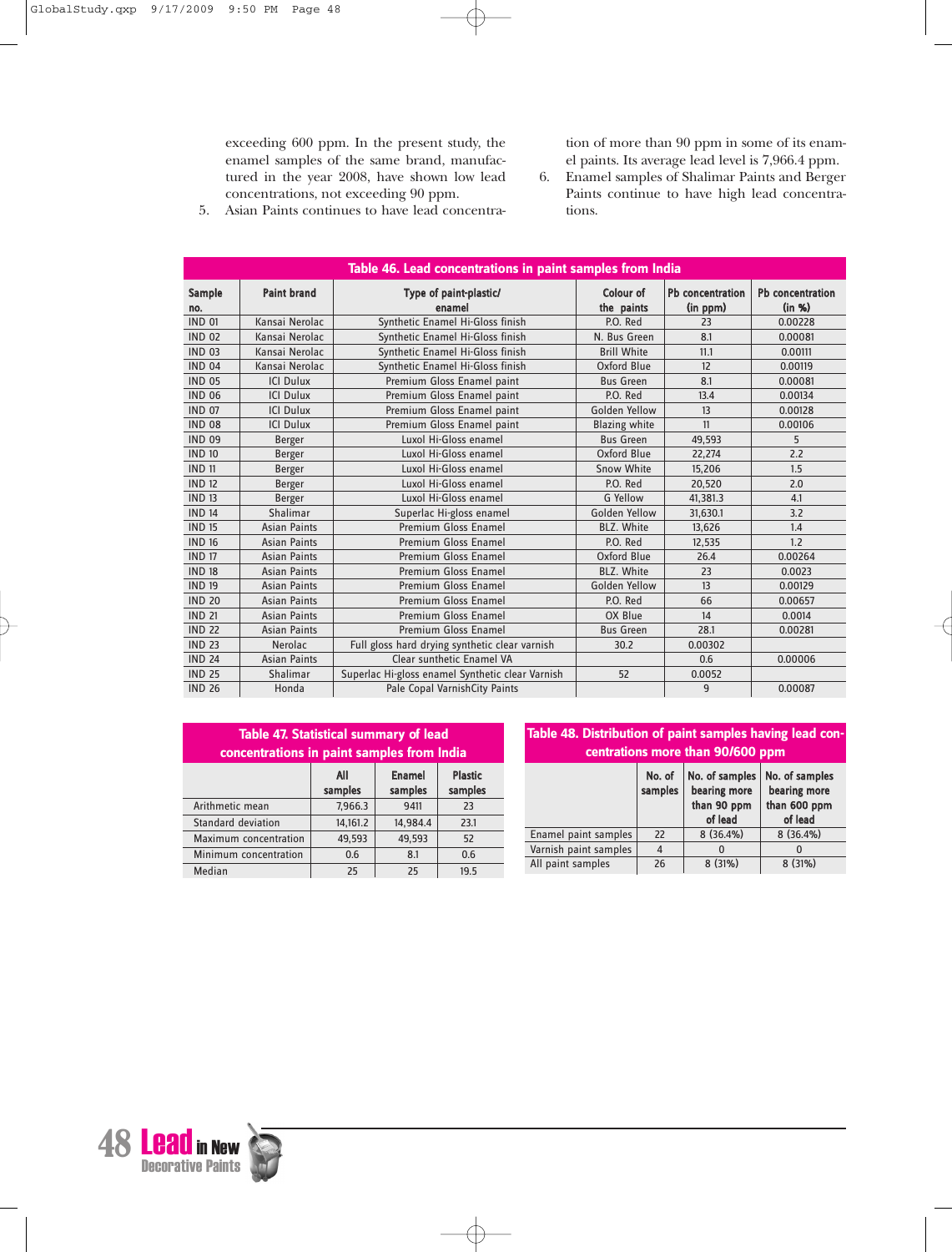# **ALL SAMPLES**

Table 49 shows the statistical summary of<br>
lead concentrations of all samples taken<br>
together, while the distribution of samples<br>
having lead concentrations greater than<br>
90 ppm is given in Table 50. Table 51 depicts the lead concentrations of all samples taken together, while the distribution of samples having lead concentrations greater than lead concentration in the multinational brands, which were sampled from different source countries. There are four multinational paint brands for which samples were taken from more than one country, i.e., ICI Dulux, Sherwin Williams, Coral, and Asian Paints (Berger International in Thailand and Nigeria).

The major findings of the study are:

- 1. Overall 317 paint samples, which included 232 enamel samples, 78 plastic samples and seven varnish samples, were analyzed for lead concentrations.
- 2. Taking all samples together, 53 percent of samples were found to contain more than 90 ppm of lead, while 50 percent samples had lead concentrations of more than 600 ppm.
- 3. Some 68.5 percent of enamel samples had lead concentrations of more than 90 ppm, while 65 percent of enamel samples had lead concentrations of more than 600 ppm.
- 4. Only 10 percent of plastic paint samples had concentrations more than 90 ppm.
- 5. The overall average of lead concentrations was 18,220.3 ppm, while for enamel samples the average was 23,707.1 ppm. For plastic samples the average was 1,508.5 ppm.
- 6. Taking all samples together, 50 percent of samples had lead concentrations of more than 1,541.2 ppm. In the case of enamel samples, the median lead concentration was 3,914.2 ppm. In the case of plastic paint samples, the median lead concentration was nine ppm, which implied that 50 percent of plastic samples had lead concentrations of more than nine ppm.
- Lead concentrations in samples ranged from 0.6 ppm to 505,716 ppm (51 percent).
- 8. Multinational paint brands, brands used in

more than one country, showed variation in lead concentrations for samples sourced from different countries.

- (a) Of the 54 paint companies with products containing lead concentrations greater than 90 ppm, six were subsidiary companies of U.S. corporations. An additional eight paint companies were subsidiaries of European or Japanese companies.
- (b) At least three of the paint companies with products containing lead concentrations above 90 ppm have ISO 14001 Certification in the country in which the paints were purchased. An additional seven companies claim to adhere to ISO 14001.
- (c) In addition, 10 companies are subsidiary companies or market licensed brands of larger companies that are ISO 14001 certified.

#### Figure 1: Percentage of paint samples with more than 90 ppm of Lead



The above figure depicts percentage of paint samples bearing lead concentration in excess of 90 ppm. Out of the 10 countries from where paint samples were collected and analysed for total lead contents, two countries, Nigeria and Tanzania, showed very high percentage of samples containing more than 90 ppm of lead. Nigeria and Tanzania were followed by Mexico, South Africa, Belarus, and Senegal. Thailand had the lowest percent of paint samples containing lead in excess of 90 ppm.

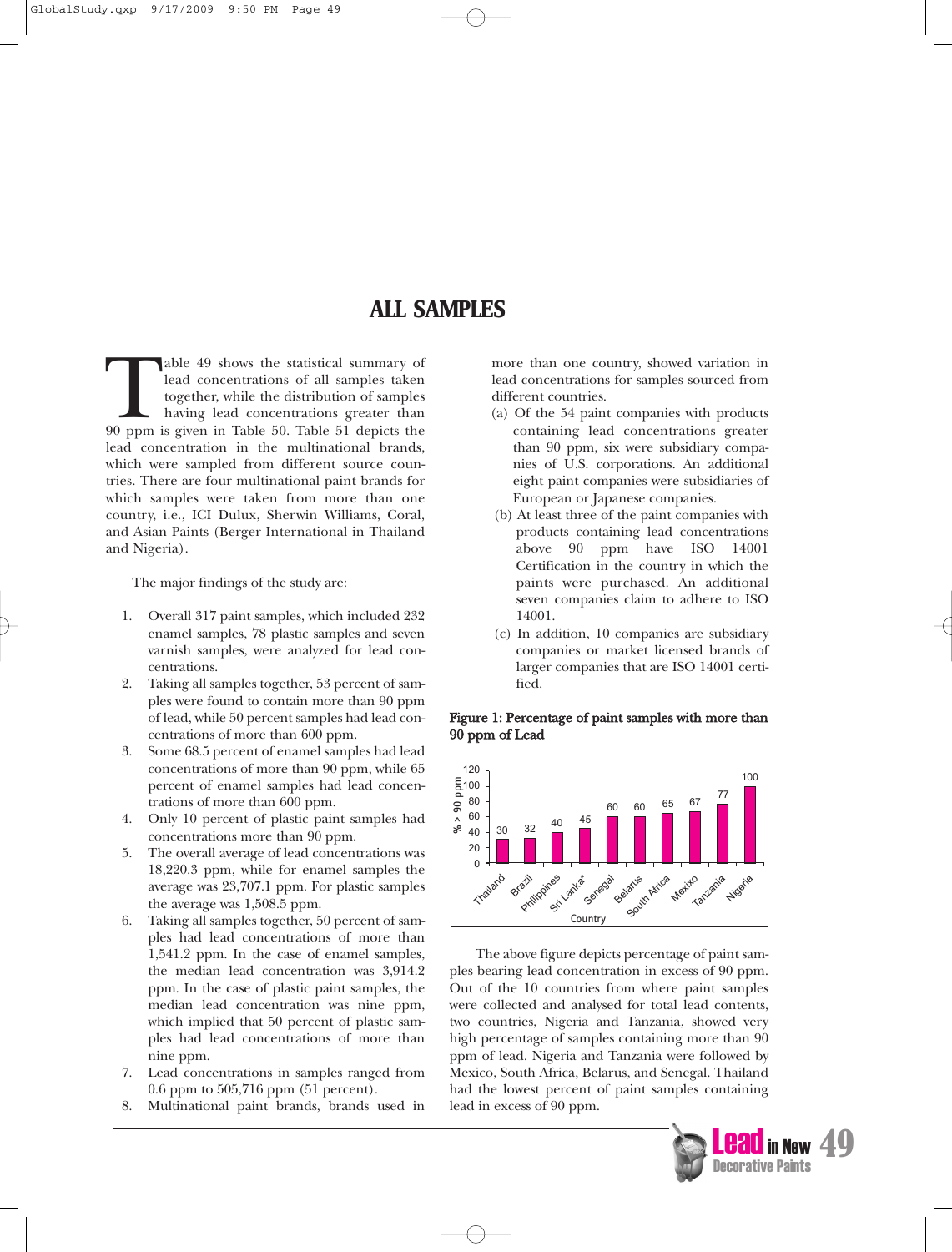#### Figure 2: Percentage of enamel paint samples with more than 90 ppm of lead



The figure above shows the percentage of enamel paint samples from the 10 countries containing more than 90 ppm of lead. It is evident that all enamel paint samples from Tanzania, Nigeria, and Mexico contained more than 90 ppm of lead, followed by Senegal (86 percent) and Belarus (82 percent). Brazil had the lowest percent of enamel paint samples containing more than 90 ppm of lead.

#### **Conclusions**

Major conclusions drawn from the study of paint samples from 10 countries around the globe are:

1. With a few exceptions, all plastic paint samples

had low lead concentrations, often below 90 ppm

- 2. Majority of enamel paint samples had lead concentrations higher than 90 ppm or 600 ppm.
- 3. Presence of small amount of lead in a majority of plastic samples may be due to the impurities in the raw materials as significant percentage of samples had lead less than 20 ppm. Out of 317 samples of plastic paints, 101 samples (32 percent) had less than 20 ppm of lead.
- 4. There is a little difference in the percentage of samples having lead concentrations greater than 90 ppm and those with more than 600 ppm.
- 5. It is obvious that alternatives to lead in paints exist, as a number of brands from various countries show consistently low lead concentrations even in their enamel products. Cleaner substitutes for lead based pigments, like titanium dioxide, have been in use for some time now.
- 6. There is a general lack of awareness on the whole issue of lead in a majority of countries that participated in the present study.
- 7. In the absence of any mandatory standard for lead in paints, industries, big and small, are using lead without regard for its environmental and health impacts.

| Table 49. Statistical measurements of lead concentrations of all samples |                |                       |                                     |                                     |                  |  |  |
|--------------------------------------------------------------------------|----------------|-----------------------|-------------------------------------|-------------------------------------|------------------|--|--|
| <b>Countries</b>                                                         | <b>Samples</b> | Arithmetic mean (ppm) | Maximum lead<br>concentration (ppm) | Minimum lead<br>concentration (ppm) | Median (ppm)     |  |  |
| Sri Lanka                                                                | All            | 15,927                | 137,325                             | 4                                   | 34.4             |  |  |
|                                                                          | Enamel         | 25,210                | 137,325                             | 4                                   | 5,137.4          |  |  |
|                                                                          | Plastic        | 4,177                 | 45,743.1                            | 6                                   | 18               |  |  |
| Philippines                                                              | All            | 17,016.4              | 189,163.5                           | 0.6                                 | 40.2             |  |  |
|                                                                          | Enamel         | 28,354                | 189,163.5                           | 3.4                                 | 3,199            |  |  |
|                                                                          | Plastic        | 11                    | 40.2                                | 0.6                                 | 9                |  |  |
| <b>Thailand</b>                                                          | All            | 38,970.5              | 5,05716                             | 0.6                                 | $\overline{2.2}$ |  |  |
|                                                                          | Enamel         | 61,893                | 5,05716                             | 0.6                                 | 35               |  |  |
|                                                                          | Plastic        | 3                     | 15                                  | 0.6                                 | 0.6              |  |  |
| Tanzania                                                                 | All            | 11.187.3              | 120,862.1                           | 13                                  | 3,631.5          |  |  |
|                                                                          | Enamel         | 14,537                | 120,862.1                           | 193.2                               | 4,130.5          |  |  |
|                                                                          | Plastic        | 22.2                  | 40.2                                | 13                                  | 19               |  |  |
| South Africa                                                             | All            | 19,862                | 195,289                             | 3                                   | 11               |  |  |
|                                                                          | Enamel         | 19,862                | 195,289                             | 3                                   | 11               |  |  |
|                                                                          | Plastic        |                       |                                     |                                     |                  |  |  |
| Nigeria                                                                  | All            | 30.332.1              | 129,837                             | 2,898.4                             | 13,394.2         |  |  |
|                                                                          | Enamel         | 36,989.5              | 129,837                             | 4,636                               | 23,866           |  |  |
|                                                                          | Plastic        | 8,458                 | 34,598                              | 2,898.4                             | 4,560            |  |  |
| Senegal                                                                  | All            | 4.108.1               | 29,717                              | 0.6                                 | 1.615            |  |  |
|                                                                          | Enamel         | 5,866.4               | 29,717                              | 0.6                                 | 2,771.4          |  |  |
|                                                                          | Plastic        | 5.5                   | 29                                  | 0.6                                 | 3                |  |  |
| <b>Belarus</b>                                                           | All            | 4091                  | 59,387.2                            | 0.6                                 | 571.             |  |  |
|                                                                          | Enamel         | 5,557.5               | 59,387.2                            | 0.6                                 | 1,678            |  |  |
|                                                                          | Plastic        | 58.2                  | 418.1                               | 0.6                                 | $\overline{2}$   |  |  |
| Mexico                                                                   | All            | 34,575.3              | 163,812                             | 0.6                                 | 30,204.2         |  |  |
|                                                                          | Enamel         | 51,860.1              | 163,812                             | 22,758.5                            |                  |  |  |
|                                                                          | Plastic        | 6                     | 16                                  | 0.6                                 |                  |  |  |
| <b>Brazil</b>                                                            | All            | 11.618.3              | 170,258.4                           | 0.6                                 | 16.4             |  |  |
|                                                                          | Enamel         | 15,004.1              | 170,258.4                           | 0.6                                 |                  |  |  |
|                                                                          | Plastic        | 10 <sup>10</sup>      | 14.4                                | 0.6                                 |                  |  |  |
| India                                                                    | All            | 7,966.3               | 49,593                              | 0.6                                 | 25               |  |  |
|                                                                          | Enamel         | 9,410.6               | 49,593                              | 8.1                                 |                  |  |  |
|                                                                          | Plastic        |                       |                                     |                                     |                  |  |  |
| All                                                                      | All            | 18,220.3              | 505,716                             | 0.6                                 | 1,541.2          |  |  |
|                                                                          | Enamel         | 23,707.1              | 505,716                             | 0.6                                 |                  |  |  |
|                                                                          | Plastic        | 1,508.4               | 45,743                              | 0.6                                 |                  |  |  |
|                                                                          |                |                       |                                     |                                     |                  |  |  |

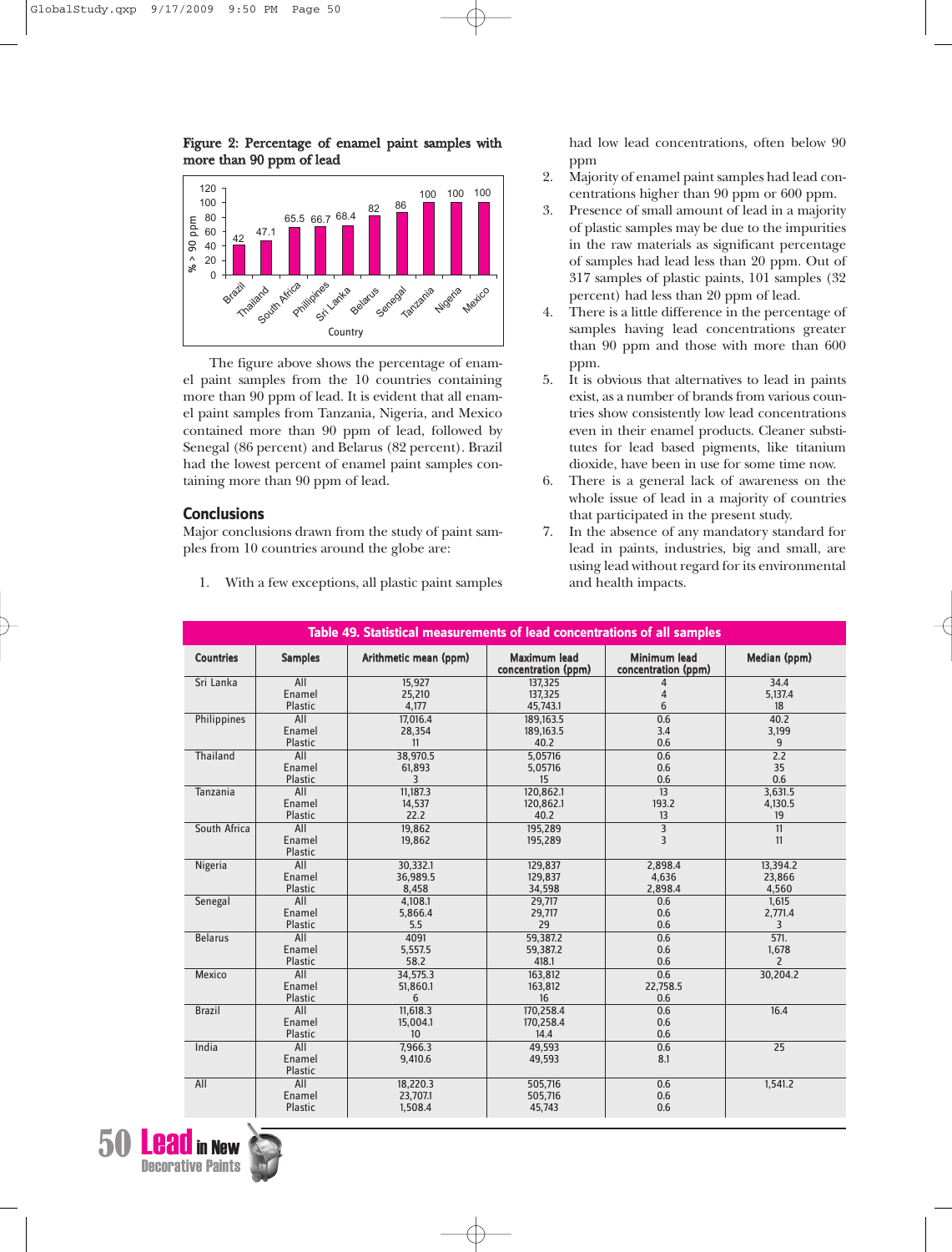$\rightarrow$ 

| Table 50. Samples with lead concentrations more than 90 ppm or 600 ppm |                  |                          |                                                           |                                                            |  |  |
|------------------------------------------------------------------------|------------------|--------------------------|-----------------------------------------------------------|------------------------------------------------------------|--|--|
| <b>Countries</b>                                                       | <b>Samples</b>   | <b>Number of Samples</b> | Percentage of samples<br>bearing more than 90 ppm of lead | Percentage of samples<br>bearing more than 600 ppm of lead |  |  |
| Sri Lanka                                                              | <b>Total</b>     |                          |                                                           |                                                            |  |  |
|                                                                        | (including three | 33                       | 45                                                        | 45                                                         |  |  |
|                                                                        | varnish samples) |                          |                                                           |                                                            |  |  |
|                                                                        | Enamel           | 19                       | 68                                                        | 68                                                         |  |  |
|                                                                        | Plastic          | 11                       | 10                                                        | 10                                                         |  |  |
| Philippines                                                            | Total            | 25                       | 40                                                        | 36                                                         |  |  |
|                                                                        | Enamel           | 15                       | 67                                                        | 60                                                         |  |  |
|                                                                        | Plastic          | 10                       | $\mathbf{0}$                                              | $\mathbf{0}$                                               |  |  |
| Thailand                                                               | Total            | 27                       | 30                                                        | 30                                                         |  |  |
|                                                                        | Enamel           | 17                       | 47                                                        | 47                                                         |  |  |
|                                                                        | Plastic          | 10                       | $\pmb{0}$                                                 | $\pmb{0}$                                                  |  |  |
| Tanzania                                                               | Total            | 26                       | 77                                                        | 73                                                         |  |  |
|                                                                        | Enamel           | 20                       | 100                                                       | 95                                                         |  |  |
|                                                                        | Plastic          | 6                        | $\mathbf 0$                                               | $\mathbf{0}$                                               |  |  |
| South Africa                                                           | Total            | 29                       | 65                                                        | 62                                                         |  |  |
|                                                                        | Enamel           | 29                       | 65                                                        | 62                                                         |  |  |
|                                                                        | Plastic          | $\mathbf{0}$             |                                                           |                                                            |  |  |
| Nigeria                                                                | <b>Total</b>     | 30                       | 100                                                       | 100                                                        |  |  |
|                                                                        | Enamel           | 23                       | 100                                                       | 100                                                        |  |  |
|                                                                        | Plastic          | $\overline{7}$           | 100                                                       | 100                                                        |  |  |
| Senegal                                                                | <b>Total</b>     | 30                       | 60                                                        | 53                                                         |  |  |
|                                                                        | Enamel           | 21                       | 86                                                        | 76                                                         |  |  |
|                                                                        | Plastic          | 9                        | $\pmb{0}$                                                 | $\pmb{0}$                                                  |  |  |
| <b>Belarus</b>                                                         | <b>Total</b>     | 30                       | 60                                                        | 50                                                         |  |  |
|                                                                        | Enamel           | 22                       | 82                                                        | 68                                                         |  |  |
|                                                                        | Plastic          | 8                        | $\mathbf 0$                                               | $\mathbf{0}$                                               |  |  |
| Mexico                                                                 | Total            | 30                       | 67                                                        | 67                                                         |  |  |
|                                                                        | Enamel           | 20                       | 100                                                       | 100                                                        |  |  |
|                                                                        | Plastic          | 10                       | $\mathbf{0}$                                              | $\mathbf{0}$                                               |  |  |
| <b>Brazil</b>                                                          | Total            | $\overline{31}$          | $\overline{32}$                                           | 28                                                         |  |  |
|                                                                        | Enamel           | 24                       | 42                                                        | 37                                                         |  |  |
|                                                                        | Plastic          | $\overline{7}$           | $\mathbf{0}$                                              | $\mathbf{0}$                                               |  |  |
| India                                                                  | Total            |                          |                                                           |                                                            |  |  |
|                                                                        | (including four  | 26                       | 31                                                        | 31                                                         |  |  |
|                                                                        | varnish samples) |                          |                                                           |                                                            |  |  |
|                                                                        | Enamel           | 22                       | 36                                                        | 36                                                         |  |  |
|                                                                        | Plastic          | $\mathbf 0$              |                                                           |                                                            |  |  |
| <b>Total</b>                                                           | Total            | $\overline{317}$         | 53                                                        | 50                                                         |  |  |
|                                                                        | Enamel           | 232                      | 68.50                                                     | 65                                                         |  |  |
|                                                                        | Plastic          | 78                       | 10.20                                                     | 10.20                                                      |  |  |

 $\Rightarrow$ 

 $\rightarrow$ 

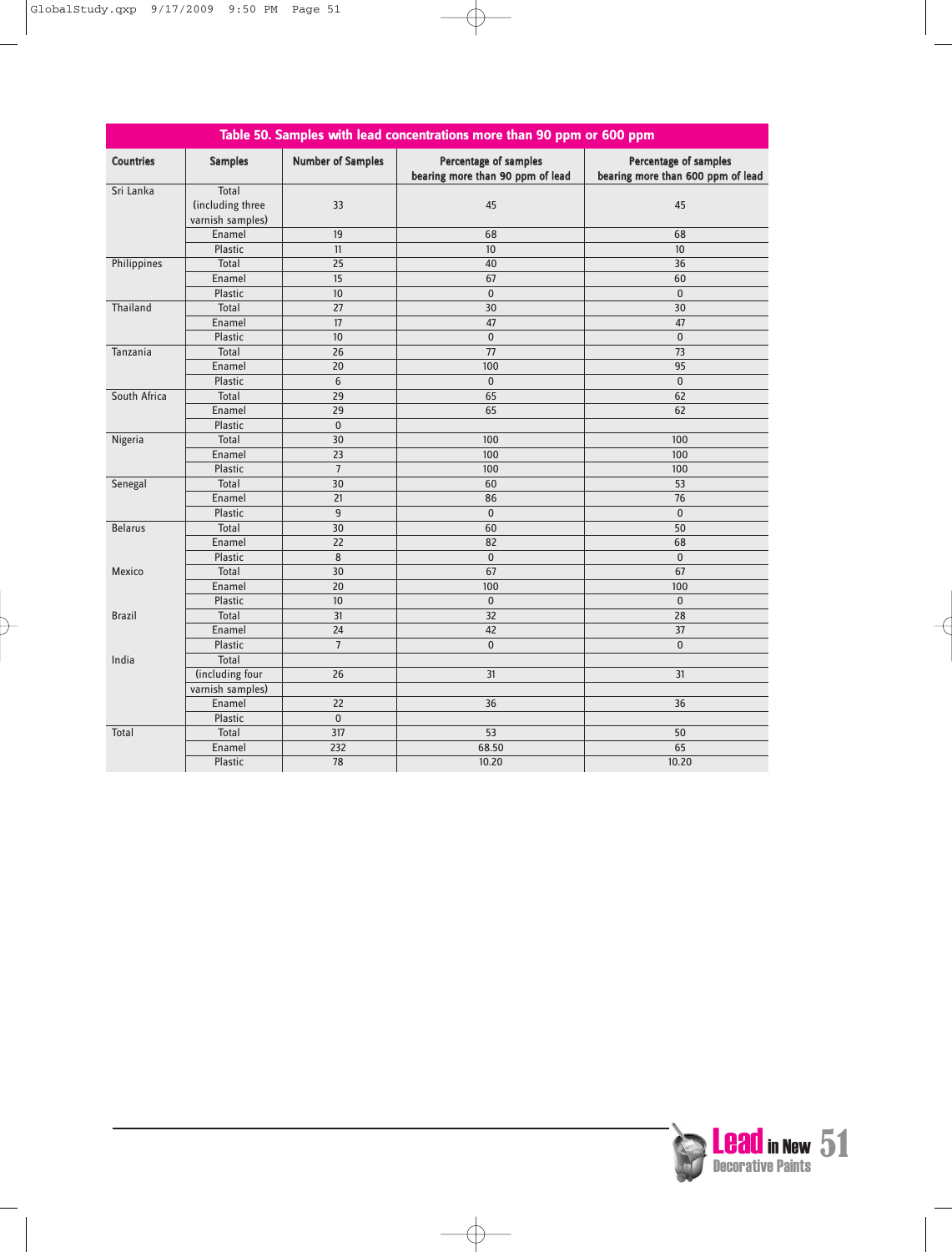|                | Table 51 Lead concentrations in the Multinational Paint Brands |                              |                                   |
|----------------|----------------------------------------------------------------|------------------------------|-----------------------------------|
| <b>Country</b> | <b>Multinational</b><br>paint brands                           | Pb<br>concentration<br>(ppm) | Avg. Pb<br>concentration<br>(ppm) |
| Sri Lanka      | CIC (ICI)                                                      | $\overline{4}$               | 11.02                             |
|                |                                                                | 4.1                          |                                   |
|                |                                                                | 8<br>$\overline{9}$          |                                   |
|                |                                                                | 8                            |                                   |
|                |                                                                | 10.2                         |                                   |
|                |                                                                | 21.2                         |                                   |
|                |                                                                | 14.3                         |                                   |
|                |                                                                | 20.4                         |                                   |
| Philippines    | Olympic                                                        | 26,897*                      |                                   |
|                | <b>Davies</b>                                                  | ND<br>3,199                  | 1,599.5                           |
|                | Dutch Boy                                                      | 189,163.3*                   |                                   |
| Thailand       | Berger                                                         |                              |                                   |
|                | (part of Asian Paints)                                         | <b>ND</b>                    | 22                                |
|                |                                                                | ND                           |                                   |
|                |                                                                | <b>ND</b>                    |                                   |
|                |                                                                | 35                           |                                   |
|                |                                                                | <b>ND</b>                    |                                   |
|                |                                                                | 8.5                          |                                   |
|                | Nippon                                                         | 77,637                       | 199,213.5                         |
|                |                                                                | 505,716<br>14,287.4          |                                   |
|                | Rust Oleum                                                     | 43,042                       | 133,666                           |
|                |                                                                | 333,695                      |                                   |
|                |                                                                | 24,260                       |                                   |
| Tanzania       | Goldstar                                                       | 19.3                         | 3,219.2                           |
|                |                                                                | 40.2                         |                                   |
|                |                                                                | 3,651                        |                                   |
|                |                                                                | 3,612.2                      |                                   |
|                |                                                                | 2,522                        |                                   |
|                |                                                                | 11,360                       |                                   |
|                |                                                                | 3,387                        |                                   |
|                |                                                                | 4,188<br>193.2               |                                   |
|                | Sadolin                                                        | 17.1                         | 6,209.2                           |
|                |                                                                | 2,219                        |                                   |
|                |                                                                | 26                           |                                   |
|                |                                                                | 2,670.2                      |                                   |
|                |                                                                | 3,914.2                      |                                   |
|                |                                                                | 31,581                       |                                   |
|                |                                                                | 4,073.1                      |                                   |
|                |                                                                | 9,841                        |                                   |
|                | Coral                                                          | 1,541.2<br>18                | 161,722.1                         |
|                |                                                                | 13                           |                                   |
|                |                                                                | 44,068.5                     |                                   |
|                |                                                                | 7,602                        |                                   |
|                |                                                                | 5,484                        |                                   |
|                |                                                                | 7,722                        |                                   |
|                |                                                                | 120,8621                     |                                   |
|                |                                                                | 20,248                       |                                   |
| South Africa   | Prominent                                                      | 11.2                         | 19,469.1                          |
|                |                                                                | 54,778<br>51,338             |                                   |
|                |                                                                | 8.1                          |                                   |
|                |                                                                | 8.4                          |                                   |
|                |                                                                | 10,671                       |                                   |
|                | Dulux                                                          | 8.5                          | 7.3                               |
|                |                                                                | 7                            |                                   |
|                |                                                                | 3                            |                                   |
|                |                                                                | 10                           |                                   |
|                |                                                                | $\overline{7}$               |                                   |

 $\overline{\bigoplus}$ 

 $\bigoplus$ 



 $\rightarrow$ 

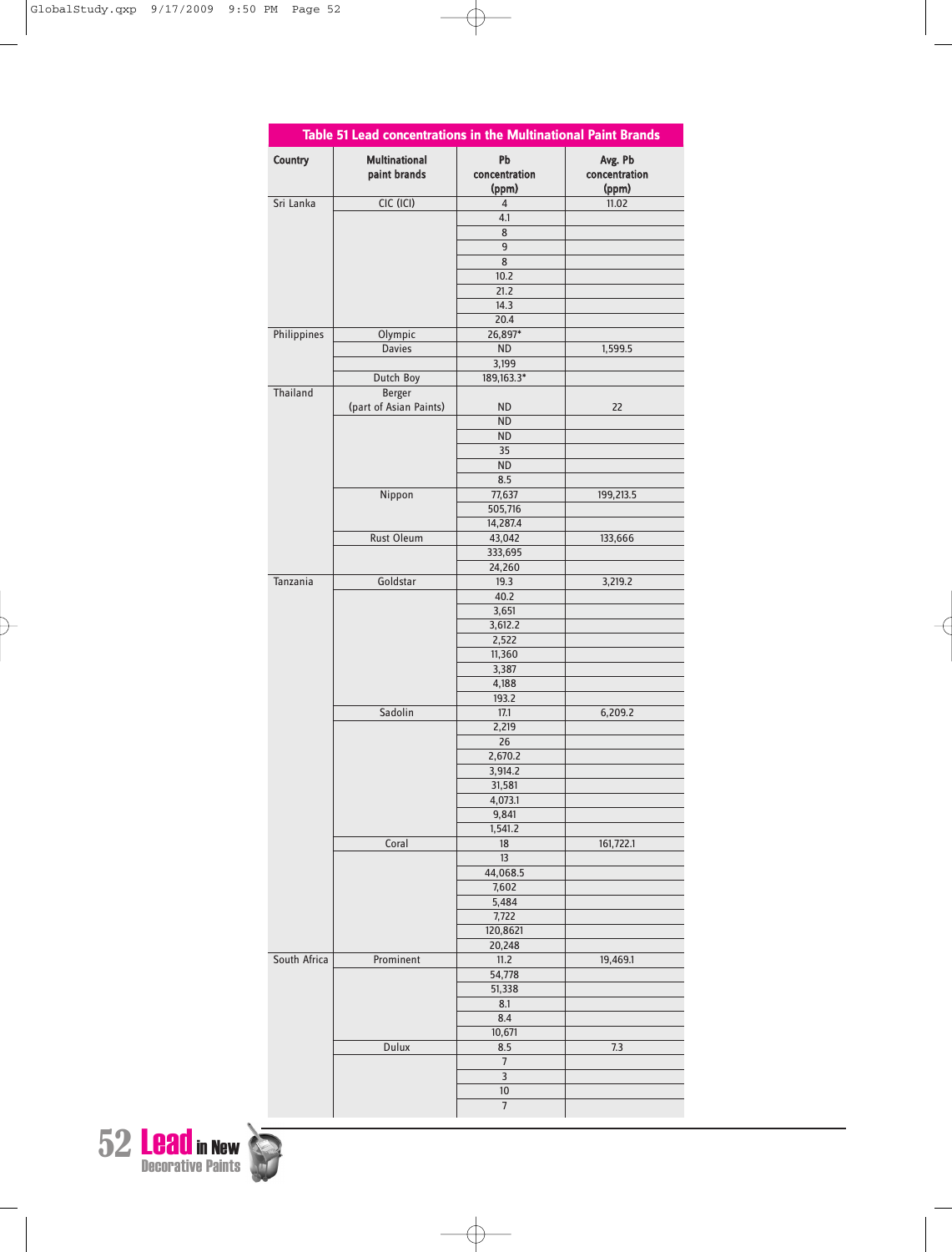I

 $\rightarrow$ 

| Table 51 Lead concentrations in the Multinational Paint Brands |                                      |                              |                                   |  |  |
|----------------------------------------------------------------|--------------------------------------|------------------------------|-----------------------------------|--|--|
| Country                                                        | <b>Multinational</b><br>paint brands | Pb<br>concentration<br>(ppm) | Avg. Pb<br>concentration<br>(ppm) |  |  |
|                                                                |                                      | 11<br>4.4                    |                                   |  |  |
| Nigeria                                                        | Berger                               |                              |                                   |  |  |
|                                                                | (part of Asian Paints)               | 5,674.3                      | 28,786.1                          |  |  |
|                                                                |                                      | 62,800                       |                                   |  |  |
|                                                                |                                      | 66,224.1                     |                                   |  |  |
|                                                                |                                      | 6,004                        |                                   |  |  |
|                                                                |                                      | 3,228                        |                                   |  |  |
| Senegal                                                        | Seigneurie                           | 2135<br>29717                | 15496                             |  |  |
|                                                                |                                      | 5966                         |                                   |  |  |
|                                                                |                                      | 24,164.4                     |                                   |  |  |
|                                                                | National                             | $5.3*$                       |                                   |  |  |
| <b>Belarus</b>                                                 | Nil                                  |                              |                                   |  |  |
| Mexico                                                         | Comex                                | 16                           | 40,255.1                          |  |  |
|                                                                |                                      | 10 <sup>°</sup>              |                                   |  |  |
|                                                                |                                      | 0.6                          |                                   |  |  |
|                                                                |                                      | 163,812                      |                                   |  |  |
|                                                                |                                      | 27,171<br>50,521             |                                   |  |  |
|                                                                | Pintu sayer ICI                      | 4.4                          | 35,164.3                          |  |  |
|                                                                |                                      | 6.2                          |                                   |  |  |
|                                                                |                                      | 70,531                       |                                   |  |  |
|                                                                |                                      | 73,968                       |                                   |  |  |
|                                                                |                                      | 36,224                       |                                   |  |  |
|                                                                |                                      | 30,252.1                     |                                   |  |  |
|                                                                | <b>Sherwin Williams</b>              | 4                            | 10,056                            |  |  |
|                                                                |                                      | 7.3                          |                                   |  |  |
| <b>Brazil</b>                                                  | Coral                                | 30,156.4<br>12.4             | 8.5                               |  |  |
|                                                                |                                      | 14                           |                                   |  |  |
|                                                                |                                      | 10                           |                                   |  |  |
|                                                                |                                      | 6                            |                                   |  |  |
|                                                                |                                      | 0.6                          |                                   |  |  |
|                                                                |                                      | 8.2                          |                                   |  |  |
|                                                                | <b>Sherwin Williams Novacor</b>      | 53                           | 25.2                              |  |  |
|                                                                |                                      | 16.4                         |                                   |  |  |
|                                                                |                                      | 22                           |                                   |  |  |
|                                                                | Renner                               | 9.5<br>5,633.2               |                                   |  |  |
|                                                                |                                      | 12.4                         | 43,979                            |  |  |
|                                                                |                                      | 170,258.4                    |                                   |  |  |
|                                                                |                                      | 12                           |                                   |  |  |
|                                                                | 3RM                                  | 4,935.5                      | 4,416                             |  |  |
|                                                                |                                      | 3,896.1                      |                                   |  |  |
| India                                                          | Kansia Nerolac                       | 23                           | 17                                |  |  |
|                                                                |                                      | 8.1                          |                                   |  |  |
|                                                                |                                      | 11.1<br>12                   |                                   |  |  |
|                                                                |                                      | 30.2                         |                                   |  |  |
|                                                                | <b>ICI Dulux</b>                     | 8.1                          | 11.2                              |  |  |
|                                                                |                                      | 13.4                         |                                   |  |  |
|                                                                |                                      | 12                           |                                   |  |  |
|                                                                |                                      | 11                           |                                   |  |  |
|                                                                | <b>Asian Paints</b>                  | 13,626                       | 2926                              |  |  |
|                                                                |                                      | 12,535                       |                                   |  |  |
|                                                                |                                      | 26.4                         |                                   |  |  |
|                                                                |                                      | 23<br>13                     |                                   |  |  |
|                                                                |                                      | 66                           |                                   |  |  |
|                                                                |                                      | 14                           |                                   |  |  |
|                                                                |                                      | 28.1                         |                                   |  |  |
|                                                                |                                      | 0.6                          |                                   |  |  |
|                                                                |                                      |                              |                                   |  |  |

 $\overline{\varphi}$ 

\* Indicates the Pb concentration of only one sample

 $\overline{\varphi}$ 



€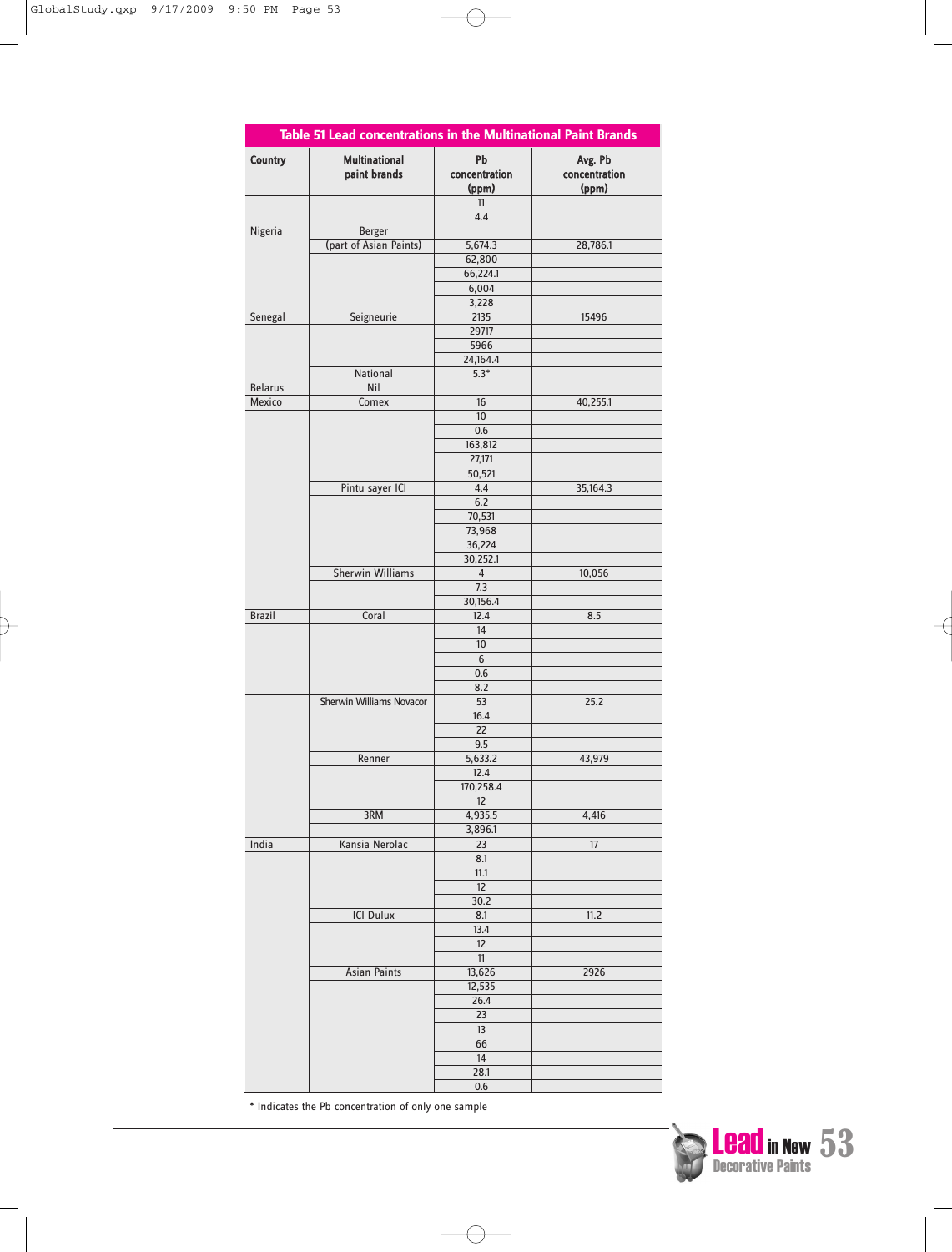# **Recommendations**

Recommendations include the following:



#### **Regulations**

Lead use in paints is not regulated in developing countries. Health effects of lead are well recognized in most developed countries and many govern-

ments have taken stringent actions against it. Lead poisoning is the most serious environmental disease among children in developing countries. Therefore, it is imperative to enact mandatory national regulations for limiting lead concentrations in paints. The use of paints with lead, such as industrial paints, should be reduced to a minimum.



#### **Monitoring**

For effective implementation of the lead standards, a proper monitoring plan should be devised to ensure that the industry complies with the standards. The government agen-

cies in collaboration with non-government organisations can play a key role in monitoring the presence of lead in paints. Before 2012, a follow-up paint sampling from these 10 countries could be conducted to monitor possible markets phase-out of lead in paint or market shifts.





# 54 **Lead** in New



Only limiting the lead contents in new paints would not be enough. A programme has to be developed to determine the sources of lead contamination of household dust, which is a prime exposure route for children.

#### **Legacy Issues**

The paint industry and health care professionals should set guidelines to reduce exposure to lead while removing old paints or recoating with new ones.



#### **Public awarenes**

Public awareness on lead toxicity is extremely low in developing countries. A mass campaign should be launched to educate and make people aware (especially painters, architects, and

the paint industry) of the hazards associated with lead. Such a campaign should comprise programmes for an aggressive implementation of preventive measures. Support of important stakeholders, like the governments, industry, public health professionals, public interest groups, etc., must be elicited to prevent lead poisoning.



#### **Labelling**

The paint industry should include a lead-free paint symbol on products, as well as guidelines for use including for home decorative or industrial and commercial.



#### **Partnerships**

Concerted efforts should be made to evolve partnerships among the civil society organisations and other stakeholders in the developing region of the

world in order to ensure that lead is eventually eliminated from paints worldwide. Also a coordinated and organised network of NGOs and civil society organisations will help in achieving the targets.



#### **Global Efforts**

The Global Partnership on Lead In Paints formed under UNEP and WHO at the May 2009 ICCM2 is an example of global efforts. All stakeholders, particularly national govern-

ments and industry, must support this effort. Further, industry through its global outreach and partnerships of various sorts must work to eradicate this problem.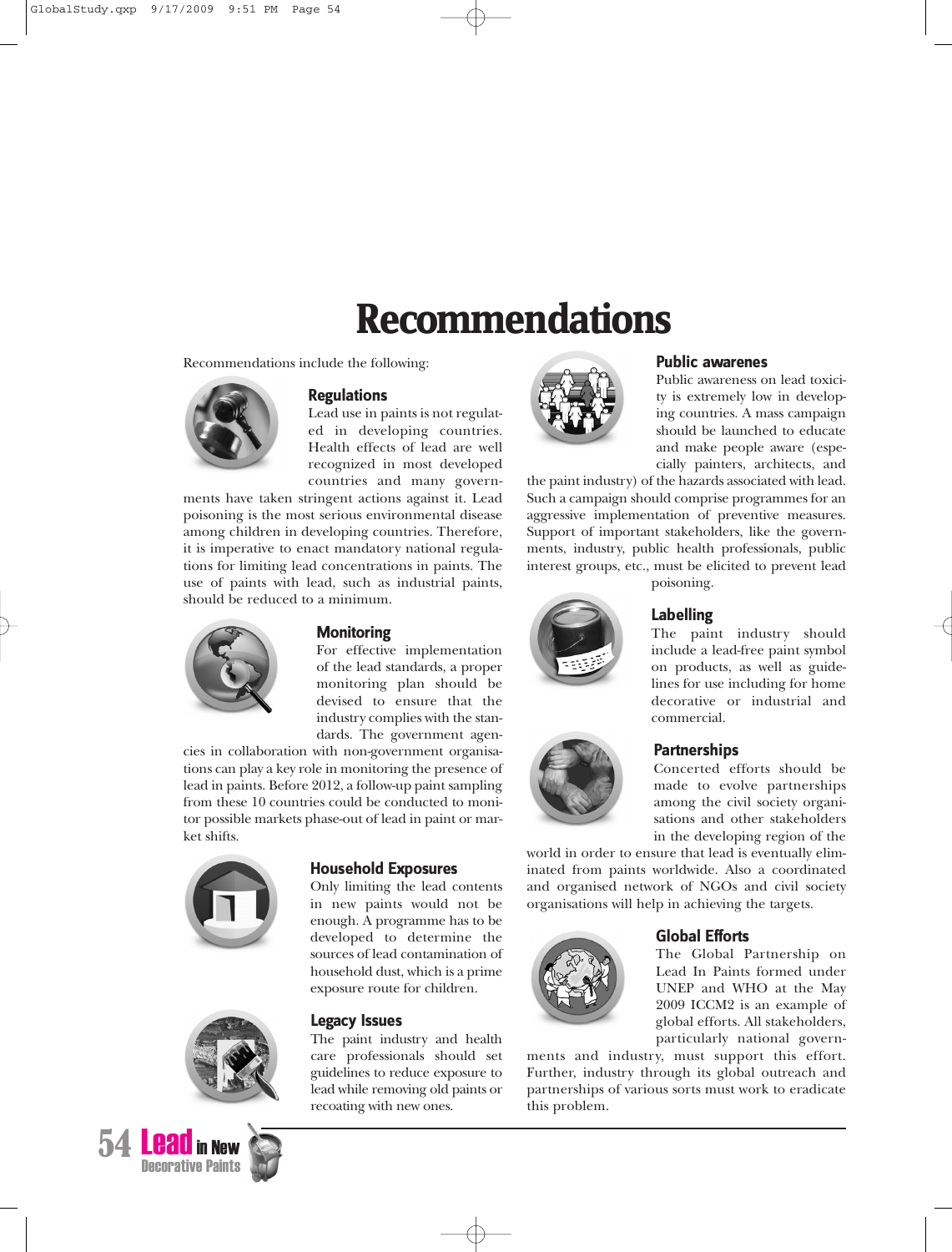# **References**

American Journal of Public Health, 1923. Prohibition of white lead in Belgium. 13. 337.

Annest, J. L., 1983. Trends in the blood lead levels of the U.S. population. In Rutter M, Jones RR, eds. Lead versus health. Chichester, England, John Wiley & Sons, 33-58.

Barboza, David., 2007. 11 September. Why Lead in Toy Paint? It's Cheaper. New York Times.

http://www.nytimes.com/2007/09/11/business/worldbusiness/11lead.html (accessed in September).

Centers for Disease Control and Prevention, 1991. Preventing lead poisoning in young children: a statement by the Centers for Disease Control and Prevention. Atlanta, GA.

Clark, C.S., Bornshein, R.L., Succop, P., Que Hee, S.S., Hammond, P.B. and Peace, B., 1985. Condition and Type of Housing as an indicator of potential Environmental Lead Exposure and Pediatric Blood Lead Levels. Environmental Research. 38, 46-53.

Clark, C.S., K.G. Rampal, V Thuppil, C.K. Chen, R Clark, S. Roda., 2006. The lead content of currently available new residential paint in several Asian countries. Environmental Research. 102, 9-12.

Clark, C.S., Thuppil, V., Clark, R., Sinha, S., Menezes, G., D'Souza, H., Nayak, N., Kuruvila, A., Law, T., Dave, P. and Shah, S., 2005. Lead in Paints and Soil in Karnataka and Gujarat, India. Journal of Occupational and Environmental Hygiene, 2: 38-44.

Consumer Product Safety Improvement Act, 2008. One Hundred and Tenth Congress of the United States of America at the Second Session begun and held at the City of Washington on Thursday, the third day of January, two thousand eight. p. 5 (http://frwebgate.access.gpo.gov/cgi-bin/getdoc.cgi?dbname=110\_cong\_bills&docid=f:h4040enr.txt.pdf) (accessed in September 2008).

Department of Environment and Heritage, 2001. Australian Government

http://www.environment.gov.au/atmosphere/airquality/publications/housepaint.html (accessed in August 2007).

Edwards-Bert, P., Calder, I. C., Maynard, E. J., 1994. National review of public exposure to lead in Australia. Adelaide, South Australian Health Commission.

ILZSG, 2004. World lead chemicals productions and usage. International Lead and Zinc Study Group, Lisbon, Portugal.

IPCS, 1995. Inorganic Lead - Environmental Health Criteria 85. World Health Organisation, International Programme on Chemical Safety. World Health Organisation, Geneva, Switzerland.

Kalra, Veena., Chitralekha, K. T., Dua, T., Pandey, R.M. and Gupta, Y., 2003. Blood lead levels and risk factors for lead toxicity in Children from schools and an Urban Slum in Delhi. Journal of Tropical Pediatrics 49 (2): 121-123.

Kaul, B., 1999. Lead exposure and iron deficiency among Jammu and New Delhi children. Indian Journal of Paediatrics. 66, 27-35.

Koller, Karin; Terry, Brown., Anne, Spurgeon, and Len, Levy, 2004. Recent Developments in Low-Level Lead Exposure and Intellectual Impairment in Children. Environmental Health Perspectives. 112, 9, 987-994.

Kumar, R. K. and Kesaree, N., 1999. Blood lead levels in urban and rural Indian children. Indian Paediatrics, 36. 303-306.

Kumar, A and Gottesfeld, P. (2008). Lead content in household paints in India. Science of the Total Environment. 407(1), 333-337.

Kuruvilla, A., Pillay, V.V., Venkatesh, T., Adhikari, P., Chakrapani, M., Clark, C.S., D'Souza, H., Menezes, G., Nayak, N., Clark, R., Sinha, S., 2004. Portable lead analyser to locate source of lead. Indian Journal of Paediatrics, 71: 495-499.

Lin-Fu, J. S., 1967. Lead poisoning in children. Social and Rehabilitations Service. U.S. Department of Health, Education and

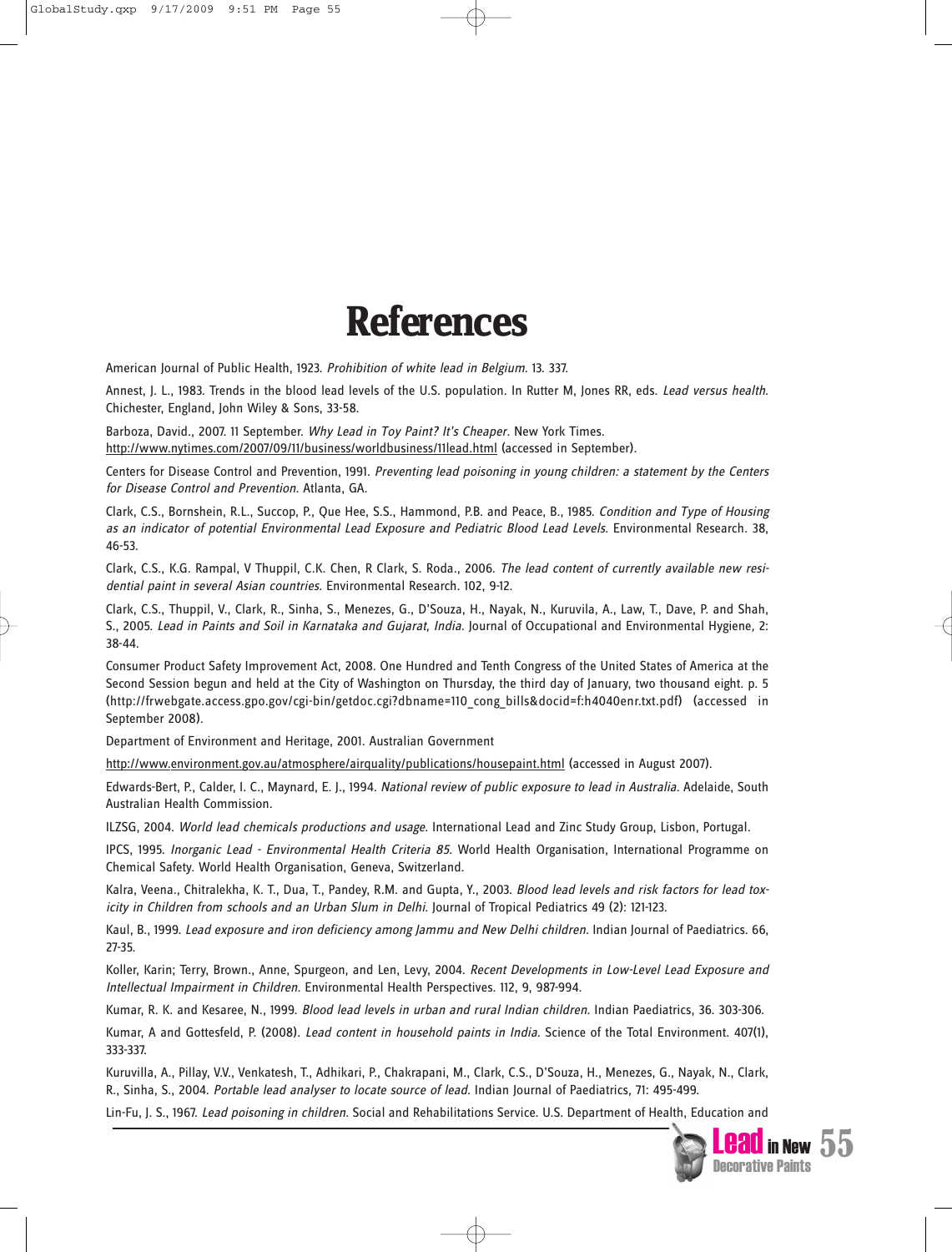Welfare. Children's Bureau Publication 452, U.S. Government Printing Office, Washington, D.C., as cited in Clark et al., 1985.

Markowitz, Gerald. 2000. "Cater to the Children": The Role of the Lead Industry in a Public Health Tragedy, 1900-1955. American Journal of Public Health, 90, 1, 36-46.

Marsden, A. Philip, 2003 Increased body lead burden-causes or consequences of chronic renal insufficiency? The New England Journal of Medicine. Editorials. 348, 4, 345-347.

Mathee, A., Röllin, H., Levin, J. and Naik, I. (2007). Lead in Paint: Three Decades Later and Still a Hazard for African Children? Environmental Health Perspectives, 115 (3), 321-322 (Retrieved on 11 November 2008 from website:

http://www.pubmedcentral.nih.gov/articlerender.fcgi?artid=1849931).

Needleman, H.L. 1995. Environmental lead and children's intelligence. Studies included in the meta-analysis are not representative [Letter]. British Medical Journal. 310, 1408.

Needleman, H. L., Bellinger, D. 2001. Studies of lead exposure and the developing central nervous system: a reply to Kaufman. Archives of Clinical Neuropsychology. 16, 359-374.

Needleman, H. L., McFarland, C., Ness, R. B., Fienberg, S.E., Tobin, M. J. 2002. Bone lead levels in adjudicated delinquents. A case control study. Neurotoxicology and Teratology. 24, 711-717.

Nriagu, J., Ngozi, T., Oleru, Charles, Cudjoe., Ada, Chine., 1997. Lead poisoning of children in Africa, III. Kaduna, Nigeria. The Science of the Total Environment. 197, 13-19.

Nuwayhid, Iman, Nabulsi, M., Muwakkit, S., Kouzi, S., Salem, G., Mikati, M., and Ariss, M., 2003. Blood lead concentrations in 1-3 year old Lebanese children: A Cross-sectional study. Environmental Health: A Global Access Science Source. 2:5 (http://www.ehjournal.net/content/2/1/5)

Patel, K.S., Shrivas. K., Hoffman, P., and Jakubowski. N., 2006. A survey of lead pollution in Chattisgarh State, central India. Environmental Geochemistry and Health. 28, 11-17.

Pirkle, J. L., Brody, D. J., Gunter, E.W., Kramer, R. A., Paschal, D. C., Flegal, K. M., Matte, T. D., 1994. The decline in blood lead levels in the United States. The National Health and Nutrition Examination Surveys. Journal of the American Medical Association 272 (4): 284-291.

Rahbar, M.H., Franklin, White, Mubina, Agboatwalla., Siroos, Hozhabri., and Stephen Luby., 2002. Factors associated with elevated blood lead concentrations in children in Karachi, Pakistan in Bulletin of the World Health Organisation. 80(10).

Schnaas, L., Rothenberg, S. J., Flores, M., Martinez, S., Hernandez, C., Osorio, E., Velasco, S. R., and Perroni, E. 2006. Reduced intellectual development in children with prenatal lead exposure. Environmental Health Perspectives. 114(5), 791- 797.

Selevan, S. G., Deborah, C. R., Karne, A., Hogan, Susan Y. Euling, Andrea Pfahles-Hutchens, and James Bethel, 2003. Blood lead concentration and delayed puberty in girls. The New England Journal of Medicine. 348, 16, 1527-1536.

The George Foundation. Project lead-free: a study of lead poisoning in major Indian cities. George A, M, ed. Proceedings of the International Conference on Lead Poisoning Prevention and Treatment, February 8-10, 1999. Bangalore, India, The George Foundation; 1999: 79-85.

Tong, S., McMichael, A. J., 1999. The magnitude, persistence and public health significance of cognitive effects of environmental lead exposure in childhood. Journal of Environmental Medicine. 1. 103-110.

United States Department of Health and Human Services, 1988. The nature and extent of lead poisoning in children in the United States: a report to Congress. Atlanta, GA, United States.

United States Environmental Protection Agency ( U.S. EPA), 2001. Standard Operating Procedures for Lead in Paint by Hotplate or microwave-based Acid Digestions and Atomic Absorption or Inductively Coupled Plasma Emission Spectroscopy, EPA, PB92-114172, September, 1991.

WHO/UNECE, 2006. Health risks of heavy metals from long-range transboundary air pollution. Draft of May 2006. World Health Organisation (WHO) and United Nations Economic Commission for Europe (UNECE), Geneva, Switzerland. (To be updated when final version is available).

World Health Organisation. 1995. Inorganic Lead (Environmental Health Criteria, No. 165), Geneva.

Wu, T., Germaine, M. Buck and Pauline, Mendola., 2003. Blood lead levels and sexual maturation in U.S. girls: the third national health and nutrition examination survey, 1988-1994. Environmental Health Perspectives. 111.5. 737-741.

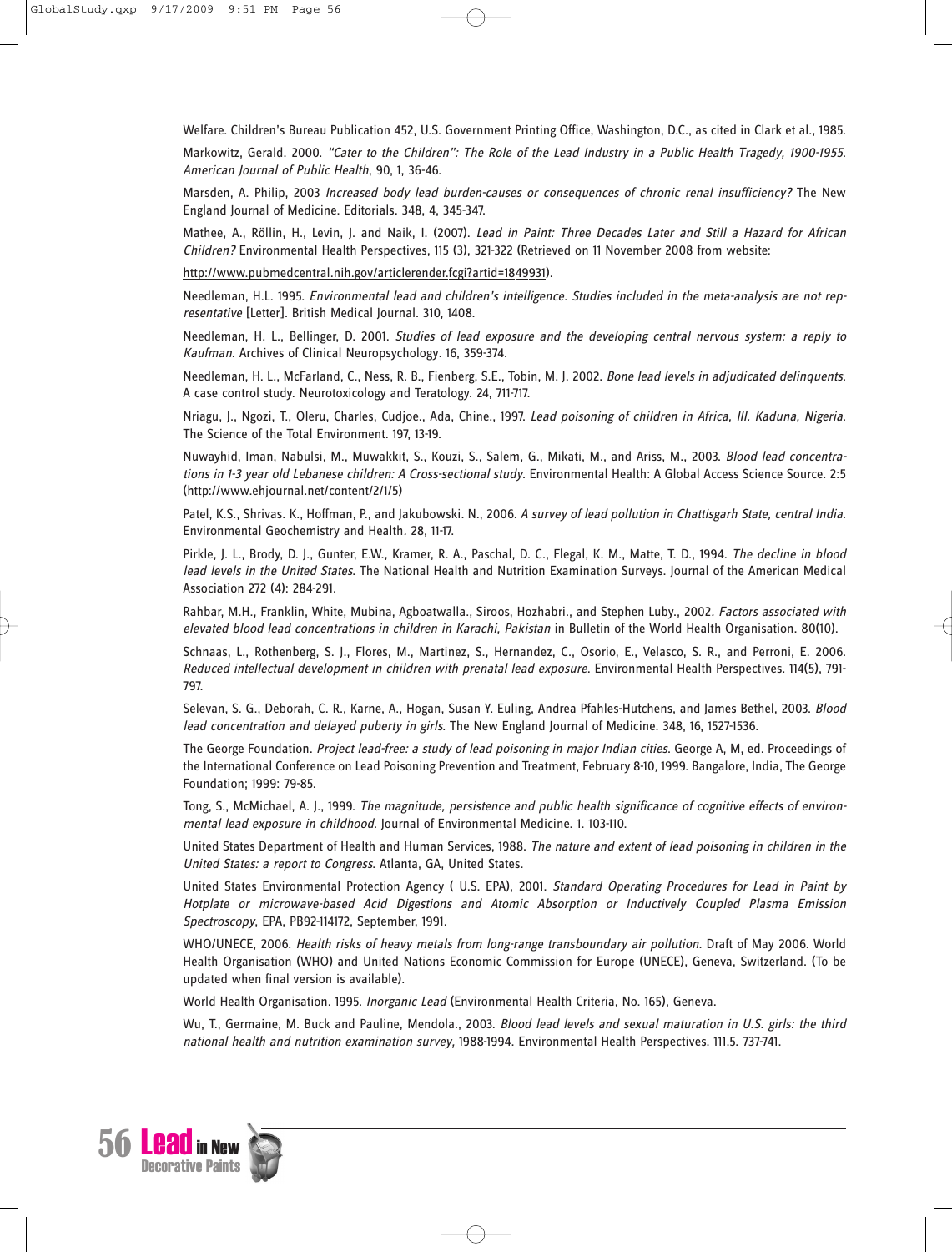# **Appendix I**

# **IFCS Resolution for Eliminating Lead in Paints**

The following resolution was adopted by the delegates of the IFCS, Forum VI, at its meeting in Dakar, Senegal, 15-19 September, 2008:

- Recognise that lead in paints poses serious risks to human health and the environment, especially to the health of children
- Take into account that most children exposed to lead live in developing countries and countries with economies in transition
- Recognise that household paints sold in developing countries contain lead
- Aware that safer and affordable alternatives for lead in paints already exist
- Affirm that many consumers, especially in developing countries, are unaware of the dangers posed by lead in paints
- WSSD POI paragraph 56 (b) supports the phasing out of lead in gasoline
- Applaud the important work of the Partnership for Clean Fuels and Vehicles (PCFV) in its implementation of WSSD POI paragraph 56 (b)
- Acknowledge that much progress has been made towards achieving a global phase out of lead in automotive fuels

Recognise that the WSSD POI, in paragraph 57, calls for the phasing out of lead in paints and other sources of human exposure. It calls for work to prevent children's exposure to lead, and to strengthen monitoring and surveillance efforts and the treatment of lead poisoning.

The meeting decided that a global partnership to promote the implementation of the measures contained in WSSD POI paragraph 57 is essential, especially for developing countries and countries with economies in transition.

#### **Support the phase out of lead in paints**

The Forum Standing Committee suggested setting up an ad-hoc Working Group to prepare a draft Terms of Reference, to be submitted to the ICCM-2, for a global partnership to consider taking a decision to support the concerted action in the implementation of the measures contained in WSSD POI paragraph 57.

It suggested a role for the governing bodies of the relevant intergovernmental organisations, including UNEP, WHO, and other IGOs to support and participate in such an initiative.

It Invited the UNEP Governing Council at its 25th Session to consider providing support for such concerted action.